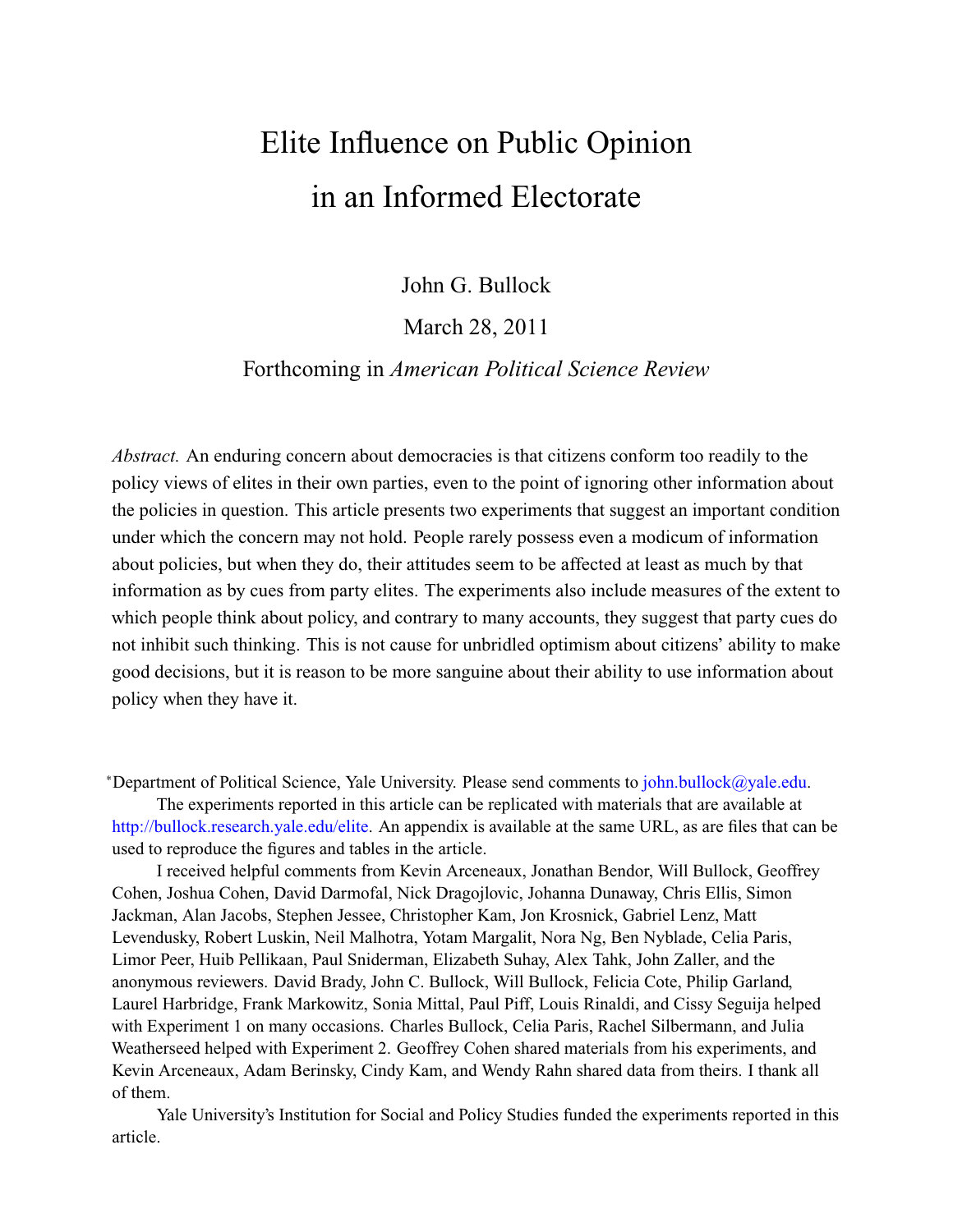Most people are unfit for self-governance: scholars since Thucydides have expressed this fear, and social science has done more to confirm it than to allay it. Two findings seem to especially impeach the public's fitness for democracy. The first is that most people are "awash in ignorance'' of politics [\(Kinder](#page-49-0) [1998,](#page-49-0) 785-89). Their ignorance of policy is especially acute [\(Delli Carpini and Keeter](#page-48-0) [1996,](#page-48-0) 79-86; [Lewis-Beck et al.](#page-50-0) [2008,](#page-50-0) 177-81). The second finding is that most people conform readily to the wishes of authority figures even when those wishes are extreme [\(Milgram](#page-51-0) [1974;](#page-51-0) [Browning](#page-47-0) [1992\)](#page-47-0). This latter finding has a cousin in research showing that party identification powerfully shapes people's views and that its effects are strongest among the best-informed [\(Zaller](#page-53-0) [1992,](#page-53-0) [Green, Palmquist, and Schickler](#page-48-1) [2002,](#page-48-1) ch. 8). Collectively, these findings have helped to give rise to a common claim about the way democracy really works: even when people know about important attributes of policies, they neglect that knowledge and mechanically adopt the positions of party leaders as their own.

No one believes that this claim holds true for everyone. And some disagree that it holds on average in the American electorate (e.g., [Key](#page-49-1) [1966;](#page-49-1) [Nie, Verba, and Petrocik](#page-51-1) [1976\)](#page-51-1). But the modern student of public opinion cannot escape the claim that cue-based processing of messages about policy "predominates'' evaluation of their content [\(Iyengar and Valentino](#page-49-2) [2000,](#page-49-2) 109). Citizens "neglect policy information in reaching evaluations'' even when they are exposed to it; instead, they "use the [party] label rather than policy attributes in drawing inferences'' [\(Rahn](#page-52-0) [1993,](#page-52-0) 492). And even when "citizens are well informed, they react mechanically to political ideas on the basis of external cues about their partisan implications'' and "typically fail to reason for themselves about the persuasive communications they encounter'' unless those communications are extremely clear [\(Zaller](#page-53-0) 1992, 45). [Cohen](#page-47-1) [\(2003\)](#page-47-1) summarizes this view in the title of his article on political decision-making: "Party Over Policy: The Dominating Impact of Group Influence on Political Beliefs.''

From a normative standpoint, this claim is dour. Facts about policy are the "currency of democratic citizenship'' [\(Delli Carpini and Keeter](#page-48-0) [1996,](#page-48-0) 8-11), and traditionally, the greatest concern about elite influence on public opinion has been that it causes people to hold positions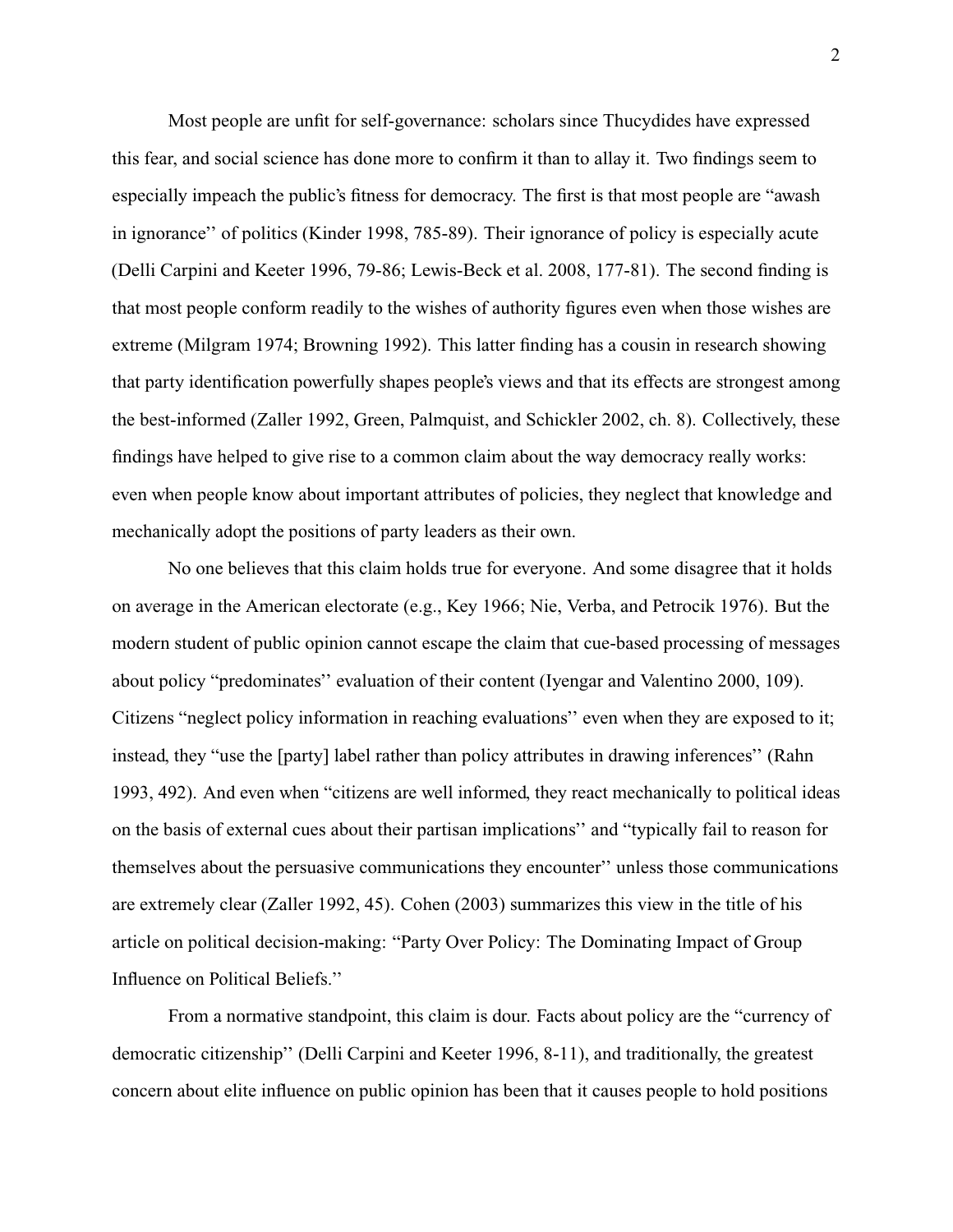that they would not hold if they knew more facts (e.g., [Kuklinski and Hurley](#page-49-3) [1994\)](#page-49-3). But if people ignore facts about policy even when exposed to such facts, there is little reason to expect that facts will help them to make better decisions or protect them from manipulation by elites.

In spite of numerous claims about the relative influence of policy attributes and position-taking by party elites, direct evidence is slight because few studies directly compare the effects of these variables. Those that do make such comparisons use policy descriptions that are short and vague—for example, "decrease services a medium amount.'' This article presents two studies that permit comparison of party-cue effects to the effects of more substantial policy descriptions. Of course, people often express their views without prior exposure to relevant policy details. But much interest hinges on how party cues and policy details would influence people *if* they were exposed to more than a few of the latter. Examining that counterfactual condition is the point of this article.

The results suggest that position-taking by party elites affects even those who are exposed to a wealth of policy detail. But—contrary to some previous claims—the effects of such position-taking are generally smaller than the effects of policy details. The experiments also include extensive measures of the attention that subjects pay to policy, and they suggest that when people are exposed to both party cues and policy details, the cues do not reduce their attention to the details. If anything, they enhance it. To the extent that party cues have large effects in nonexperimental settings, it may be because citizens often know nothing else about the policies and candidates that they are asked to judge.

I begin by reviewing theory and evidence about the effects of policy attributes and party cues. The next two sections introduce experiments that permit direct comparison of these effects. The following section revisits previous studies in light of the findings from these experiments. Both previous studies and those reported here are rooted in American politics, and the next section considers what we can learn from relevant research in other countries. The final section concludes with suggestions for future research.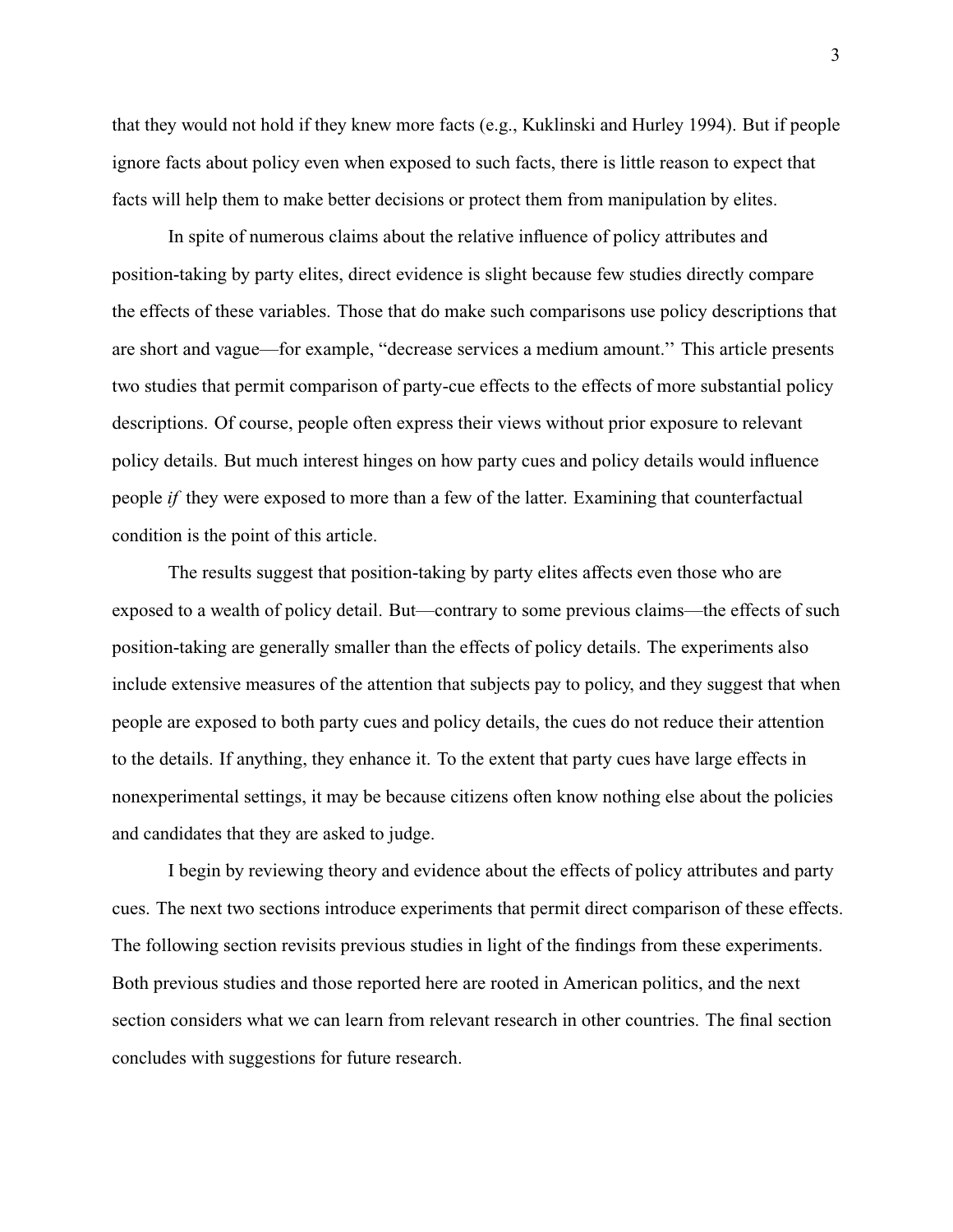# <span id="page-3-0"></span>Theory and Prior Evidence

A *cue* is a message that people may use to infer other information and, by extension, to make decisions. *Party cues* come in two forms. They may reveal a party affiliation: "Obama is a Democrat.'' Or they may link a party to a stand on an issue: "The Republicans voted for tax cuts.'' *Policy attributes* are the provisions and immediate consequences of policies: "this legislation will loosen Medicaid eligibility standards'' or "that bill will increase co-payments for Medicaid recipients.'' People often use party cues to make inferences about policy attributes, but party cues are not themselves policy attributes in the sense intended here.<sup>1</sup>

Many studies have considered the effects of cues and information on voters' views. For example, one line of research asks how general knowledge of politics moderates the connection between values and vote choice (e.g., [Zaller](#page-53-0) [1992;](#page-53-0) [Althaus](#page-46-0) [2003,](#page-46-0) pt. 2). Another asks whether cues lead voters astray or help them to act as though they were informed (e.g., [Lupia and McCubbins](#page-50-1) [1998;](#page-50-1) [Lau and Redlawsk](#page-50-2) [2006;](#page-50-2) [Cutler](#page-47-2) [2002;](#page-47-2) [Kuklinski and Quirk](#page-50-3) [2000\)](#page-50-3). But research on the specific effects of *party* cues is relatively rare; I return to this point below. And general political knowledge, while correlated with exposure to descriptions of policy, is a different variable. Most importantly, little of this research speaks directly to the question at hand, which is about the relative effects of party cues and policy descriptions among people who are exposed to both.

That said, there is a prominent generalization about people who are exposed to both types of information: they will be far more affected by party cues. Thus, [Rahn](#page-52-0) [\(1993,](#page-52-0) 492) writes that people "use the [party] label rather than policy attributes'' even when exposed to such attributes. [Cohen](#page-47-1) [\(2003,](#page-47-1) 808) contends that even when one knows about important attributes of a policy, one's attitude toward the policy depends "almost exclusively upon the stated position of one's

 $<sup>1</sup>$ A few political scientists define "party cues" or "partisan cues" more broadly than I do.</sup> For example, [Squire and Smith](#page-52-1) [\(1988\)](#page-52-1) examine an experiment in which California residents were asked whether they would vote to recall certain judges. Some residents were randomly assigned to hear the name of the governor who appointed the judges. The governor's name may be important, but it is not a party cue by the definition given here.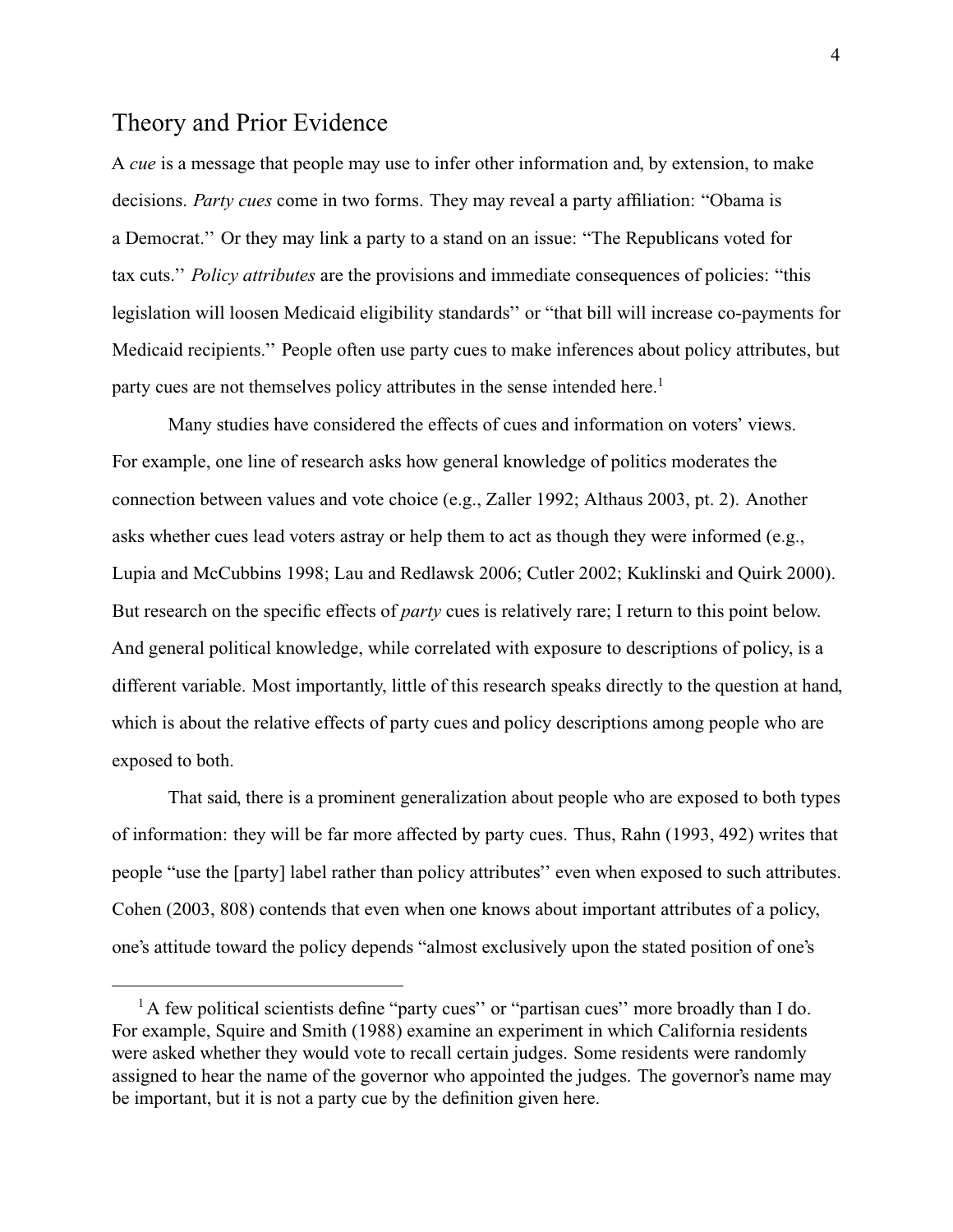own political party.'' [McGuire](#page-50-4) [\(1969,](#page-50-4) 198) writes that a citizen is a "lazy organism'' who relies heavily on source cues but "tries to master the message contents only when it is absolutely necessary.'' And Popkin writes that "the Michigan approach emphasized that no information could be used, *even if obtained,* when voters identified with a party'' [\(Popkin](#page-52-2) [1994,](#page-52-2) 55, emphasis in original). These claims are only weakly qualified: their scope is typically not limited to particular issues or to particular kinds of people.<sup>2</sup>

But there have always been countervailing claims. [Key](#page-49-1) [\(1966\)](#page-49-1) is adamant that voters are "responsible,'' by which he largely means responsive to policy considerations. [Erikson, MacKuen,](#page-48-2) [and Stimson](#page-48-2) [\(2002\)](#page-48-2) and [Ansolabehere, Rodden, and Snyder](#page-46-1) [\(2008\)](#page-46-1) also mount general arguments about voter responsiveness to policy, while [Aldrich, Sullivan, and Borgida](#page-46-2) [\(1989\)](#page-46-2) make the case for responsiveness to policy in foreign affairs. And [Butler and Stokes](#page-47-3) [\(1974,](#page-47-3) esp. ch. 14) make a qualified argument that party ID itself is influenced by policy preferences. These views imply a public whose policy views are more than adjuncts to partisan feeling. They are hard to reconcile with the claim that people's policy attitudes depend "almost exclusively" on messages from party elites.

Claims about the relative power of party cues and policy messages are often grounded in dual-process theories of attitude change. These theories hold that persuasion can occur through "systematic'' or "heuristic'' information processing [\(Eagly and Chaiken](#page-48-3) [1993;](#page-48-3) see also [Petty and](#page-51-2) [Cacioppo](#page-51-2) [1986\)](#page-51-2). Systematic processing is effortful; it entails checking messages for internal consistency and against one's existing stock of knowledge. Heuristic processing is passive; it occurs through the use of simple decision rules rather than through evaluation of policy content. Dual-process theories imply that heuristic processing is more likely when people lack motivation or ability to scrutinize the messages that they receive. This suggests that party cues will have greater effects on policy attitudes: cues are widely thought to be processed heuristically (e.g., [Rahn](#page-52-0) [1993;](#page-52-0) [Kam](#page-49-4) [2005\)](#page-49-4), but few people are motivated to scrutinize messages about policies, and

<sup>&</sup>lt;sup>2</sup> Popkin's characterization of the Michigan school may be too strong. Compare it to the treatment of voting in [Campbell et al.](#page-47-4) [\(1960,](#page-47-4) ch. 8).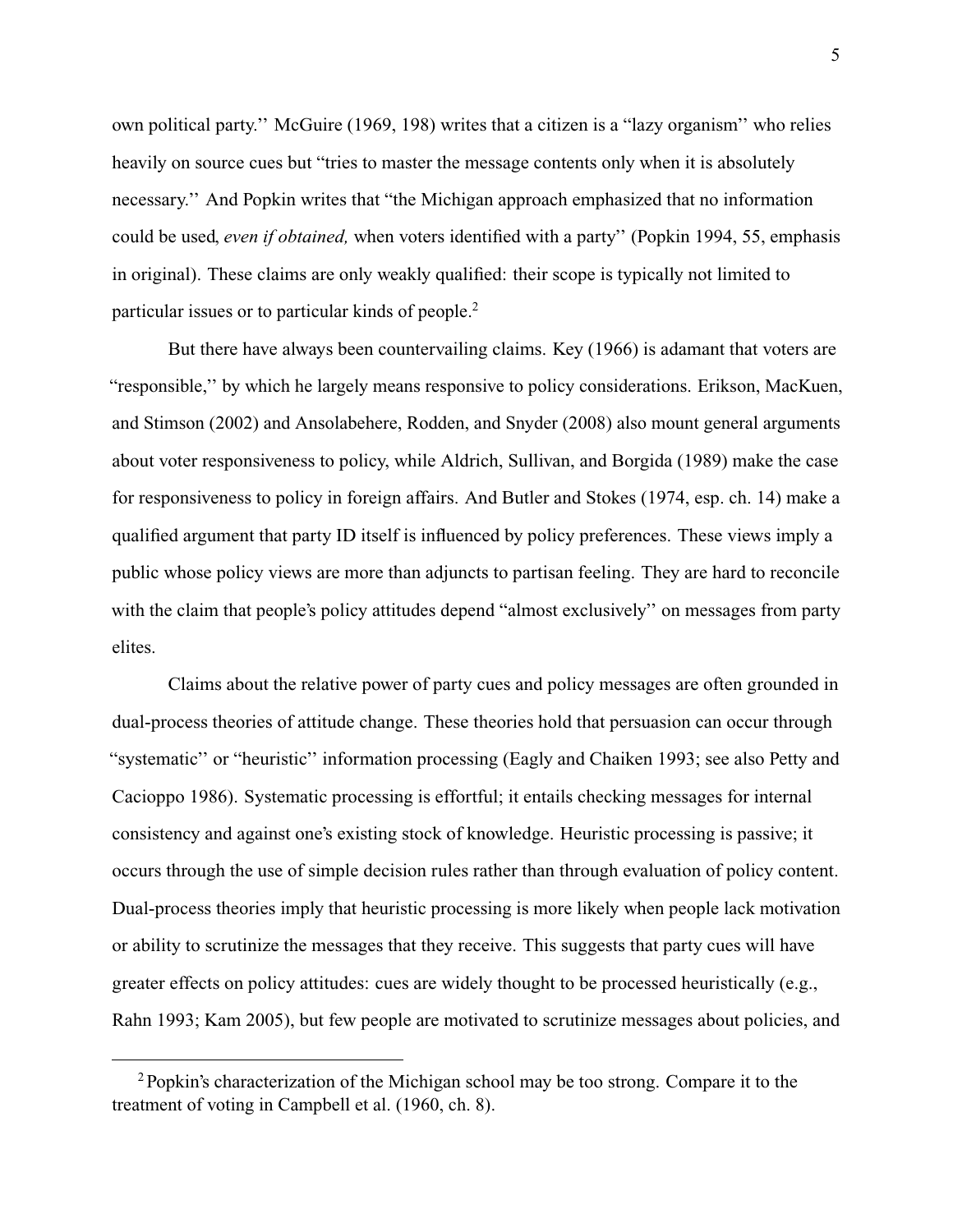fewer still possess the knowledge that is typically required to evaluate arguments about policies [\(Delli Carpini and Keeter](#page-48-0) [1996;](#page-48-0) [Converse](#page-47-5) [2000\)](#page-47-5).

A further claim is that party cues reduce attention to descriptions of policy even among people who have been exposed to such descriptions. This claim is consistent with research on cues as "information shortcuts,'' but most of that research focuses on whether cues make people less likely to seek information about policy, not on whether cues make people less likely to use information that they already have (e.g., [Downs](#page-48-4) [1957,](#page-48-4) chs. 11-12; [Popkin](#page-52-2) [1994,](#page-52-2) chs. 2-3). Cues might reduce attention to policy—even when people have descriptions of policy in hand—because they permit people to be confident of their views with less effort [\(Petty and](#page-51-2) [Cacioppo](#page-51-2) [1986\)](#page-51-2) or because they are clearer guides than policy content to ingroup-consistent views (e.g., [Kruglanski and Webster](#page-49-5) [1996,](#page-49-5) 264-65; [Mackie, Gastardo-Conaco, and Skelly](#page-50-5) [1992,](#page-50-5) 145-46, 150). The implications are the same in either case: party cues will lead people to be less affected by policy content, and perhaps to be affected in the wrong ways by superficial understandings of policies.

While dual-process models suggest that cue effects may outweigh policy effects, they also suggest that the weight of these influences on any particular person depends on personal characteristics. Notably, the dual-process emphasis on motivation suggests a moderator: "need for cognition,'' the extent to which people enjoy thinking. Because need for cognition is a stable disposition, it is a poor measure of cognitive effort in any particular situation. People low in need for cognition sometimes scrutinize messages, and people high in need for cognition often give them little thought. Still, people do vary in their general tendency to think systematically, and need for cognition captures this variation [\(Cacioppo et al.](#page-47-6) [1996\)](#page-47-6). The straightforward prediction is that people who are high in need for cognition should be more affected by descriptions of policy, which require a modicum of thinking to evaluate. A second hypothesis, somewhat less straightforward, is that people who are high in need for cognition should be less affected by party cues. Below, I consider the evidence for these claims.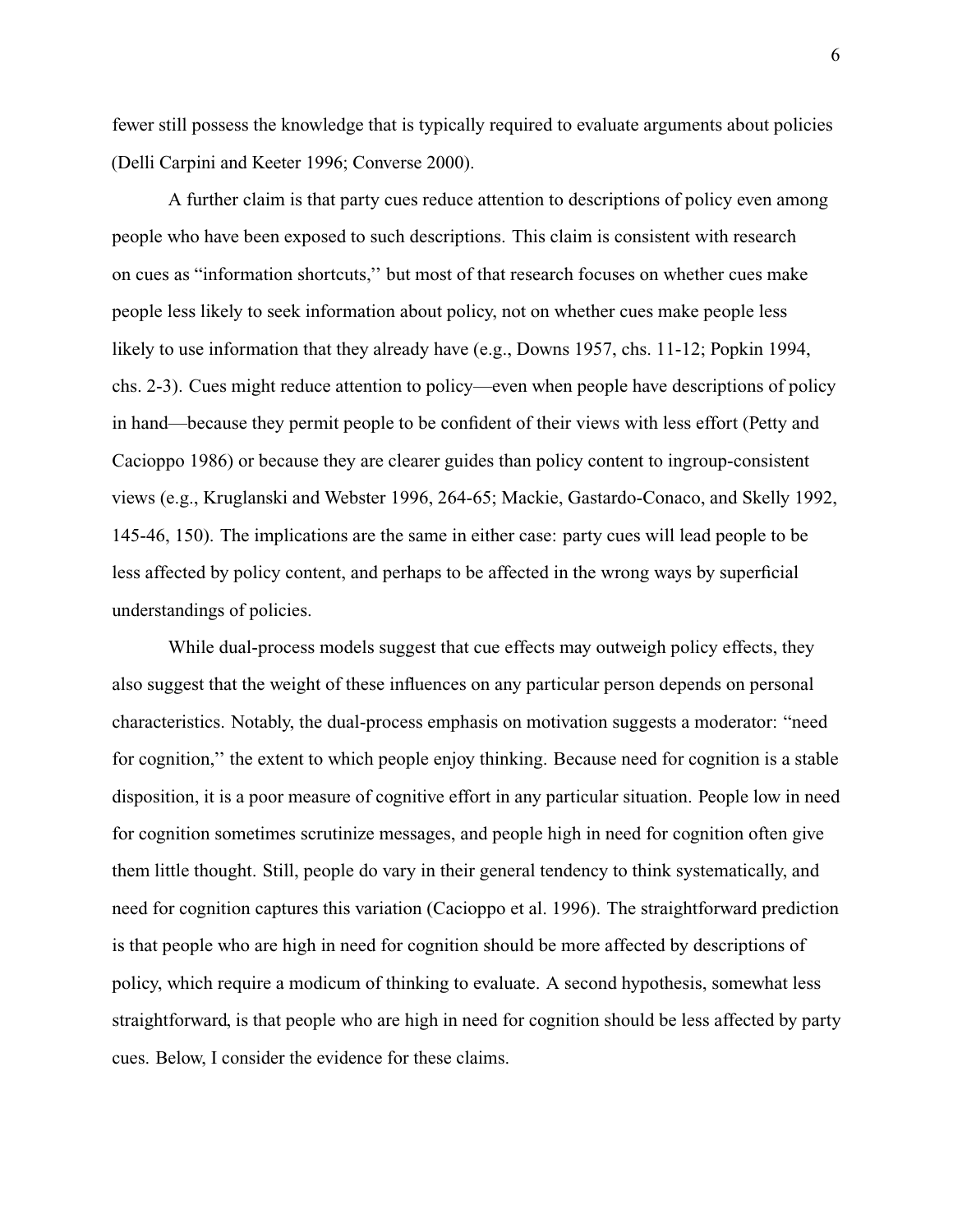In spite of dual-process-based reasons to expect that party-cue effects generally outweigh policy effects, the evidence is equivocal. Exposure to party cues is difficult to measure in nonexperimental studies. And comparing the effects of party cues to policy when people are exposed to both requires research designs that expose people to both types of stimuli. Only six published studies (discussed below) fit this description, and they vary on several important dimensions. The most significant variation may lie in their findings: across the six studies, party cues have average effects on attitudes of between 3% and 43% of the range of the attitude scales. Policy-description manipulations have average effects of between 1% and 28%. Variation this great makes generalization difficult.

That said, there are two important respects in which these studies vary little. One is the amount of policy content provided to subjects. Of the six studies in which both policy and party cues are manipulated, five provide no more than three-sentence descriptions of policies, and the fifth offers one to two short paragraphs. The most typical policy descriptions in these studies are brief and vague: for example, "increase the economic status of women'' [\(Riggle et al.](#page-52-3) [1992,](#page-52-3) 76) or "decrease services a medium amount'' [\(Tomz and van Houweling](#page-52-4) [2009,](#page-52-4) 88). Variation on this dimension is relevant because systematic processing is thought to be more likely when people are exposed to messages that are detailed and unambiguous [\(Chaiken and Maheswaran](#page-47-7) [1994;](#page-47-7) [Petty](#page-51-3) [et al.](#page-51-3) [1993\)](#page-51-3). The relative influence of cues from party elites may therefore depend on variation along this dimension.

A second respect in which prior studies vary little is their reliance on highly indirect measures of depth of processing. For example, subjects in [Mackie, Gastardo-Conaco, and Skelly](#page-50-5) [\(1992\)](#page-50-5) read a message containing a "strong'' argument about an issue. If they later agree with the argument, they are assumed to have processed the message systematically. If they disagree, they are assumed to have processed it heuristically. The possibility that subjects might think intently about the argument and yet disagree with it is ruled out by assumption. Similarly indirect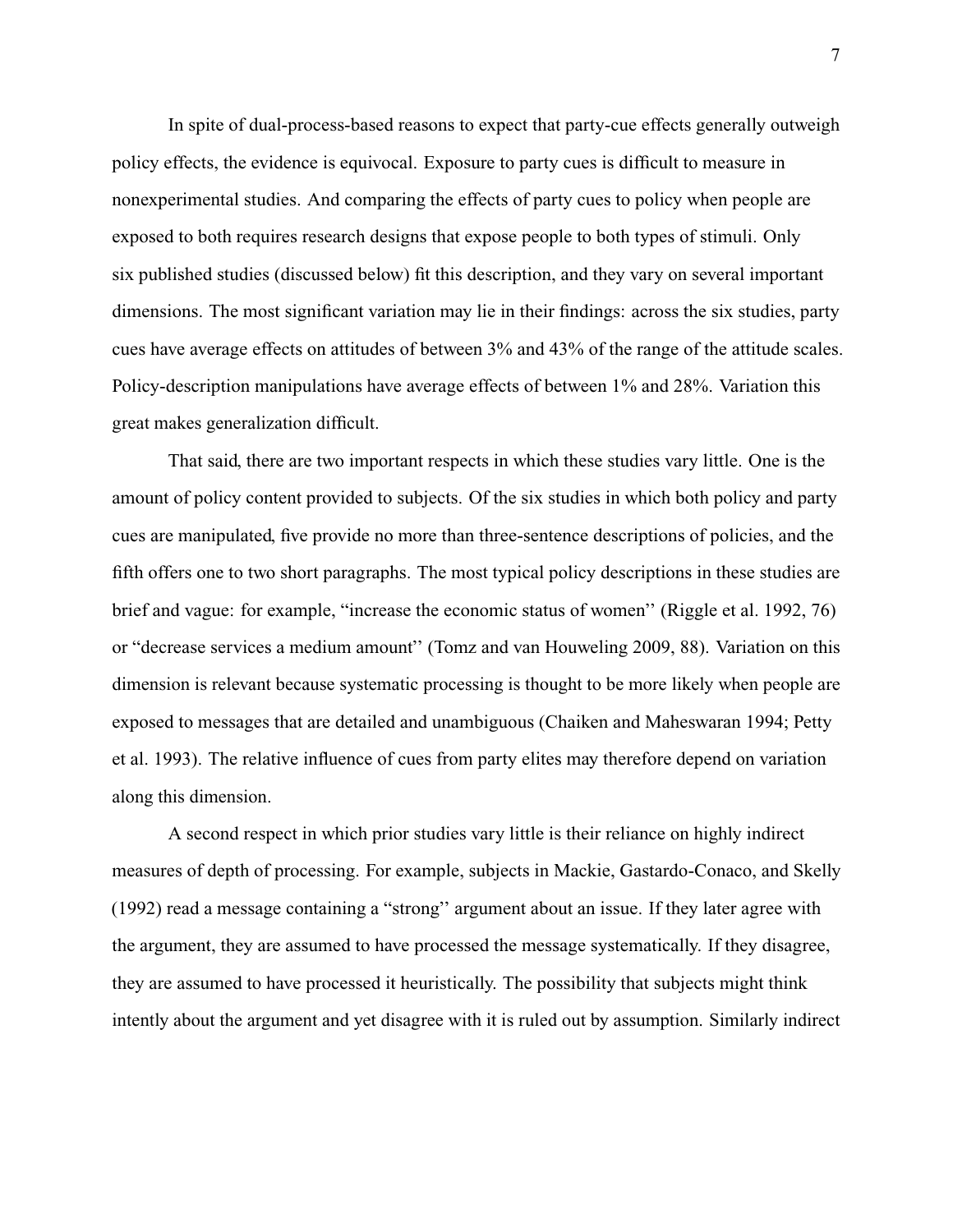inferences about depth of processing are common in political research [\(Rahn](#page-52-0) [1993;](#page-52-0) [Kam](#page-49-4) [2005\)](#page-49-4).<sup>3</sup> But without more direct measures, it is hard to be confident that cognitive effort is affected by exposure to cues.

Measures of stable traits—for example, political sophistication and need for cognition—are more common (e.g., [Mondak](#page-51-4) [1993;](#page-51-4) [Kam](#page-49-4) [2005\)](#page-49-4). But because they are stable, they cannot be used to test hypotheses about short-term variation in depth of processing that might be induced by party cues. Moreover, the record of need for cognition—the best-established measure of the tendency to think systematically—is puzzling. In the only previous test of the connection between need for cognition and party-cue influence, [Kam](#page-49-4) [\(2005\)](#page-49-4) finds no moderating effects. This result is compatible with [Bizer et al.](#page-46-3) [\(2002\)](#page-46-3) and [Holbrook](#page-48-5) [\(2006\)](#page-48-5), whose analyses of American National Election Studies data suggest that need for cognition does not moderate the effects of policy information. But it is difficult to reconcile any of these results with psychological studies suggesting that need for cognition moderates the influence of source cues and other kinds of messages (e.g., [Cacioppo et al.](#page-47-6) [1996\)](#page-47-6).

This article presents two experiments that isolate the effects of both policy descriptions and position-taking by party elites. In each experiment, subjects read about a debate modeled on the heated 2005 debate in Missouri over health care for the poor. Each experiment exposes subjects to substantial policy information and contains direct measures of processing depth. Together, the experiments permit direct evaluation of the claim that party cues outweigh the effects of policy information among people who are exposed to sizable amounts of the latter. They also permit evaluation of the extent to which party cues reduce attention to policy information.

<sup>&</sup>lt;sup>3</sup> [Cohen](#page-47-1) [\(2003\)](#page-47-1) is an exception. He uses analysis of subjects' open-ended comments to argue that cues do not decrease and may *increase* depth of processing. See also [Rahn](#page-52-5) [\(1990\)](#page-52-5).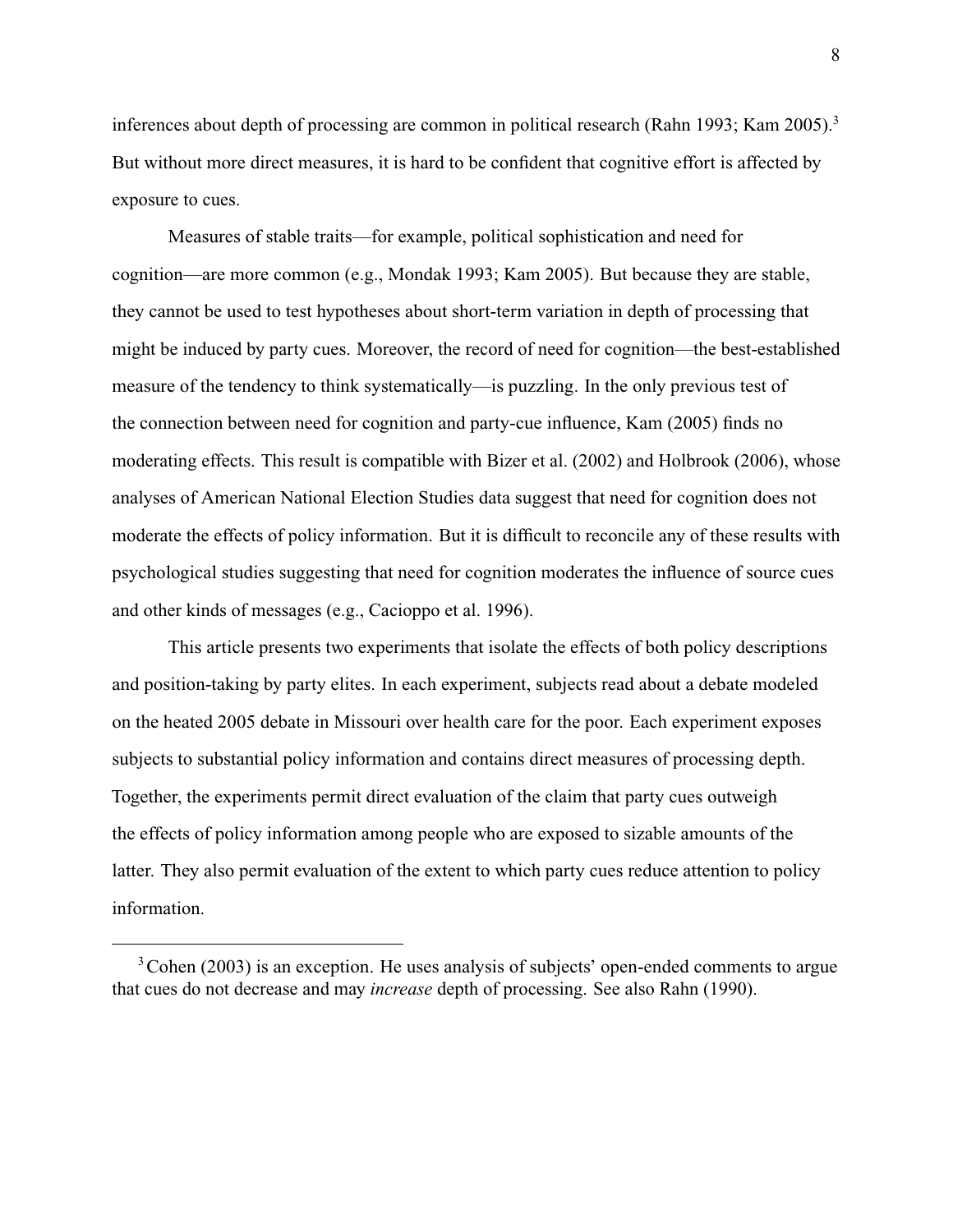# Experiment 1

Subjects, all partisans, received a detailed newspaper article about health care for the poor in Wisconsin. It contrasted the existing health-care regime with changes that had just been passed by the state House of Representatives. It also offered arguments from supporters and opponents of the changes. The appendix includes a summary of the arguments and the text of each version of the article.

The experiment included a manipulation of policy: subjects were randomly assigned to read that the proposed changes would expand or curtail health-care benefits. It also included a manipulation of party cues: some subjects received no party cues, while others were told that Democratic legislators either supported or opposed the policy changes. In these last two cue conditions, Republican legislators opposed their Democratic counterparts. [Table 1](#page-9-0) summarizes the experimental design.

## Participants, Design, and Procedure

A nonprobability sample of 2,473 subjects who had previously identified as Democrats or Republicans were recruited by Survey Sampling International to participate in a study of reactions to "news media in different states.'' 50% identified with the Democratic Party and 50% with the Republican Party. The study was fielded from December 16, 2008 through December 26, 2008.

The SSI sample appears to resemble the population of U.S. partisans in most respects, including age, gender, and region of residence. (See [Figure A1](#page-81-0) of the appendix.) The outlier, as with most Internet samples, is the proportion of people who report having no post-high-school education: 19% of the sample age 25 or older fit this description, against 41% of American partisans age 25 or older. But the appendix shows that subjects' median level of education is identical to the median of all U.S. partisans, and it suggests that low-education subjects are *more* affected by policy descriptions when exposed to them. (See [Figure A2,](#page-83-0) which also suggests that party-cue effects are approximately equal for low- and high-education subjects.) In short, the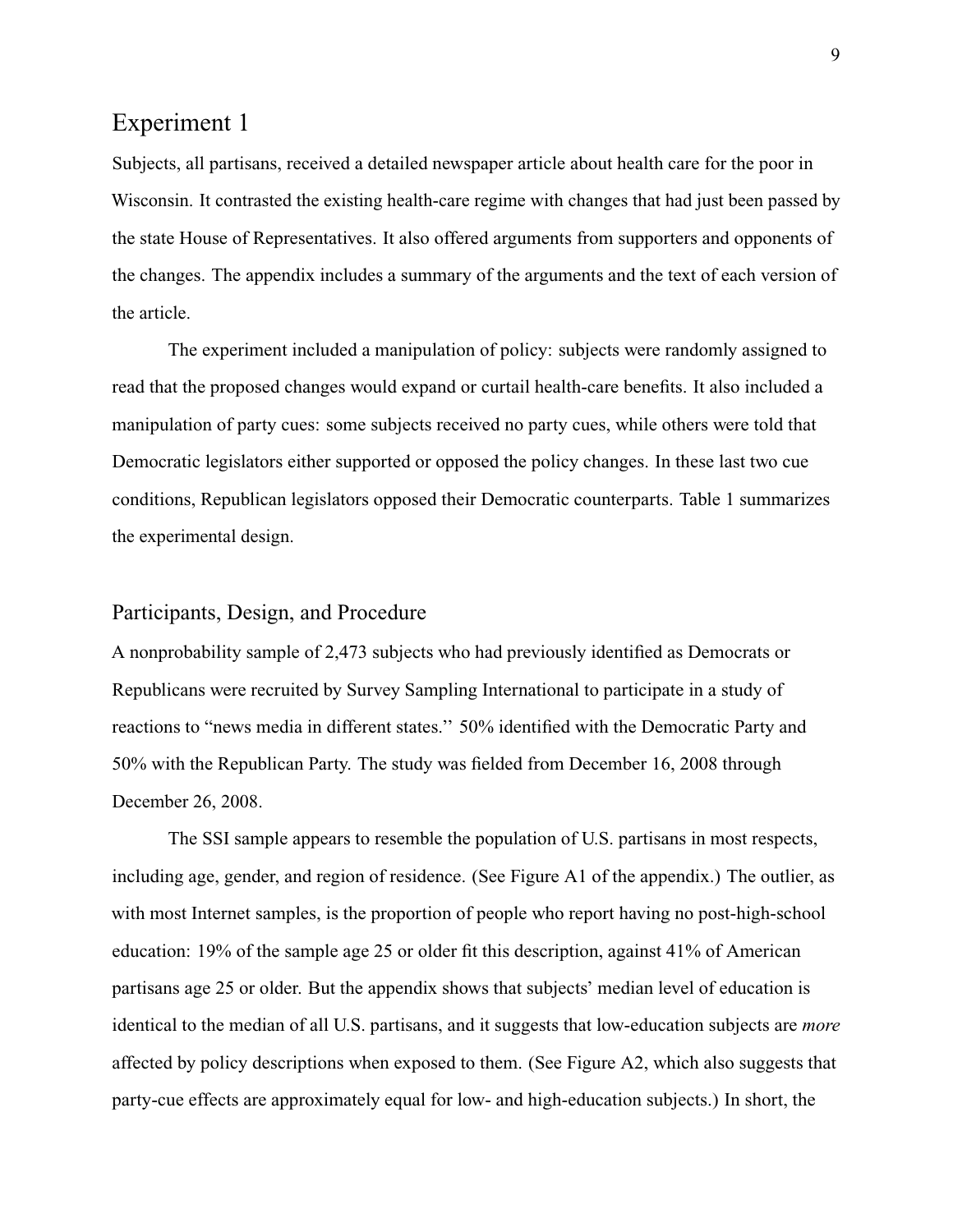<span id="page-9-0"></span>

|                          | Expand benefits                                                                  | Reduce benefits                                                                  |  |
|--------------------------|----------------------------------------------------------------------------------|----------------------------------------------------------------------------------|--|
| No cues                  | some legislators support changes;<br>others oppose them                          | some legislators support changes;<br>others oppose them                          |  |
| "Democrats support" cues | Democratic legislators support<br>changes; Republican legislators<br>oppose them | Democratic legislators support<br>changes; Republican legislators<br>oppose them |  |
| "Democrats oppose" cues  | Democratic legislators oppose<br>changes; Republican legislators<br>support them | Democratic legislators oppose<br>changes; Republican legislators<br>support them |  |

*Table 1: Design of Experiment 1.* Experiment 1 had a 3  $\times$  2 factorial design. Each subject read about legislation that would expand or reduce state-provided health-care benefits. In the "Democrats support" condition, Democratic legislators supported the changes while Republican legislators opposed them. In the "Democrats oppose" condition, Democratic legislators opposed the changes while Republican legislators supported them. In the "no cues" condition, subjects read about support for and opposition to the proposed changes, but the positions were not linked to political parties.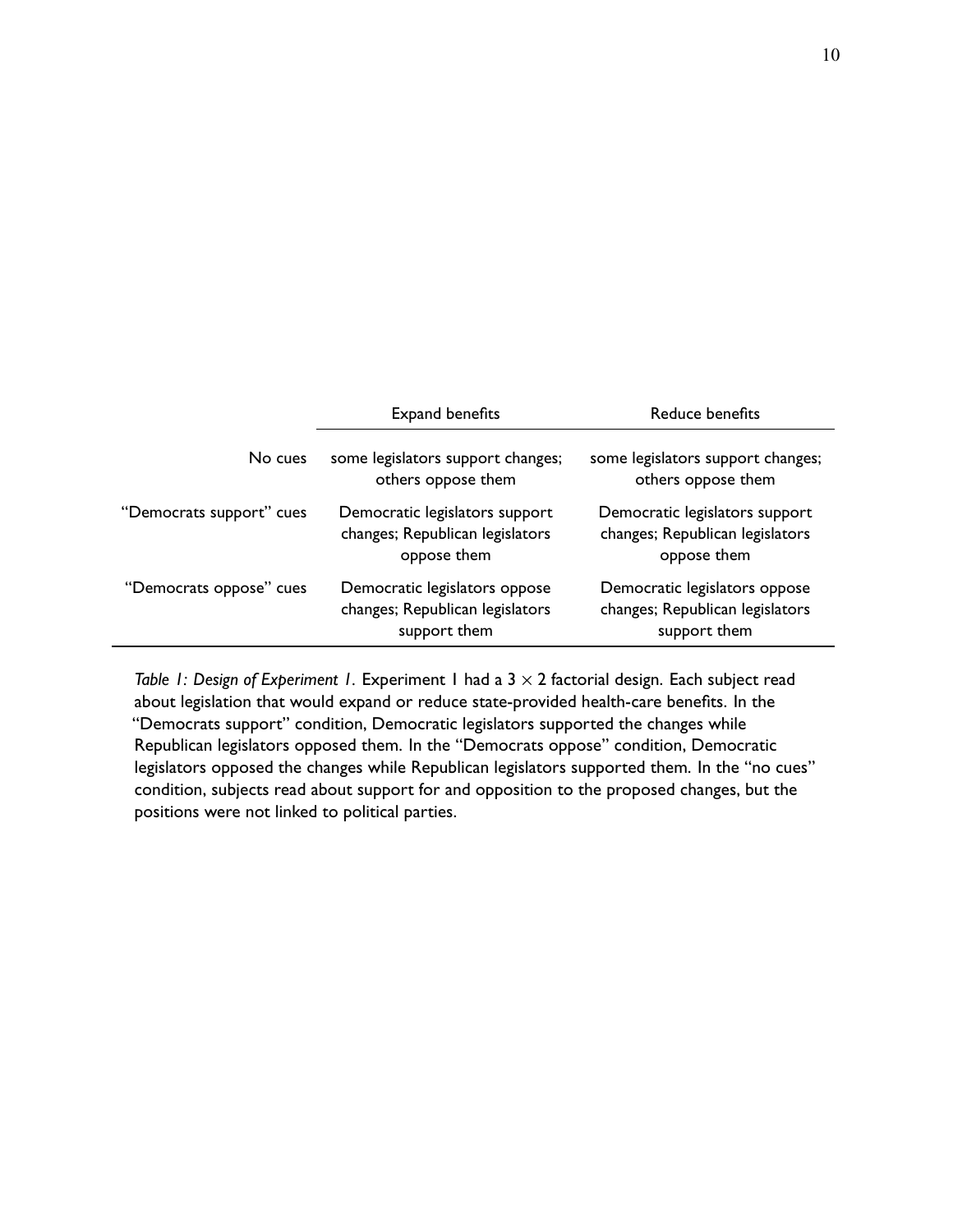sample's nonrepresentativeness on education is not likely to sharply affect the analyses. And to the extent that it does affect them, it probably causes them to understate the power of policy descriptions.

All subjects were presented with a newspaper article and asked to read it carefully, "as most of the questions that follow will be about your reactions to it.''<sup>4</sup> The article was closely modeled on an Associated Press article about Medicaid cuts that were passed by Missouri's legislature [\(Lieb](#page-50-6) 2005). It contained between 627 and 647 words, depending on the condition to which the subject was assigned. This length makes it longer than the average article in low-circulation newspapers but shorter than the average article in high-circulation newspapers [\(Project for](#page-52-6) [Excellence in Journalism](#page-52-6) [2004\)](#page-52-6).<sup>5</sup> As with the Associated Press article, much of the article that subjects read was devoted to the policy provisions of the bill that the legislature was considering.

*Policy treatment.* The status quo health-care policy was held constant across all versions of the article. It provided coverage for single parents of two if they earned less than \$1,334 per month. Under it, Medicaid costs had tripled in the past twelve years, and they accounted for nearly one third of Wisconsin's budget at the time of the article's publication. The status quo was contrasted with changes that would either restrict or expand health care for the poor. In one condition, changes would reduce coverage for 100,000 of the state's one million Medicaid recipients by tightening eligibility standards. In another, changes would increase coverage for the same number of recipients by loosening eligibility standards. For brevity, these conditions are here labeled the "conservative" and "liberal" policy conditions; they were not so labeled in the articles that subjects read. The article included many more details about the status quo and the proposed alternatives, e.g., details about co-payments and disability coverage. [Table A2](#page-78-0) of [the](#page-61-0) [appendix](#page-61-0) provides an extensive summary.

<sup>&</sup>lt;sup>4</sup>The prompt does not seem to have induced high levels of attention: most subjects did not correctly answer three basic factual questions about the policy described in the article. See pages [20](#page-0-0) and [28](#page-0-0) in this paper and Figures [A3](#page-88-0) and [A8](#page-111-0) in the appendix.

<sup>&</sup>lt;sup>5</sup>The [Project for Excellence in Journalism](#page-52-6) last analyzed the length of newspaper articles in 2004.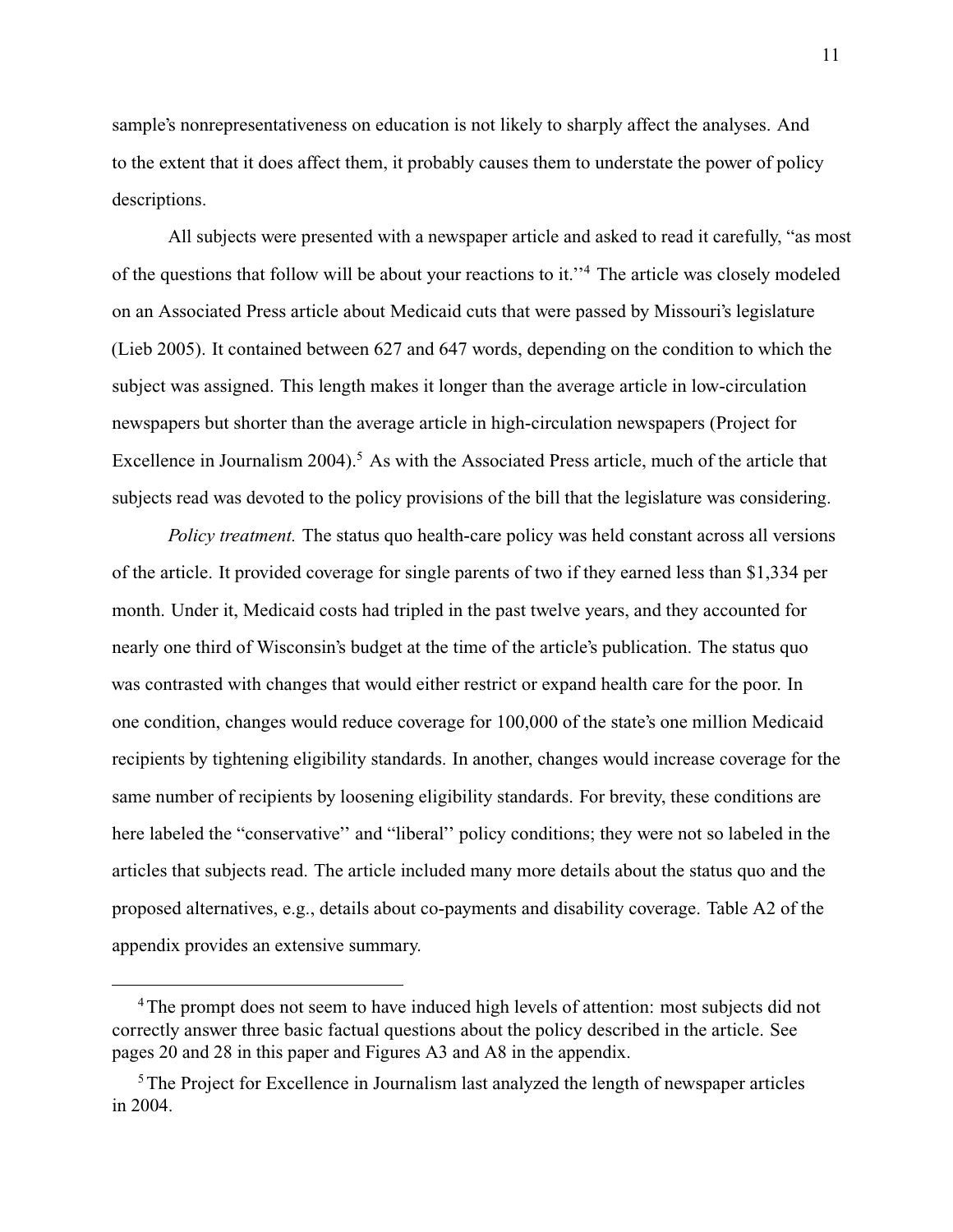*Party-cue treatment.* In the first paragraph of every article, the proposed changes were said to have passed the House by an 87-71 vote. In one condition, the parties were not identified. In another, 90% of Democratic legislators supported the proposed policy changes, whether liberal or conservative; 90% of Republican legislators opposed the changes. In the final condition, 90% of Democratic legislators opposed the proposed policy changes, whether liberal or conservative; 90% of Republican legislators supported the changes. For brevity, these last two conditions are here labeled "Democrats legislators support" and "Democrats legislators oppose." They were not so labeled in the articles that subjects read, which gave equal attention to the stands of each party.

*Post-treatment measures.* After reading the article, subjects reported their attitudes toward the policy changes on a seven-category scale ranging from "disapprove strongly'' (coded as 1) to "approve strongly'' (coded as 7). They also answered three factual questions about the policy; these questions were designed to test whether subjects had paid attention to the article. Finally, they answered six items designed to measure need for cognition, all derived from similar items that had high factor loadings in the battery developed by [Cacioppo et al.](#page-47-6) [\(1996\)](#page-47-6). These items formed a reliable battery ( $\alpha = .81$ ) and were summed and rescaled to form an index that ranges from 0 to 1. The text of all items is reported in the appendix.

*Randomization checks.* By chance, a greater proportion of Democrats than Republicans was assigned to the conservative policy condition (54.9% against 48.1%). Because the effects of party cues and policy are analyzed separately for members of each party, this difference does not affect the results reported below. Success of random assignment to the party-cue condition was gauged by regressing it on assignment to policy condition (liberal or conservative), age, education, gender, and region of residence. Similarly, assignment to the policy condition was regressed on party-cue condition, age, education, gender, and region. The chi-squared statistics from these regressions were small, suggesting that the randomizations worked as intended. (Results from each regression are reported in the appendix.)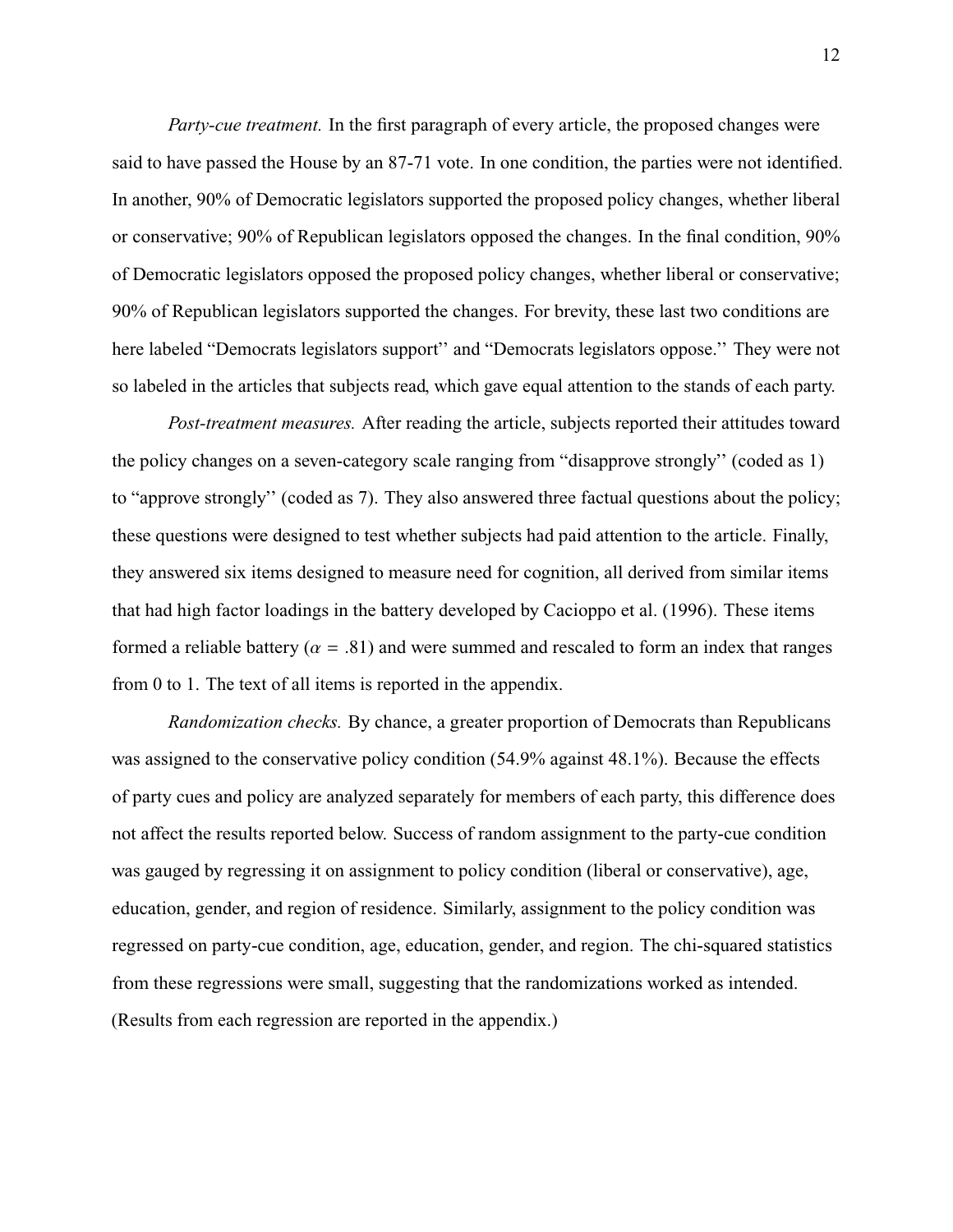## Results

[Figure 1](#page-13-0) presents the main results. As expected, Democrats were more supportive of liberal policy changes when Democratic legislators supported them (mean attitude rating  $= 5.15$ ) and less supportive when Democratic legislators opposed them  $(M = 4.64)$ ; the difference is significant at  $p = .004$ , one-tailed. (Because there are clear expectations about the directions of cue effects, significance tests for such effects are one-tailed unless otherwise noted.) Similar patterns emerge—in the opposite directions, of course—for Republicans reading about liberal changes. They were less supportive when Republican legislators opposed the changes ( $M = 3.42$ ), more supportive when Republican legislators supported the changes  $(M = 4.48)$ . This difference, too, is unlikely to have occurred by chance  $(p < .001)$ .

The patterns held when subjects read about conservative policy changes. Democrats were more supportive of the conservative changes when Democratic legislators supported the changes ( $M = 2.45$ ) than when Democratic legislators opposed the changes ( $M = 2.05$ ). And Republicans were more supportive of the conservative changes when Republican legislators supported those changes (*<sup>M</sup>* <sup>=</sup> <sup>3</sup>.42), less supportive when Republican legislators opposed the changes ( $M = 2.77$ ). These differences, too, are unlikely to have occurred by chance ( $p = .004$ ) and  $p < .001$ , respectively). It appears, then, that party cues affect even those who are exposed to ample policy descriptions. But how much?

By conventional standards, not much. The largest effect of party cues is depicted in the upper right-hand corner of [Figure 1:](#page-13-0) Republicans reading about liberal policy changes had a mean attitude of 4.48 when Republican legislators supported those changes, 3.42 when Republican legislators opposed those changes. This is a shift of 18% on the 1-7 attitude scale—sizable but not extraordinary. And as the left-hand panel of [Figure 2](#page-15-0) shows, the average effects of party cues are smaller. The mean absolute attitude change caused by exposing subjects to "Democratic legislators support'' cues rather than "Democratic legislators oppose'' cues is .65 points, or 11% of the range of the seven-point attitude scale. This is substantial, but it is swamped by the average absolute effect of exposing subjects to details about a liberal rather than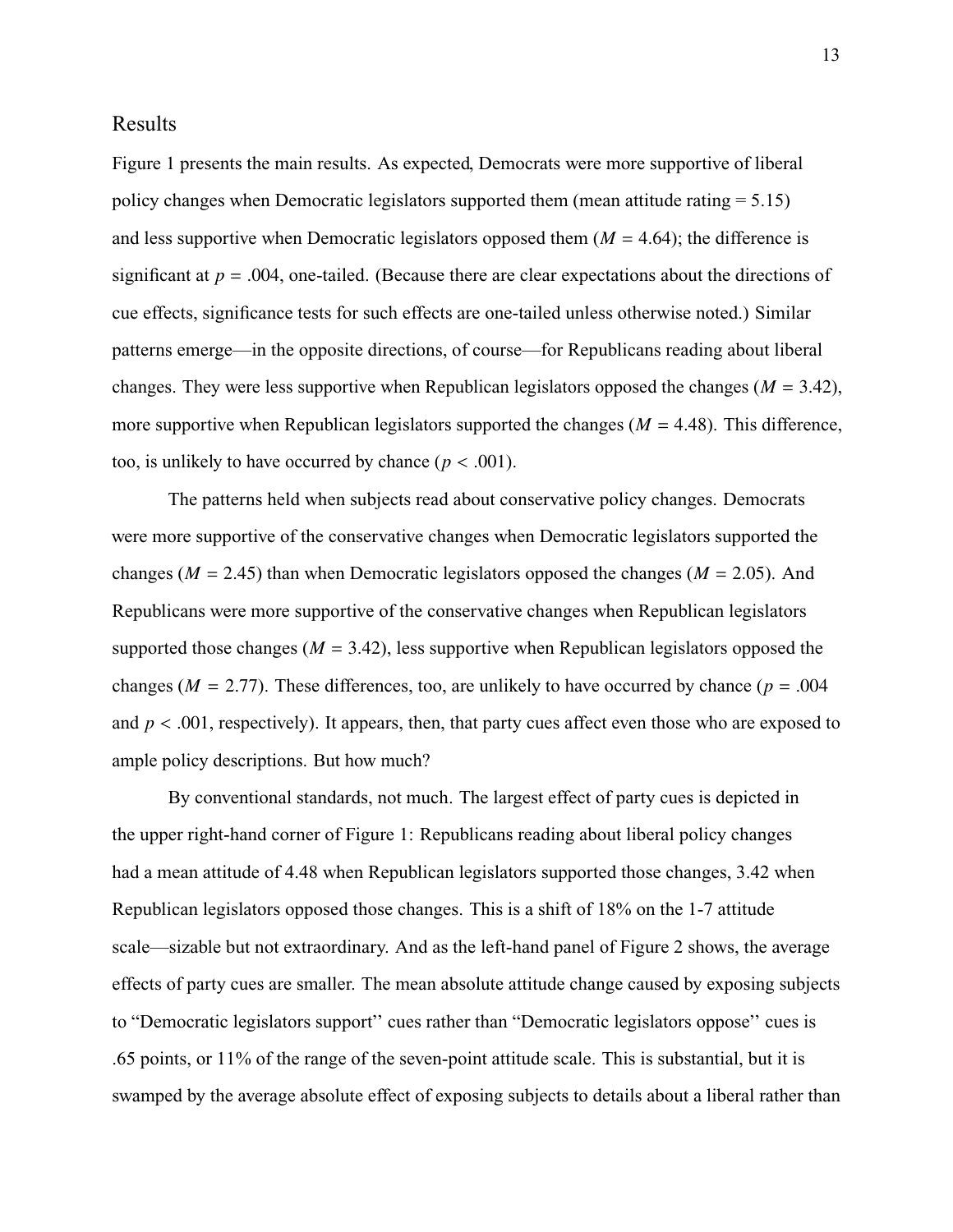<span id="page-13-0"></span>

*Figure 1: Effects of Cues and Policy Direction.* All panels plot mean attitude toward the proposed policy changes. Responses range from 1 ("disapprove strongly") to 7 ("approve strongly"). Black lines are 95% confidence intervals. The results show that both party cues and policy affected attitudes. The effect of policy was greater on average and greater for Democratic than for Republican subjects.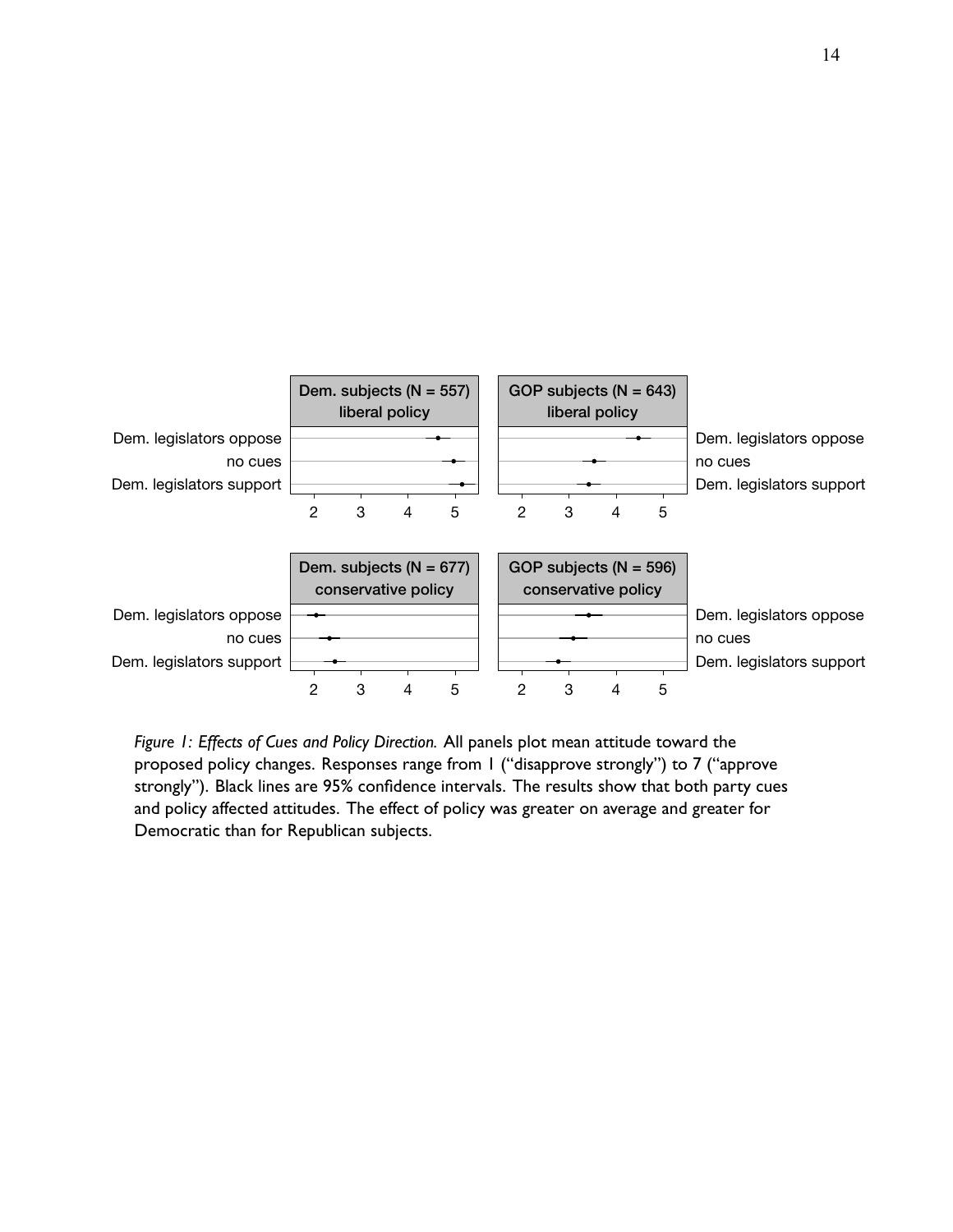a conservative policy: 1.68 points, covering 28% of the scale. Note that the average difference caused by changes in policy (1.68) exceeds even the greatest difference caused by a change in cues  $(4.48 - 3.42 = 1.06)$ .<sup>6</sup>

The average effects depicted in the left-hand panel of [Figure 2](#page-15-0) mask differences between Democratic and Republican subjects. Among Democratic subjects, the average effect of exposure to the "Democratic legislators support'' cues instead of the "Democratic legislators oppose'' cues was .45 points on the 1-7 scale; among Republican subjects, it was .85 points. The partisan difference in policy effects was starker: 2.64 points for Democratic subjects against .71 for Republican subjects. These differences were unexpected; Experiment 1 was not designed to investigate differences between Republicans and Democrats and cannot shed much more light on them. I revisit this finding in the discussion of Experiment 2.

On average, Republicans disapproved of both the liberal and the conservative policies. But they disapproved less of the liberal policy. The right-hand panels of [Figure 1](#page-13-0) make this clear: averaging over all cue conditions, the mean Republican attitude toward the liberal policy is 3.79; for the conservative policy, it is 3.09. (For the difference,  $p < .001$ , two-tailed.) This result does not speak directly to the influence of party cues or policy information, but in light of Republican opposition to the national health-care plan that was enacted in March 2010, it is striking. I return to it in the discussion of Experiment 2.

### NEED FOR COGNITION

Although the analyses above distinguish between Democratic and Republican subjects, they still conceal much variation in policy attitudes. For example, the median Democratic rating of the

<sup>&</sup>lt;sup>6</sup>[Figure 1](#page-13-0) also suggests that cue and policy effects depend little on whether the cues that are stereotypical (e.g., Democrats support expansion of benefits) or counterstereotypical (e.g., Democrats oppose expansion of benefits). The sole exception lies with Republican subjects who read about a benefit-expanding health-care policy. For these subjects, the effect of counterstereotypical "Democrats oppose'' cues (.94) was greater than the effect of stereotypical "Democrats support'' cues (.11). The difference between the effects is .83 (95% CI: [.19, 1.18]).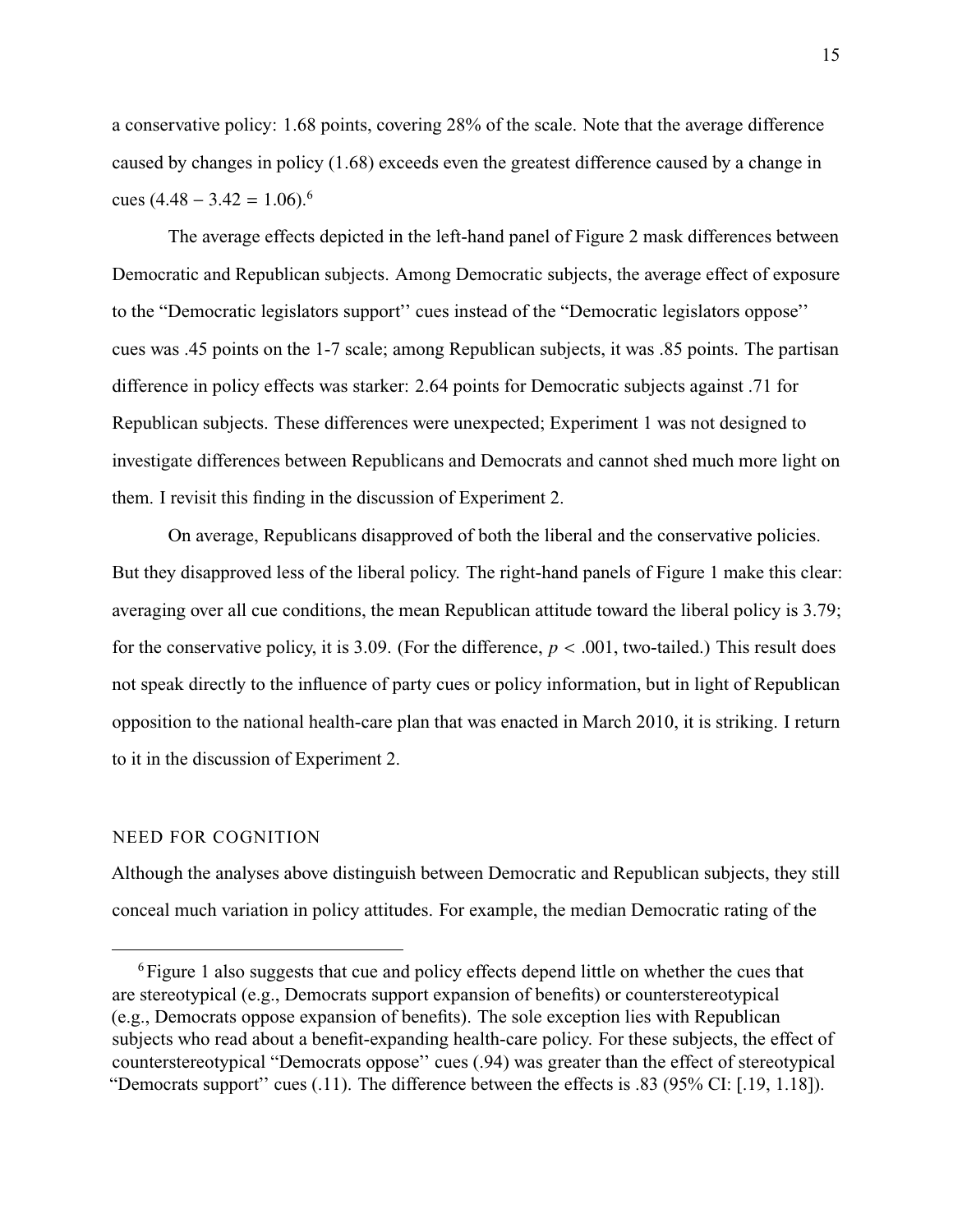<span id="page-15-0"></span>

*Figure 2: Mean Attitude Differences by Changes in Party Cues, Party ID, and Policy.* Each row plots the average of absolute differences between different groups' attitudes toward the proposed policy changes. For example, the middle row of the left-hand panel shows that, on average, exposing subjects to "Democratic legislators support" cues instead of "Democratic legislators oppose" cues changed attitudes by .65 points on the seven-point attitude scale. In each row, black lines are 95% confidence intervals.

The top three rows show that changes in cue condition have slight-to-middling effects on attitudes. The average difference between Republicans and Democrats, displayed in the fourth row of the left-hand panel, is greater. The greatest effect is caused by exposing subjects to liberal rather than conservative policy changes, but this result masks a large difference between Democratic and Republican responsiveness to policy.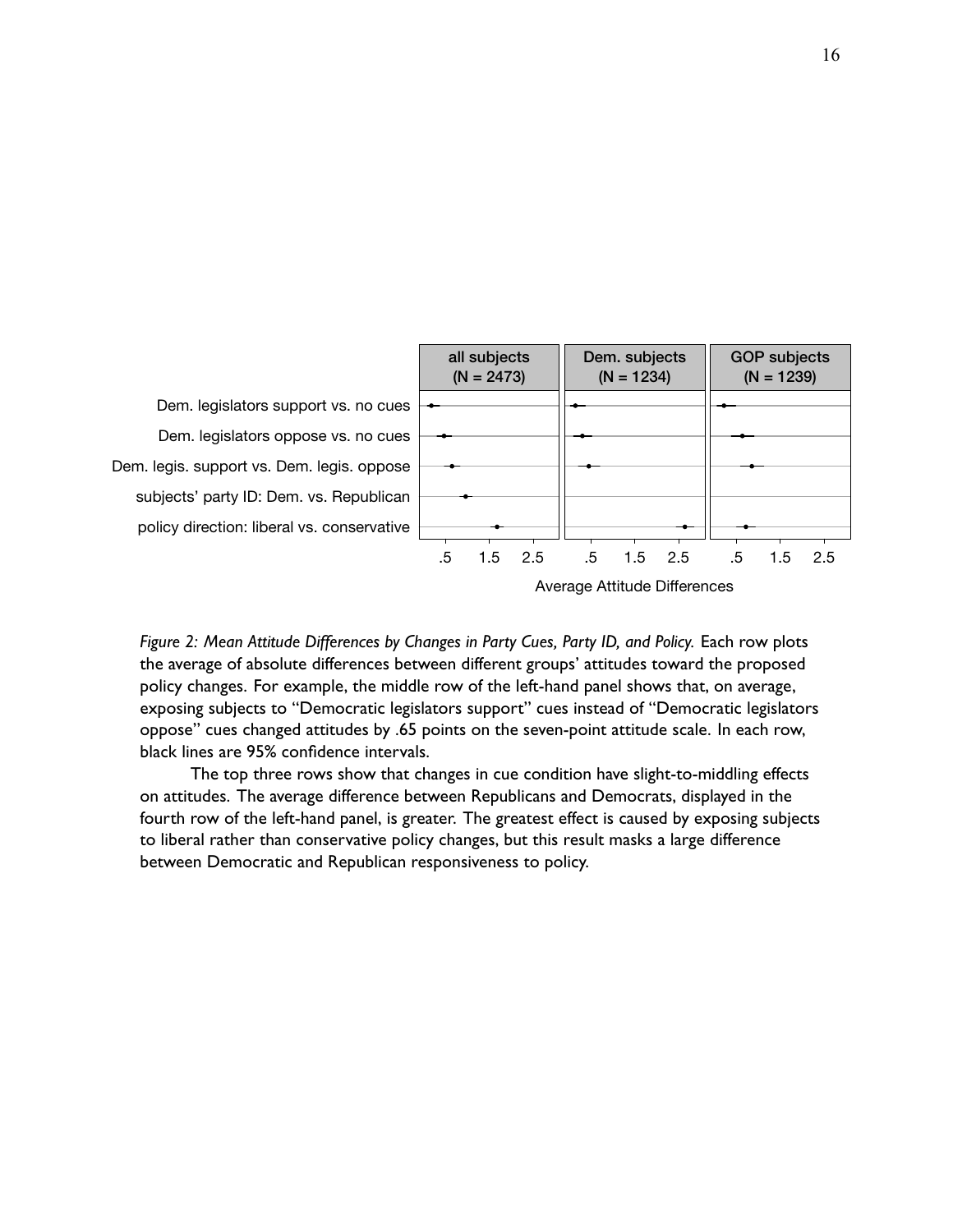"liberal'' policy changes was "somewhat approve'' when Democratic legislators supported these changes, but fully 21% of Democratic subjects disapproved of the policy. Similarly, the median Republican rating of the policy changes under the same conditions was "slightly disapprove,'' but 17% of Republican subjects approved "somewhat'' or "strongly.''

To better understand this diversity of responses, I consider the effects of need for cognition by estimating the model

policy attitude =  $\beta_0 + \beta_1$ (Democratic legislators support) +  $\beta_2$ (Democratic legislators oppose)

 $+ \beta_3$ (liberal policy changes) +  $\beta_4$ (need for cognition)

- +  $\beta_5$ (Democratic legislators support  $\times$  need for cognition)
- <span id="page-16-0"></span>+  $\beta_6$ (Democratic legislators oppose  $\times$  need for cognition)

 $+\beta_7$ (liberal policy changes  $\times$  need for cognition) +  $\epsilon$ . (1)

"Policy attitude'' is scored from 1 to 7, where higher values indicate more positive attitudes toward the proposed policy changes. "Democratic legislators support,'' "Democratic legislators oppose,'' and "liberal policy changes'' are scored 1 for subjects who were assigned to these conditions, 0 for other subjects. Need for cognition is scaled to range from 0 to 1. And  $\stackrel{\text{iid}}{\sim} N(0, \sigma^2)$  is a vector of disturbances.

[Table 2,](#page-17-0) which reports OLS estimates of the model, shows that need for cognition moderated party-cue effects only inconsistently (consistent with [Kam](#page-49-4) [2005\)](#page-49-4) but that it heavily moderated policy effects. The estimated coefficient of "liberal policy changes  $\times$  need for cognition'' represents the expected effect of a shift from the low to the high extreme of need for cognition among those who read about liberal policy changes, net of the effect that would have been expected under any circumstances from the increase in need for cognition. This effect is stronger among Republicans than among Democrats, but in both cases it is large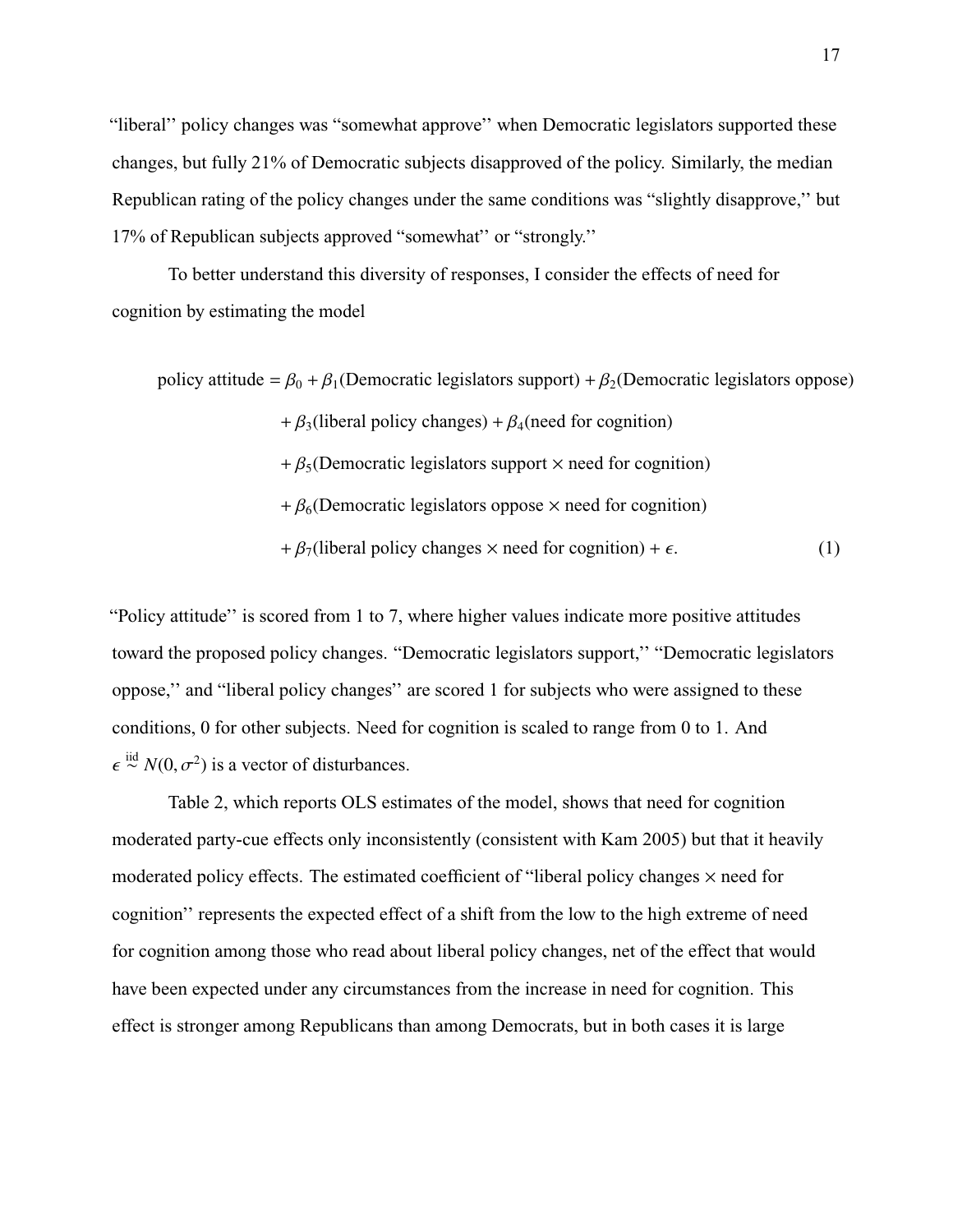<span id="page-17-0"></span>

|                                                            | Democratic<br>subjects | Republican<br>subjects |
|------------------------------------------------------------|------------------------|------------------------|
| Intercept                                                  | $2.51 \t .28$          | 1.80 .36               |
| Democratic legislators support                             | $-.74$ .38             | $.14$ .45              |
| Democratic legislators oppose                              | $-.30.38$              | .74 .46                |
| Liberal policy changes                                     | 2.09 .32               | 2.09 .37               |
| Need for cognition                                         | $-.34$ .46             | 1.89.58                |
| Democratic legislators support $\times$ need for cognition | $1.43$ .61             | $-.59$ .73             |
| Democratic legislators oppose $\times$ need for cognition  | $.00$ .62              | $-.13-.74$             |
| Liberal policy changes $\times$ need for cognition         | $.95 - .51$            | $-2.27$ .60            |
| Standard error of regression                               | 1.63                   | 1.88                   |
| $R^2$                                                      | .41                    | .09                    |
| Number of observations                                     | I I 63                 | I 183                  |

*Table 2: Need for Cognition Moderates the Effects of Policy in Experiment 1.* Each column reports OLS estimates and standard errors for the coefficients in [Equation 1.](#page-16-0) The dependent variable is attitude toward the proposed policy changes, which is measured on a seven-point scale; higher values indicate a more positive attitude. The party-cues variables ("Democratic legislators support" and "Democratic legislators oppose") and the policy variable ("Liberal policy changes") are scored 0 or 1. Need for cognition ranges from 0 to 1.

The interactions in the last row of estimates suggest that need for cognition strongly moderates the effects of policy. It does not consistently moderate the effects of party cues. These patterns hold under other model specifications: see [Table A4](#page-87-0) of the appendix.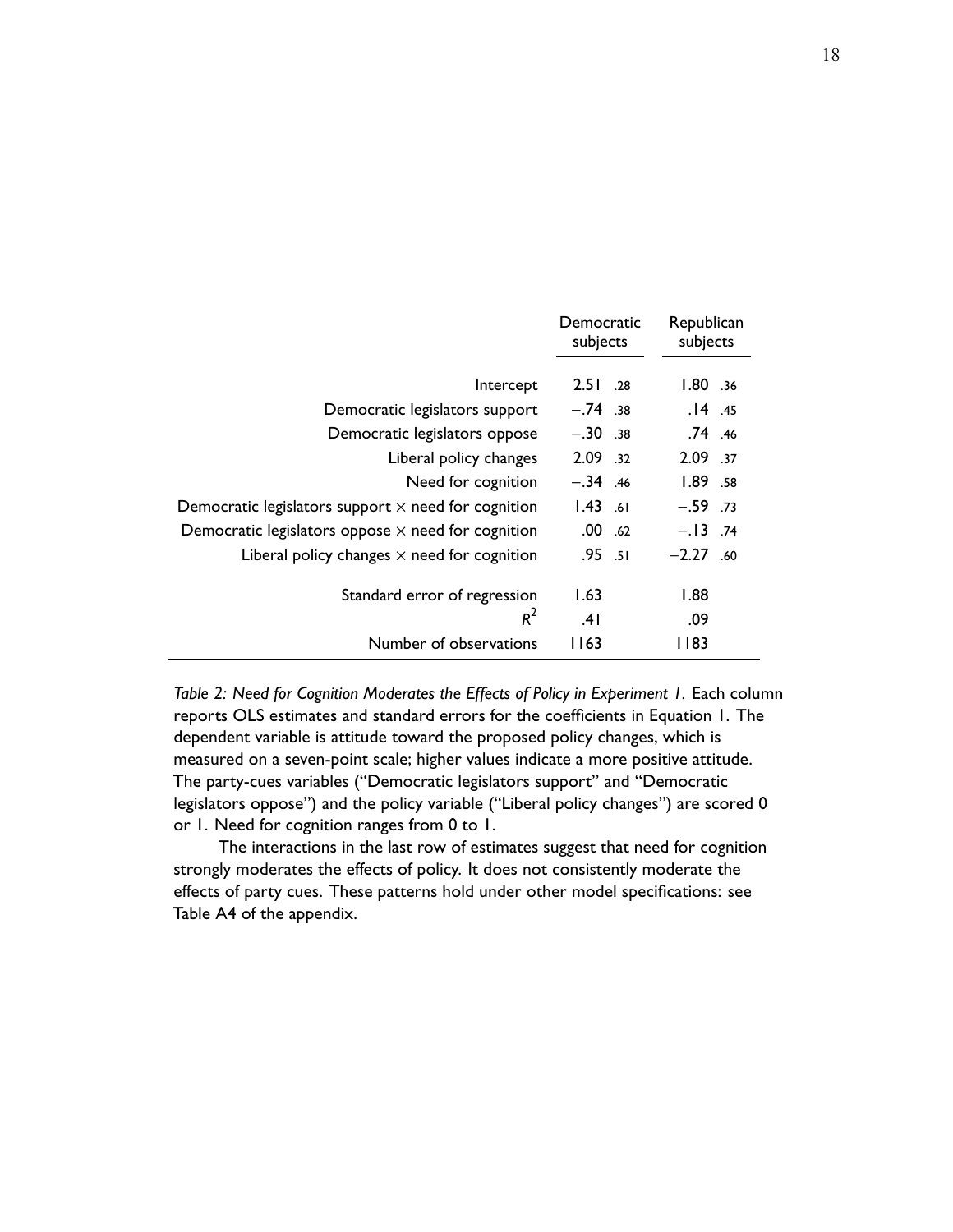and of the expected sign: among Democrats, it increases approval of liberal policy changes  $(\hat{\beta_7} = .95, p = .03)$ ; among Republicans, it decreases approval  $(\hat{\beta_7} = -2.27, p < .001)$ .<sup>7</sup>

Although need for cognition moderates policy effects for both Democrats and Republicans, it does so in opposite ways. It makes Democrats more responsive to policy: *Ceteris paribus*, the estimated effect of a change from the conservative to the liberal policy is 2.09 points for Democrats lowest in need for cognition, 3.04 points for Democrats highest in need for cognition. This is the result predicted by dual-process theory. But need for cognition makes Republicans *less* responsive to policy: the estimated effect of switching from the conservative to the liberal policy is 2.09 points (again) for Republicans lowest in need for cognition but only <sup>−</sup>.<sup>18</sup> points for those who are highest. Further inspection shows that this result holds across all three cue conditions. (See [Table A4](#page-87-0) in the appendix.) This result was unexpected. Like the finding that Democrats are more responsive than Republicans to policy in Experiment 1, this is a case in which partisan differences in political cognition merit further study.<sup>8</sup>

Moderation of policy effects by need for cognition is consistent with apolitical findings from social psychology (e.g., [Cacioppo et al.](#page-47-6) [1996\)](#page-47-6), but it is at odds with a raft of studies which suggest that the variable plays no role in thinking about politics. For example, [Bizer et al.](#page-46-3) [\(2002\)](#page-46-3) argue that need for cognition does not moderate the effect of issue information on candidate preference. [Holbrook](#page-48-5) [\(2006\)](#page-48-5) argues that it does not affect respondents' ability to explain their support for the candidates whom they prefer. And [Napier and Jost](#page-51-5) [\(2008\)](#page-51-5) maintain that it does not moderate the effects of liberalism or party ID on happiness (even as they maintain that these effects are substantial). [Kam](#page-49-4) [\(2005,](#page-49-4) 175) suggests that need for cognition is too apolitical to play a role in political information processing, a conclusion echoed in part by [Holbrook](#page-48-5)

<sup>7</sup>These results are robust to model specifications that include higher-order interactions among the experimental conditions and need for cognition. Estimates from such models are reported in [Table A4](#page-87-0) of the appendix. I present a simpler model here for ease of interpretation.

<sup>&</sup>lt;sup>8</sup>I thank an anonymous reviewer for focusing my attention on this point.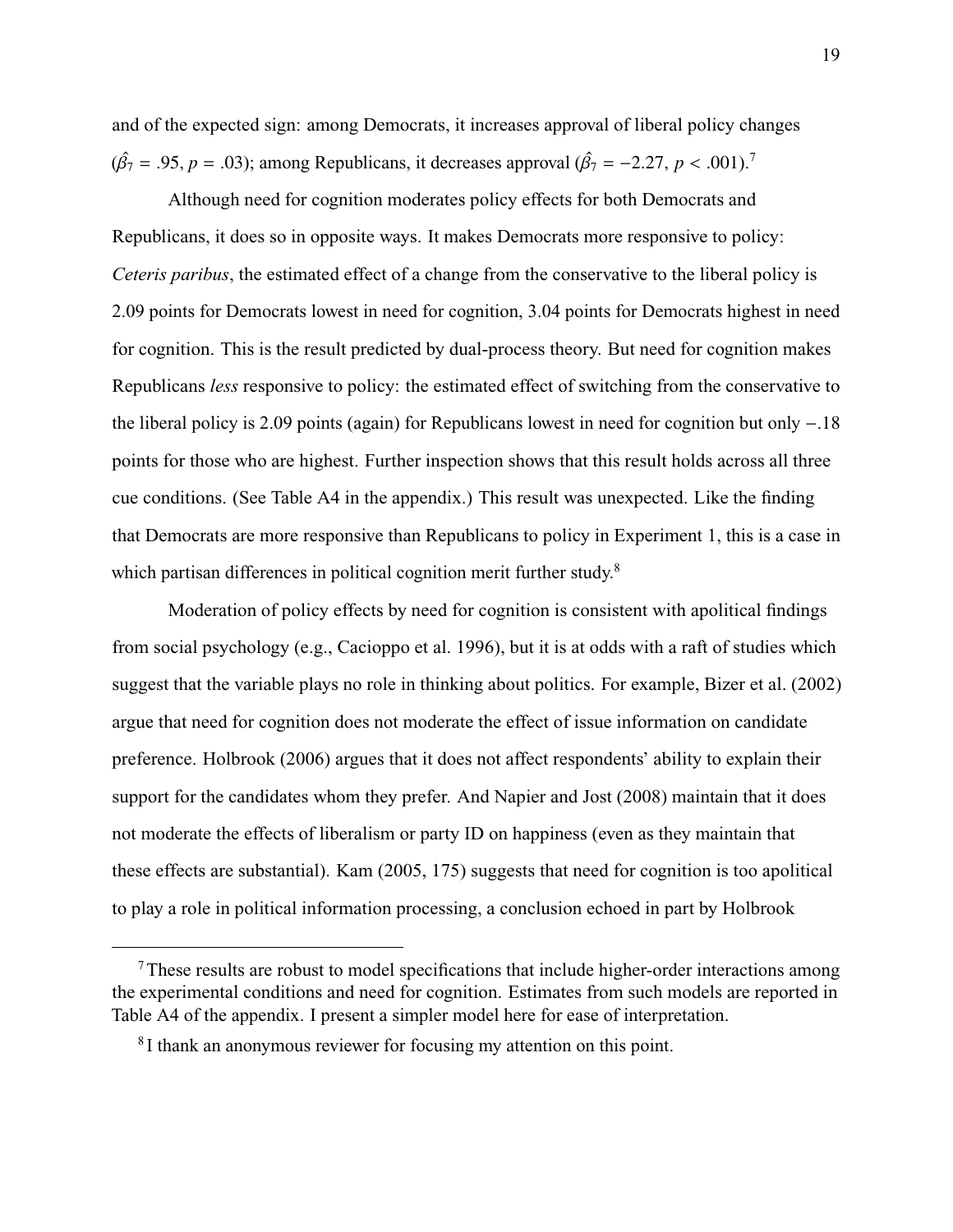[\(2006,](#page-48-5) 349-50). [Bizer et al.](#page-46-3) [\(2002,](#page-46-3) 25) infer that "a greater inclination to be thoughtful is not an inspiration for ideal democratic behavior.''

The results presented here suggest a different interpretation: need for cognition seems more effective in this experiment because it is measured more reliably here. [Bizer et al.](#page-46-3) [\(2002\)](#page-46-3), [Holbrook](#page-48-5) [\(2006\)](#page-48-5), and [Napier and Jost](#page-51-5) [\(2008\)](#page-51-5) build a need-for-cognition index from only two ANES items, and Cronbach's  $\alpha$  for the items is .61 [\(Bizer et al.](#page-46-3) [2002,](#page-46-3) 16). Kam uses the same two items in a study for which  $\alpha = .48$  [\(Kam](#page-49-4) [2005,](#page-49-4) 179). But in Experiment 1, the need-for-cognition battery comprises the two ANES items and four others, and  $\alpha = .81$ , suggesting that the larger battery is doing a better job of tapping a single dimension. And when the models from [Table 2](#page-17-0) are re-estimated with only the standard two-item measure of need for cognition, its estimated effect declines by 20% for Republican subjects, by more than 50%—and into statistical insignificance—for Democratic subjects.

#### DEPTH OF PROCESSING

The need-for-cognition results described above do not speak to the claim that party cues cause people to think less about policy. Other measures collected in Experiment 1 do speak to the claim. If people pay less attention to policy once they are exposed to cues, they should recall fewer details about policy. And the effects of policy information on attitudes should decline. These patterns do not appear in the data—suggesting that exposure to cues does *not* limit thinking about policy content among people who have been exposed to such content.

Consider first subjects' ability to recall policy details. Subjects were asked whether the policy would expand or reduce Medicaid benefits, to state the maximum amount that single parents of two would be able to earn while remaining eligible for benefits, and to state the number of Medicaid recipients at the time that the bill was being considered. If cues reduce attention to policy, subjects who received cues should answer these questions less well than subjects who did not. But in this experiment, cues had no obvious effect on recall: the average number of facts recalled was 1.63 out of 3 among uncued subjects, 1.61 among cued subjects ( $p = .37$ ).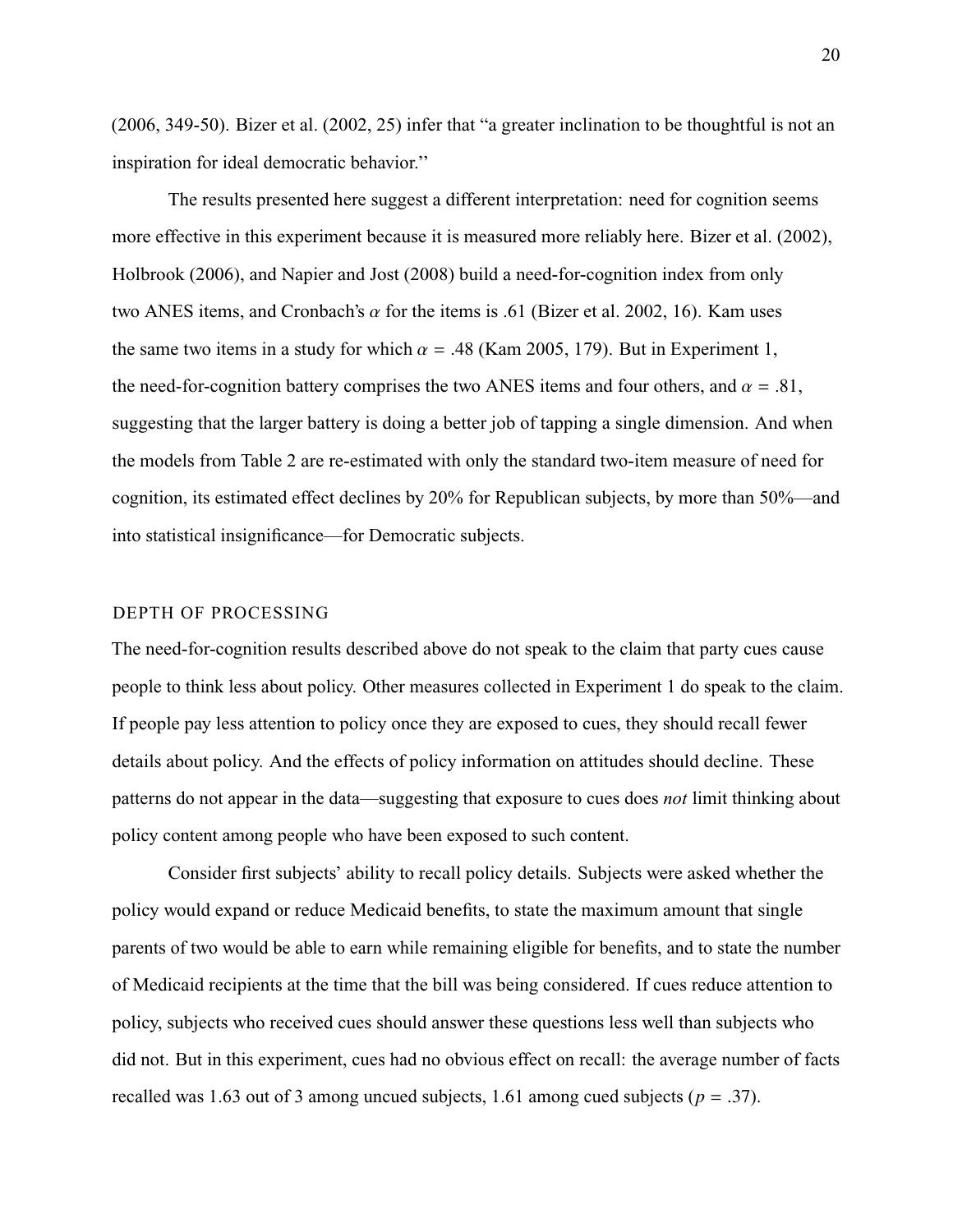If cues reduce attention to policy, we might also expect them to reduce the effects of policy on attitudes. But inspection of [Figure 1](#page-13-0) shows that cues did not operate in this manner. Among Democrats, the average effect of a switch from reduction to expansion of health-care benefits was 2.64 points on the seven-category attitude scale among those who received cues, 2.64 points again among those who did not. Among Republicans, the average effect of the same switch was .44 points among those who did not receive cues, *rising* to .85 points among those who did receive cues ( $p = 0.07$ , two-tailed). Thus, the data again suggest that cues have little effect on processing of policy content. And if they are affecting it, they are at least as likely to be increasing attention to policy as they are to be reducing it.

Experiment 1 thus indicates that subjects exposed to both party cues and policy descriptions were never "predominated'' by the cues. Contrary to bold claims about the relative power of party cues and policy considerations (see pages 2 and 4), subjects always responded to the policy content that they received. Indeed, Republican subjects were affected almost equally by policy as by party cues, and Democratic subjects were far more affected by policy. Moreover, Experiment 1 suggests that cues do not reduce attention to policy content when people are exposed to such content. That said, these are findings from only one experiment, and they do not show all that one might like. In particular, the policies described in Experiment 1 were very distinct. Policy considerations may matter less when the contrast between policies is smaller. The depth-of-processing measures were also not as direct as one might wish, leaving open the possibility that better measures would show that cues do reduce attention to policy. Experiment 2 speaks to these concerns.

# Experiment 2

Experiment 2 followed the form of Experiment 1, but it included more direct measures of depth of processing, and it varied the extremity of the policies that subjects were asked to consider. The "Democrats support'' cue condition was dropped; subjects either received no party cues or "Democrats oppose'' party cues. A policy extremity condition was added; subjects were assigned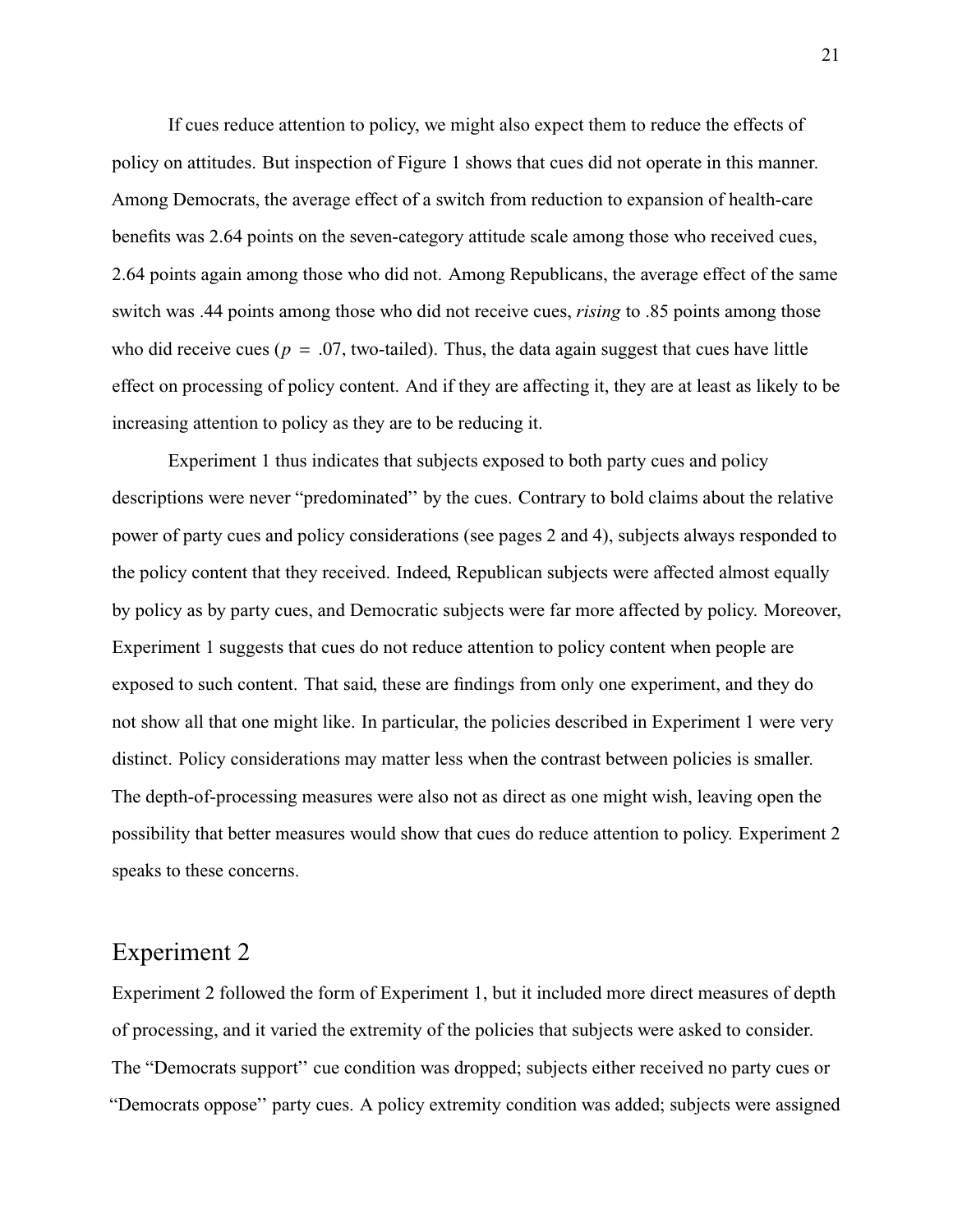to read about either large or small changes to the health-care status quo. The experiment thus had  $a$  2  $\times$  2  $\times$  2 factorial design: {"Democrats oppose" cues, no cues}  $\times$  {expand benefits, reduce benefits  $\{ \times \}$  {large changes, small changes}.

## Participants, Design, and Procedure

A nonprobability sample of 3,713 subjects who had previously identified as Democrats or Republicans were recruited by Survey Sampling International to participate in a study of reactions to "news media in different states.'' None of these subjects participated in Experiment 1. To enhance the statistical power of relevant comparisons, more Republicans than Democrats were recruited: 62% of subjects identified with the Republican Party, 38% with the Democratic Party. The study was fielded from May 17, 2010 through May 28, 2010.

The sample resembles the population of U.S. partisans in most observed respects, including gender, region of residence, and need for cognition. The main outliers are education and age. With respect to education, the sample is more representative than the Experiment 1 sample, but the gap is still sizable: 28% of subjects age 25 or older have no more than a high-school education, against 41% of U.S. partisans age 25 or older. The Experiment 2 sample is also older: 48% of subjects are at least 56 years old, against 32% of U.S. partisans. (See [Figure A5.](#page-106-0)) But subjects' median level of education is identical to the median for all U.S. partisans, and [Figure A6](#page-107-0) suggests that age- and education-based differences between the sample and the population of U.S. partisans are unlikely to sharply affect the analyses.

All subjects received a newspaper article that contrasted a health-care status quo with proposed changes that would expand or reduce benefits. The description of the status quo was unchanged from Experiment 1. Some subjects were assigned to read about large changes to the status quo, and to maximize comparability of results across experiments, these "large-change'' policies were the same as the policies described in Experiment 1. But other subjects were assigned to read about small changes to the status quo. For example, the "small-change'' policies would directly affect about 10,000 Medicaid recipients rather than the 100,000 affected under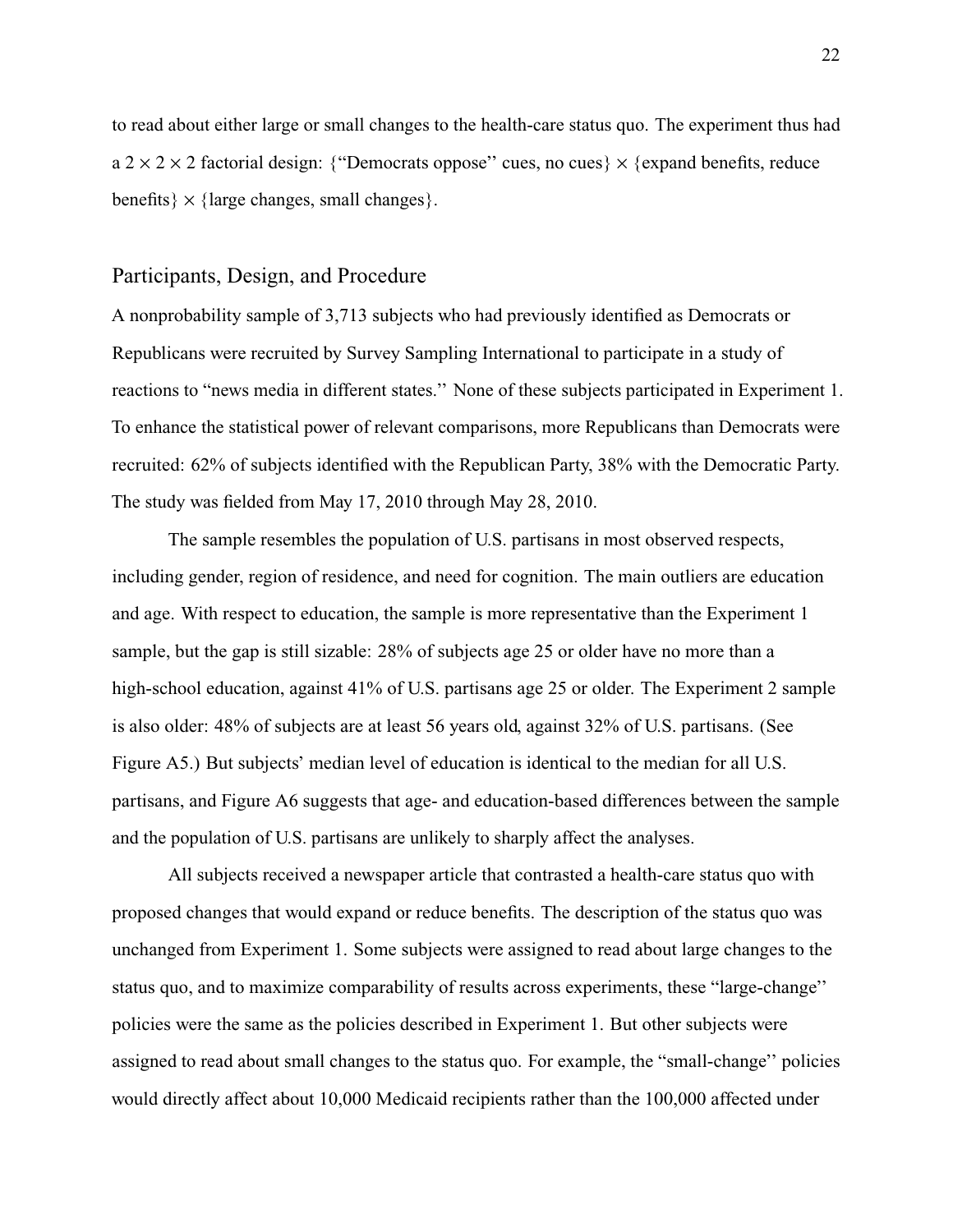the large-change plan, and income cutoffs for Medicaid eligibility would increase 21% under the liberal small-change plan, as opposed to 64% under the liberal large-change plan. The appendix provides an extensive summary of policy differences between conditions.

To conserve statistical power, the "Democrats support'' cue condition—the weaker cue condition in Experiment 1—was eliminated. Subjects were assigned to either a no-cue condition or a "Democrats oppose'' condition.

*Post-treatment measures.* Experiment 2 included the post-treatment measures that were used in Experiment 1, and several measures were added to better gauge subjects' attention to the article that they received. The time that each subject spent on the article was recorded. As in laboratory studies, we cannot know how much time subjects actually spent reading the article; the "time spent'' measure reflects the time that subjects' web browsers spent displaying the article before subjects advanced to the next page of the survey. This measure has been used before to gauge depth of processing, albeit more often in psychology (e.g., [Parker and Isbell](#page-51-6) [2010\)](#page-51-6) than in political science.

After indicating their attitudes toward the policy, subjects were given unlimited time to list their "thoughts about the article and the policy changes that it described.'' Two coders, working independently and blind to subjects' experimental conditions, read the responses to this prompt. Following [Cacioppo and Petty](#page-47-8) [\(1981\)](#page-47-8), they identified specific thoughts in the responses and coded them as positive, negative, or neutral with respect to the proposed health-care policy. Their ratings were reliable ( $\alpha = .72, .76,$  and .91, respectively) and were averaged into a single index for each dimension.

*Randomization checks.* The success of each random assignment was gauged by regressing it on the other randomizations, age, education, gender, and region of residence. The chi-squared statistics from these regressions were small, suggesting that the randomizations worked as intended. (Results from each regression are reported in the appendix.)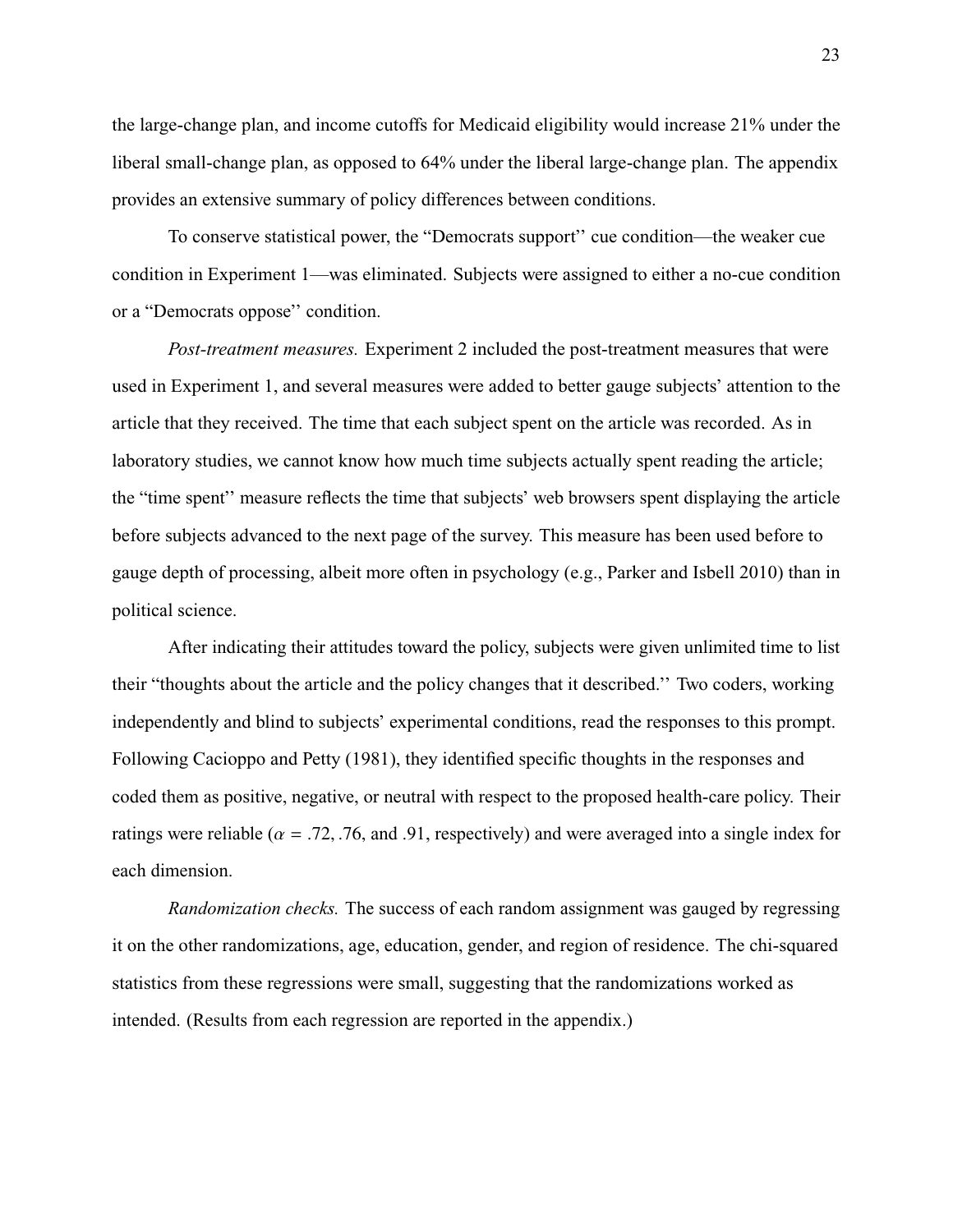## Results

Comparison of the main results to those from Experiment 1 suggests a slight conservative trend. On average, Democrats approved of a large expansion of benefits as much as they had in Experiment 1, but they were also .25 points more approving of a large reduction in benefits  $(p = .05)$ . Republicans were .16 points less approving of a large expansion in benefits, .21 points more approving of a large reduction ( $p = .22$  and  $p = .15$ , respectively).<sup>9</sup> In light of what transpired between the two experiments—the White House changed hands and a massive federal health-care bill was enacted—the absence of stronger attitude change may be more striking than any of the changes that were observed.

Comparing [Figure 2](#page-15-0) to [Figure 3](#page-24-0) draws out the consistency of patterns across both experiments. The average absolute effect of switching from a liberal to a conservative policy, taken over both large- and small-change conditions, is 1.24 points, or 21% of the seven-category attitude scale. The average absolute effect of switching from "Democrats oppose'' to "Democrats support'' party cues cannot be directly calculated because Experiment 2 does not have a "Democrats support'' condition. But we can estimate this effect by noting that the average effect of switching from "Democrats support'' to "Democrats oppose'' in Experiment 1 was 55% greater than the effect of switching from an uncued condition to "Democrats oppose.'' (See [Figure 2.](#page-15-0)) Multiplying the effect of "Democrats oppose'' cues in Experiment 2 by 1.55 yields an estimate of the cue-switching effect: .52 points, or 9% of the attitude scale. This is an important effect, but as in Experiment 1, it is much smaller than the average policy effect.

These overall results again mask large partisan differences. As in Experiment 1, the effect of policy swamps the effects of party cues among Democrats (2.19 points against .31 points). But for Republicans, the effects of policy are clearly weaker than the effects of party cues: .30 points against .73 points,  $p = .003$ . This finding is not consistent with the claim that party cues

<sup>9</sup>Because Experiment 2 does not include a "Democrats support'' cue condition, these comparisons do not account for the views of Experiment 1 subjects who received "Democrats support'' cues.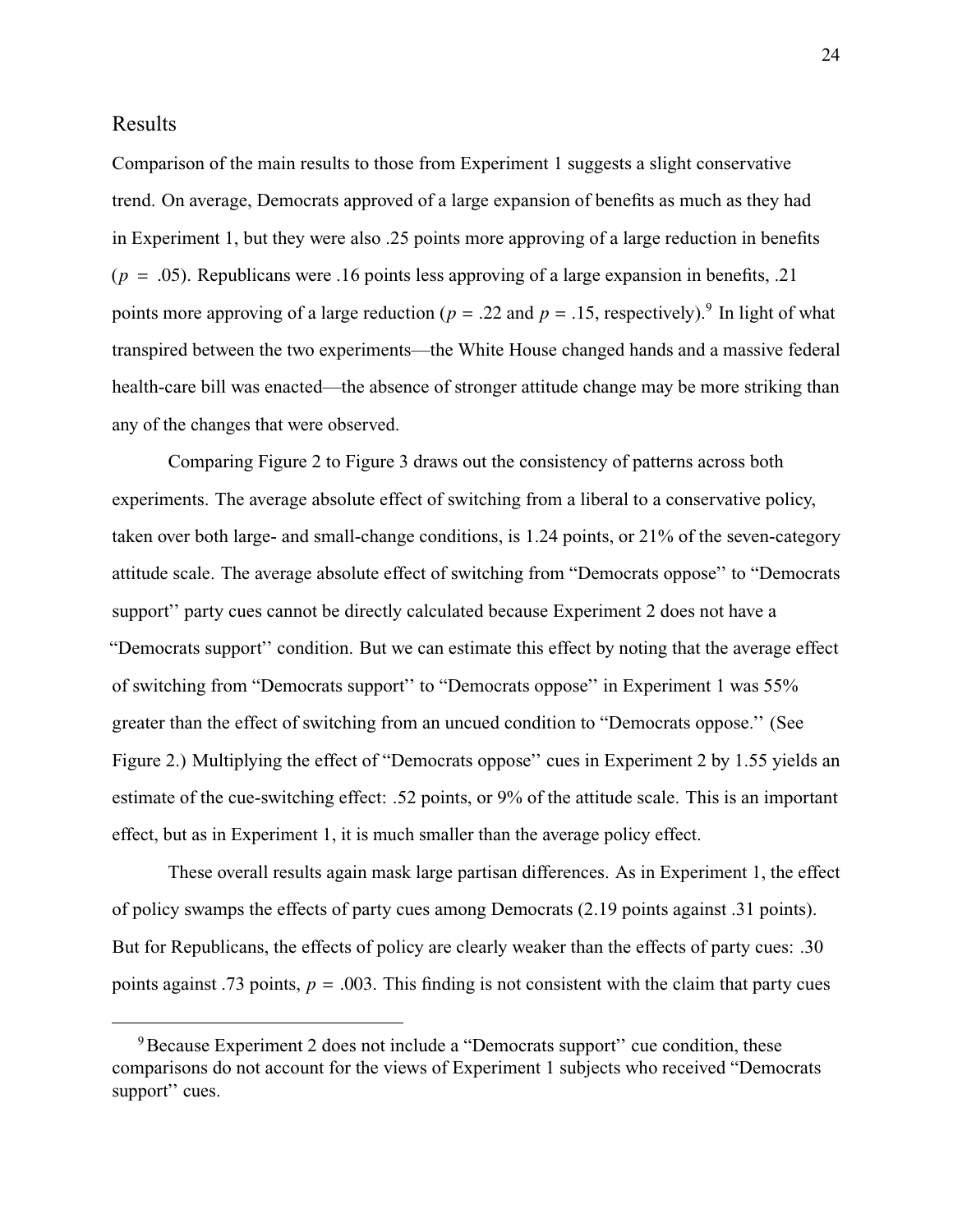<span id="page-24-0"></span>

Average Attitude Differences

*Figure 3: Mean Attitude Differences in Experiment 2 by Changes in Party Cues, Party ID, and Policy.* Each row plots the average of absolute differences between different groups' attitudes toward the proposed policy changes. For example, the top row of the upper left-hand panel shows that, on average, exposing subjects to "Democratic legislators oppose" cues instead of no party cues changed attitudes by .35 points on the seven-point attitude scale. Black lines in each row are 95% confidence intervals.

The most important feature of the figure may be the similarity of the panels within each column. This similarity indicates that subjects were little affected by reading about small rather than large policy changes. In particular, the effect of switching from a benefit-expanding to a benefit-reducing policy—given by the bottom row in each panel—did not depend much on whether the expansion or reduction was small or large.

In other respects, the results displayed here mirror the Experiment 1 results displayed in [Figure 2.](#page-15-0) The second row in each panel, "1.55  $\times$  (Dem. legislators oppose vs. no cues)," approximates the size of a switch from "Democrats oppose" cues to "Democrats support" cues. Averaging over all subjects, party-cue effects seem much smaller than policy effects. But as in Experiment 1, this result masks a substantial difference between Democratic and Republican responsiveness to policy.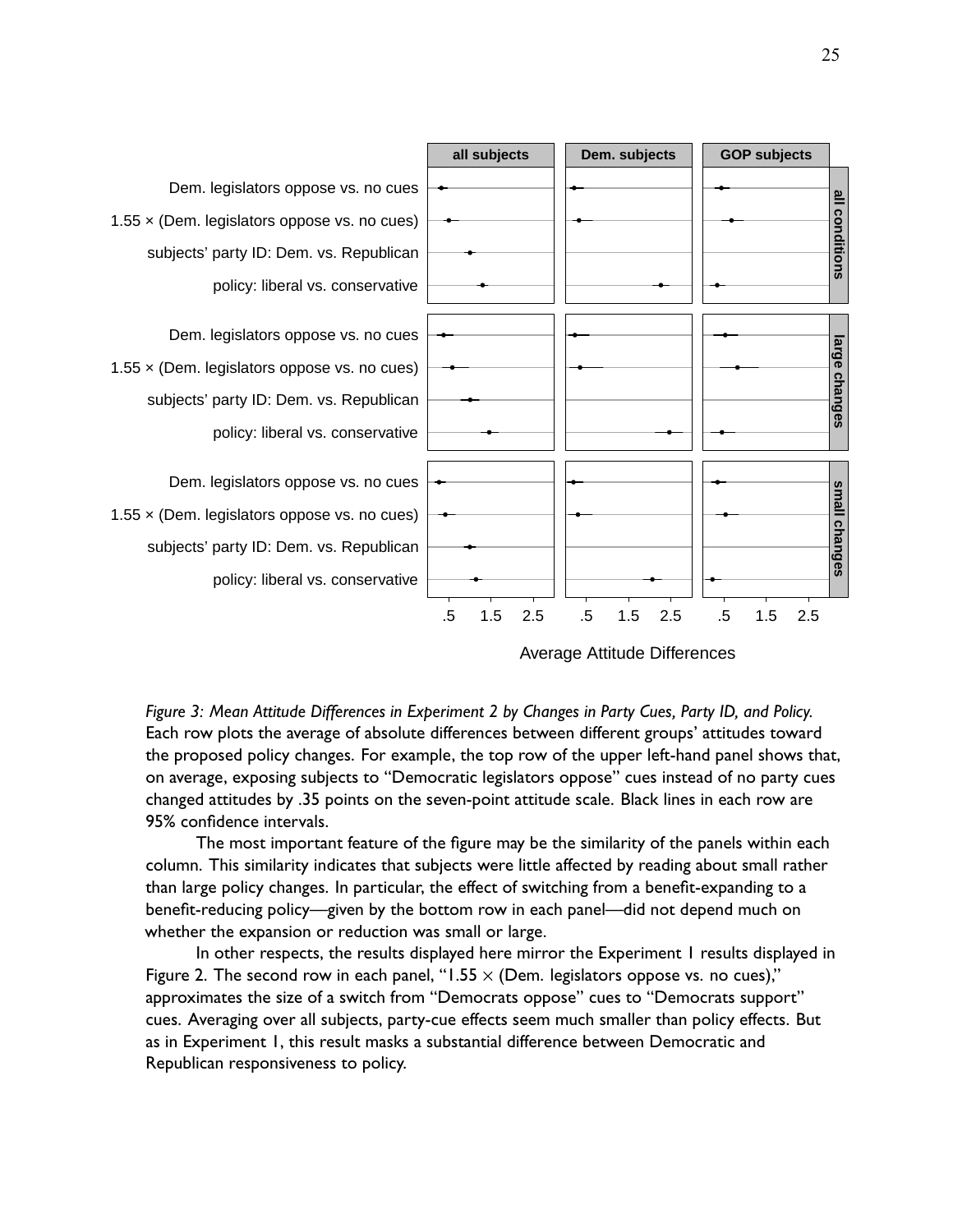have a "dominating impact" on political beliefs—.73 points is 12% of the range of the attitude scale—but it is the strongest evidence in support of the claim that is to be found in Experiments 1 or 2.

What of the possibility that Experiment 1 produced large policy effects because the policies in that experiment were so different from each other? Experiment 2 strongly suggests that this explanation is incorrect. The evidence appears in [Figure 3:](#page-24-0) for both Democrats and Republicans, attitudes differed little between the large-change conditions and the corresponding small-change conditions. Sharply reducing the distance between policy alternatives did reduce their effect, but not by much. The average policy effect was 1.46 points in the large-change condition, 1.15 points in the small-change condition ( $p = .01$ ).

This is not to say that small changes always matter nearly as much as large changes. Perhaps even smaller differences in policy would have mattered much less than the ones presented in Experiment 2. Or perhaps the distance between policies matters less when they are same side of the status quo: for example, the distance between two benefit-expanding policies might matter less than the same distance between a benefit-expanding and a benefit-reducing policy. Answers to these questions await future research. What is clear is that a sharp reduction in the scope of the policies described in Experiment 1 did little to reduce the effect of policy descriptions.

#### NEED FOR COGNITION

As in Experiment 1, need for cognition proved a strong moderator of policy effects but a modest moderator of party-cue effects. [Table 3](#page-26-0) reports OLS estimates of a model very similar to that reported in [Table 2.](#page-17-0) The sole difference is that the "Democratic legislators support'' predictor in the previous model is now replaced by a "large policy change'' predictor. The results show that need for cognition moderates policy effects among Democrats and Republicans, making Democrats more sensitive to policy considerations but making Republicans less sensitive. It only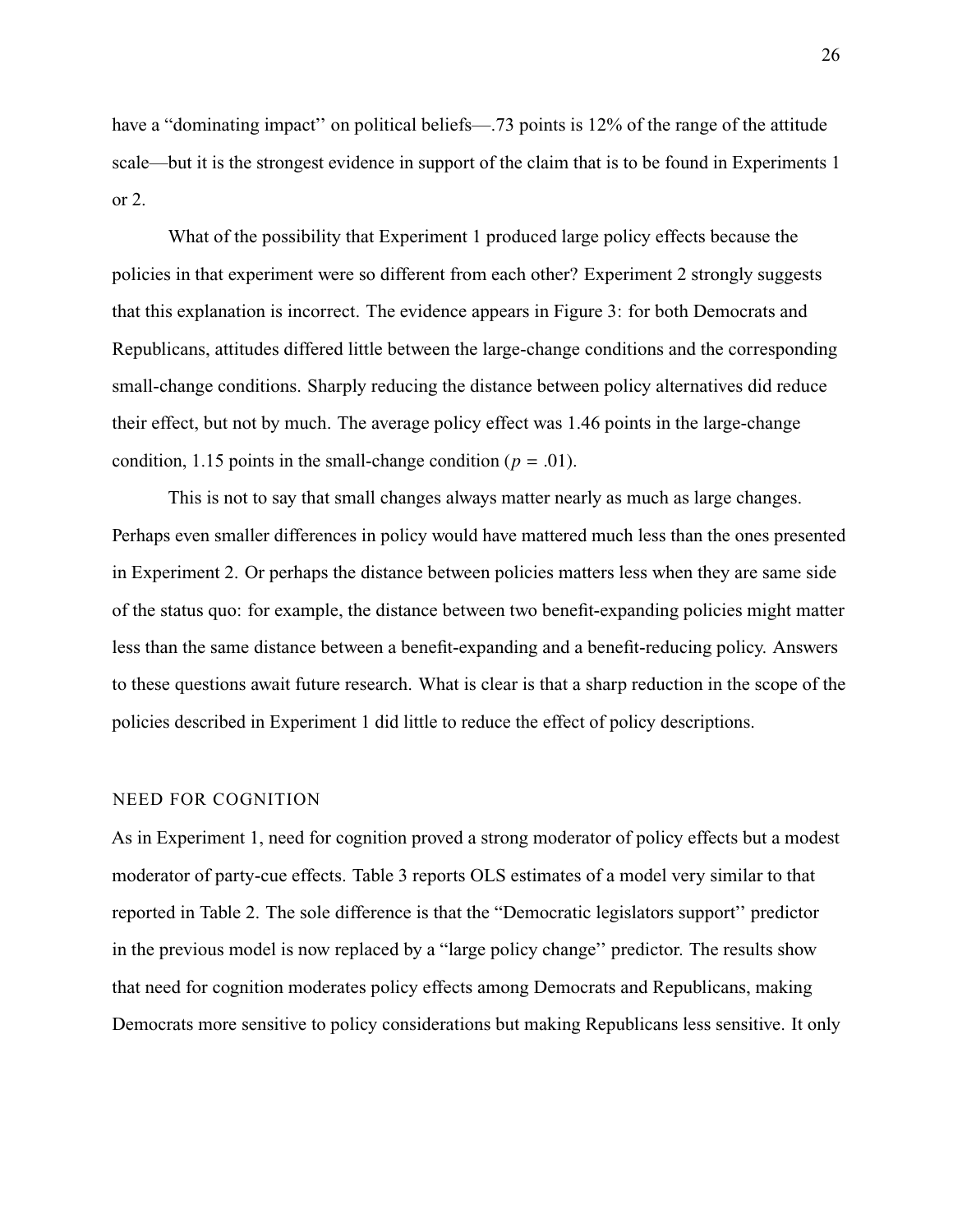<span id="page-26-0"></span>

|                                                           | Democratic<br>subjects | Republican<br>subjects |
|-----------------------------------------------------------|------------------------|------------------------|
| Intercept                                                 | 2.76 .25               | $2.55$ .21             |
| Democratic legislators oppose                             | $-.23$ .28             | $.06$ .24              |
| Liberal policy changes                                    | $1.56$ .27             | $1.12$ .24             |
| Large policy changes                                      | $.01$ $.30$            | $.32 \t .27$           |
| Need for cognition                                        | $-.13$ .41             | 1.54.34                |
| Democratic legislators oppose $\times$ need for cognition | $.05$ .46              | $.58$ $.41$            |
| Liberal policy changes $\times$ need for cognition        | 1.09.45                | $-1.72$ .40            |
| Large policy changes $\times$ need for cognition          | $-.37.49$              | $-.59$ .44             |
| Standard error of regression                              | 1.66                   | 1.90                   |
| $R^2$                                                     | .3 I                   | .03                    |
| Number of observations                                    | 1413                   | 2293                   |

*Table 3: Need for Cognition Moderates the Effects of Policy in Experiment 2.* This table mirrors [Table 2.](#page-17-0) Each column reports OLS estimates and standard errors. The dependent variable is attitude toward the proposed policy changes, which is measured on a seven-point scale; higher values indicate a more positive attitude. "Democratic legislators oppose," "liberal policy changes," and "large policy changes" are scored 0 or 1. Need for cognition ranges from 0 to 1.

The estimates in the "Liberal policy changes  $\times$  need for cognition" row suggest that need for cognition strongly moderates the effects of policy. It seems to moderate the effects of party cues and policy size (small policy changes vs. large policy changes) only modestly and inconsistently. These patterns hold under other model specifications: see [Table A8](#page-110-0) of the appendix.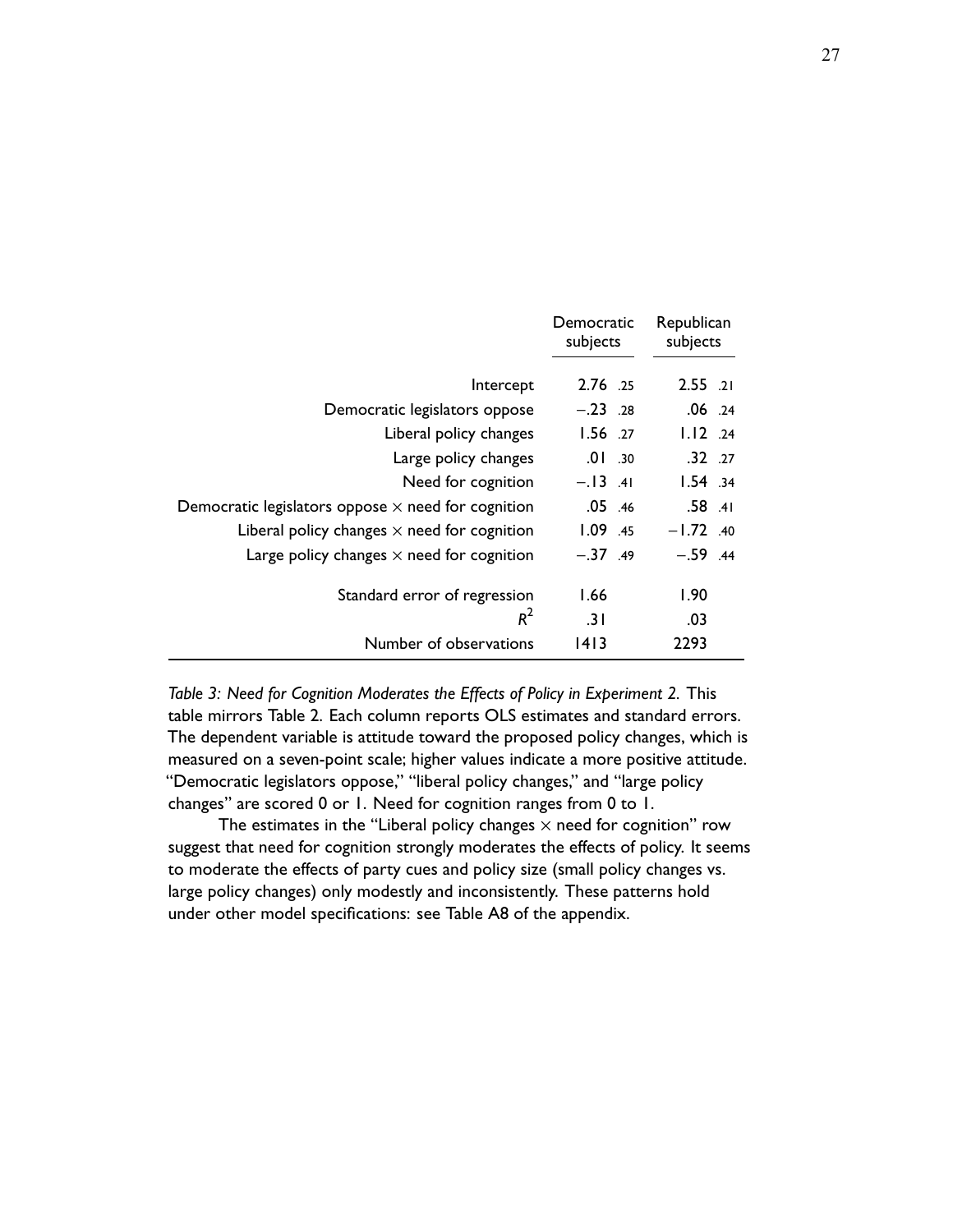weakly moderates party-cue effects, and moderation of those effects is not statistically significant for members of either party.<sup>10</sup>

Because need for cognition again moderates policy effects, the results again suggest that political scientists have been too quick to dismiss its political relevance. And quality of measurement again seems the most likely explanation for the discrepancy between previous findings and those reported here. When the models from [Table 3](#page-26-0) are re-estimated with only the two ANES need-for-cognition items, the estimated moderating effect of need for cognition on policy content is unchanged for Democrats, but it declines 22% for Republicans.

### DEPTH OF PROCESSING

Experiment 1 suggested that party cues do not reduce attention to descriptions of policy when people have such descriptions in hand. But one might expect the results to be different in Experiment 2. Perhaps Experiment 1 was simply anomalous. Even if it was not, a highly partisan debate about health care intervened between the two experiments, and it may have sharpened people's associations of the parties with different sorts of policies. Sharper associations might cause people to infer more about policy from party cues and to spend less effort attending to actual descriptions of policy.

We can test the proposition by using the same analyses that were brought to bear in Experiment 1. As Panel 1 of [Figure 4](#page-29-0) shows, party cues had approximately no impact on subjects' ability to recall policy-related facts. By the same token, cues did not reduce the effects of policy on attitudes. The average policy effect was actually greater when subjects received cues among both Democrats (2.31 points on the 1-7 scale vs. 2.22 points,  $p = .65$ , two-tailed) and Republicans (.44 vs. .23,  $p = .21$ , two-tailed). But neither difference approaches substantive or

<sup>&</sup>lt;sup>10</sup>These results are generally robust to specifications that include higher-order interactions among the experimental conditions and need for cognition. Estimates from such models are reported in [Table A8](#page-110-0) of the appendix. I present a simpler here for ease of interpretation.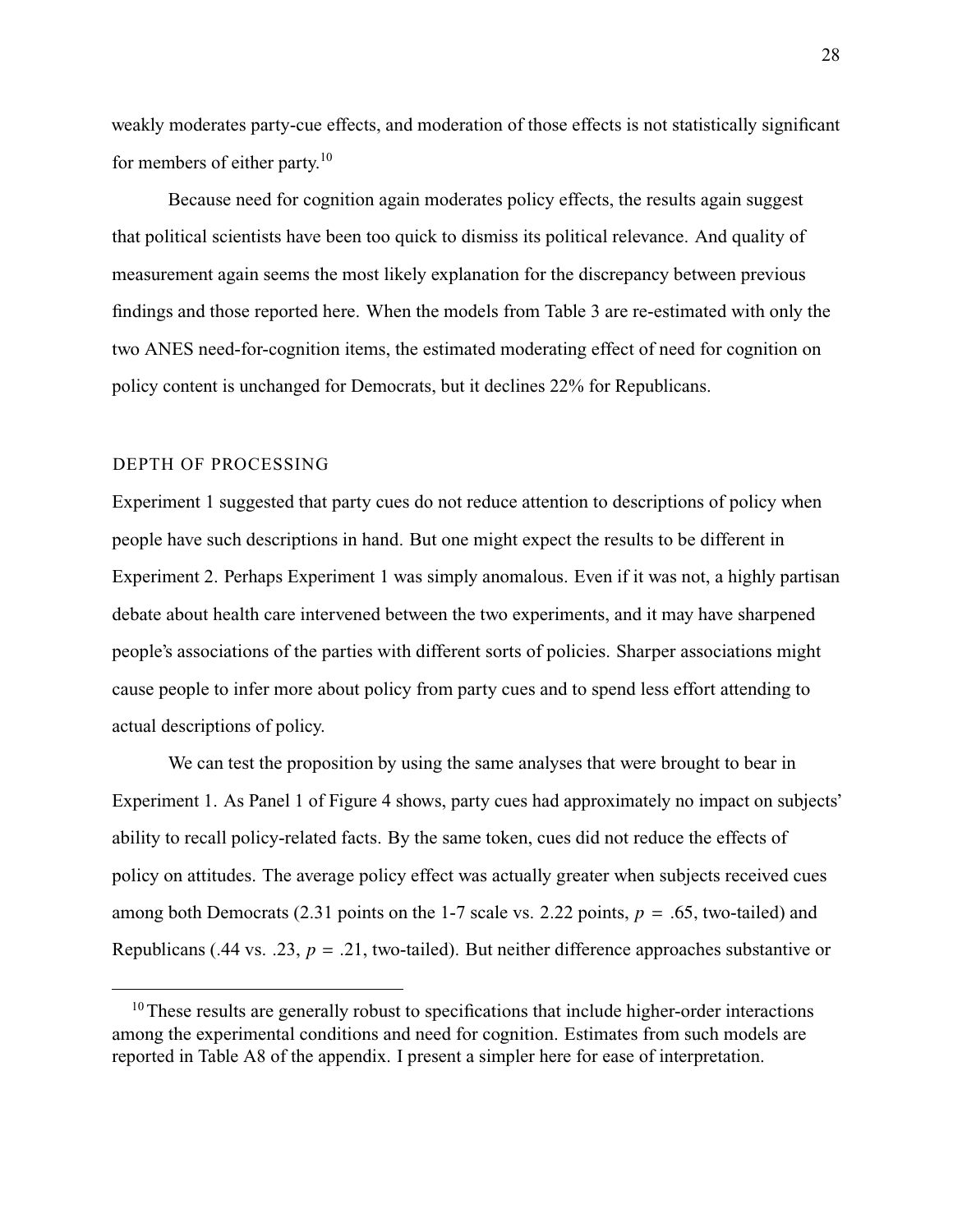statistical significance. These results suggest, again, that cues neither inhibited nor promoted attention to policy among the experimental subjects.

We need not stop here. Other data were collected in Experiment 2—data that let us look more closely at the extent to which subjects thought about the article that they received. Consider first the time that they spent reading the articles. So long as there is a positive correlation between time spent reading and total cognitive effort, time spent is at least a rough measure of cognitive effort. And here, too, the evidence suggests that cues did not inhibit thinking about policy. Panel 2 of [Figure 4](#page-29-0) reports 99%-trimmed means of time spent on the article in various conditions. (The means are trimmed because a few subjects spent between one and 83 hours on the article—presumably because they walked away from their computers and returned to the study much later.) It shows that the mean time spent on the article was 205 seconds for uncued subjects, 210 for cued subjects. These means change trivially if we restrict them to Democrats (205 and 211), Republicans (204 and 209), subjects in small-change conditions (205 and 209) or large-change conditions (203 and 212). None of these differences approach statistical significance.

We can go further still. The open-ended thoughts that subjects provided are an indication of depth of processing: subjects who have fewer thoughts in response to the article are less likely to have thought systematically about it. If cues inhibit systematic thinking, we should observe fewer policy-relevant thoughts among cued subjects. We don't. Panel 3 of [Figure 4](#page-29-0) provides the evidence: on average, we observe slightly *more* policy-relevant thoughts among cued subjects (3.81 vs. 3.61,  $p = .13$ , two-tailed). The difference holds when we restrict our analysis to Democrats, Republicans, subjects assigned to the large-change condition, or subjects assigned to the small-change condition. In all of these cases,  $p \geq .24$ .

Depth of processing should also cause a greater correlation between positivity of thoughts and positivity of overall attitudes (e.g., [Chaiken and Maheswaran](#page-47-7) [1994,](#page-47-7) 467-68). And if cues inhibit processing of policy content, we should observe a lower thought-attitude correlation among cued subjects. We don't. Following [Chaiken and Maheswaran](#page-47-7) [\(1994,](#page-47-7) 464), I subtracted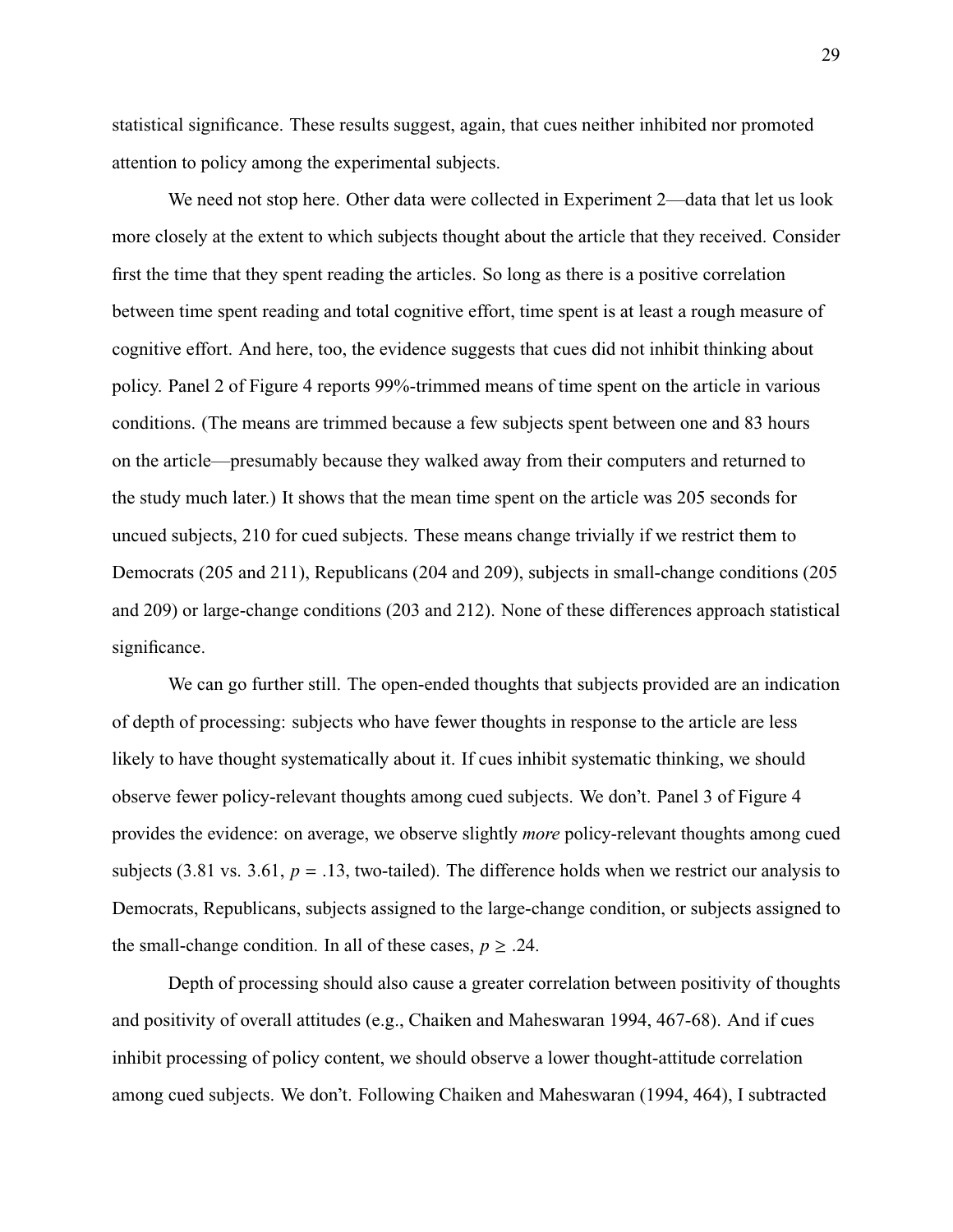<span id="page-29-0"></span>

*Figure 4: No Effect of Cues on Processing of Policy Content in Experiment 2.* Each panel presents a different type of evidence about subjects' processing of policy content. Panel 1 depicts the mean number of policy facts recalled by subjects in various conditions; in all cases, the maximum possible score was 3. Panel 2 depicts the mean number of seconds that subjects spent reading the article that they received. (This panel presents 99%-trimmed means because a few subjects seem to have walked away from their computers for hours at a time. See [page 29.](#page-29-0)) Panel 3 depicts the mean number of thoughts expressed by subjects in open-ended comments that they gave after reading the article. And Panel 4 depicts the correlation between positivity of thought and positivity of attitude in different conditions. Black lines in each panel are 95% confidence intervals.

The evidence is consistent across all four panels: exposure to cues did not inhibit processing of policy content. This result holds in general (see the top two rows of each panel) and for particular subgroups (see the remaining rows in each panel).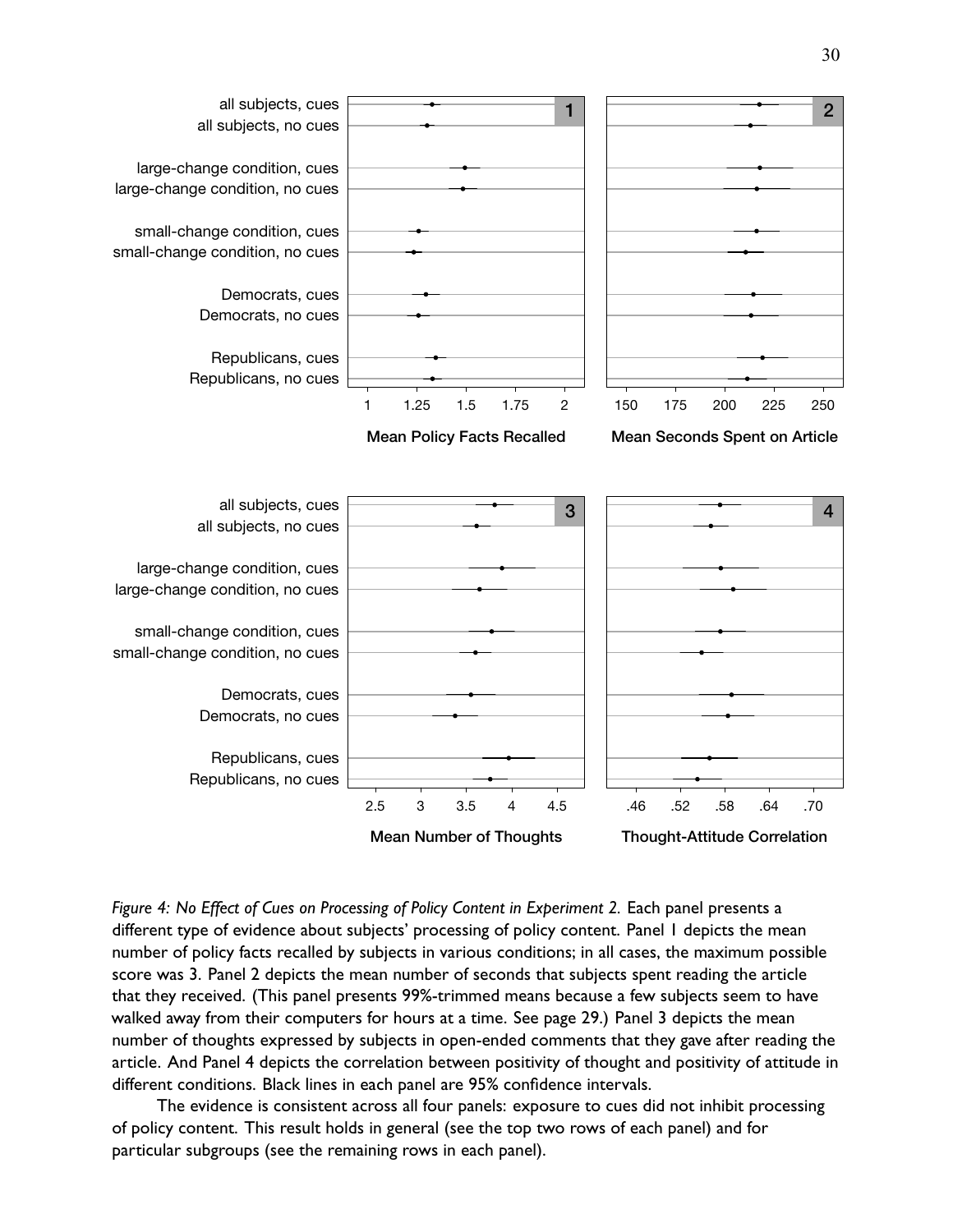each subject's negative policy-relevant thoughts from his positive policy-relevant thoughts to create an index of thought positivity. Among uncued subjects, this index was correlated with attitudes at .54. Among cued subjects, the correlation was .55. As Panel 4 of [Figure 4](#page-29-0) shows, significantly larger differences did not turn up when the analysis was restricted to subgroups of interest.

The results presented in [Figure 4](#page-29-0) thus offer no support for the assumption that cues reduce attention to policy content when people have that content in hand (e.g., [Kruglanski and Webster](#page-49-5) [1996,](#page-49-5) 264-65. This finding does much to explain why policy effects in Experiments 1 and 2 do not decline when people are exposed to cues. It is contrary to most that has been written on the subject, but it is consistent with [Mackie, Worth, and Asuncion](#page-50-7) [\(1990,](#page-50-7) 816) and [Cohen](#page-47-1) [\(2003,](#page-47-1) 814, 817). Why party cues do not reduce attention to policy content remains uncertain, but two explanations seem likely. One is that party cues have countervailing effects among partisans: they reduce interest in policy (by permitting partisans to hold their views confidently without learning about policy) but also stimulate interest in policy (because the cues clearly indicate party conflict over policy). A second possibility is that cues do reduce attention to policy content when that content is minimal (e.g., [Mondak](#page-51-4) [1993,](#page-51-4) 171) or difficult to comprehend, which it was not in the studies reported here. I return to this idea in the next section.

### REPUBLICAN SUPPORT FOR BENEFIT-EXPANDING POLICIES

As in Experiment 1, Republicans in Experiment 2 disapproved of both the liberal and the conservative policies, but they disapproved less of the liberal policies. Averaging over the cue conditions and the small- and large-change conditions, the mean Republican attitude toward the liberal health-care policy was 3.71; for the conservative policy, it was 3.58. (For the difference,  $p = .09$ .) Finding the same result in experiments conducted with different samples more than a year apart suggests that it is not a chance occurrence. And in light of Republicans' reputation for opposition to expansion of government-provided benefits—reinforced by their objection to the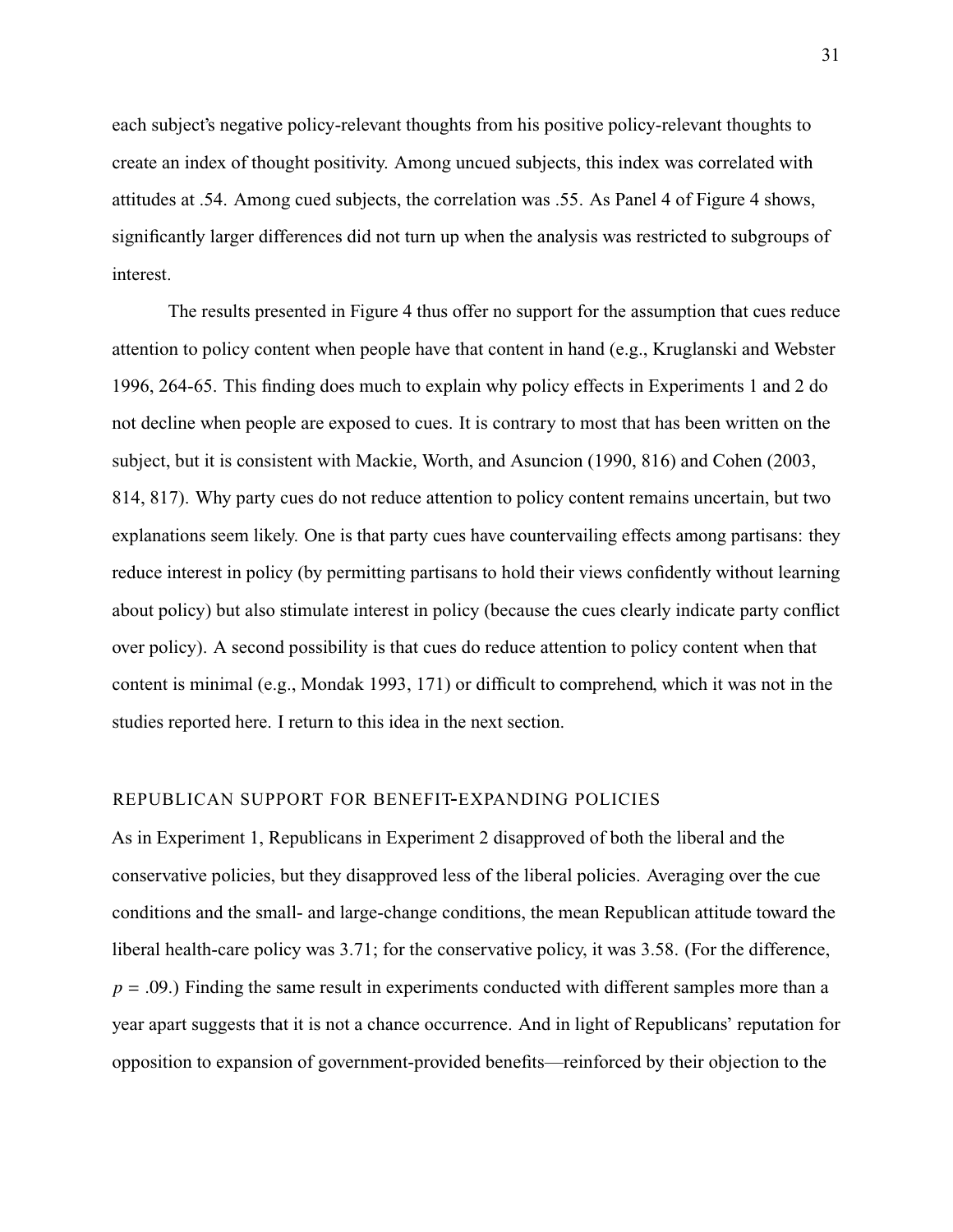national health-care proposals that were debated in 2009 and 2010—the result is striking. What can explain it?

Begin by noting that Republican support for cutting benefits is often overstated. Analyses by [Ellis and Stimson](#page-48-6) [\(2007\)](#page-48-6) suggest that fewer than a fifth of Republicans consistently stake out conservative positions on benefit spending and other social and economic issues.<sup>11</sup> And the 2008 ANES powerfully attests to Republicans' expansionary preferences over "aid to the poor'' when it is framed as such. For example, only 17% of ANES Republicans said that federal spending on "aid to the poor'' should be cut, while 43% said that it should be increased. 72% favored complete government coverage of prescription drug costs for poor senior citizens. The benefits described in the experiments were explicitly framed as aid to the poor, and the experiments may therefore have evoked Republican aversion to cutting such aid. By contrast, the national debate about health care that occurred in 2009 and 2010 focused less on aiding the poor than on broad expansion of health-care coverage.

Further comparison of the experimental and the national debates is instructive. Opposition to the national plan hinged on the suggestion that it would reduce quality of care for the already-insured, and this suggestion was absent from the experimental articles. Moreover, the experiments described a state-level debate between unknown politicians, while the national debate was conducted by polarizing politicians with national reputations. If the experimental debate had been "nationalized'' in these respects, Republican subjects might have approved less of the benefit-expanding policy.

 $11$ This datum does not appear in [Ellis and Stimson](#page-48-6) [\(2007\)](#page-48-6), but we can derive it from their analyses. By Bayes' Theorem, the proportion of "constrained conservatives'' in the Republican Party is  $P(CC|Rep) = P(Rep|CC)P(CC)/P(Rep)$ . According to the 2008 ANES, the proportion of Republicans (including leaners) among adult Americans is *<sup>P</sup>*(*Rep*) <sup>=</sup> .38. According to [Ellis](#page-48-6) [and Stimson](#page-48-6) [\(2007,](#page-48-6) 32), the proportion of constrained conservatives who are Republicans is  $P(\text{Rep}|CC) = .81$ . Finally, [Ellis and Stimson](#page-48-6) [\(2007,](#page-48-6) 39) suggest that about 28% of self-identified conservatives are constrained conservatives, and self-identified conservatives comprise 32% of the adult U.S. population, implying that  $P(CC) = (.32)(.28) = .09$ . (By assumption, all constrained conservatives self-identify as conservatives.) It follows that the proportion of Republicans who are constrained conservatives is  $(.81)(.09)/.38 = .19$ .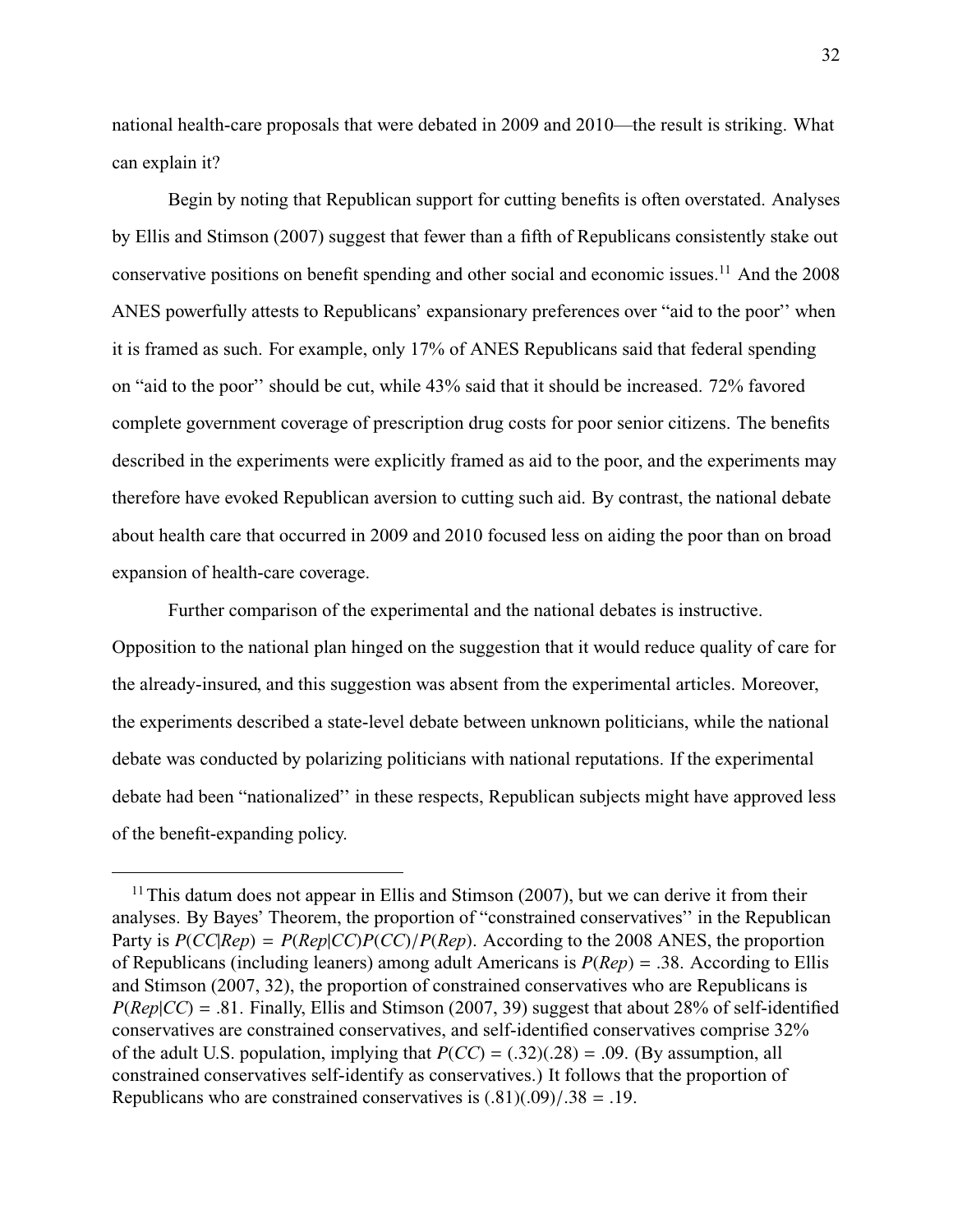A final possibility remains: Republicans may have approved more of the benefit-expanding policies in these experiments than of national health insurance proposals because they were exposed to more information in the experiments than they encountered during the national debate. Even at the height of the national debate, majorities knew little about the legislation being considered. For example, most Republicans believed that some of the provisions of the legislation that they liked most were not in the legislation at all (Kaiser [2010a,](#page-49-6) [2010b\)](#page-49-7).<sup>12</sup> Still more tellingly, Republicans' support for the legislation more than doubled when they were exposed to information about its key provisions [\(NBC News](#page-51-7) [2009\)](#page-51-7).<sup>13</sup> It would go much too far to say that Republican majorities would have liked the legislation if they had learned about all of its major provisions. But the polling data make clear that—as Experiments 1 and 2 suggest—exposure to policy details can substantially affect people's views even when they know where the major parties stand on the policy in question.

In crucial respects, then, Experiment 2 bolsters and extends the findings from Experiment 1. As in Experiment 1, subjects were affected by party cues but more affected—on average—by policy considerations. Partisan differences also reappeared in Experiment 2: policy effects far outweighed party-cue effects among Democrats but not among Republicans. (Indeed, party-cue effects outstripped policy effects among Republicans, albeit to a much lesser extent than policy effects outstripped party-cue effects among Democrats.) Experiment 2 thus shows that the findings of Experiment 1 were not the product of a particular time. It also shows that the strength of policy effects in these experiments cannot be straightforwardly attributed to the degree of difference between the policies under consideration. And it brings a wealth of evidence to bear on the idea that party cues inhibit processing of policy content. The idea does not hold up well.

<sup>&</sup>lt;sup>12</sup> Ignorance of health-care legislation was probably even greater than the polls suggested because some unknowledgeable respondents are likely to have guessed the correct answers. See note [3](#page-88-0) in the appendix for a way to account for guessing.

<sup>&</sup>lt;sup>13</sup>The NBC result might have been even stronger if those who were exposed to information about the plan had not expressed their opposition to it only moments before.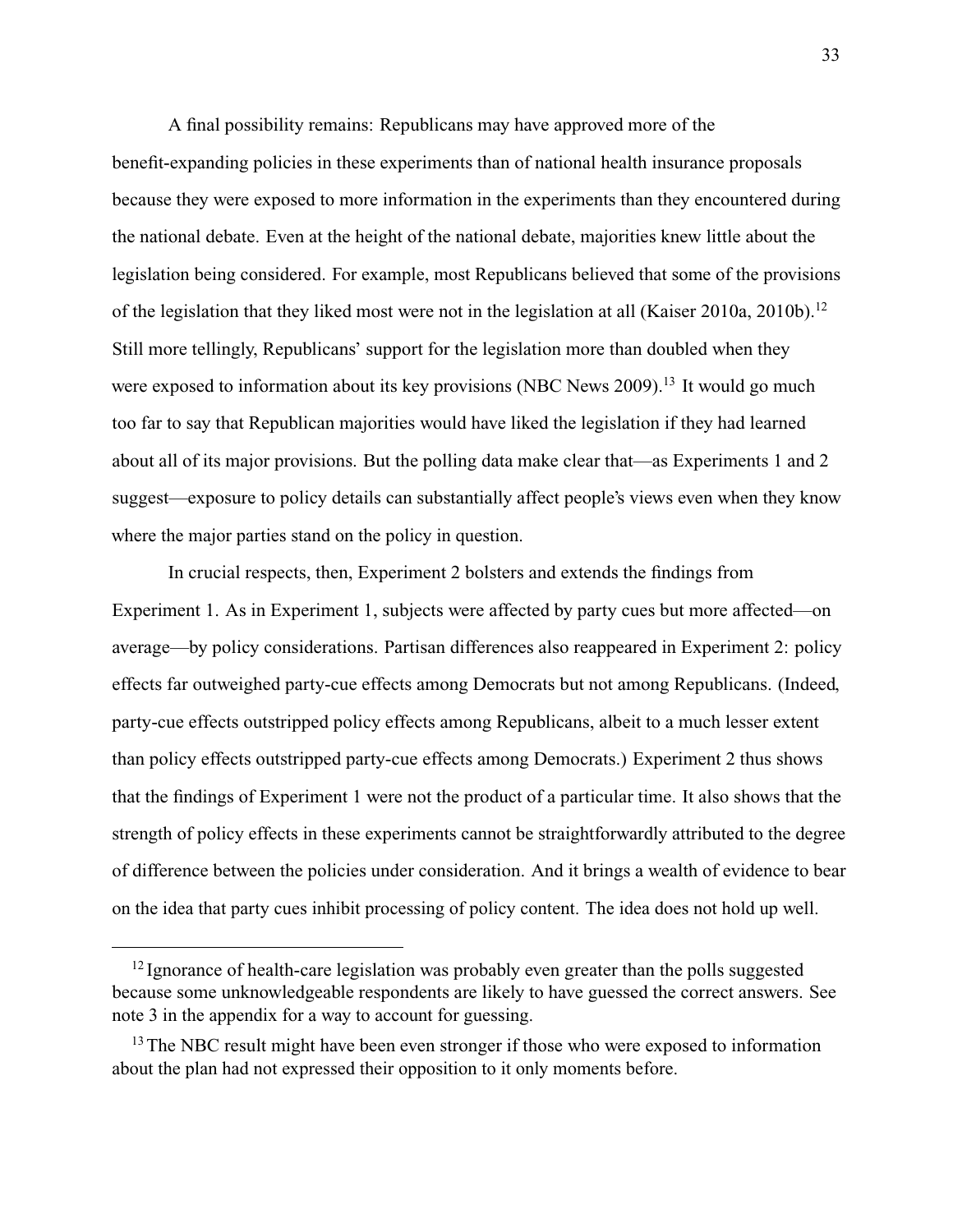# Revisiting Previous Findings

In Experiments 1 and 2, elite position-taking effects are rarely larger than policy effects, and they are sometimes much smaller. These findings are consistent with previous studies—not because all of those studies produced similar results, but because the wide variation among them makes them collectively compatible with many different patterns of findings.

[Table A1](#page-57-0) of the appendix describes the published studies that involve manipulation of party cues and another factor. Six of the studies involve manipulation of party cues and policy: [Arceneaux](#page-46-4) [\(2008\)](#page-46-4), [Berinsky](#page-46-5) [\(2009,](#page-46-5) 118-22), [Cohen](#page-47-1) [\(2003\)](#page-47-1), [Rahn](#page-52-0) [\(1993\)](#page-52-0), [Riggle et al.](#page-52-3) [\(1992\)](#page-52-3), and [Tomz and van Houweling](#page-52-4) [\(2009\)](#page-52-4). Because these studies involve manipulation of party cues and policy, they are the studies best suited to comparison of the effects of each factor. And their results vary a lot:

- [Arceneaux](#page-46-4) [\(2008\)](#page-46-4) finds that when a candidate's position on abortion is described, changing his party from Democratic to Republican moves subjects' evaluations of him by 17%, while changing his position moves evaluations by 28%. But when the issue described is environmental regulation instead of abortion, the party-cue effect is 27% and the policy effect is only 4%.<sup>14</sup>
- [Berinsky](#page-46-5) [\(2009,](#page-46-5) 118-22) asks subjects whether the United States should intervene militarily in a conflict in South Korea. He varies the positions of party elites, likely casualty rates, and reasons for intervention. Changing the parties from united opposition to united support for intervention has effects that range from 12% to 22%, depending on the other factors. Changing the other two factors has effects that range from 5% to 12%.

<sup>&</sup>lt;sup>14</sup>Throughout this section, effect sizes are expressed as percentages of the range of the scale on which preferences or attitudes are measured. For example, a treatment that has an average effect of one point on a 1-5 attitude scale is described as having a  $100 \times 1/(5 - 1) = 25\%$  effect.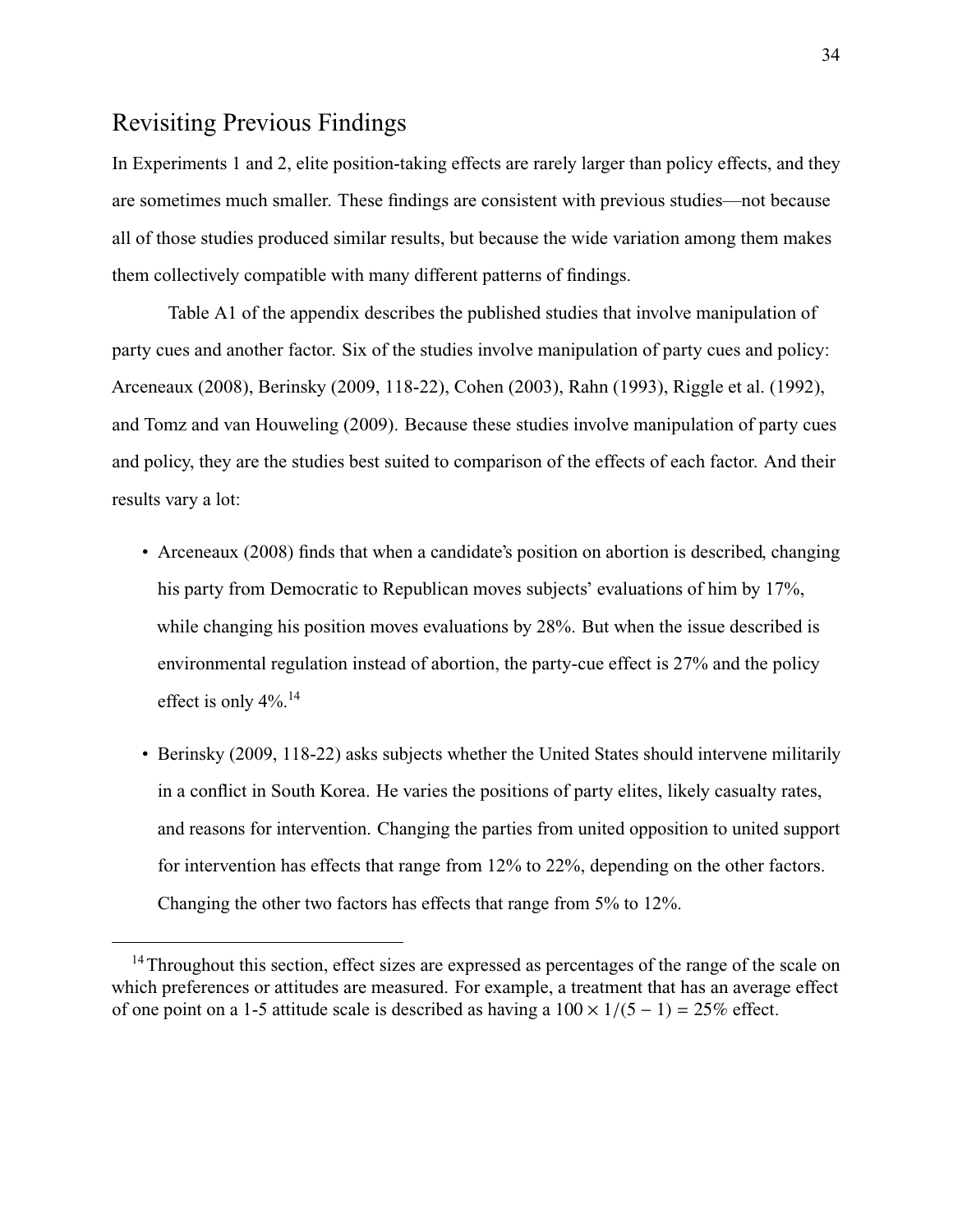- [Cohen](#page-47-1) [\(2003\)](#page-47-1) finds that changing a welfare policy from "generous'' to "stringent'' moves evaluations of it by 15% to 21%, but holding the policy constant and reversing the Democratic and Republican parties' stands on it moves evaluations by 25% to 43%.
- In [Rahn](#page-52-0) [\(1993\)](#page-52-0), subjects watch a debate between candidates for a seat in the Minnesota legislature. Mentioning their party affiliations changes attitudes toward the candidates by 7%. Changing the candidates' positions on five issues moves attitudes by 11% to 14% when subjects do not learn the candidates' party affiliations, 1% to 6% when they do.
- When subjects in [Riggle et al.](#page-52-3) [\(1992\)](#page-52-3) read about only one candidate, switching his party from Democratic to Republican moves his approval rating by only 3%, and changing his voting record on six policies moves approval by 23%. But when subjects read about two candidates, the party-cue manipulation has a 10% effect, and the policy manipulation has only a 1%-2% effect.
- Party-cue and policy effects for the sixth study, [Tomz and van Houweling](#page-52-4) [\(2009\)](#page-52-4), cannot be calculated from the results that the authors report. Their focus is on the effect of ambiguity in candidate position-taking, not on party-cue or policy effects *per se*.

The variation in these findings defeats most attempts to generalize. In particular, the findings do not collectively sustain claims (see pages [2](#page-0-1) and [5\)](#page-3-0) about the superior power of party cues among people who are exposed to both party cues and policy content. Of the six studies, only [Cohen](#page-47-1) [\(2003\)](#page-47-1) consistently finds that party-cue effects outweigh policy effects. This balance of evidence is consistent with other studies that are suggestive although they do not involve policy manipulations. For example, [Malhotra and Kuo](#page-50-8) [\(2008,](#page-50-8) 129-31) find that party cues affect the extent to which people blame government officials for mishandling the aftermath of Hurricane Katrina in only five of 14 cases, and they argue that their results point to the "fragility'' of party cues. [Feldman and Conover](#page-48-7) [\(1983,](#page-48-7) 828-31) find "rather minimal'' effects of party cues on issue attitudes. And [Dewan, Humphreys, and Rubenson](#page-48-8) [\(2009,](#page-48-8) 24-25) find that a large effect of voter guides in a Canadian referendum is "entirely due to the arguments used by the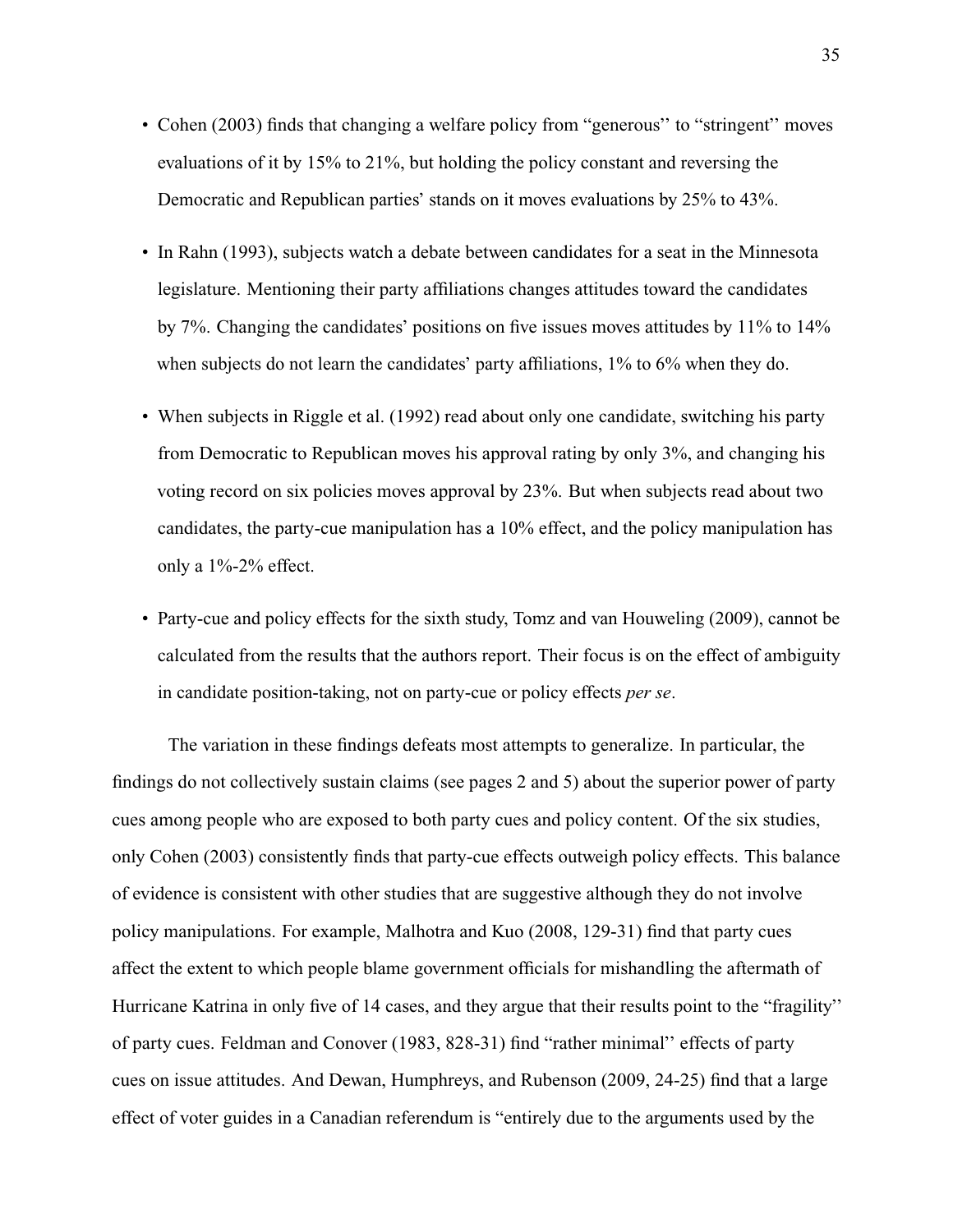campaign, not to the individuals making the case for reform,'' even when those individuals are party leaders. All of these studies run counter to the claim that party cues "predominate'' other message content.

But it remains undeniable that party-cue effects are sometimes enormous. In addition to the effects that Cohen finds, [Druckman](#page-48-9) [\(2001,](#page-48-9) 70-72) finds that party cues produce preference reversals of between 40% and 46% in a variation on the Kahneman-Tversky "Asian disease'' experiment. And [Meredith and Grissom](#page-51-8) [\(2010\)](#page-51-8) and [Schaffner, Streb, and Wright](#page-52-7) [\(2001\)](#page-52-7) find very large effects of party cues in elections for local and statewide offices. Why are the effects of elite position-taking in these studies so large, and what accounts for the wide variation in findings across studies? Two variables seem especially important: the amount of policy content to which subjects are exposed and the types of issues about which they read.<sup>15</sup>

Message content is thought to be more influential when it is detailed and unambiguous [\(Chaiken and Maheswaran](#page-47-7) [1994;](#page-47-7) [Petty et al.](#page-51-3) [1993;](#page-51-3) see also [Zaller](#page-53-0) [1992,](#page-53-0) 47-48). And although shorter policy messages are not always less detailed or less precise than longer messages, they do tend to be. Of the six previous studies in which policy and party cues are manipulated, five provide no more than three-sentence descriptions of policies. The most typical policy content in these studies is a single vague phrase: for example, "increase the economic status of women'' [\(Riggle et al.](#page-52-3) [1992,](#page-52-3) 76) or "decrease services a medium amount'' [\(Tomz and van Houweling](#page-52-4) [2009,](#page-52-4) 88). [Cohen](#page-47-1) [\(2003\)](#page-47-1) offers more—one to two short paragraphs—but even this is far less than what readers will find every day in articles from the leading American newspapers [\(Project for](#page-52-6) [Excellence in Journalism](#page-52-6) [2004\)](#page-52-6). Studies in which subjects receive minimal policy information may mirror the conditions that citizens often face, but they say little about the extent to which citizens would rely on party cues and policy information if they were exposed to substantial amounts of the latter. Experiments 1 and 2 can say more because they expose subjects to more

<sup>&</sup>lt;sup>15</sup>A third variable, the credibility of the sources giving the party cues, also merits attention. But because source credibility has rarely been integrated into the study of party cues or policy content (see [Baum and Groeling](#page-46-6) [2009](#page-46-6) for an exception), it is unlikely to account for variation among the studies discussed in this section.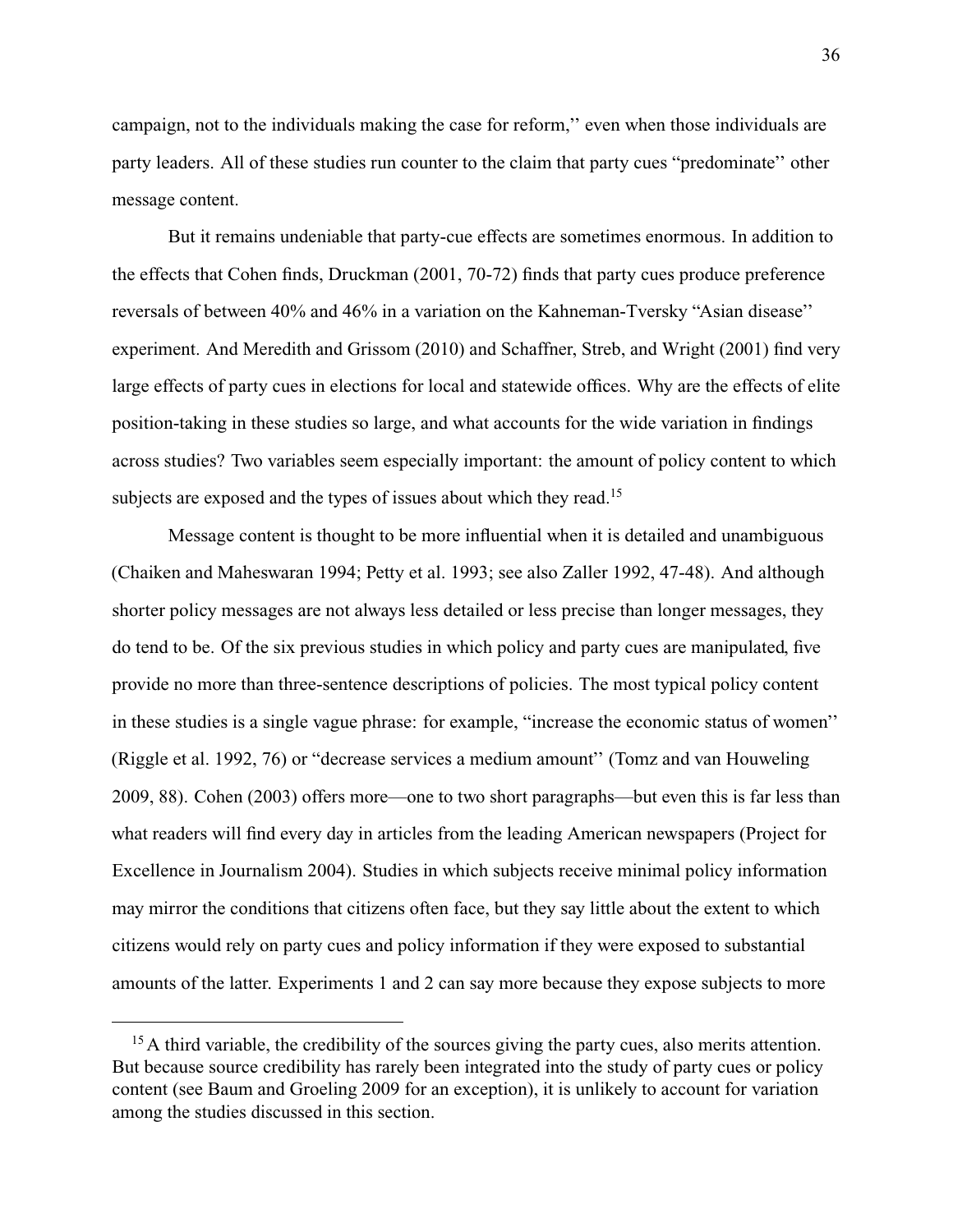policy information than any of the six studies described above. Heightened exposure to policy information is also likely to account, in large part, for the balance of party-cue and policy effects in those experiments.

A second set of considerations is about the issues that subjects face. At the heart of these considerations is the idea that party elites will be less influential, and policy attributes more influential, when people have stronger prior beliefs about the issues or are better able to connect their values to positions on those issues. Thus [Arceneaux](#page-46-0) [\(2008\)](#page-46-0) finds stronger policy effects than party-cue effects when subjects consider abortion, but the opposite pattern when subjects consider whether states or the federal government should regulate the environment. [Carmines and Stimson](#page-47-0) [\(1989,](#page-47-0) 11-12) imply that policy effects should be greater when issues are "easy,'' i.e., "understandable with no supporting context of factual knowledge'' (see also [Coan et al.](#page-47-1) [2008\)](#page-47-1). And [Levendusky](#page-50-0) [\(2010,](#page-50-0) 120) maintains that it is "all but impossible'' to examine cue effects when subjects consider issues about which they have already thought or on which parties have established reputations (see also [Gaines, Kuklinski, and Quirk](#page-48-0) [2007\)](#page-48-0). These arguments suggest that the balance of effects in Experiments 1 and 2 might have been different if subjects had read about a different issue. The policy in these experiments was about health-care benefits that ordinary citizens stand to gain or lose, and such policies are arguably easier for subjects to understand and relate to their values than (say) monetary policy or technical aspects of environmental regulation. That said, this line of reasoning should not be taken too far. Contrary to the claim that it is "all but impossible'' to find party-cue effects for familiar issues, [Table A1](#page-57-0) shows that such effects have been found on multiple occasions when subjects have been asked to consider familiar issues. (See also [Slothuus and de Vreese](#page-52-0) [2010](#page-52-0) and [Campbell et al.](#page-47-2) [1960,](#page-47-2) 135-36.) The choice of issues in experiments is likely to affect the balance of party-cue and policy effects, but it is unlikely—by itself—to account for most of the variation in the effects produced by the studies described here.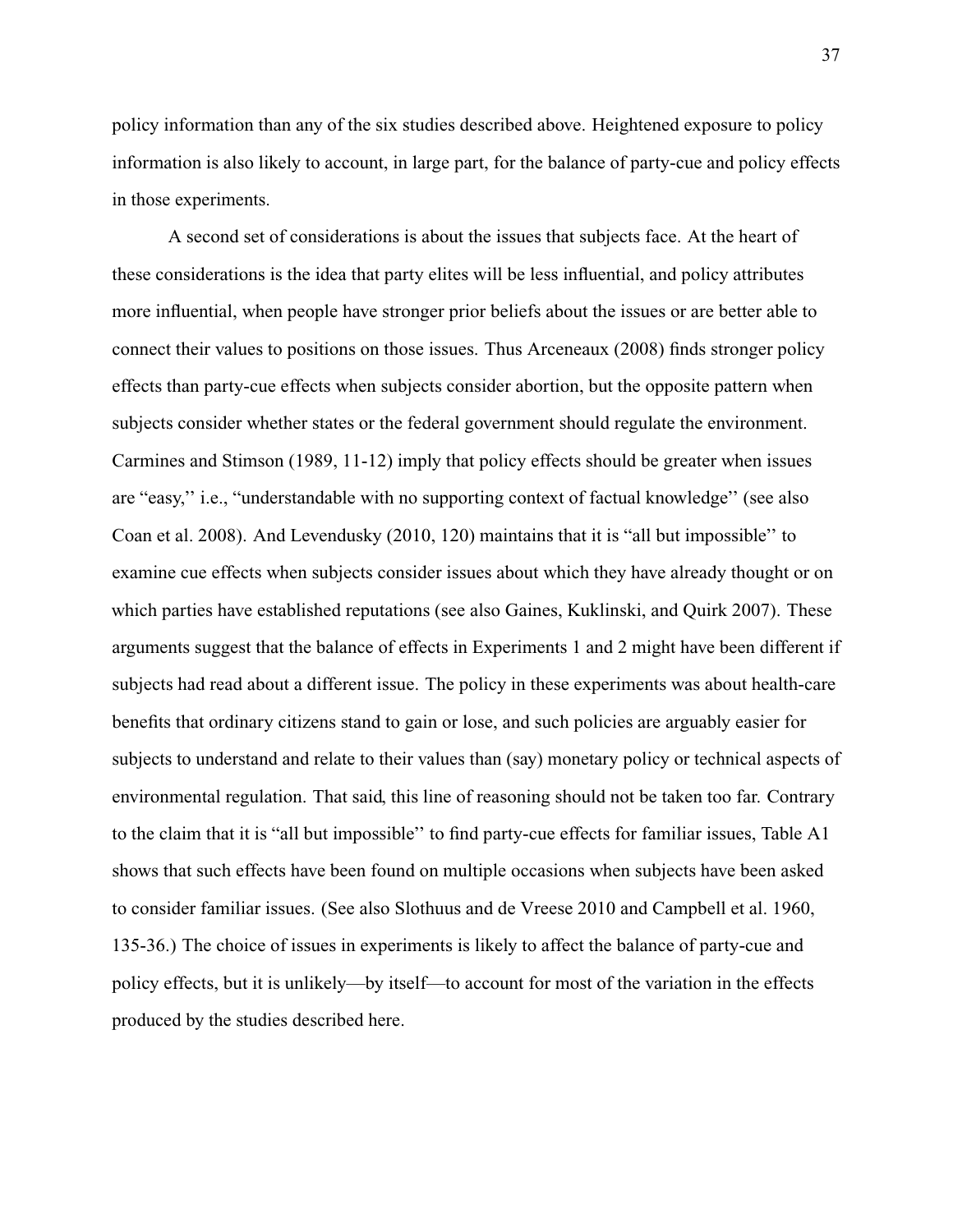## <span id="page-37-0"></span>Learning from Observational Research

Few of the findings described above are from observational studies. In part, this is because of the difficulties that we face when we try to learn about party cues from such studies—difficulties that do not always arise when we use such studies to learn about other types of variables.

In typical observational studies about party cues, respondents are asked where they stand on issues and where political parties stand on the same issues (e.g., [Feldman and Conover](#page-48-1) [1983\)](#page-48-1). Those who answer the questions about parties' stances are assumed to have received cues conveying those stances. And if their answers to those questions are correlated with their attitudes, cues are assumed to affect their attitudes. One difficulty with this approach is that many people express views on issues that they have never heard about (e.g., [Bishop](#page-46-1) [2005,](#page-46-1) ch. 2). Merely answering a question about a party's issue position, then, is no indication that one has received a party cue. A second problem is reciprocal causality: people's own issue stances may influence their perceptions of parties' stances, in which case those perceptions are murky amalgams of party-cue and projection effects (e.g., [Page and Brody](#page-51-0) [1972;](#page-51-0) [Jessee and Rivers](#page-49-0) [2009\)](#page-49-0). A third problem is that receipt of cues may be confounded with other variables that are responsible for the observed effects. For example, knowledgeable people are more likely to receive cues and to take their parties' positions, but it may be their knowledge of policy, rather than their receipt of cues, that causes them to take those positions. Of course, one can attempt to control for policy-relevant knowledge and to model the relations between it, receipt of cues, and policy attitudes. But even if one perfectly measures relevant knowledge and other variables, the structure of the model that relates these variables and party cues to attitudes will remain unknown. Experiments can overcome these threats to inference about party-cue effects.

It remains true that good observational studies have long argued that party-cue effects are large and pervasive (e.g., [Campbell et al.](#page-47-2) [1960,](#page-47-2) ch. 6). And in spite of the equally longstanding "optimistic'' line of observational research (see [page 5\)](#page-3-0), the observational record is less mixed than the experimental record: observational research tilts toward finding large party-cue effects. For example, many have argued that mass polarization in support for U.S. wars is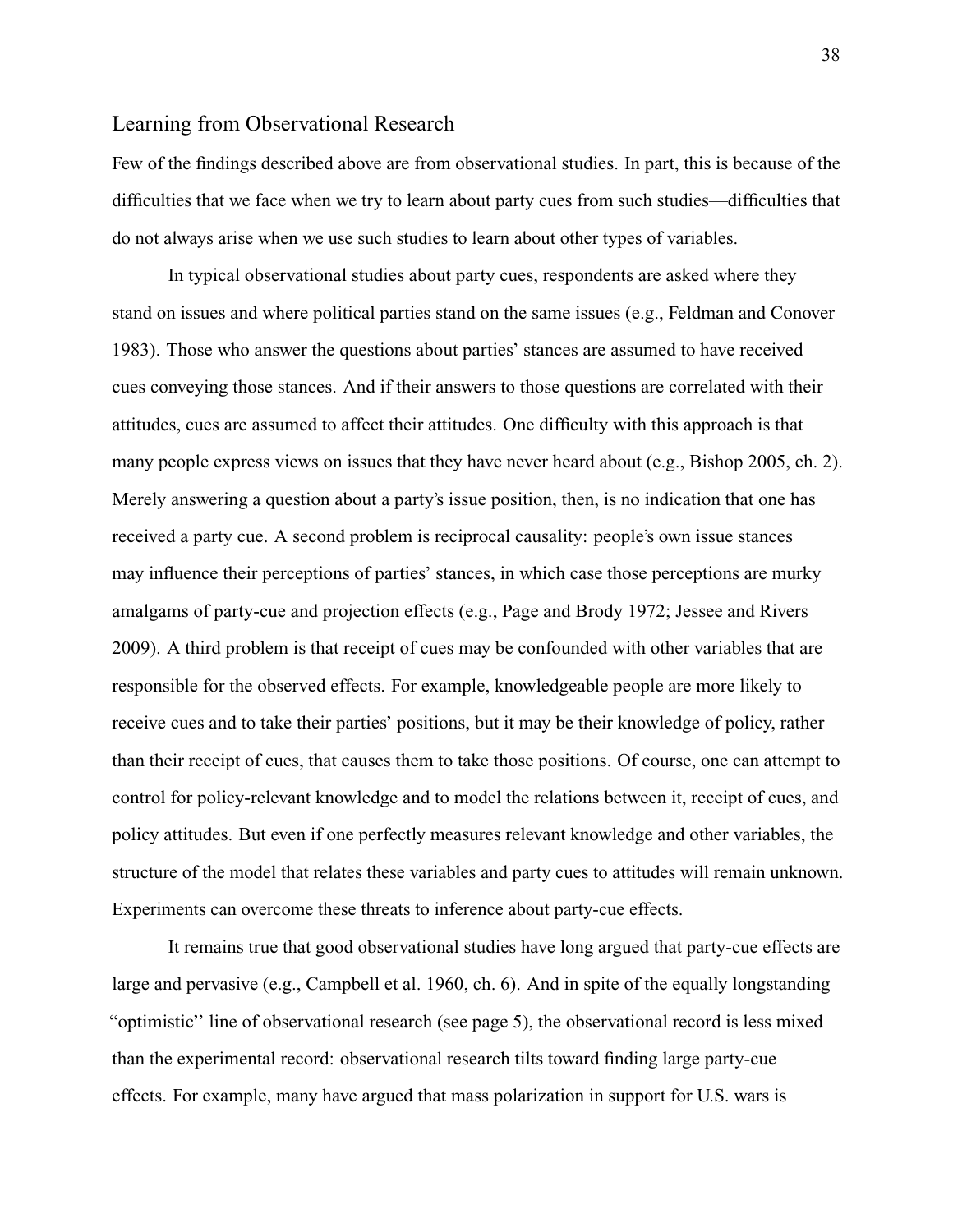due to differences in the positions staked out by party elites (e.g., [Brody](#page-47-3) [1991;](#page-47-3) [Berinsky](#page-46-2) [2009,](#page-46-2) ch. 5). [Zaller](#page-53-0) [\(1992,](#page-53-0) ch. 6) and [Abramowitz](#page-46-3) [\(2010\)](#page-46-3) extend the argument to other issues, including welfare policy and the use of busing to promote racial integration of schools. This divergence of experimental and observational results is instructive: it further highlights the role of policy-specific knowledge, and it casts new light on the importance of the frames in which party cues are almost always couched.

Consider first the role of policy-specific knowledge. Americans know little about policy [\(Delli Carpini and Keeter](#page-48-2) [1996\)](#page-48-2) and especially little about the policies that are taken up in initiatives, referenda, and the contests for low-level office that dominate most American ballots. In these cases, we should not be surprised to find that party cues have large effects on voters' choices. Indeed, some of the largest party-cue effects have been found in precisely these settings [\(Schaffner, Streb, and Wright](#page-52-1) [2001\)](#page-52-1). And the finding of large effects in observational studies (in which most subjects are ignorant of policy) and smaller effects in Experiments 1 and 2 (in which subjects were exposed to ample policy descriptions) imply that large party-cue effects in observational studies reflect the policy ignorance of the American electorate. Observational studies cannot easily tell us how large these effects would be if people knew more about policy—for that, we should turn to experiments—but they may tell us about the effects of party cues given current levels of policy knowledge.

Differences between observational and experimental results also suggest the importance of frames that parties use to support their policy positions. In political debate, cues and frames almost always appear together: party elites rarely take a position without trying to frame it in a way that will garner support for it [\(Zaller](#page-53-0) [1992,](#page-53-0) 13-14, 95-96). Some experiments, including Experiments 1 and 2, stay true to this aspect of politics while still permitting scholars to identify the effects of party cues independent of the frames that party leaders use. But teasing apart party-cue and framing effects is usually beyond the power of observational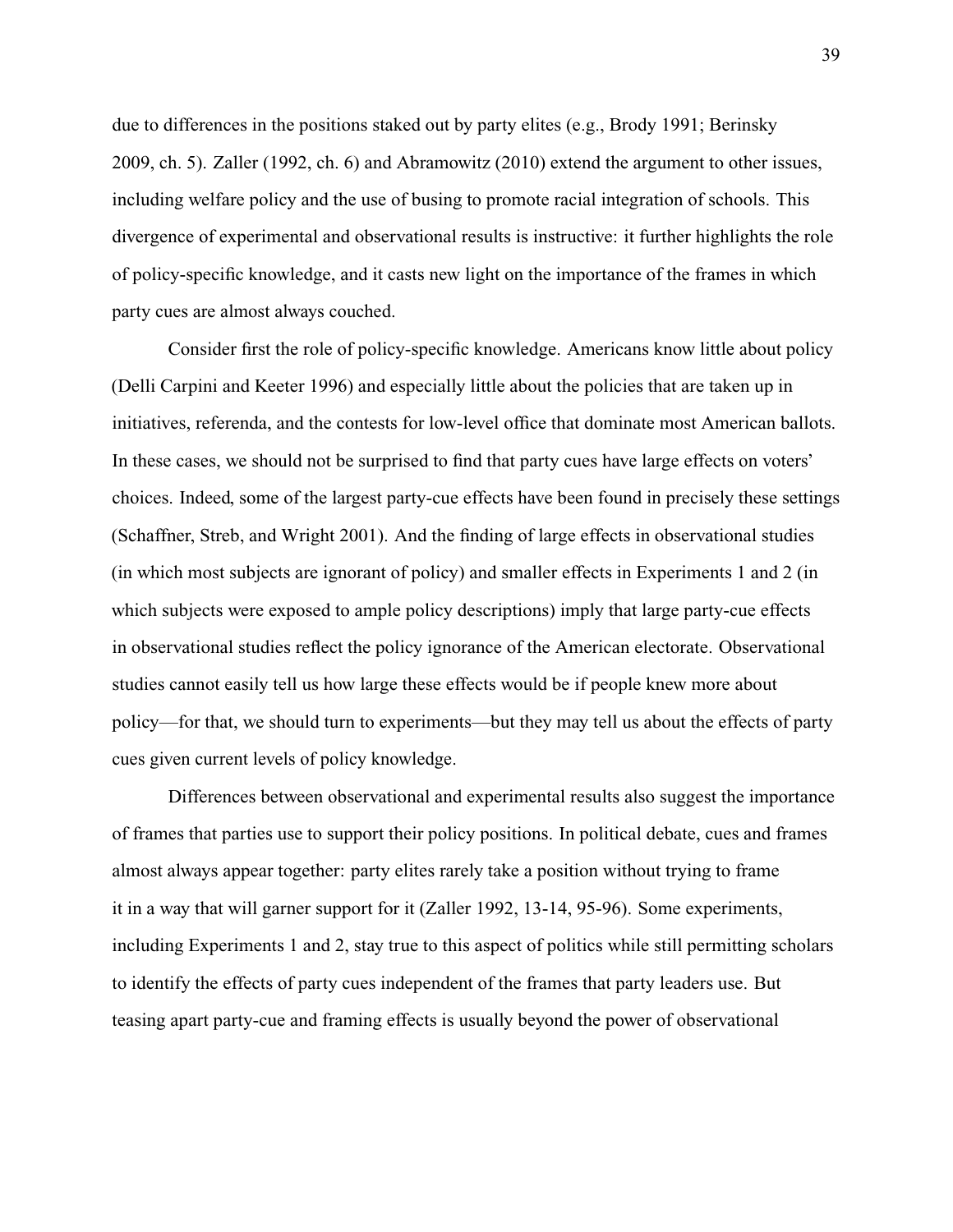studies. The large "party-cue'' effects that observational studies suggest may therefore really be "party-cue-and-frame" effects.<sup>16</sup>

To see why the large party-cue effects suggested by observational studies may be due partly to the frames in which cues are couched, consider the argument made by [Lenz](#page-50-1) [\(2009\)](#page-50-1). Lenz uses panel survey data to argue that campaigns cause voters to learn where parties stand on issues, which in turn leads voters to change their own positions on issues. In 1980, for example, he argues that U.S. voters learned where Reagan and Carter stood on defense spending, and that they subsequently brought their own positions on the issue into line with the position of their preferred candidate. Lenz's data do suggest that this happened. But his data (like almost all survey data) make it impossible to distinguish the effect of learning where parties stand on issues from the effect of learning the frames and arguments that party leaders use to support their stands. In 1980, Reagan seized on concerns about America's military stature to argue for a defense-spending buildup, while Carter maintained that such views showed that Reagan was dangerously keen to use military force. The opinion change that Lenz observes may therefore be due partly to voters learning frames and arguments like these, not just to voters learning whether the candidates favored or opposed an increase in defense spending.<sup>17</sup>

Frames and arguments are unlikely to fully account for the difference between observational and experimental findings, but they probably account for some of it. To account for some of the difference, the frames that politicians use need not be thoughtful or even coherent. They need only be appealing. And the large investment that politicians make in "honing their

<sup>&</sup>lt;sup>16</sup> Some experiments are like observational studies in the sense that they identify not a party-cue effect but a party-cue-and-frame effect. For example, in the experiments of [Cohen](#page-47-4) [\(2003\)](#page-47-4), a Republican politician endorsing a policy frames his position in one way, but a Democratic politician who takes the same position frames it in a very different way. It is therefore not clear whether the large differences that Cohen finds between these conditions are due to the cues, the frames, or some combination of the two. This may help to explain why Cohen finds consistently large effects where other experimenters do not: his effects may be due partly to the frames in which the cues are couched.

 $17$ This possibility does not impeach Lenz's larger argument, which is that apparent priming effects in political campaigns are really the effects of "learning and opinion change.''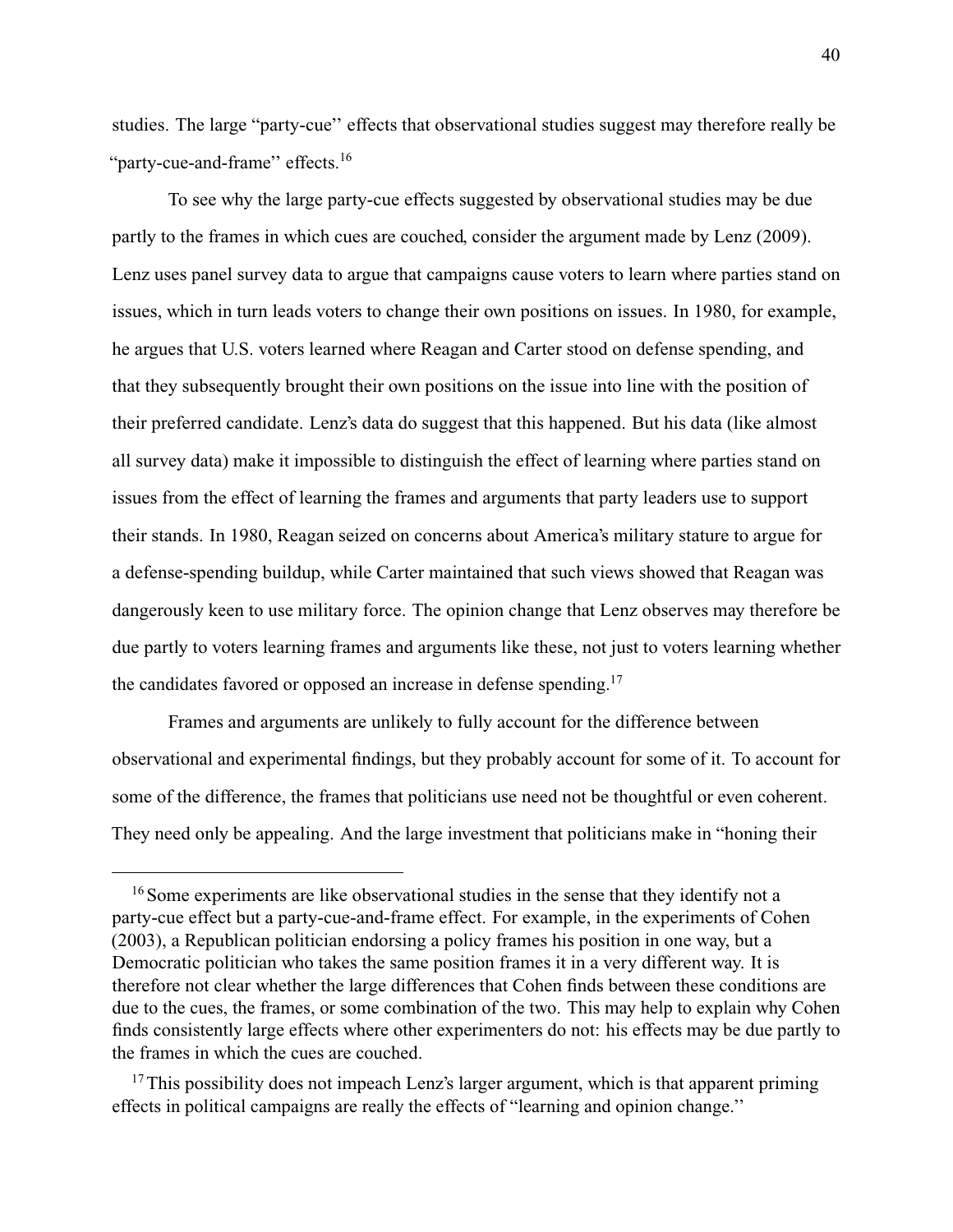messages'' or "staying on message''—that is, in getting the frames right—further suggests that some of the effects that observational studies attribute to party position-taking may instead be due to the frames that party leaders use to justify those positions [\(Druckman, Jacobs, and Ostermeier](#page-48-3) [2004;](#page-48-3) [Fenno](#page-48-4) [1978,](#page-48-4) ch. 5; [Kingdon](#page-49-1) [1981,](#page-49-1) 47-54; [Jacobs and Shapiro](#page-49-2) [2000;](#page-49-2) [Vavreck](#page-53-1) [2009\)](#page-53-1).

## Elite Influence on Policy Preferences Outside the United States

Most of the studies described above focus on American politics: they consider conflict between the Democratic and Republican Parties over issues that are prominent in America but often minor in other countries. This focus is not accidental. Although research on various aspects of partisanship in other countries is increasing, the most relevant research—about the relative influence of elite position-taking and policy descriptions on people's policy choices—remains overwhelmingly American. Even so, it is now possible to make two generalizations about cross-national variation in the effects of party-elite position-taking on citizens' policy views. First, the effects are stronger where parties have clearer reputations and where competitive party systems are better established. Second, and related, the effects seem to be stronger in the United States than in other countries.

A burgeoning body of research suggests that the strength of party cues in other countries depends on the extent to which those countries' party systems are well-developed. For example, [Brader and Tucker](#page-46-4) [\(2009a\)](#page-46-4) conduct party-cue experiments in Great Britain, Poland, and Hungary. They find that party cues change policy attitudes most in Great Britain and least in Poland, with Hungary in between—exactly what we would expect if the strength of party cues depends on the extent to which parties have developed clear reputations. Similarly, [Merolla, Stephenson,](#page-51-1) [and Zechmeister](#page-51-1) [\(2007\)](#page-51-1) find only modest effects of party cues in Mexico, consistent with the recent development of party competition in that country. And both [Merolla, Stephenson, and](#page-51-2) [Zechmeister](#page-51-2) [\(2008\)](#page-51-2) and [Dewan, Humphreys, and Rubenson](#page-48-5) [\(2009\)](#page-48-5) find weak-to-nil effects of party cues in Canada. Canada has a long tradition of competitive parties, but for most of their history, the parties have been part of a "brokerage'' system in which policy and ideology are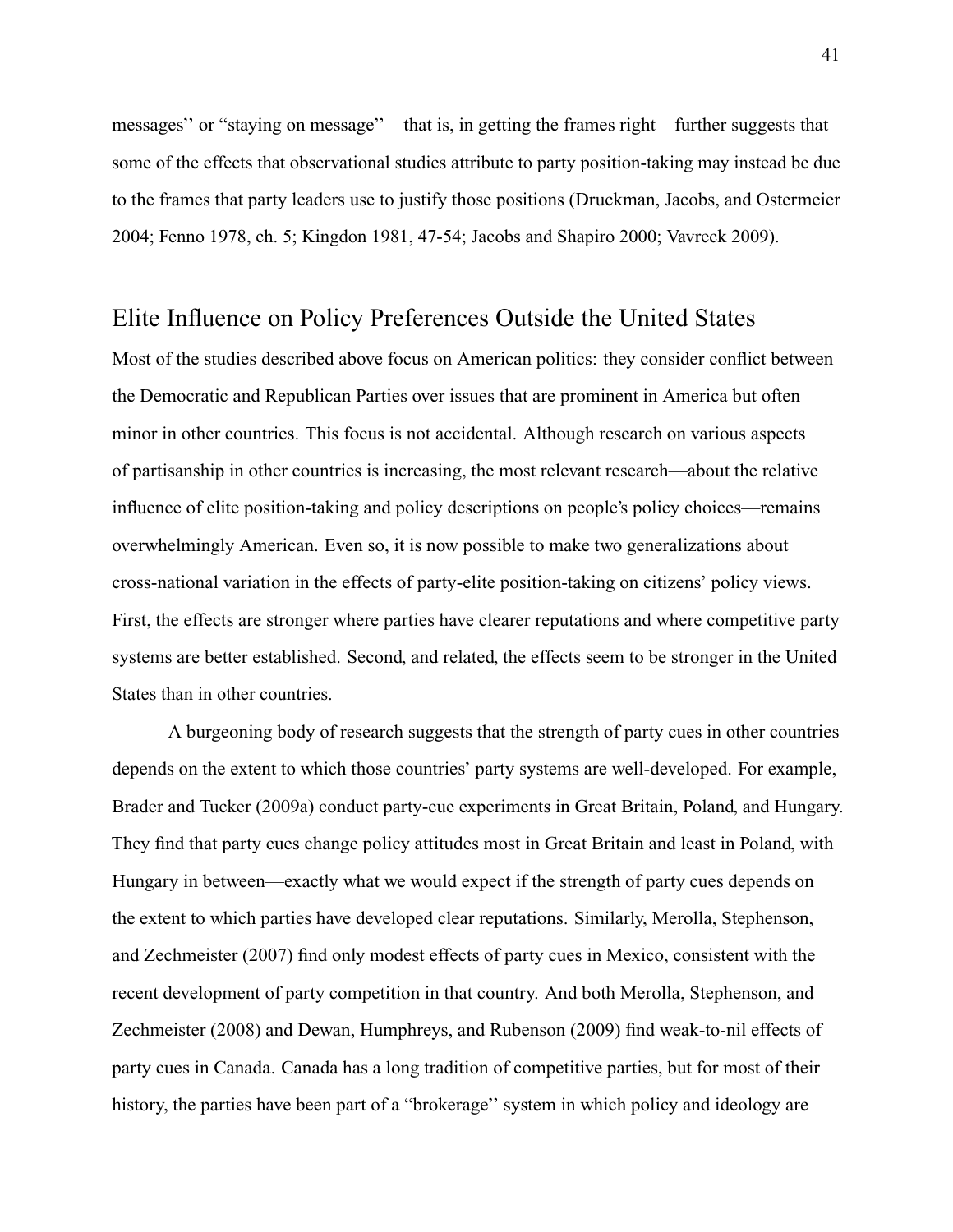deeply subordinated to the task of building winning coalitions [\(Stevenson](#page-52-2) [1987\)](#page-52-2). Tellingly, the largest exception in the Canadian literature is [Merolla, Stephenson, and Zechmeister'](#page-51-2)s (2008, esp. 688) finding that cue effects are most substantial for the New Democratic Party (NDP), which is the Canadian party in their study that has the most consistent set of positions on social and economic issues.

A major concern about the study of party-elite influence in other countries is that theory and findings on these topics, which are mainly rooted in American politics, will not apply to countries where multiple parties crowd the political landscape and party systems themselves are much younger [\(Sniderman](#page-52-3) [2000,](#page-52-3) 83-84). Recent research should temper this concern. Despite large differences in party systems, party-cue effects have been found almost everywhere that they have been sought, and they appear to operate in other countries much as they do in the United States. But recent research also shows that the effects are weaker than those that we often observe in the United States. For example, [Brader and Tucker](#page-46-4) [\(2009a,](#page-46-4)[b\)](#page-46-5) generally find stronger effects for party cues in Great Britain than in Hungary, Poland, or Russia, but even in Great Britain, the effects are smaller than those that would be typical in the United States.<sup>18</sup> Results from [Merolla,](#page-51-1) [Stephenson, and Zechmeister](#page-51-1) [\(2007,](#page-51-1) [2008\)](#page-51-2) are similar in this respect, with the exception of their findings for cues from the NDP. These results are striking because the authors take pains to study issues that are not very salient and might therefore be expected to exhibit larger cue effects. [Slothuus and de Vreese](#page-52-0) [\(2010\)](#page-52-0) find that party cues can move attitudes about a trade agreement by up to 20% in Denmark, and [Sniderman and Hagendoorn](#page-52-4) [\(2007,](#page-52-4) 117) report similar effects in the Netherlands when they confine their attention to "high-conformity'' subjects, but findings of this magnitude are rare outside the United States.

This finding—party labels are more influential in the United States than in other countries—is consistent with the United States having one of the oldest systems of party competition and only two major parties, both of which have relatively well-defined policy

<sup>&</sup>lt;sup>18</sup> Over several studies in Great Britain, [Brader and Tucker](#page-46-4) [\(2009a\)](#page-46-4) never find that party cues shift attitudes on issues as much as 10% of the range of the attitude scale.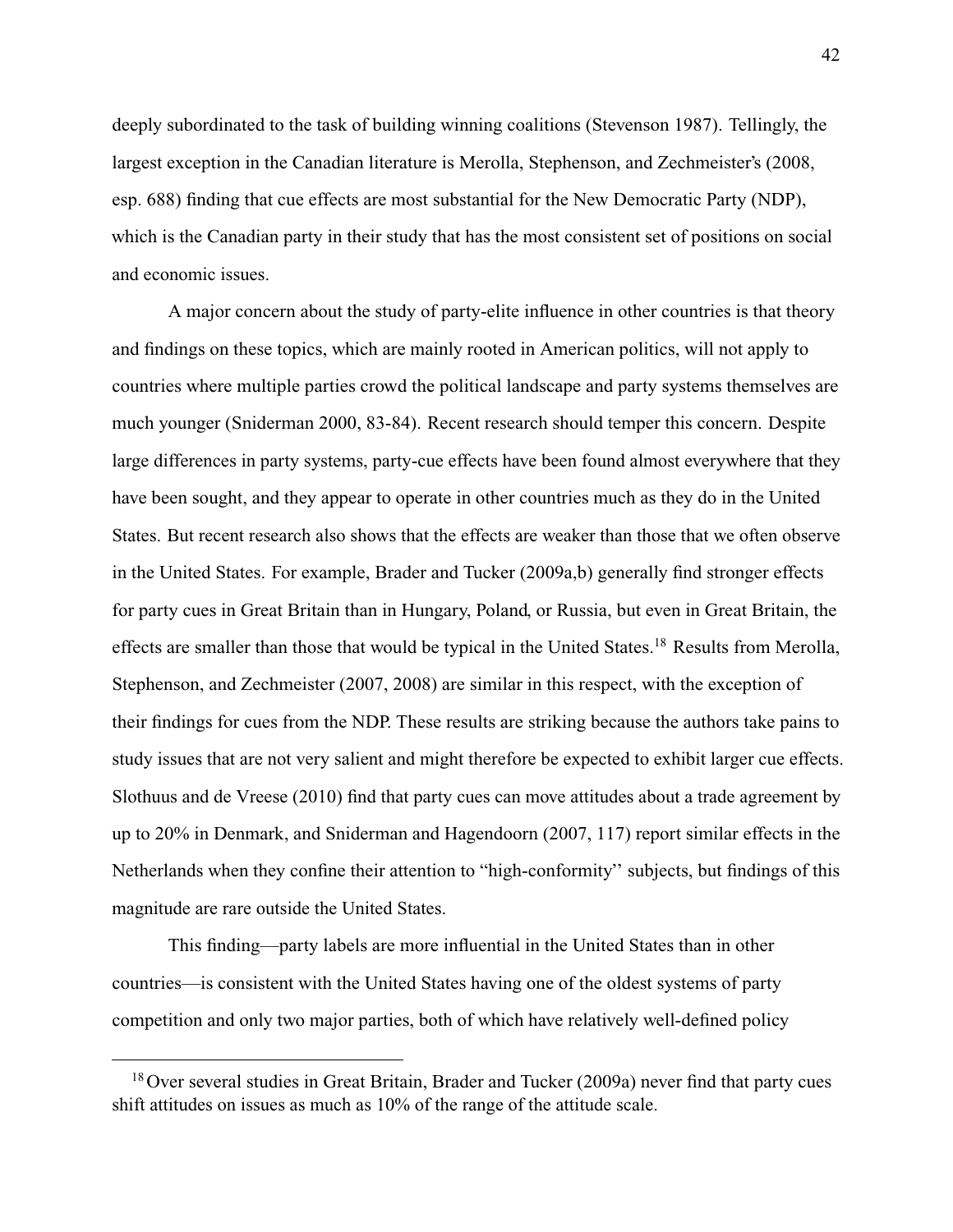reputations [\(Brader and Tucker](#page-46-4) [2009a,](#page-46-4) 33; [Lijphart and Aitkin](#page-50-2) [1994,](#page-50-2) 160-62).<sup>19</sup> We might therefore expect policy considerations to be relatively more influential outside the United States—not because people in other countries attend more to policy in an absolute sense, but because they are less influenced by party elites.

## Conclusion

The normative case for democracy loses much of its force if citizens arrive at their political views unthinkingly (see [Estlund](#page-48-6) [2007,](#page-48-6) esp. ch. 9). Many scholars fear that citizens are doing just this—mechanically adopting the positions of their party leaders even when they have other information on which to base their judgments (e.g., [Zaller](#page-53-0) [1992,](#page-53-0) 45; [Rahn](#page-52-5) [1993,](#page-52-5) 492; [Iyengar](#page-49-3) [and Valentino](#page-49-3) [2000,](#page-49-3) 109; [Graber](#page-48-7) [1984,](#page-48-7) 105; [Cohen](#page-47-4) [2003,](#page-47-4) 808). But examining this concern entails isolating the effects of both policy descriptions and position-taking by party elites. Few studies have done this, and their implications have not been clear. The experiments presented here do isolate the effects of party cues and policy, and they suggest an important condition under which the concern does not hold. Party cues are influential, but partisans in these experiments are generally affected at least as much—and sometimes much more—by exposure to substantial amounts of policy information.

The experiments reported here also reveal much individual-level variation in the relative influence of policy details and position-taking by party elites. The role of partisanship is most striking: in both experiments, Democrats were far more affected by policy than by party cues, but Republicans were almost equally affected by these factors in Experiment 1 and slightly more affected by party cues in Experiment 2. Need for cognition also plays a clear role in moderating policy effects, but it is less important as a moderator of party cues. These differences help to explain why the effects of elite position-taking and policy considerations differ from person to person. That said, they leave intact the experiments' central findings. On average, when people

<sup>&</sup>lt;sup>19</sup> [Brader and Tucker](#page-46-4) [\(2009a,](#page-46-4) 33) add that the average age of major parties in the United States is far greater than the average age of major parties in any other country.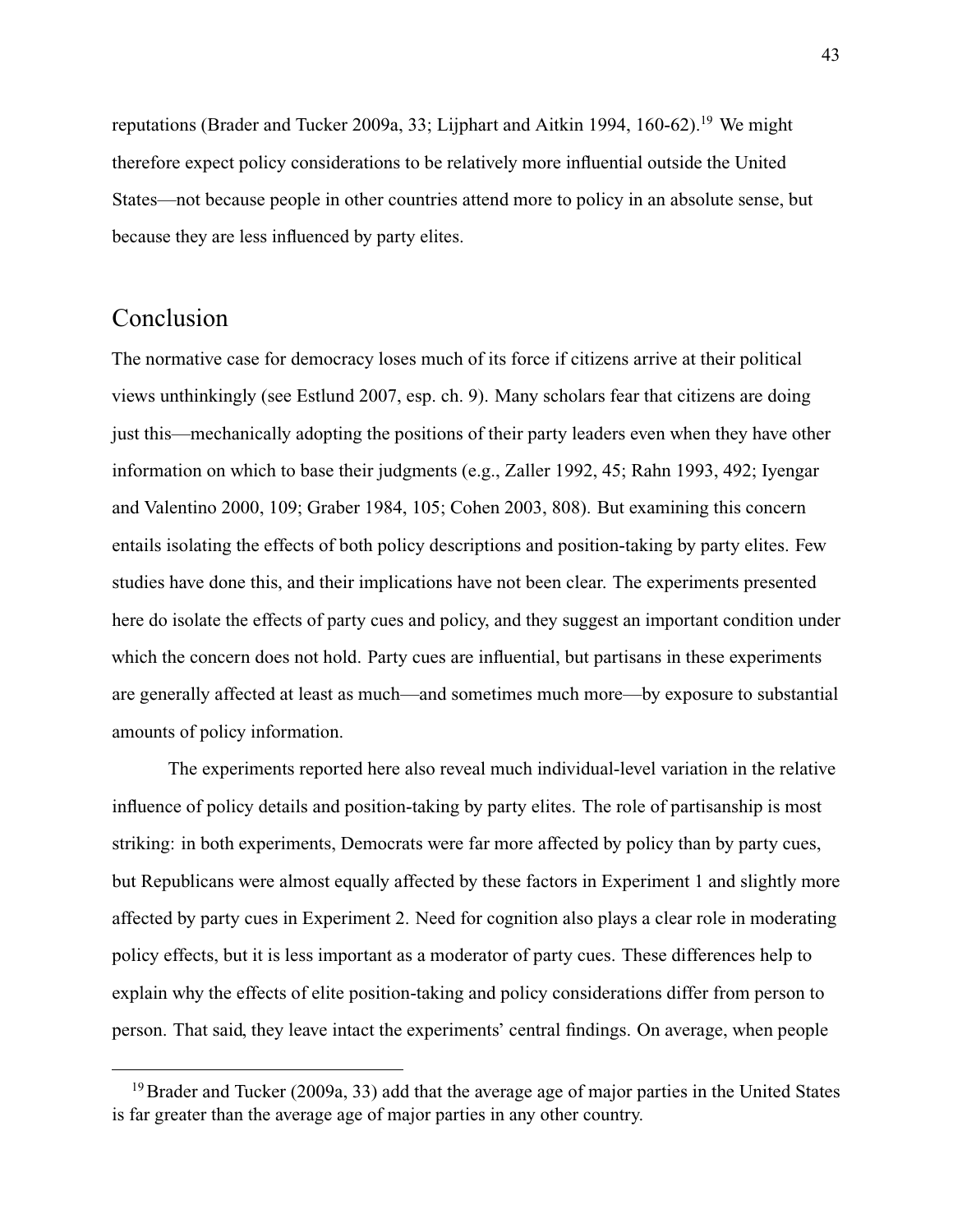are exposed to both party cues and ample policy descriptions, they are more affected by the latter. And exposure to party cues does not seem to reduce people's attention to policy descriptions when they have those descriptions in hand.

In light of Republican opposition to the Patient Protection and Affordable Care Act of 2010, it is striking that Republicans in these experiments disapproved less of the benefit-expanding policies than the benefit-reducing ones. This finding does not speak directly to the influence of policy details or elite position-taking. But, consistent with contemporaneous poll results, it does further suggest that exposure to descriptions of policy can have important effects.

Nothing about these results was obvious or foreordained. For example, prior research suggests that exposure to source cues may "short-circuit'' the processing of policy descriptions, thereby limiting their effect [\(Kruglanski and Webster](#page-49-4) [1996,](#page-49-4) 265, 270-71). It also suggests that need for cognition has little place in the study of politics (e.g., [Holbrook](#page-48-8) [2006,](#page-48-8) 349-50). Above all, some well-known prior work suggests that even when partisans know about the attributes of policies, their views will be influenced less by that knowledge than by party cues. Those claims are inconsistent with the results reported here, and they are hard to reconcile with the mixed results of the most relevant previous studies.

To a large extent, the discrepancies may be explained by differences in research design. Most claims about a "short-circuiting'' effect of cues are based on apolitical studies that do not involve party cues or measures of depth of processing. The accumulating non-findings about need for cognition may well be driven by measurement error. And two variables may account for much of the between-study variation in party-cue and policy effects: the amount of policy content to which people are exposed and the salience of the issues that they consider.

In addition to sharpening our understanding of the determinants of policy attitudes, Experiments 1 and 2 suggest many avenues for future research. Three stand out:

> 1. *Exploring cognitive differences between Republicans and Democrats.* Political scientists know much about attitude differences between members of different parties, but partisans' thinking about politics may differ in more basic respects,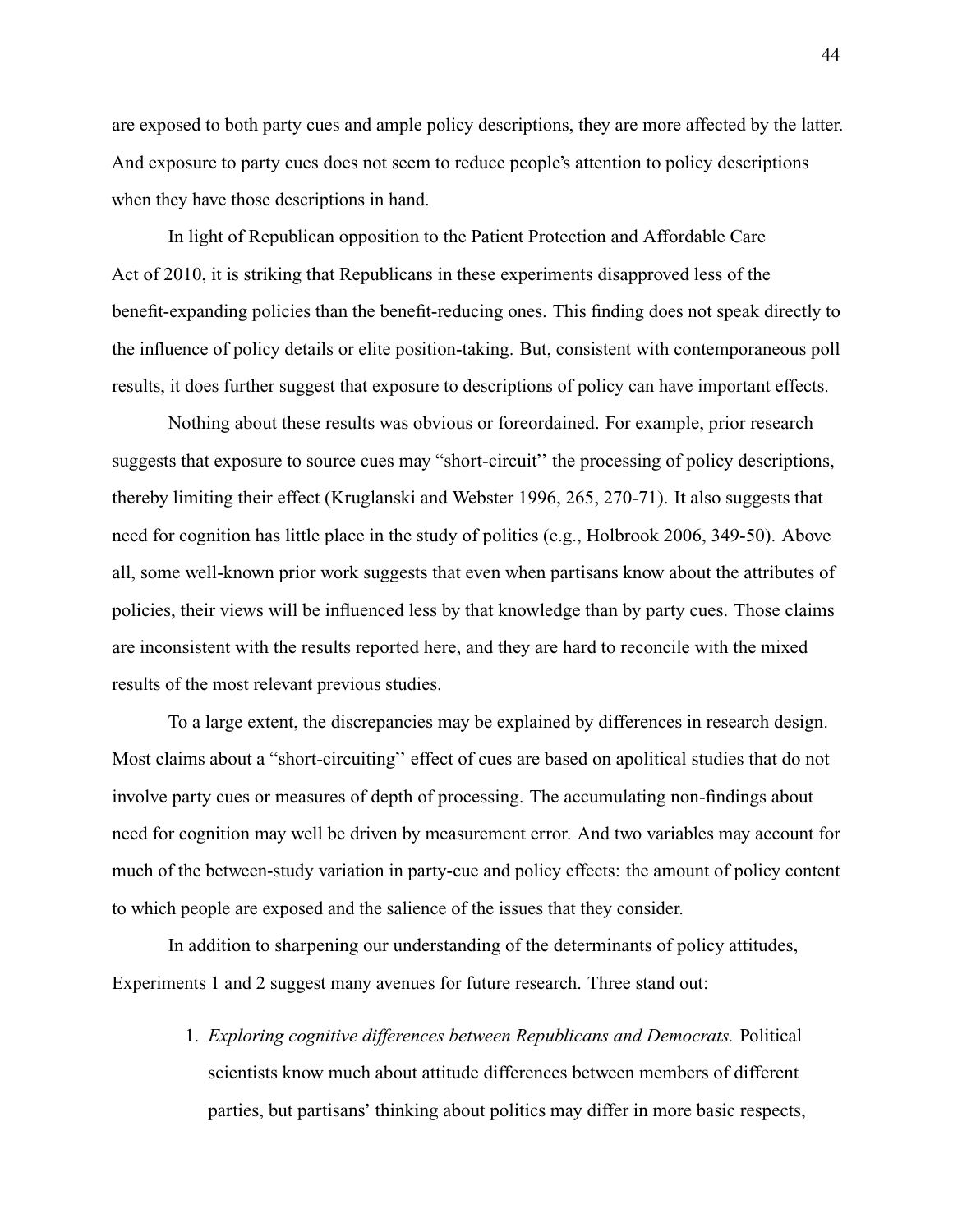and this possibility has received little attention. Experiments 1 and 2 produced two unexpected results in this vein: Republicans were less influenced than Democrats by policy considerations, and while need for cognition made Democrats more responsive to policy, it made Republicans less responsive. More research is required to determine whether these results reflect basic differences between members of different parties. And in general, the possibility of basic partisan differences in political cognition deserves much more attention than it has received. (Some authors have already made a start: e.g., [Jost et al.](#page-49-5) [2003;](#page-49-5) [Druckman](#page-48-9) [2001,](#page-48-9) 72n11; and [Iyengar](#page-49-6) [et al.](#page-49-6) [2008,](#page-49-6) 195.)

- 2. *Examining the roles of issue salience and the amount of policy content to which people are exposed.* When coupled with the other studies discussed in this article, Experiments 1 and 2 suggest that salience and amount of content are among the most important moderators of elite influence on public opinion. But stronger inferences will require experimental manipulation of these variables in studies that can also identify party-cue and policy effects.
- 3. *Understanding the sense in which party cues are "cognitive shortcuts.''* The most important political psychology idea of recent decades may be that cues are "cognitive shortcuts'' which help people to conserve effort when making decisions. There are two senses in which cues may be shortcuts: they may reduce information seeking or information processing. Experiments 1 and 2 suggest that party cues are not "shortcuts'' in the second sense because they do not reduce processing of policy content when people have that content in hand. Whether they make people less likely to seek information about policy at all is a separate question. [Lau and](#page-50-3) [Redlawsk](#page-50-3) [\(2006,](#page-50-3) 239-40) suggest that they do not, but research on this question has only begun. It will be striking if party cues do not prove to be shortcuts in either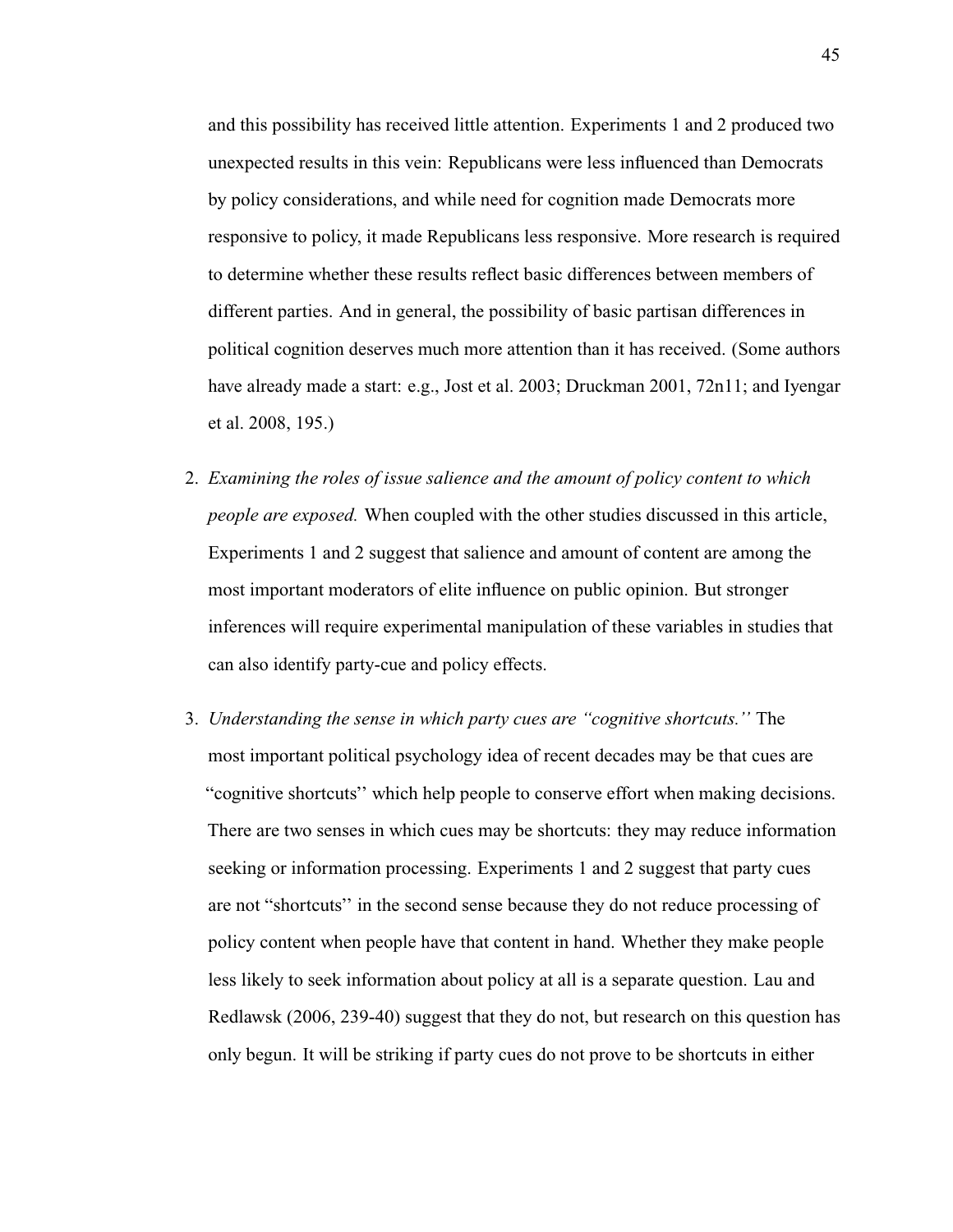sense of the term—but that is the direction in which the experimental evidence is tending.

One of the most common concerns about elite influence on mass opinion is that it causes people to neglect what they know about relevant policies. But the studies reported here show that the effects of position-taking by party elites can be more modest than we often imagine, and that the effects of policy considerations can be much greater. The ability of political elites to mislead citizens is correspondingly limited, at least when citizens have other information on which to base their judgments. This is not cause for unbridled optimism about citizens' abilities to make good political decisions, but it is reason to be more sanguine about their ability to use information about policy when they have it.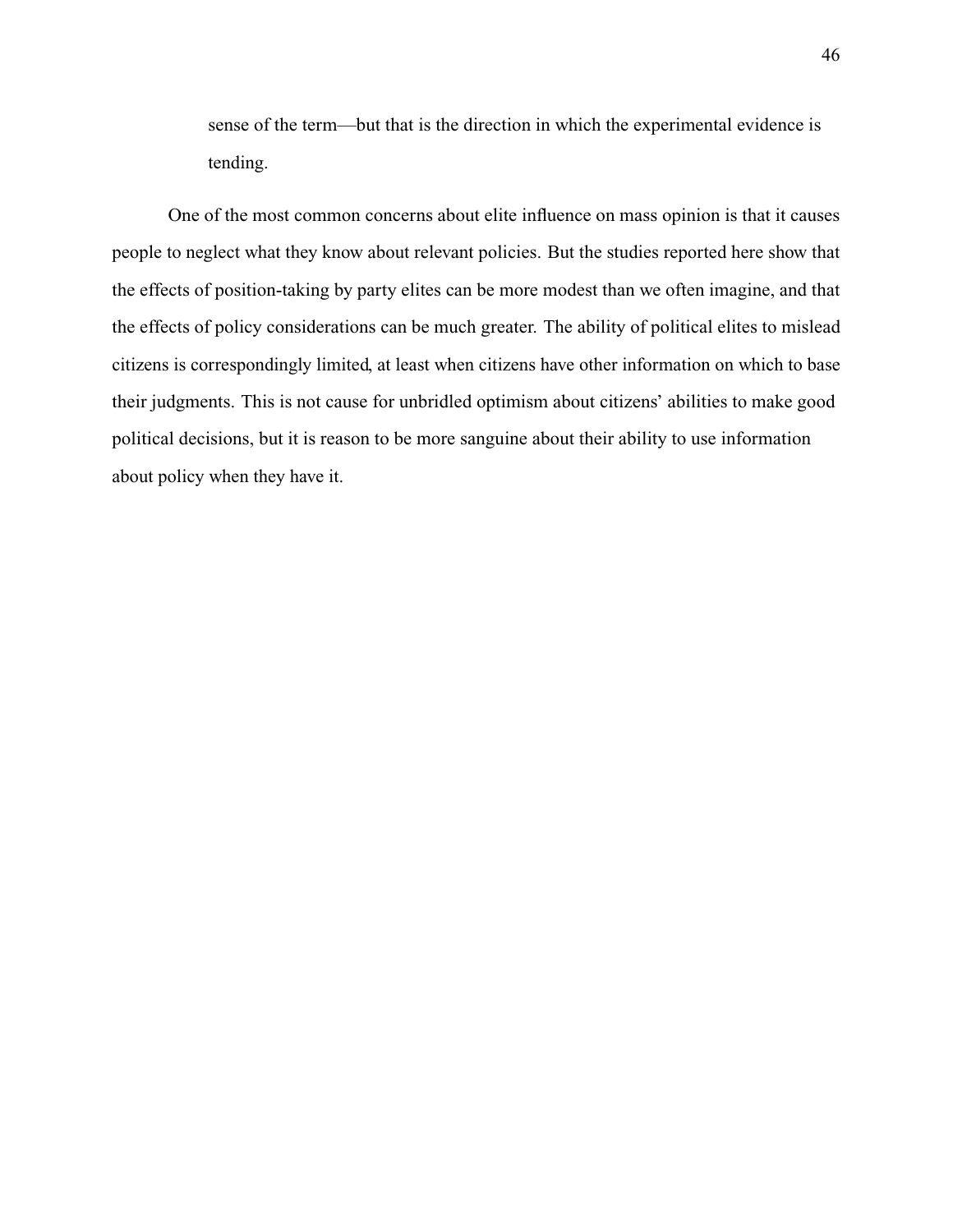## <span id="page-46-8"></span><span id="page-46-7"></span><span id="page-46-6"></span>References

2000. In *Elements of Reason*, ed. Arthur Lupia, Mathew D. McCubbins, and Samuel L. Popkin. New York: Cambridge University Press.

<span id="page-46-3"></span>Abramowitz, Alan I. 2010. *The Disappearing Center*. New Haven, CT: Yale University Press.

- Aldrich, John H., John L. Sullivan, and Eugene Borgida. 1989. "Foreign Affairs and Issue Voting: Do Presidential Candidates 'Waltz Before A Blind Audience?''' *American Political Science Review* 83 (March): 123-41.
- Althaus, Scott L. 2003. *Collective Preferences in Democratic Politics*. New York: Cambridge University Press.
- Ansolabehere, Stephen, Jonathan Rodden, and James M. Snyder, Jr. 2008. "The Strength of Issues: Using Multiple Measures to Gauge Preference Stability, Ideological Constraint, and Issue Voting.'' *American Political Science Review* 102 (May): 215-32.
- <span id="page-46-0"></span>Arceneaux, Kevin. 2008. "Can Partisan Cues Diminish Democratic Accountability?'' *Political Behavior* 30 (June): 139-60.
- Baum, Matthew A., and Tim Groeling. 2009. "Shot by the Messenger: Partisan Cues and Public Opinion Regarding National Security and War.'' *Political Behavior* 31 (June): 157-86.
- <span id="page-46-2"></span>Berinsky, Adam J. 2009. *In Time of War: Understanding American Public Opinion from World War II to Iraq*. Chicago: University of Chicago Press.
- <span id="page-46-1"></span>Bishop, George F. 2005. *The Illusion of Public Opinion*. Lanham, MD: Rowan and Littlefield.
- Bizer, George Y., Jon A. Krosnick, Allyson L. Holbrook, Richard E. Petty, Derek D. Rucker, and S. Christian Wheeler. 2002. "The Impact of Personality on Political Beliefs, Attitudes, and Behavior.'' Presented at the Annual Meeting of the American Political Science Association.
- <span id="page-46-4"></span>Brader, Ted A., and Joshua A. Tucker. 2009a. "Follow the Leader: Party Cues, Partisans, and Public Opinion in Old and New Democracies.'' Presented at the Annual Conference of the American Political Science Association, Toronto.
- <span id="page-46-5"></span>Brader, Ted A., and Joshua A. Tucker. 2009b. "What's Left Behind When the Party's Over: Survey Experiments on the Effects of Partisan Cues in Putin's Russia.'' *Politics and Policy* 37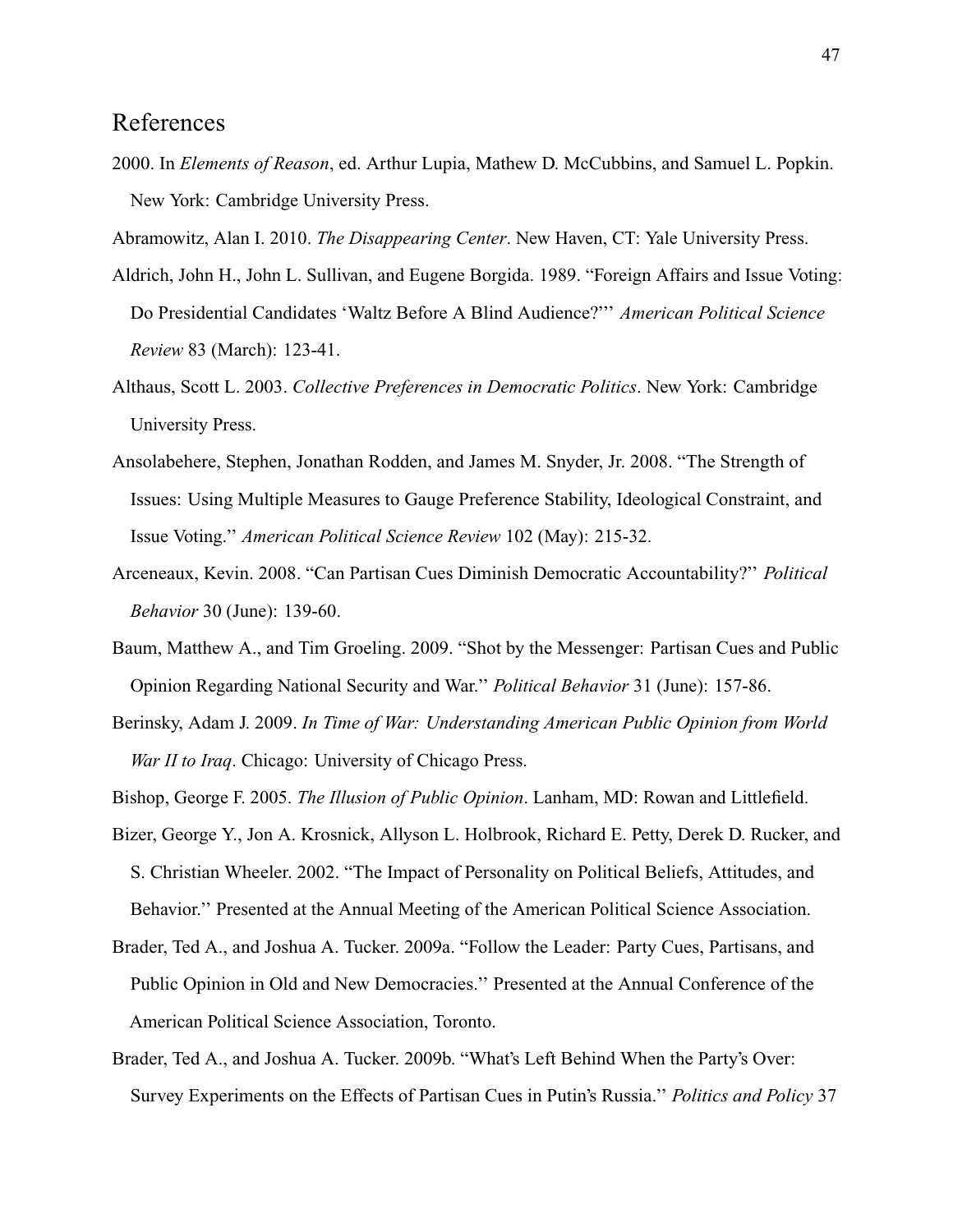<span id="page-47-5"></span>(August): 843-68.

- <span id="page-47-3"></span>Brody, Richard A. 1991. *Assessing the President*. Stanford, CA: Stanford University Press.
- Browning, Christopher R. 1992. *Ordinary Men*. New York: Harper/Perennial.
- Butler, David, and Donald Stokes. 1974. *Political Change in Britain: The Evolution of Electoral Choice*. 2nd ed. New York: St. Martin's Press.
- Cacioppo, John T., and Richard E. Petty. 1981. "Social Psychological Procedures for Cognitive Response Assessment: The Thought-Listing Technique.'' In *Cognitive Assessment*, ed. Thomas V. Merluzzi, Carol R. Glass, and Myles Genest. New York: Guilford Press.
- Cacioppo, John T., Richard E. Petty, Jeffrey A. Feinstein, and W. Blair G. Jarvis. 1996. "Dispositional Differences in Cognitive Motivation: The Life and Times of Individuals Varying in Need for Cognition.'' *Psychological Bulletin* 119 (March): 197-253.
- <span id="page-47-2"></span>Campbell, Angus, Philip E. Converse, Warren E. Miller, and Donald E. Stokes. 1960. *The American Voter*. Chicago: University of Chicago Press.
- <span id="page-47-0"></span>Carmines, Edward G., and James A. Stimson. 1989. *Issue Evolution: Race and the Transformation of American Politics*. Princeton, NJ: Princeton University Press.
- Chaiken, Shelly, and Durairaj Maheswaran. 1994. "Heuristic Processing Can Bias Systematic Processing.'' *Journal of Personality and Social Psychology* 66 (March): 460-73.
- <span id="page-47-1"></span>Coan, Travis G., Jennifer L. Merolla, Laura B. Stephenson, and Elizabeth J. Zechmeister. 2008. "It's Not Easy Being Green: Minor Party Labels as Heuristic Aids.'' *Political Psychology* 29 (June): 389-405.
- <span id="page-47-4"></span>Cohen, Geoffrey L. 2003. "Party Over Policy: The Dominating Impact of Group Influence on Political Beliefs.'' *Journal of Personality and Social Psychology* 85 (November): 808-22.
- Converse, Philip E. 2000. "Assessing the Capacity of Mass Electorates.'' *Annual Review of Political Science* 3: 331-53.
- Cutler, Fred. 2002. "The Simplest Shortcut of All: Sociodemographic Characteristics and Electoral Choice.'' *Journal of Politics* 64 (May): 466-90.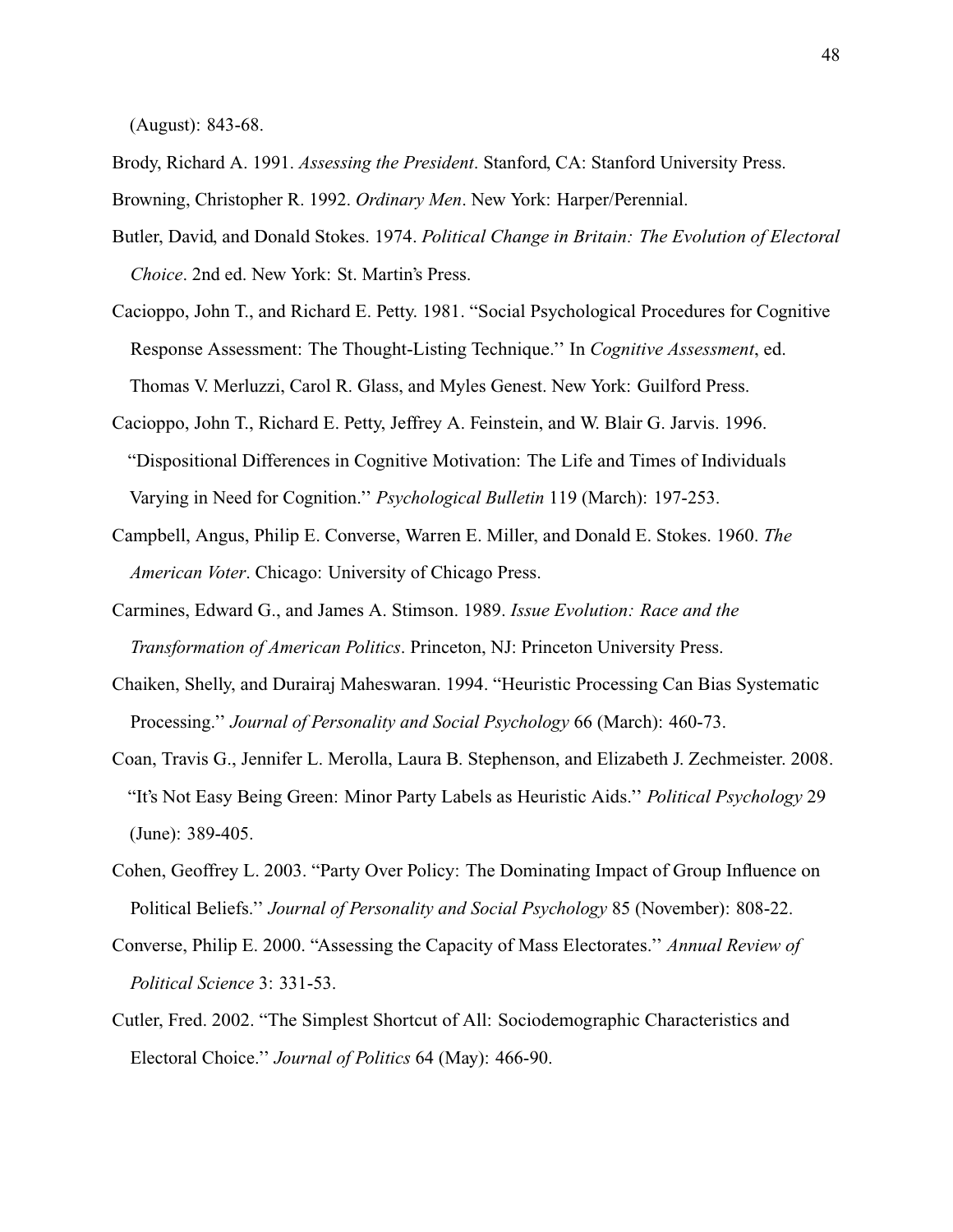- <span id="page-48-10"></span><span id="page-48-2"></span>Delli Carpini, Michael X., and Scott Keeter. 1996. *What Americans Know about Politics and Why It Matters*. New Haven, CT: Yale University Press.
- <span id="page-48-5"></span>Dewan, Torun, Macartan Humphreys, and Daniel Rubenson. 2009. "The Impact of Leaders and the Messages They Convey.'' London School of Economics. Manuscript.

<span id="page-48-9"></span>Downs, Anthony. 1957. *An Economic Theory of Democracy*. New York: HarperCollins.

- Druckman, James N. 2001. "Using Credible Advice to Overcome Framing Effects.'' *Journal of Law, Economics, and Organization* 17 (April): 62-82.
- <span id="page-48-3"></span>Druckman, James N., Lawrence R. Jacobs, and Eric Ostermeier. 2004. "Candidate Strategies to Prime Issues and Image.'' *Journal of Politics* 66 (November): 1180-1202.

Eagly, Alice H., and Shelly Chaiken. 1993. *The Psychology of Attitudes*. Fort Worth: Harcourt.

- Ellis, Christopher, and James A. Stimson. 2007. "Pathways to Ideology in American Politics: the Operational-Symbolic 'Paradox' Revisited.'' University of North Carolina at Chapel Hill. Manuscript.
- Erikson, Robert S., Michael B. MacKuen, and James A. Stimson. 2002. *The Macro Polity*. New York: Cambridge University Press.

<span id="page-48-6"></span><span id="page-48-1"></span>Estlund, David M. 2007. *Democratic Authority*. Princeton, NJ: Princeton University Press.

Feldman, Stanley, and Pamela Johnston Conover. 1983. "Candidates, Issues, and Voters: The Role of Inference in Political Perception.'' *Journal of Politics* 45 (November): 810-39.

<span id="page-48-4"></span><span id="page-48-0"></span>Fenno, Richard F. 1978. *Home Style: House Members in Their Districts*. Boston: Little, Brown.

Gaines, Brian J., James H. Kuklinski, and Paul J. Quirk. 2007. "The Logic of the Survey Experiment Reexamined.'' *Political Analysis* 15 (Winter): 1-20.

<span id="page-48-7"></span>Graber, Doris A. 1984. *Processing the News*. White Plains, NY: Longman.

Green, Donald, Bradley Palmquist, and Eric Schickler. 2002. *Partisan Hearts and Minds: Political Parties and the Social Identities of Voters*. New Haven, CT: Yale University Press.

<span id="page-48-8"></span>Holbrook, Thomas M. 2006. "Cognitive Style and Political Learning in the 2000 U.S. Presidential Campaign.'' *Political Research Quarterly* 59 (September): 343-52.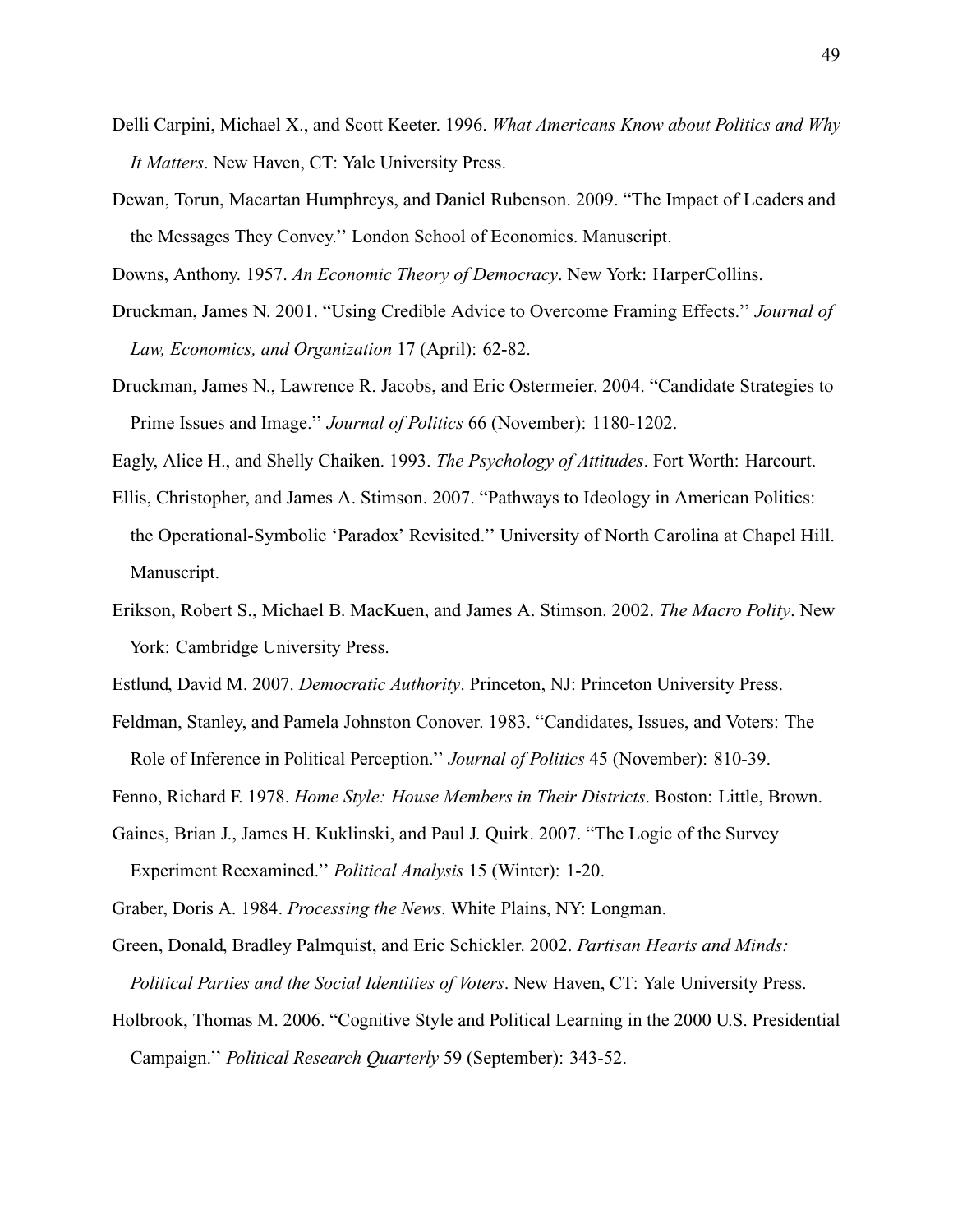- <span id="page-49-6"></span>Iyengar, Shanto, Kyu S. Hahn, Jon A. Krosnick, and John Walker. 2008. "Selective Exposure to Campaign Communication.'' *Journal of Politics* 70 (January): 186-200.
- <span id="page-49-3"></span>Iyengar, Shanto, and Nicholas A. Valentino. 2000. "Who Says What? Source Credibility as a Mediator of Campaign Advertising.'' In *Elements of Reason*, ed. Arthur Lupia, Mathew D. McCubbins, and Samuel L. Popkin. New York: Cambridge University Press.
- <span id="page-49-2"></span>Jacobs, Lawrence R., and Robert Y. Shapiro. 2000. *Politicians Don't Pander: Political Manipulation and the Loss of Democratic Responsiveness*. Chicago: University of Chicago Press.
- <span id="page-49-0"></span>Jessee, Stephen A., and Douglas Rivers. 2009. "Political Judgment Under Uncertainty: Partisan Heuristics and Biases.'' University of Texas at Austin. Manuscript.
- <span id="page-49-5"></span>Jost, John T., Jack Glaser, Arie W. Kruglanski, and Frank J. Sulloway. 2003. "Political Conservatism as Motivated Social Cognition.'' *Psychological Bulletin* 129 (May): 339-75.
- Kaiser Family Foundation. 2010a. "Health Tracking Poll, 2010 April 9-14.'' [http://www.kff.org/](http://www.kff.org/kaiserpolls/8067.cfm) [kaiserpolls/8067.cfm.](http://www.kff.org/kaiserpolls/8067.cfm)
- Kaiser Family Foundation. 2010b. "Health Tracking Poll, 2010 January 7-12.'' [http://www.kff.](http://www.kff.org/kaiserpolls/8042.cfm) [org/kaiserpolls/8042.cfm.](http://www.kff.org/kaiserpolls/8042.cfm)
- Kam, Cindy D. 2005. "Who Toes the Party Line? Cues, Values, and Individual Differences.'' *Political Behavior* 27 (June): 163-82.
- Key, Jr., V. O. 1966. *The Responsible Electorate: Rationality in Presidential Voting, 1936-60*. Cambridge, MA: Harvard University Press.
- Kinder, Donald R. 1998. "Opinion and Action in the Realm of Politics.'' In *The Handbook of Social Psychology*, ed. Daniel T. Gilbert and Susan T. Fiske. 4th ed. New York: McGraw-Hill.
- <span id="page-49-4"></span><span id="page-49-1"></span>Kingdon, John W. 1981. *Congressmen's Voting Decisions*. 2nd ed. New York: Harper & Row.
- Kruglanski, Arie W., and Donna M. Webster. 1996. "Motivated Closing of the Mind: 'Seizing' and 'Freezing'.'' *Psychological Review* 103 (April): 263-83.
- Kuklinski, James H., and Norman L. Hurley. 1994. "On Hearing and Interpreting Political Messages: A Cautionary Tale of Citizen Cue-Taking.'' *Journal of Politics* 56 (August): 729-51.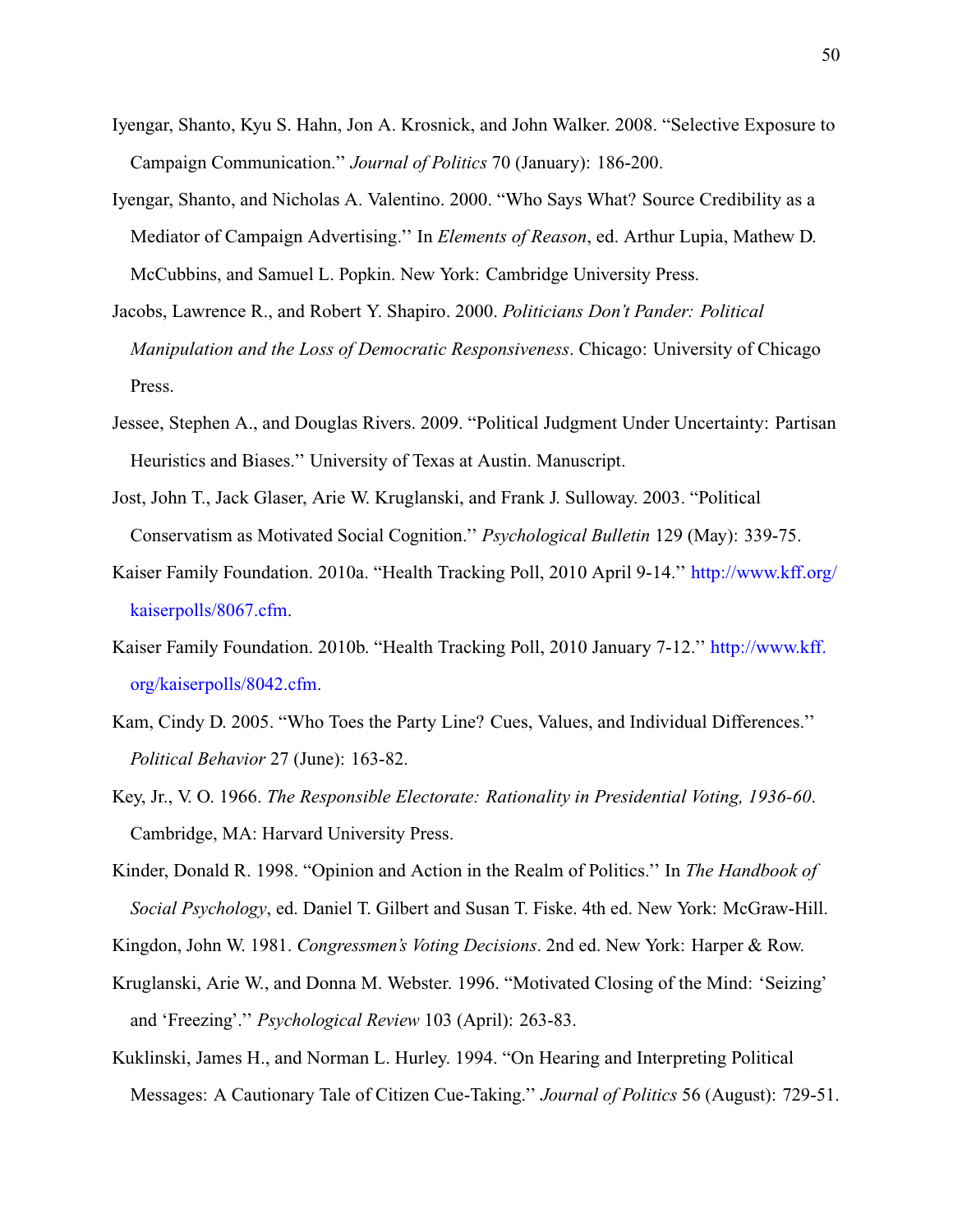- <span id="page-50-4"></span>Kuklinski, James H., and Paul J. Quirk. 2000. "Reconsidering the Rational Public: Cognition, Heuristics, and Mass Opinion.'' In *Elements of Reason*, ed. Arthur Lupia, Mathew D. McCubbins, and Samuel L. Popkin. New York: Cambridge University Press.
- <span id="page-50-3"></span>Lau, Richard P., and David P. Redlawsk. 2006. *How Voters Decide: Information Processing in Election Campaigns*. New York: Cambridge University Press.
- <span id="page-50-1"></span>Lenz, Gabriel S. 2009. "Learning and Opinion Change, Not Priming: Reconsidering the Priming Hypothesis.'' *American Journal of Political Science* 53 (October): 821-37.
- <span id="page-50-0"></span>Levendusky, Matthew S. 2010. "Clearer Cues, More Consistent Voters: A Benefit of Elite Polarization.'' *Political Behavior* 32 (March): 111-31.
- Lewis-Beck, Michael S., William G. Jacoby, Helmut Norpoth, and Herbert F. Weisberg. 2008. *The American Voter Revisited*. Ann Arbor: University of Michigan Press.
- <span id="page-50-5"></span><span id="page-50-2"></span>Lieb, David A. 2005 April 7. "Missouri Medicaid Cuts Sent to Blunt.'' Associated Press.
- Lijphart, Arend, and Don Aitkin. 1994. *Electoral Systems and Party Systems: A Study of Twenty-Seven Democracies, 1945-1990*. New York: Oxford University Press.
- Lupia, Arthur, and Mathew D. McCubbins. 1998. *The Democratic Dilemma: Can Citizens Learn What They Need to Know?* New York: Cambridge University Press.
- Mackie, Diane M., Leila T. Worth, and Arlene G. Asuncion. 1990. "Processing of Persuasive In-Group Messages.'' *Journal of Personality and Social Psychology* 58 (May): 812-22.
- Mackie, Diane M., M. Cecilia Gastardo-Conaco, and John J. Skelly. 1992. "Knowledge of the Advocated Position and the Processing of In-Group and Out-Group Persuasive Messages.'' *Personality and Social Psychology Bulletin* 58 (April): 145-51.
- Malhotra, Neil, and Alexander G. Kuo. 2008. "Attributing Blame: The Public's Response to Hurricane Katrina.'' *Journal of Politics* 70 (January): 120-35.
- McGuire, William J. 1969. "The Nature of Attitudes and Attitude Change.'' In *Handbook of Social Psychology*, ed. Gardner Lindzey and Elliot Aronson. 2nd ed. Reading, MA: Addison-Wesley.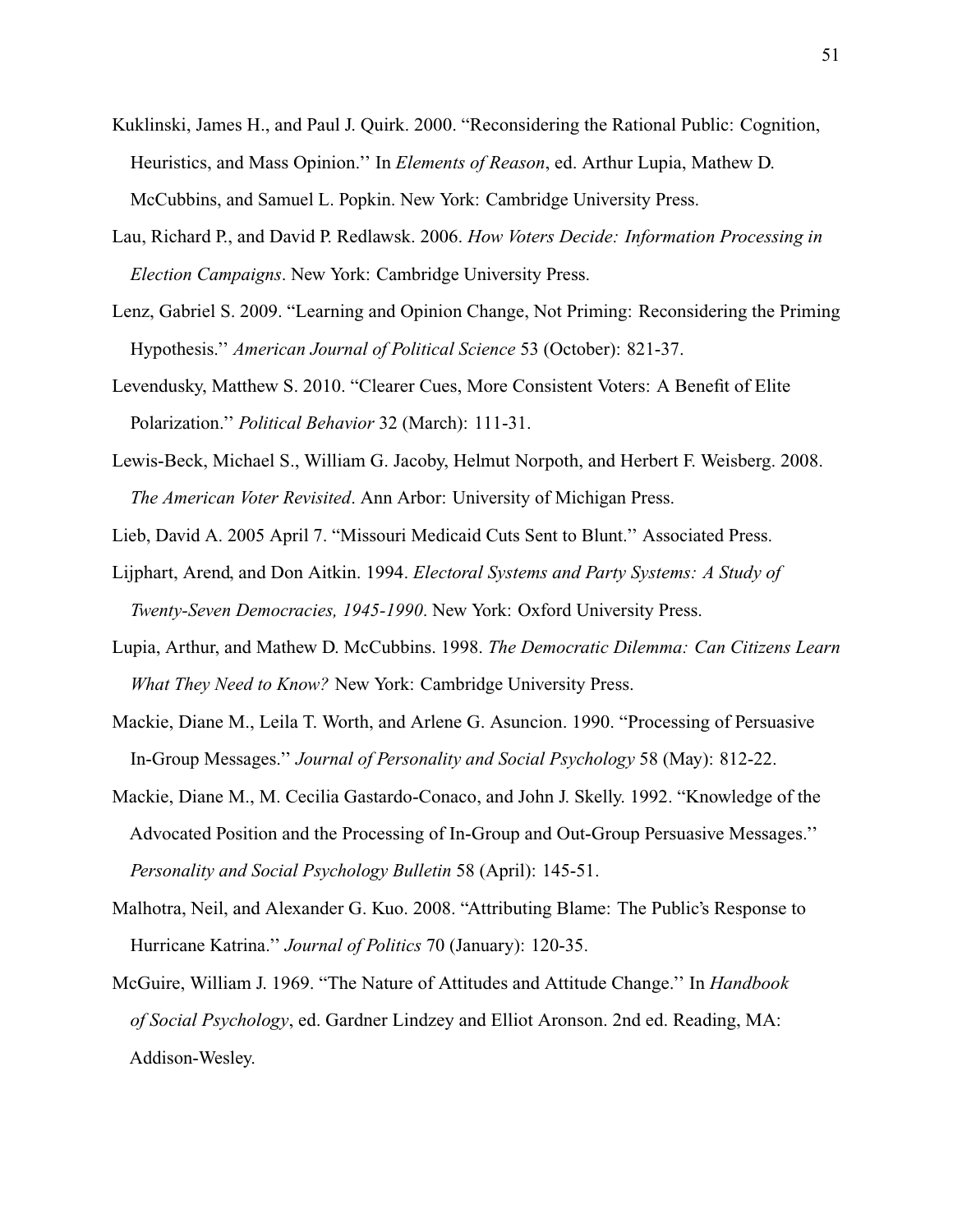- Meredith, Marc, and Jason A. Grissom. 2010. "Partisanship in Local Elections: Regression Discontinuity Estimates from Unconventional School Board Races.'' University of Pennsylvania. Manuscript.
- <span id="page-51-1"></span>Merolla, Jennifer L., Laura B. Stephenson, and Elizabeth J. Zechmeister. 2007. "La Aplicación de los Métodos Experimentales en el Estudio de los Atajos Informativos en México.'' *Política y Gobierno* 14 (1): 117-42.
- <span id="page-51-2"></span>Merolla, Jennifer L., Laura B. Stephenson, and Elizabeth J. Zechmeister. 2008. "Can Canadians Take a Hint? The (In)Effectiveness of Party Labels as Information Shortcuts in Canada.'' *Canadian Journal of Political Science* 41 (September): 673-96.

Milgram, Stanley. 1974. *Obedience to Authority*. New York: Harper & Row.

- Mondak, Jeffery J. 1993. "Public Opinion and Heuristic Processing of Source Cues.'' *Political Behavior* 15 (June): 167-92.
- Napier, Jaime L., and John T. Jost. 2008. "Why Are Conservatives Happier than Liberals?'' *Psychological Science* 19 (June): 565-72.
- NBC News. 2009. "NBC News Poll, 2009 August 15-17.'' [http://www.ropercenter.uconn.edu/](http://www.ropercenter.uconn.edu/data_access/ipoll/ipoll.html) [data\\_access/ipoll/ipoll.html.](http://www.ropercenter.uconn.edu/data_access/ipoll/ipoll.html)
- Nie, Norman H., Sidney Verba, and John R. Petrocik. 1976. *The Changing American Voter*. Cambridge, MA: Harvard University Press.
- <span id="page-51-0"></span>Page, Benjamin I., and Richard A. Brody. 1972. "Policy Voting and the Electoral Process: The Vietnam War Issue.'' *American Political Science Review* 66 (September): 979-95.
- Parker, Michael T., and Linda M. Isbell. 2010. "How I Vote Depends on How I Feel.'' *Psychological Science* 21 (April): 548-50.
- Petty, Richard E., David W. Schumann, Steven A. Richman, and Alan J. Strathman. 1993. "Positive Mood and Persuasion.'' *Journal of Personality and Social Psychology* 64 (1): 5-20.
- Petty, Richard E., and John T. Cacioppo. 1986. "The Elaboration Likelihood Model of Persuasion.'' *Advances in Experimental Social Psychology* 19: 123-205.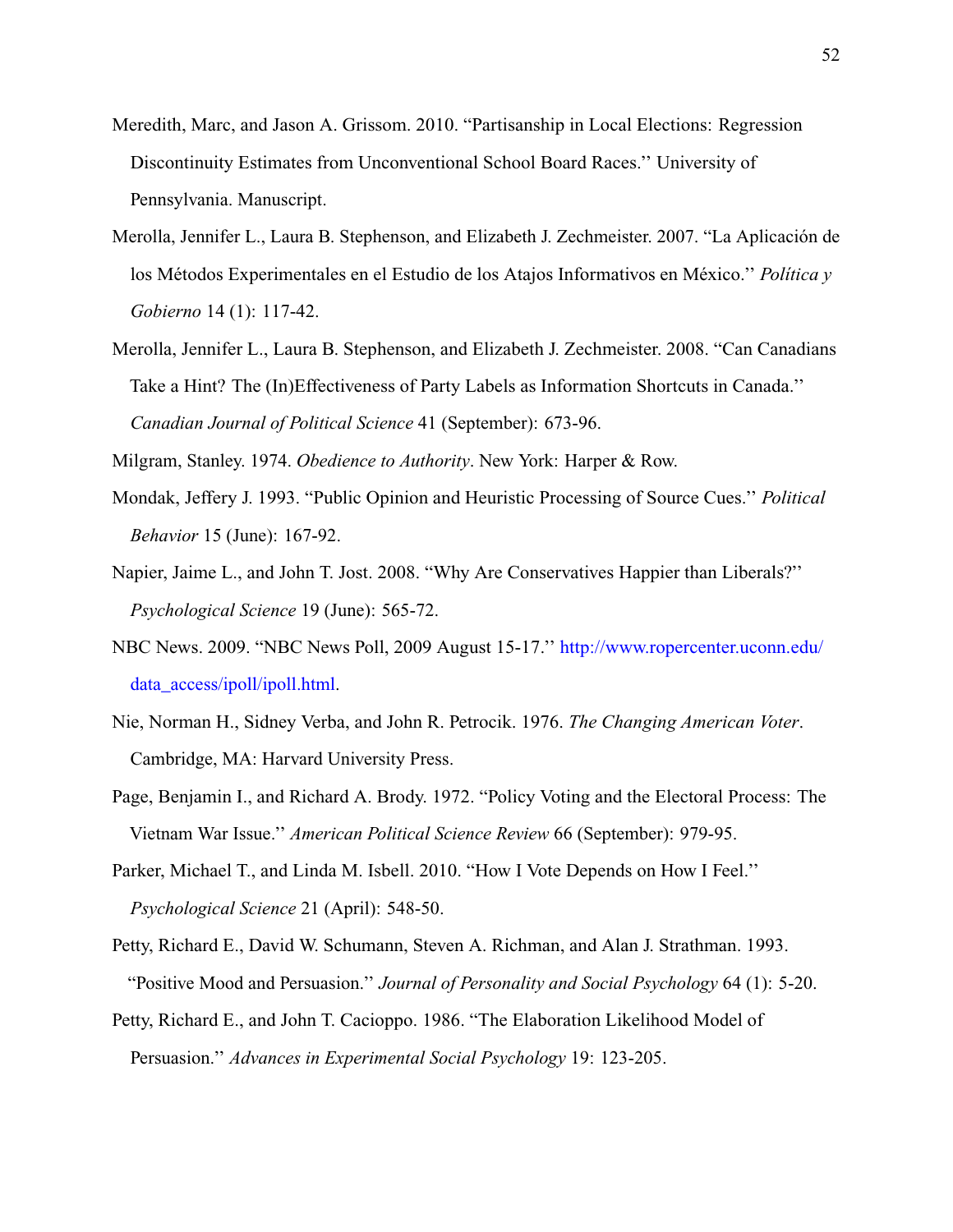- <span id="page-52-9"></span><span id="page-52-8"></span><span id="page-52-7"></span><span id="page-52-6"></span>Popkin, Samuel L. 1994. *The Reasoning Voter: Communication and Persusasion in Presidential Campaigns*. 2nd ed. Chicago: University of Chicago Press.
- Project for Excellence in Journalism. 2004. "Newspapers.'' In *The State of the News Media 2004*. Washington, DC: Project for Excellence in Journalism.
- Rahn, Wendy M. 1990. "Perception and Evaluation of Political Candidates: A Social-Cognitive Perspective.'' Ph.D. diss. University of Minnesota.
- <span id="page-52-5"></span>Rahn, Wendy M. 1993. "The Role of Partisan Stereotypes in Information Processing about Political Candidates.'' *American Journal of Political Science* 37 (May): 472-96.
- Riggle, Ellen D., Victor C. Ottati, Robert S. Wyer, James Kuklinski, and Norbert Schwarz. 1992. "Bases of Political Judgments: The Role of Stereotypic and Nonstereotypic Information.'' *Political Behavior* 14 (March): 67-87.
- <span id="page-52-1"></span>Schaffner, Brian F., Matthew Streb, and Gerald Wright. 2001. "Teams without Uniforms: The Nonpartisan Ballot in State and Local Elections.'' *Political Research Quarterly* 54 (March): 7-30.
- <span id="page-52-0"></span>Slothuus, Rune, and Claes H. de Vreese. 2010. "Political Parties, Motivated Reasoning, and Issue Framing Effects.'' *Journal of Politics* 72 (July): 630-45.
- <span id="page-52-3"></span>Sniderman, Paul M. 2000. "Taking Sides: A Fixed Choice Theory of Political Reasoning.'' In *Elements of Reason*, ed. Arthur Lupia, Mathew D. McCubbins, and Samuel L. Popkin. New York: Cambridge University Press.
- <span id="page-52-4"></span>Sniderman, Paul M., and Louk Hagendoorn. 2007. *When Ways of Life Collide*. Princeton, NJ: Princeton University Press.
- Squire, Peverill, and Eric R.A.N. Smith. 1988. "The Effect of Partisan Information on Voters in Nonpartisan Elections.'' *Journal of Politics* 50 (February): 169-79.
- <span id="page-52-2"></span>Stevenson, Michael H. 1987. "Ideology and Unstable Party Identification in Canada.'' *Canadian Journal of Political Science* 20 (December): 813-50.
- Tomz, Michael, and Robert P. van Houweling. 2009. "The Electoral Implications of Candidate Ambiguity.'' *American Political Science Review* 103 (February): 83-98.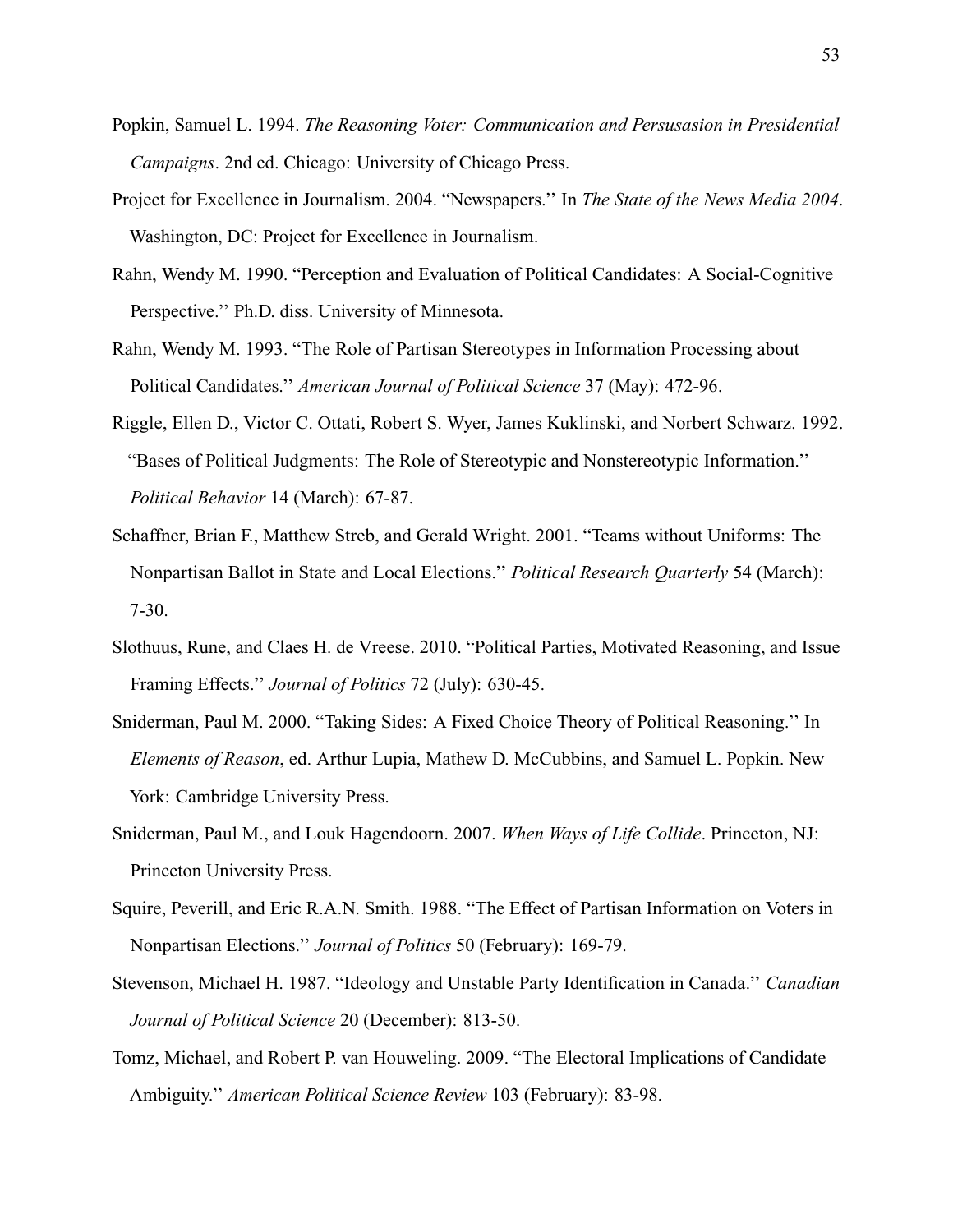- <span id="page-53-1"></span>Vavreck, Lynn. 2009. *The Message Matters: The Economy and Presidential Campaigns*. Princeton, NJ: Princeton University Press.
- <span id="page-53-0"></span>Zaller, John R. 1992. *The Nature and Origins of Mass Opinion*. New York: Cambridge University Press.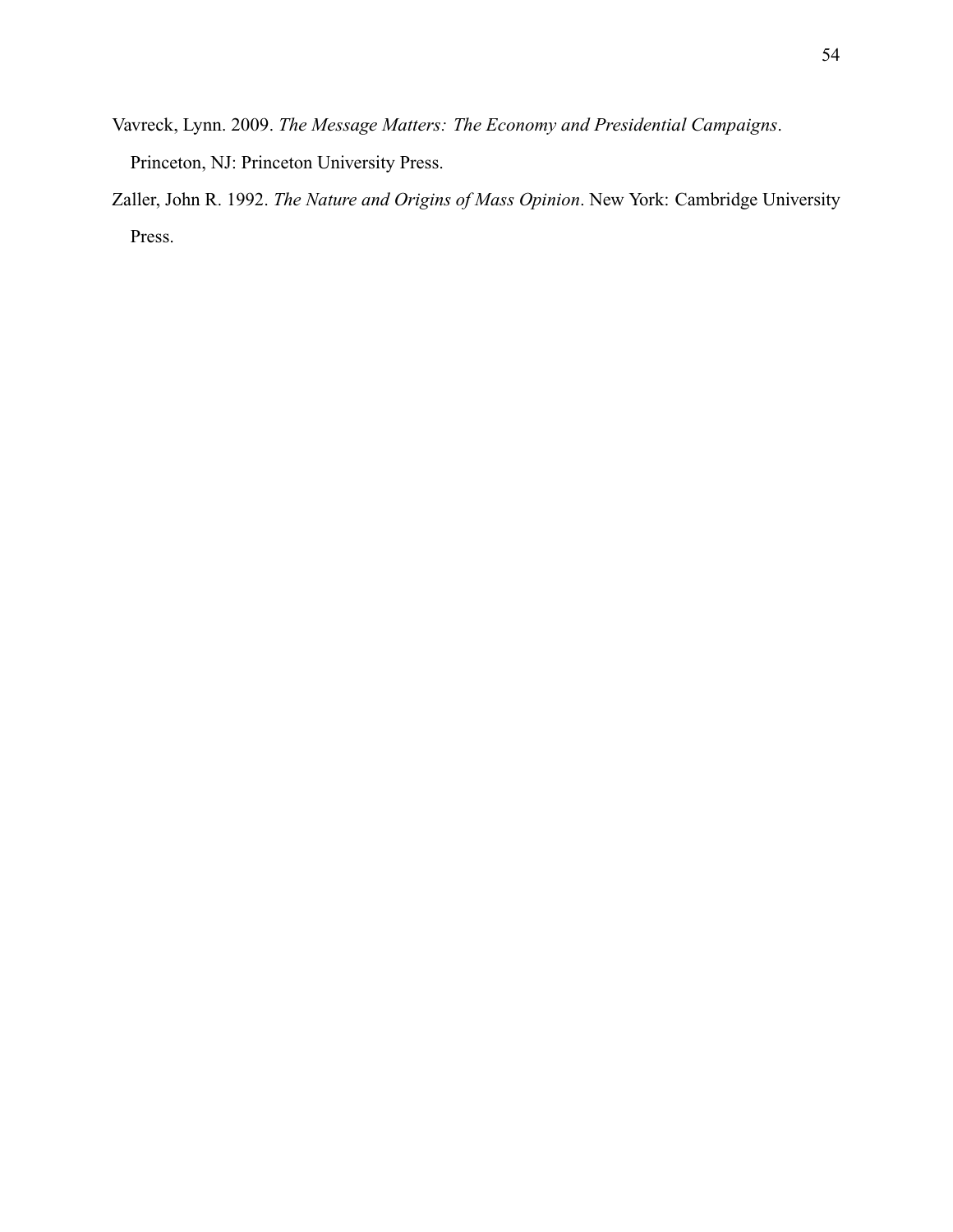# Online Appendix to

# "Elite Influence on Public Opinion in an Informed Electorate''

John G. Bullock john.bullock@yale.edu June 28, 2013

| <b>Post-Publication Changes to This Appendix</b>                       | A2             |
|------------------------------------------------------------------------|----------------|
| <b>Previous Experiments</b>                                            | A3             |
| <b>Experiment 1</b>                                                    | A8             |
|                                                                        | A8             |
|                                                                        | A <sup>9</sup> |
|                                                                        | A21            |
| Summary of Differences Between the Policy Conditions                   | A25            |
|                                                                        | A26            |
|                                                                        | A27            |
|                                                                        | A31            |
| Need-for-Cognition Analyses with Higher-Order Interactions             | A33            |
|                                                                        | A35            |
| <b>Experiment 2</b>                                                    | A37            |
|                                                                        | A37            |
|                                                                        | A38            |
|                                                                        | A47            |
| Summary of Differences Between the Policy Conditions                   | A48            |
|                                                                        | A49            |
|                                                                        | A51            |
|                                                                        | A55            |
| Need-for-Cognition Analyses with Higher-Order Interactions             | A56            |
| Further Analyses of Policy Recall and Time Spent on Article            | A58            |
| <b>Moderators of Republican Support for Benefit-Expanding Policies</b> | A60            |

#### **[References](#page-117-0) A65**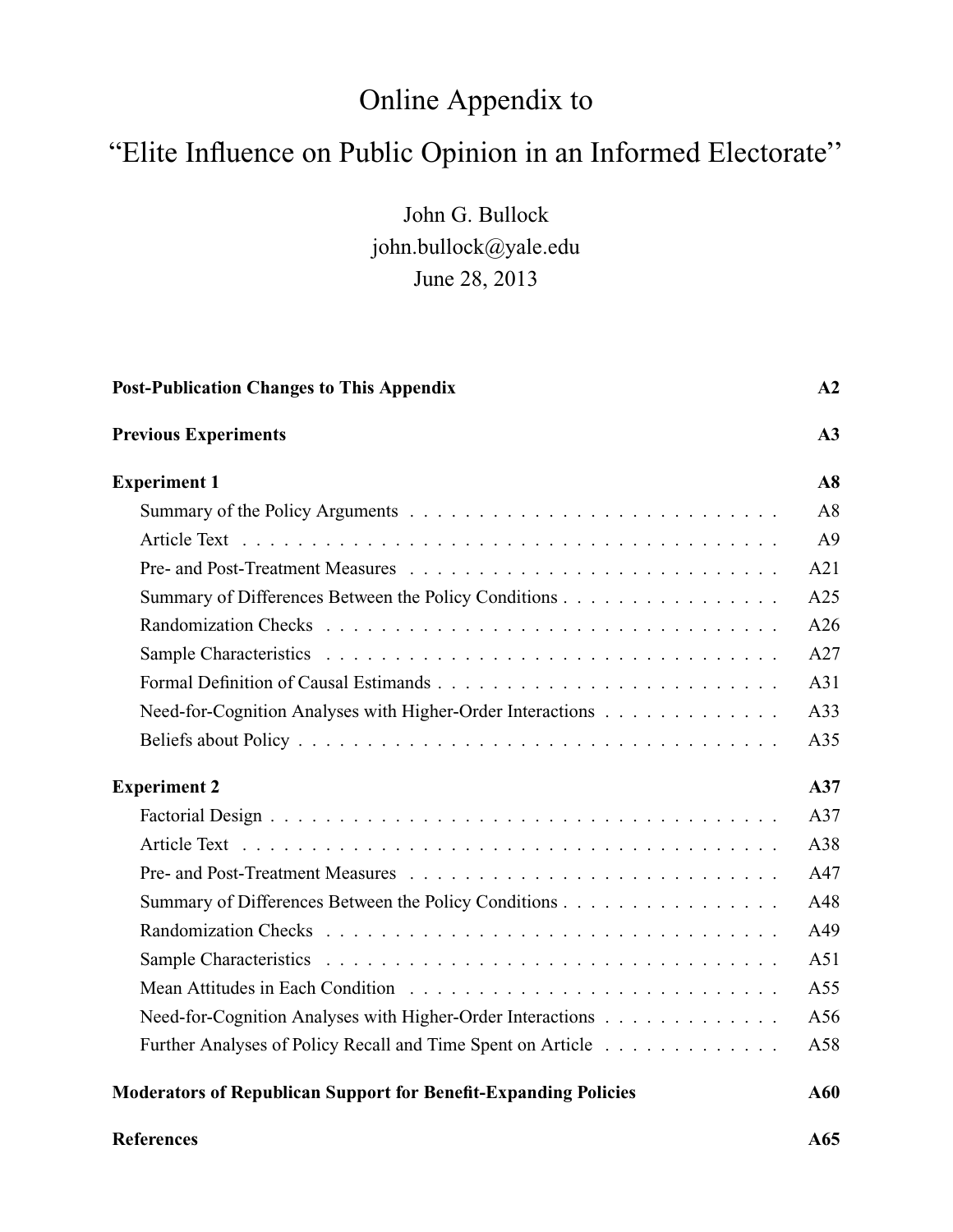# <span id="page-55-0"></span>Post-Publication Changes to This Appendix

June 28, 2013:

• Fixed a bug that was causing small errors in Figure A9. The revised version of the figure is not substantially different. Thanks to Michael Weaver for spotting the problem.

January 28, 2012:

- Revised Figure A11. It was based on the post-treatment party-ID measure. It is now based on the pre-treatment party ID measure, which makes it consistent with all other analyses in the article and the appendix. The differences between this version of Figure A11 and the previous version are trivial, as one would expect given the extremely high correlation between the pre- and post-treatment party ID measures. (See [page A47.](#page-100-0))
- Rewrote the first sentences of the captions for Figures A10-11 to improve clarity.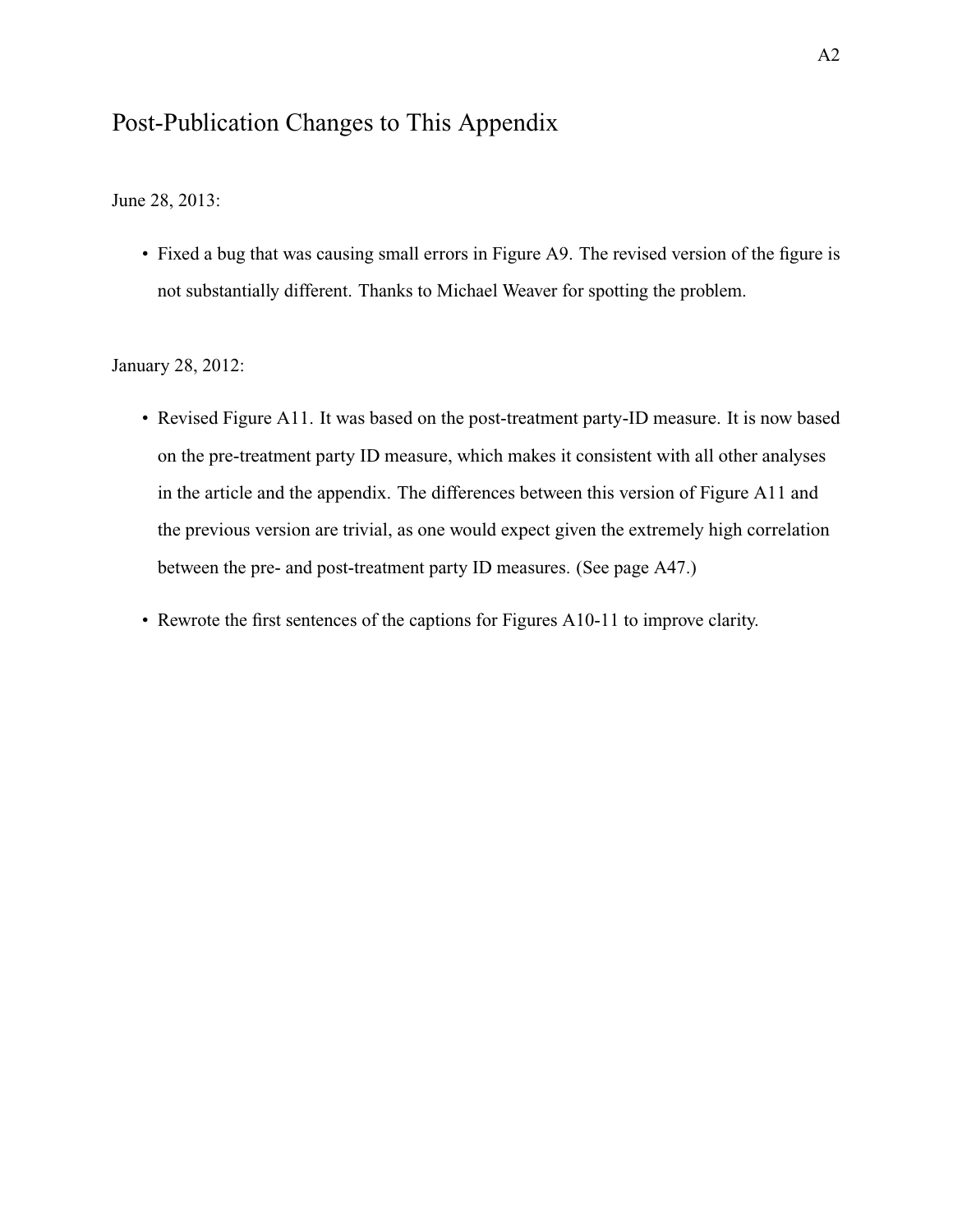## <span id="page-56-0"></span>Previous Factorial Experiments Involving Party Cues

<span id="page-56-1"></span>[Table A1](#page-57-0) describes the eleven published articles that report factorial experiments in which both party cues and another factor are manipulated. It is sorted first by the "estimable policy effect'' column, then by the first author's name. "Estimable policy effect'' indicates whether the experimental design permitted estimation of the effect of a change in policy on subjects' attitudes or preferences.

Effect sizes in the "Findings'' column are percentage changes in average attitudes and preferences relative to the scale used. For example, if party cues shift attitudes about a candidate by one category on a five-category scale, they are reported to have a  $100 \times 1/(5 - 1) = 25\%$  effect. An asterisk (\*) in the "Findings" column indicates that average treatment effects could not be computed from the results in the article and were instead computed from the author's dataset.

The first six published studies listed in [Table A1](#page-57-0) permit estimation of some manner of party-cue effect and some manner of policy effect. These studies are discussed on pages [34](#page-33-0)[-41.](#page-37-0)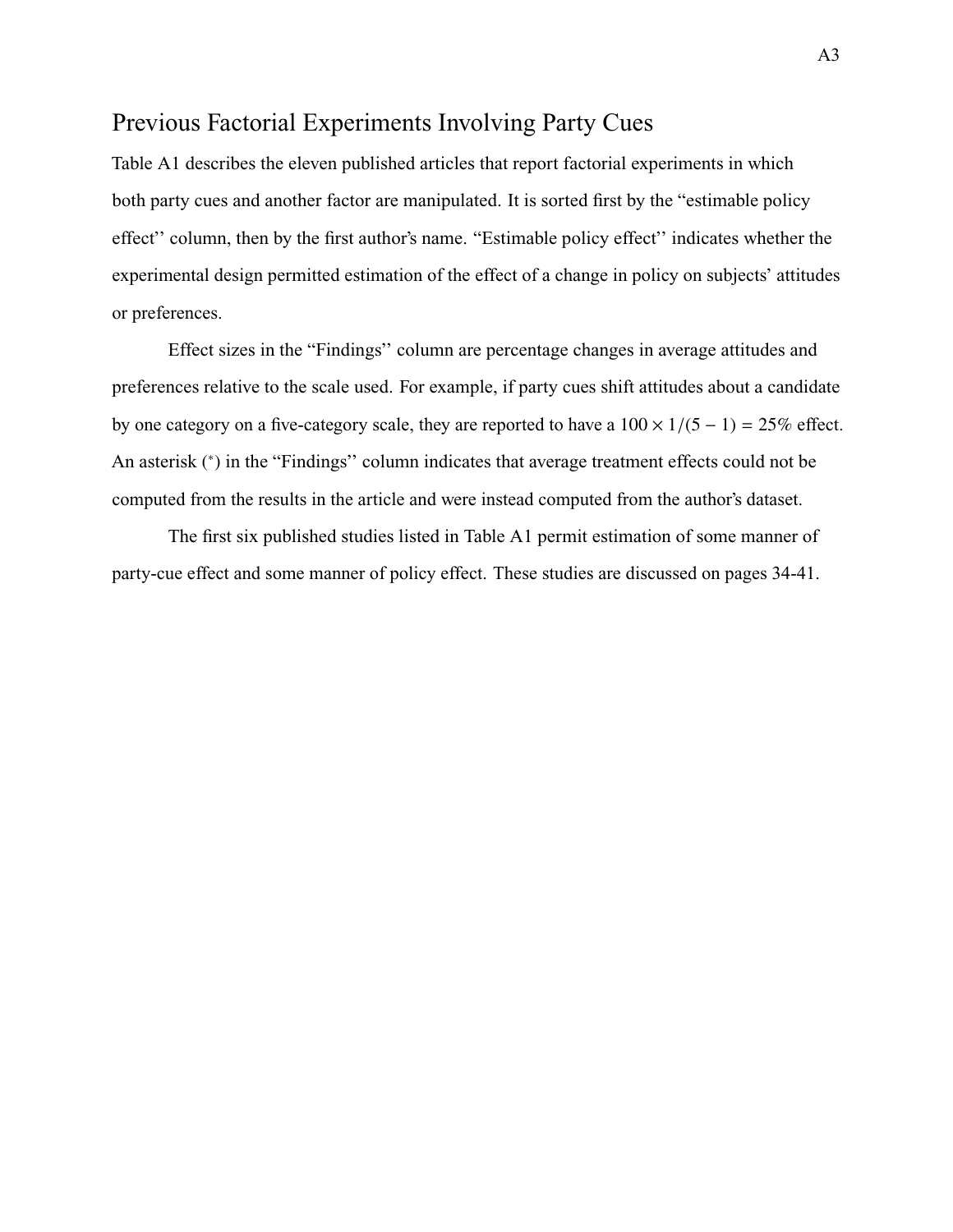|                     | Party Cue                                                        | Policy Content                                                                                               | Estimable<br>Policy<br>Effect | Main Outcome<br>of Interest                                                              | Subjects                                                                  | Findings                                                                                                                                                                                                                                                                                                                |
|---------------------|------------------------------------------------------------------|--------------------------------------------------------------------------------------------------------------|-------------------------------|------------------------------------------------------------------------------------------|---------------------------------------------------------------------------|-------------------------------------------------------------------------------------------------------------------------------------------------------------------------------------------------------------------------------------------------------------------------------------------------------------------------|
| This article        | Party positions<br>on health-care<br>policies                    | 10 paragraphs in a<br>news article of 16<br>paragraphs                                                       | yes                           | Attitudes toward<br>health-care policy;<br>depth of process-<br>ing of policy<br>content | 2473 U.S. adults<br>(Experiment 1);<br>3713 U.S. adults<br>(Experiment 2) | Switching from expansion to<br>reduction of benefits moves<br>subjects' attitudes by 21%-28%.<br>Reversing party cues shifts<br>them by $9\% - 11\%$ . Cues do not<br>inhibit processing of policy<br>content.                                                                                                          |
| Arceneaux<br>(2008) | Candidate's party<br>affiliation                                 | 2-3 sentences<br>about the candi-<br>date's position on<br>an issue in a news<br>article of 6-7<br>sentences | yes                           | Desire to see<br>candidate win                                                           | 1126 U.S. adults                                                          | Changing the candidate's stand<br>on an issue moves subjects'<br>desire to see him win by 4% or<br>28%, depending on the issue.<br>Changing his party moves<br>subjects' desire to see him win<br>by 17% or 27%, depending on<br>the issue.*                                                                            |
| Berinsky (2009)     | Party positions<br>on military<br>intervention in<br>South Korea | 1-3 sentences<br>about the reasons<br>for intervening and<br>likely casualty<br>rates.                       | yes                           | Support for<br>intervention                                                              | 4019 U.S. adults                                                          | Changing the parties' stands<br>from united opposition to<br>united support for intervention<br>increased subjects' support for<br>intervention by between 12%<br>and 22%, depending on the<br>other information provided.<br>Changing reasons for<br>intervening and likely casualty<br>rates moved support by between |

<span id="page-57-0"></span>5% and 12%.<sup>∗</sup>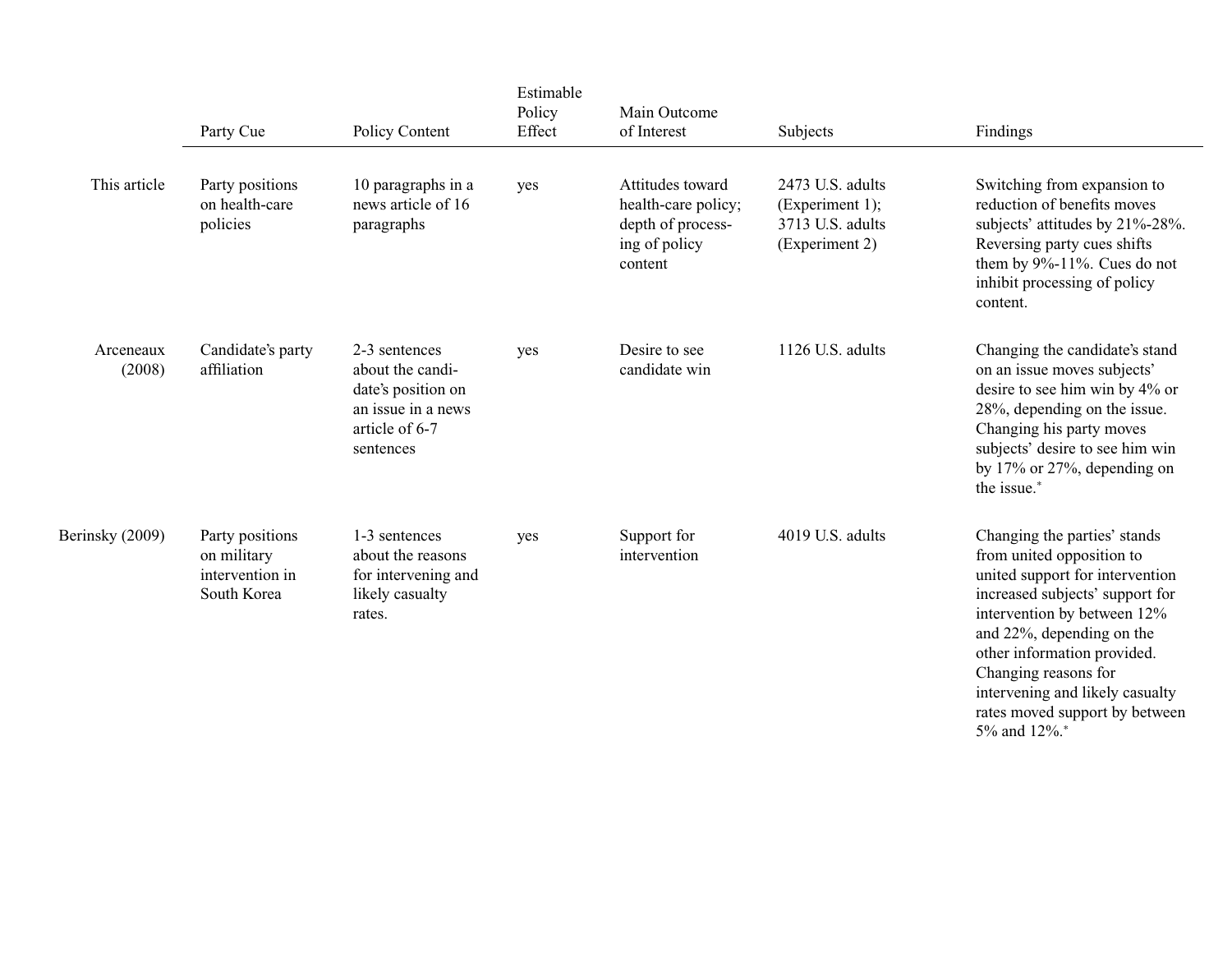|                         | Party Cue                                 | Policy Content                                                                             | Estimable<br>Policy<br>Effect | Main Outcome<br>of Interest        | Subjects                                                                                                                                                                              | Findings                                                                                                                                                                                                                                                                                                                                                                                         |
|-------------------------|-------------------------------------------|--------------------------------------------------------------------------------------------|-------------------------------|------------------------------------|---------------------------------------------------------------------------------------------------------------------------------------------------------------------------------------|--------------------------------------------------------------------------------------------------------------------------------------------------------------------------------------------------------------------------------------------------------------------------------------------------------------------------------------------------------------------------------------------------|
| Cohen (2003)            | Party positions<br>on welfare<br>policies | 1-2 paragraphs in a<br>news article of<br>4-11 paragraphs,<br>depending on the<br>study    | yes                           | Attitudes toward<br>welfare policy | 28 to 79 students,<br>depending on the study.<br>All students were either<br>"extremely Democrat<br>and liberal" or<br>"extremely Republican"<br>and "very conservative"<br>(p. 810). | Changing policy from<br>"generous" to "stringent" shifts<br>policy attitudes by 15%-21%.<br>Reversing party cues shifts<br>them by 25%-43%<br>(pp. $811-12$ ).                                                                                                                                                                                                                                   |
| Rahn (1993)             | Candidates' party<br>affiliations         | Each candidate<br>used 1-3 sentences<br>to describe his<br>stands on each of<br>six issues | yes                           | Attitudes toward<br>candidates     | 162 students and other<br>adults from university<br>area                                                                                                                              | Revealing the candidates' party<br>affiliations moves attitudes<br>toward the candidates by 7%.<br>Changing the candidates' stands<br>on issues shifts attitudes by<br>11%-14% when subjects do not<br>receive party cues, 1%-6%<br>when they do.*                                                                                                                                               |
| Riggle et al.<br>(1992) | Candidates' party<br>affiliations         | 1 line for each of<br>six policies (e.g.,<br>"allow prayer in<br>public schools")          | yes                           | Attitudes toward<br>candidates     | Students in an<br>introductory political<br>science course: 200 in<br>one study, 538 in<br>another                                                                                    | When subjects read about just<br>one candidate, switching his<br>affiliation from Democrat to<br>Republican moved approval by<br>3%. Changing his voting record<br>moved approval by 23% (p. 78).<br>When subjects read about two<br>competing candidates,<br>switching party cues moved<br>approval by 10%, and changing<br>their voting records moved<br>approval by only 1%-2%<br>$(p. 81)$ . |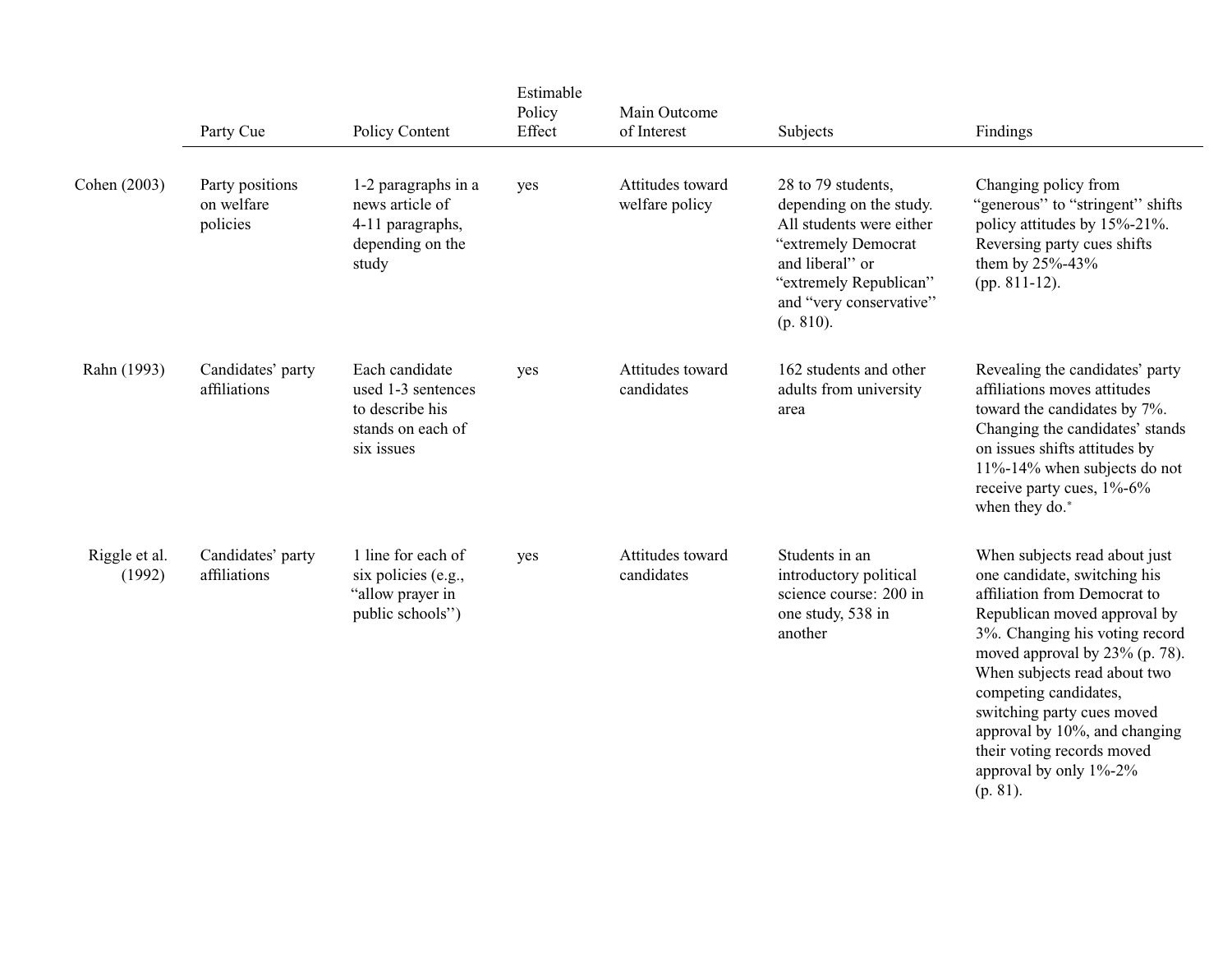|                                     | Party Cue                                                           | Policy Content                                                                                                                                      | Estimable<br>Policy<br>Effect | Main Outcome<br>of Interest                                       | Subjects                                                 | Findings                                                                                                                                                                                                                                          |
|-------------------------------------|---------------------------------------------------------------------|-----------------------------------------------------------------------------------------------------------------------------------------------------|-------------------------------|-------------------------------------------------------------------|----------------------------------------------------------|---------------------------------------------------------------------------------------------------------------------------------------------------------------------------------------------------------------------------------------------------|
| Tomz and van<br>Houweling<br>(2009) | Candidates' party<br>affiliations                                   | Short phrases<br>describing<br>candidates' stands<br>(e.g., "decrease<br>services a small<br>amount,"<br>"decrease services<br>a medium<br>amount") | yes                           | Preferences over<br>candidates                                    | 1001 U.S. adults                                         | Party cues enhance vote share<br>of candidates who take<br>ambiguous positions by 1.3%<br>relative to candidates who take<br>precise positions. When<br>ambiguous candidate is of<br>subject's own party, effect<br>increases to $5.3\%$ (p. 94). |
| Baum and<br>Groeling (2009)         | Party praise or<br>criticism of U.S.<br>President                   | 3 sentences                                                                                                                                         | no                            | Approval of<br>President's<br>handling of<br>national security    | <b>1610 UCLA</b><br>undergraduates                       | Switching a party from<br>criticism to praise increased<br>predicted approval by an<br>average of 8%. Subjects were<br>more affected by their own<br>party's praise or criticism than<br>by the other party's praise or<br>criticism (p. 169).    |
| Druckman<br>(2001)                  | Party positions<br>on combating<br>disease outbreak                 | 1 sentence on lives<br>saved or lost by<br>each policy                                                                                              | no                            | Policy preference                                                 | 464 undergraduates                                       | Party cues produce preference<br>reversals between 40% and<br>46% in the Kahneman/Tversky<br>"Asian disease" scenario. But<br>they reduce preference rever-<br>sals due to gain-vs.-loss<br>framing by 25% to 37%<br>(pp. 70-72).                 |
| Druckman et al.<br>(2010)           | Bipartisan<br>endorsement of a<br>candidate (vs. no<br>endorsement) | none                                                                                                                                                | no                            | Intended vote<br>choice at end of<br>study and two<br>weeks later | 416 students and other<br>adults from university<br>area | No immediate cue effects. Two<br>weeks later, effects of 12-16%<br>$(p. 141)$ .                                                                                                                                                                   |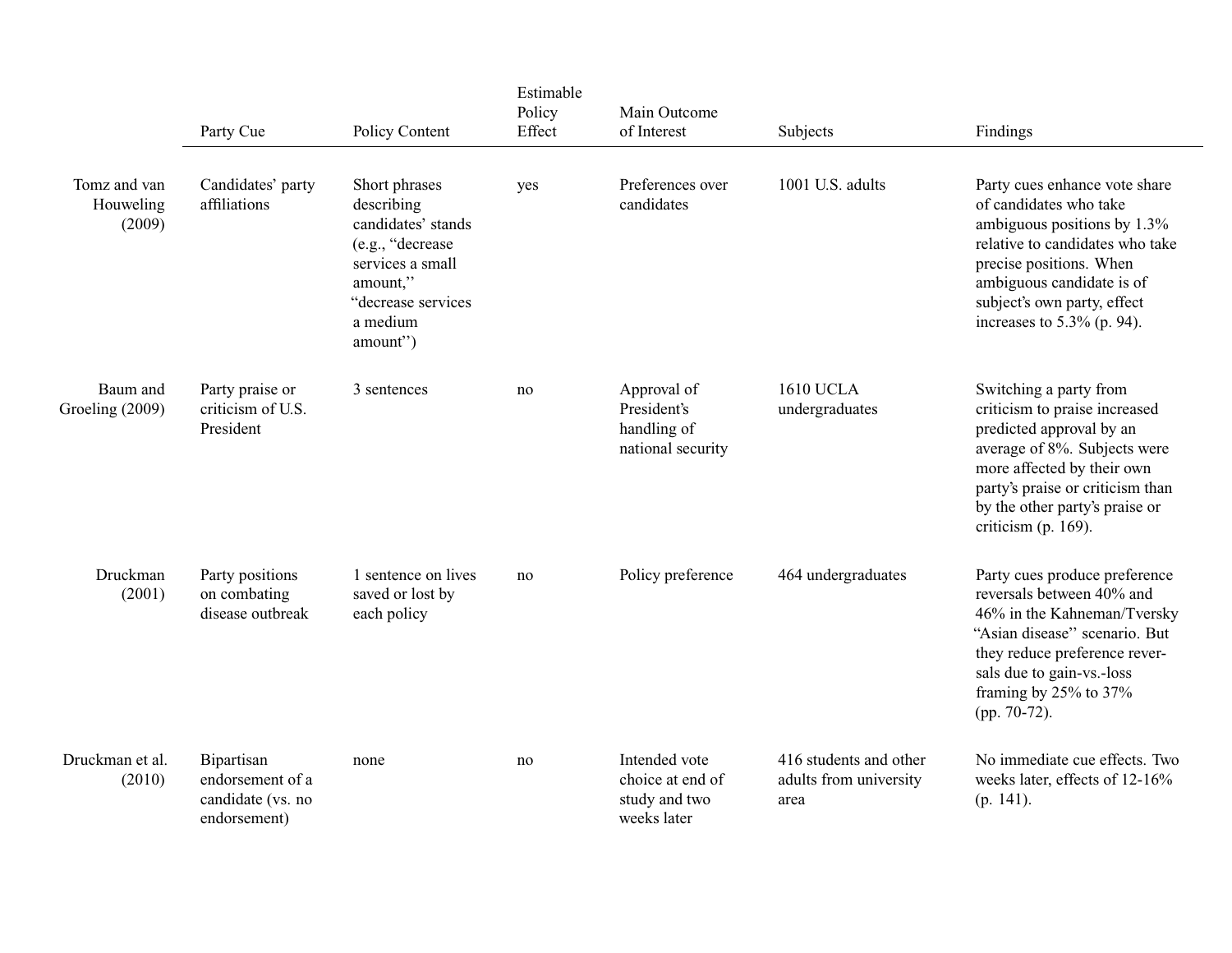|                                    | Party Cue                          | Policy Content                                  | Estimable<br>Policy<br>Effect | Main Outcome<br>of Interest                                                                                    | Subjects          | Findings                                                                                                                                                 |
|------------------------------------|------------------------------------|-------------------------------------------------|-------------------------------|----------------------------------------------------------------------------------------------------------------|-------------------|----------------------------------------------------------------------------------------------------------------------------------------------------------|
| Malhotra and<br>Kuo (2008)         | Politicians' party<br>affiliations | none                                            | no                            | Blame of<br>politicians for<br>handling of the<br>aftermath of<br>Hurricane Katrina                            | 397 U.S. adults   | Party cues affect blame in only<br>five of 14 cases. When people<br>were exposed to office cues,<br>party-cue effects were weaker<br>still (pp. 129-31). |
| Slothuus and de<br>Vreese $(2010)$ | Party positions<br>on policies     | 1 paragraph in a<br>4-paragraph news<br>article | no                            | Support for priva-<br>tization of home<br>care for seniors<br>and Danish mem-<br>bership in a WTO<br>agreement | 925 Danish adults | Party cues shift support by 13%<br>for senior care, 20% for trade<br>(p. 638).                                                                           |

Table A1: Previous Factorial Experiments Involving Party-Cue Manipulation. This table describes the published studies in which party cues and another factor were manipulated. It is sorted first by the "policy effect estimable'' column, then by thefirst author's name. See [page](#page-56-1) A3 for more information.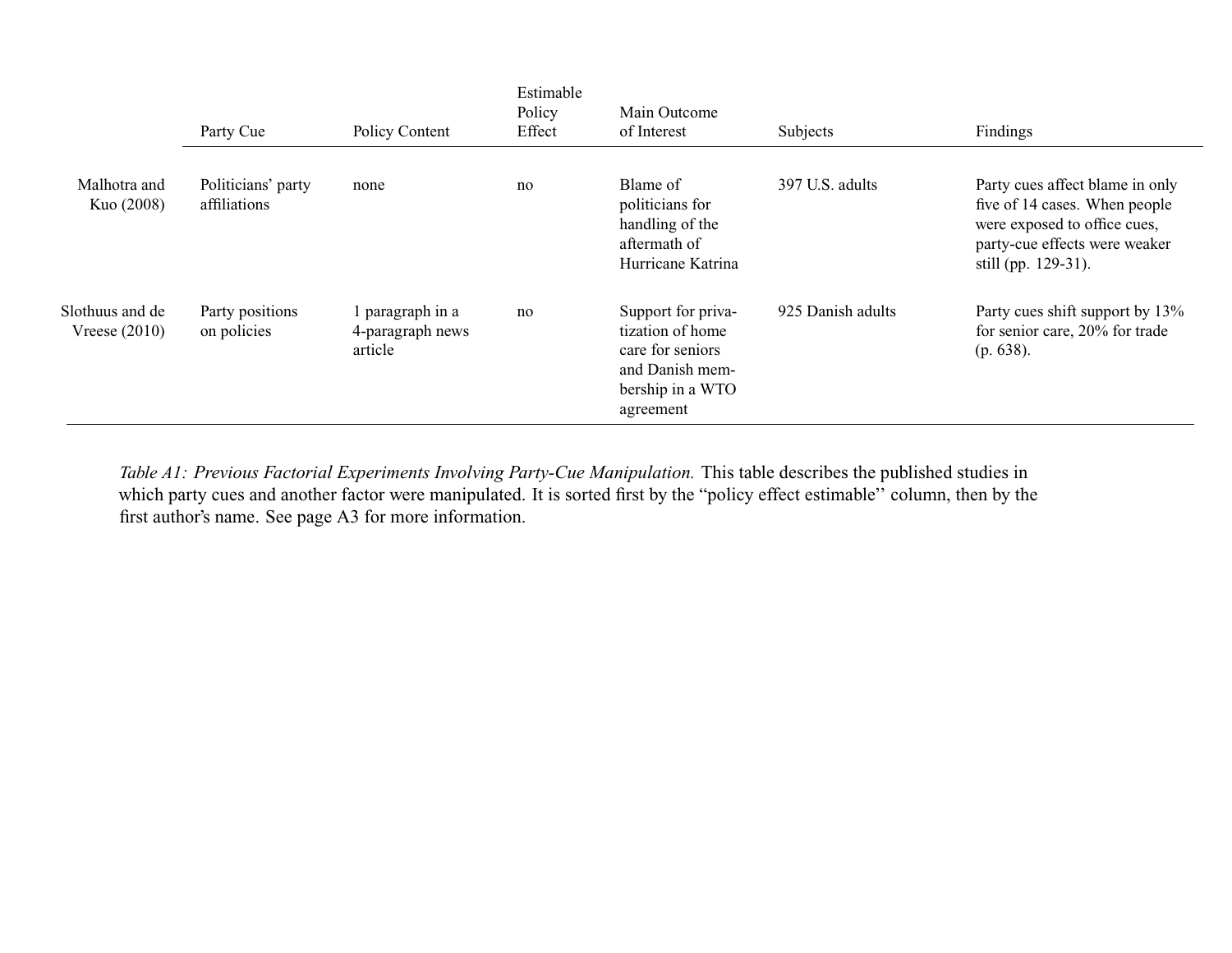## <span id="page-61-1"></span><span id="page-61-0"></span>Experiment 1: Summary of the Policy Arguments

Arguments for and against the proposed changes were held constant. Opponents of the liberal changes—whether Democrats or Republicans—framed their position as a matter of equity and fiscal responsibility, arguing that the changes would make other welfare services unsustainable and lead to reduced school funding, a budget deficit, and higher taxes. Proponents emphasized the need to protect the disabled, the elderly, and parents who lacked coverage. The governor, a proponent, argued that the bill's anti-fraud provisions ensured that new spending would be directed to the state's neediest residents.

When the changes were conservative, policy arguments were reversed. Opponents argued that the changes would threaten the disabled, the elderly, and parents who would lose coverage. Proponents emphasized that the cuts would allow a balanced budget while increasing school funding and not raising taxes or cutting other welfare services. The governor, a proponent in this condition as well, again touted the bill's anti-fraud provisions.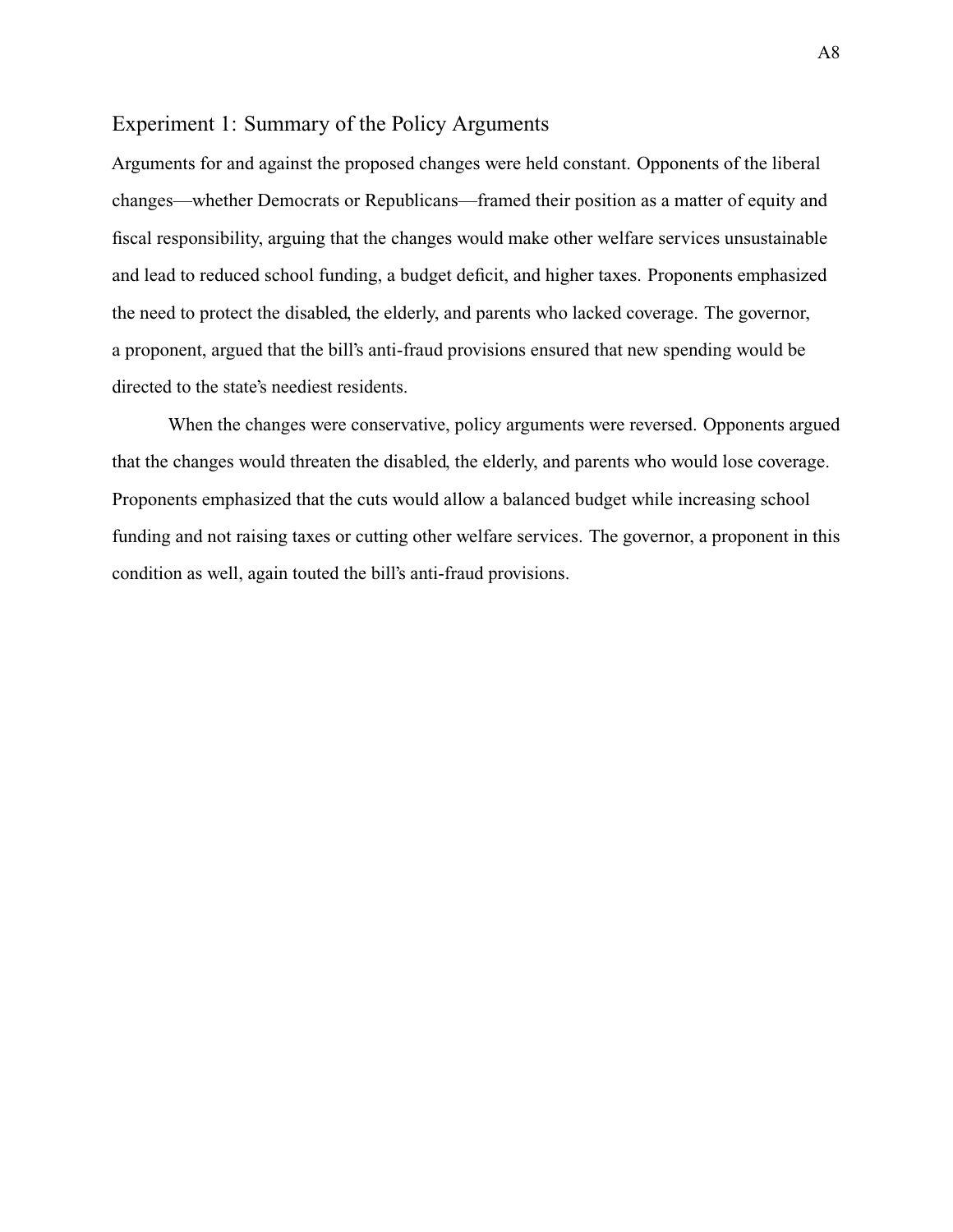## <span id="page-62-0"></span>Experiment 1: Article Text

In Experiment 1, subjects were assigned to read about either liberal or conservative changes to the health-care status quo. They were also assigned to receive no party cues, party cues indicating that Democratic legislators supported the proposed changes while Republican legislators opposed them, or party cues indicating that Democratic legislators opposed the proposed changes while Republican legislators supported them. There were thus six experimental conditions. Each condition was associated with a different version of a newspaper article that was modeled on [Lieb](#page-50-5) (2005).

*Liberal policy changes, no party cues.* Gov. David Brady won a key budget battle Thursday as the House sent him a bill authorizing the expansion of Medicaid health coverage for tens of thousands of low-income residents. The House's 87-71 vote came on the same day its Budget Committee was finalizing a roughly \$19 billion spending plan that would implement the Medicaid expansion beginning July 1.

Brady said the expansion is needed to protect the disabled, elderly, and parents who currently lack coverage.

But opponents contend the expansion could lead to reduced school funding, a budget deficit, and higher taxes. They also argued that the expansion could threaten the long-term sustainability of the state's other social welfare services.

The plan would increase health care coverage for nearly 100,000 of Wisconsin's 1 million Medicaid recipients by loosening eligibility standards, and it would add certain services such as dental care for many others. It also would reduce co-payments or premiums for hundreds of thousands of Medicaid enrollees.

Brady praised the Legislature for taking "decisive actions to protect the poorest among us.'' He said the bill's anti-waste and fraud provisions—such as annual Medicaid eligibility reviews—would "ensure that scarce state resources are going to those in need.''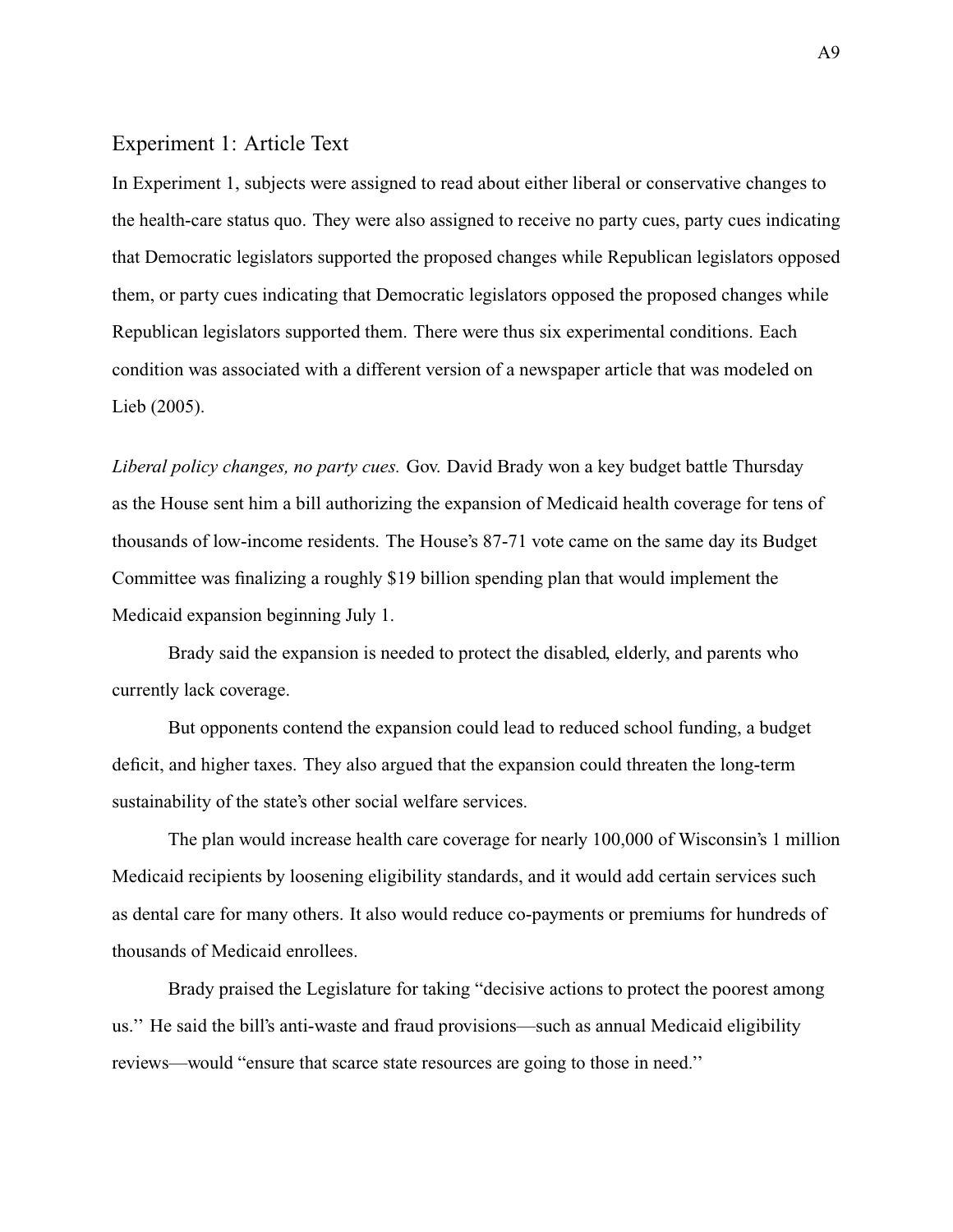The bill would expand mandatory Medicaid coverage of such things as wheelchairs, artificial limbs and eye care for most adults. It is expected to reduce waiting times for wheelchairs and prostheses. Adult Medicaid recipients would be permitted to receive eye care visits once every year. Recipients are currently permitted one eye care visit every two years.

A late provision added by the House would also expand a program that provides Medicaid coverage to disabled people aged 16 to 64 if they work at least three hours a month. Currently, disabled adults qualify for coverage if they earn less than \$1,940 a month. The House bill raises the cutoff to \$2,600 a month.

Opponents of the expansion point to the growth of Medicaid. In the past dozen years, the Medicaid rolls doubled while its cost nearly tripled. Yet even without the proposed expansion, Medicaid would cost more than \$5.5 billion in state and federal money next fiscal year, consuming nearly 29 percent of Wisconsin's budget.

The expansion is dangerous because "we must ensure the children of our state can be educated, that our most vulnerable are protected, and (that) we do it in such a manner that creates solid footing for the state of Wisconsin," said David Toolan, Chair of Residents for Responsible Government, a nonprofit group that has been lobbying against the increases.

But supporters claim the Medicaid expansions would ensure that the most vulnerable receive necessary protections.

Currently, most adult Medicaid recipients are required to make co-payments of between 50 cents and \$3, depending on the cost of the service, each time they visit a doctor or hospital. The House bill would eliminate copayments.

The bill also would eliminate monthly premiums of families in the MC+ for Kids program, which provides health care to children whose families earn up to three times the federal poverty level but aren't covered by traditional Medicaid or private insurance. Because some families will join the program if the premiums are eliminated, the Department of Social Services estimates about 23,700 children will gain coverage.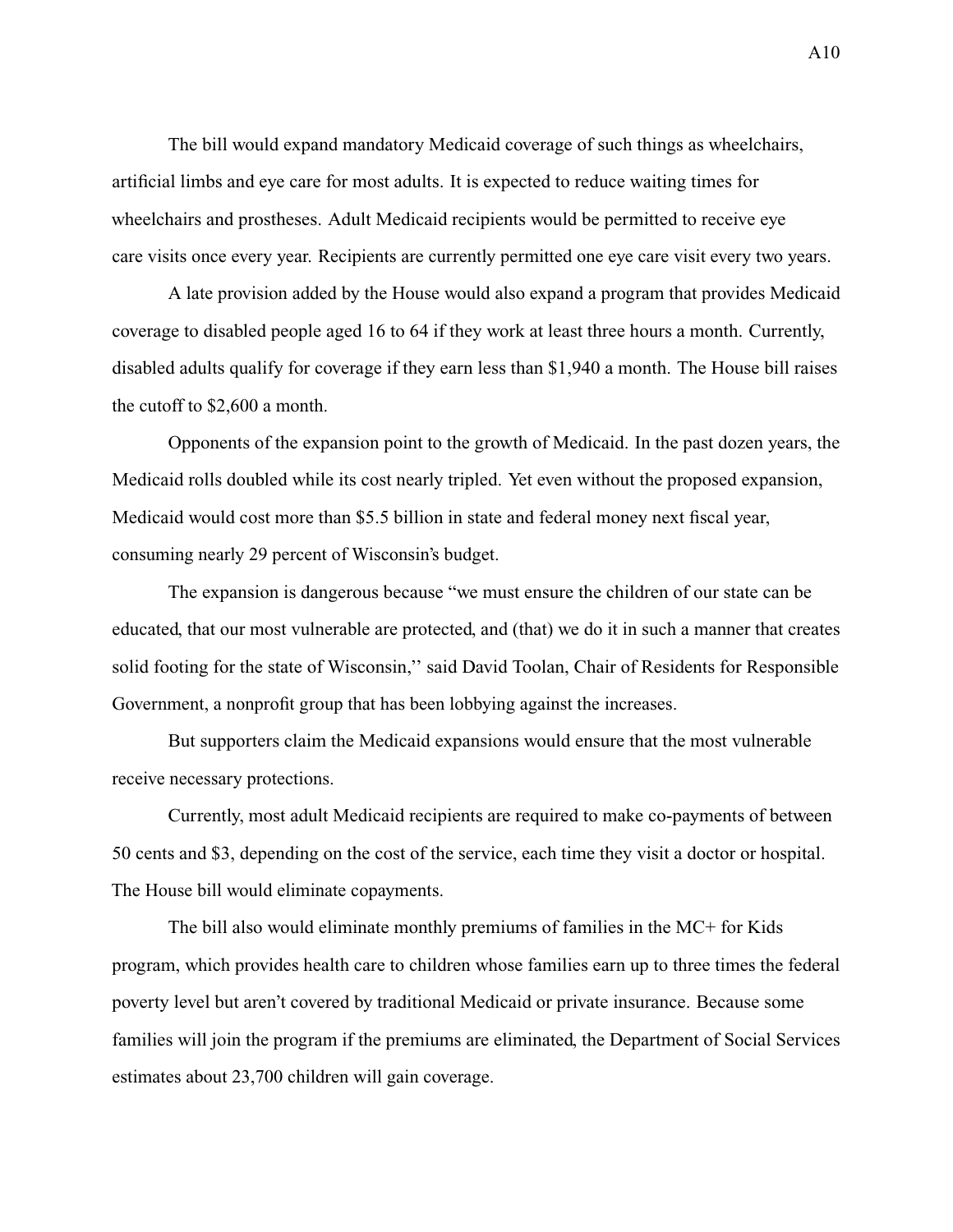Under the House version, a single parent of two could earn no more than \$2,184 a month to qualify for Medicaid. The current cutoff for single parents of two is \$1,334 a month.

Representative Connie Zimmer, I-Mellen, said she gets a \$493.50 state mileage check for driving to the Capitol each month.

To qualify for Medicaid under current conditions, "we're telling somebody that they should raise a family of three for less money than any three of us get for gas, and that's hypocritical,'' she said.

The bill is HB 593.

*Liberal policy changes, "Democratic legislators support'' party cues.* Gov. David Brady won a key budget battle Thursday as the House sent him a bill authorizing the expansion of Medicaid health coverage for tens of thousands of low-income residents. The House's 87-71 vote came on the same day its Budget Committee was finalizing a roughly \$19 billion spending plan that would implement the Medicaid expansion beginning July 1. 80 of 89 House Democrats voted for the bill, while 62 of 69 House Republicans voted against it.

Brady, a Democrat, and Democratic legislative leaders said the expansion is needed to protect the disabled, elderly, and parents who currently lack coverage.

But Republican opponents contend the expansion could lead to reduced school funding, a budget deficit, and higher taxes. They also argued that the expansion could threaten the long-term sustainability of the state's other social welfare services.

The plan would increase health care coverage for nearly 100,000 of Wisconsin's 1 million Medicaid recipients by loosening eligibility standards, and it would add certain services such as dental care for many others. It also would reduce co-payments or premiums for hundreds of thousands of Medicaid enrollees.

Brady praised the Legislature for taking "decisive actions to protect the poorest among us.'' He said the bill's anti-waste and fraud provisions—such as annual Medicaid eligibility reviews—would "ensure that scarce state resources are going to those in need.''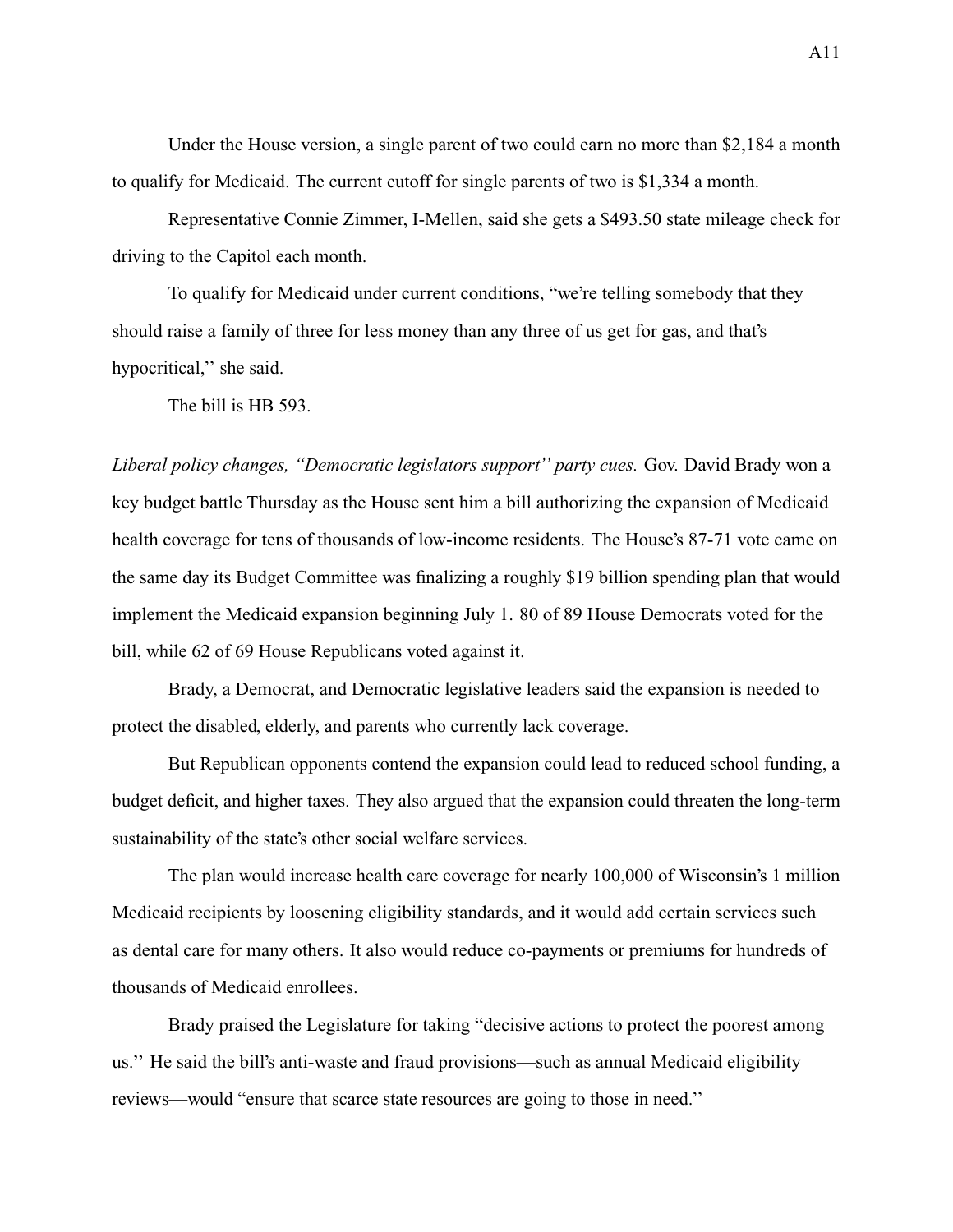The bill would expand mandatory Medicaid coverage of such things as wheelchairs, artificial limbs and eye care for most adults. It is expected to reduce waiting times for wheelchairs and prostheses. Adult Medicaid recipients would be permitted to receive eye care visits once every year. Recipients are currently permitted one eye care visit every two years.

A late provision added by the House would also expand a program that provides Medicaid coverage to disabled people aged 16 to 64 if they work at least three hours a month. Currently, disabled adults qualify for coverage if they earn less than \$1,940 a month. The House bill raises the cutoff to \$2,600 a month.

Opponents of the expansion point to the growth of Medicaid. In the past dozen years, the Medicaid rolls doubled while its cost nearly tripled. Yet even without the proposed expansion, Medicaid would cost more than \$5.5 billion in state and federal money next fiscal year, consuming nearly 29 percent of Wisconsin's budget.

The expansion is dangerous because "we must ensure the children of our state can be educated, that our most vulnerable are protected, and (that) we do it in such a manner that creates solid footing for the state of Wisconsin," said House Budget Committee Member David Toolan, R-Milwaukee.

But supporters claim the Medicaid expansions would ensure that the most vulnerable receive necessary protections.

Currently, most adult Medicaid recipients are required to make co-payments of between 50 cents and \$3, depending on the cost of the service, each time they visit a doctor or hospital. The House bill would eliminate copayments.

The bill also would eliminate monthly premiums of families in the MC+ for Kids program, which provides health care to children whose families earn up to three times the federal poverty level but aren't covered by traditional Medicaid or private insurance. Because some families will join the program if the premiums are eliminated, the Department of Social Services estimates about 23,700 children will gain coverage.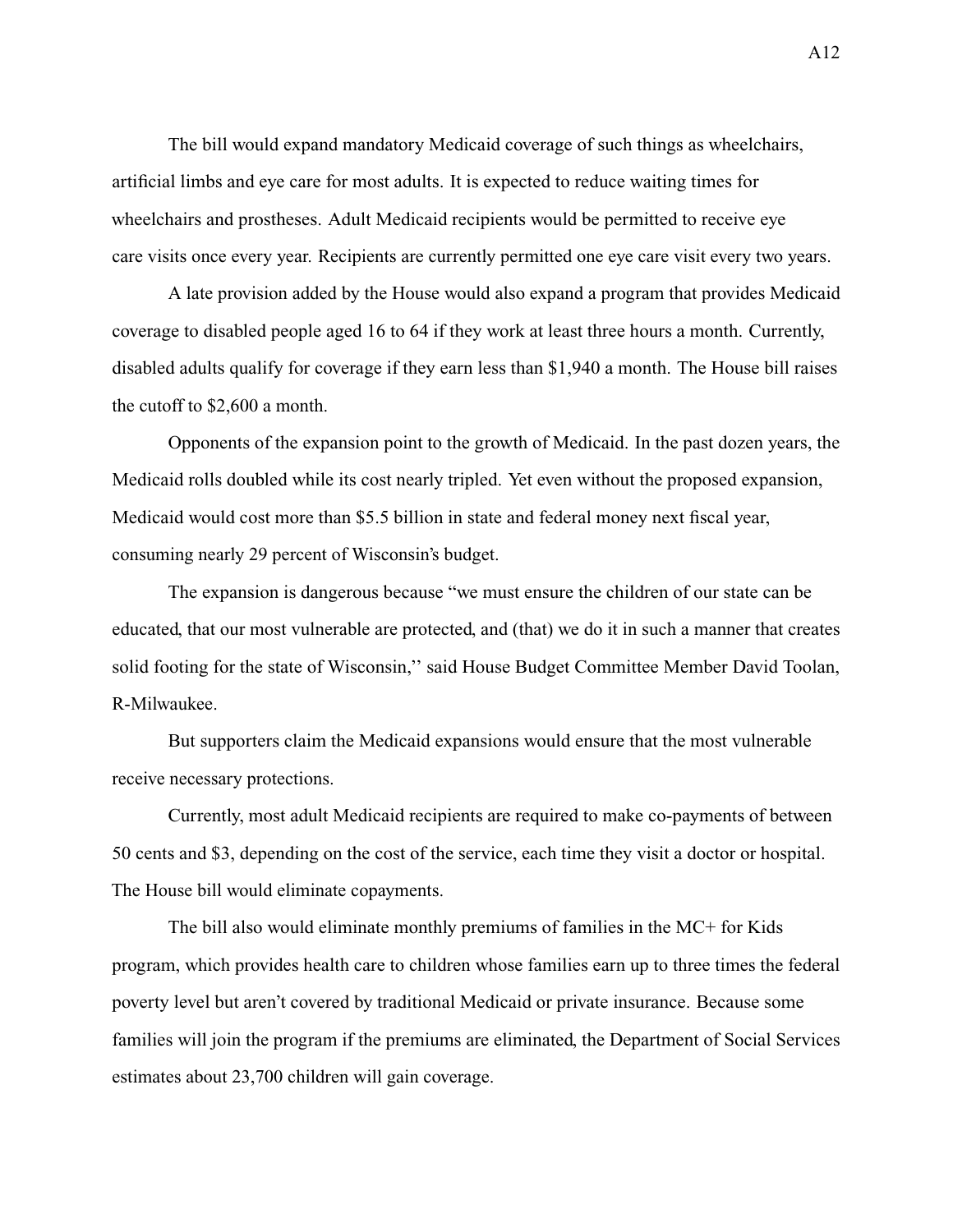Under the House version, a single parent of two could earn no more than \$2,184 a month to qualify for Medicaid. The current cutoff for single parents of two is \$1,334 a month.

Representative Connie Zimmer, D-Mellen, said she gets a \$493.50 state mileage check for driving to the Capitol each month.

To qualify for Medicaid under current regulations, "we're telling somebody that they should raise a family of three for less money than any three of us get for gas, and that's hypocritical,'' she said.

The bill is HB 593.

*Liberal policy changes, "Democratic legislators oppose'' party cues.* Gov. David Brady won a key budget battle Thursday as the House sent him a bill authorizing the expansion of Medicaid health coverage for tens of thousands of low-income residents. The House's 87-71 vote came on the same day its Budget Committee was finalizing a roughly \$19 billion spending plan that would implement the Medicaid expansion beginning July 1. 80 of 89 House Republicans voted for the bill, while 62 of 69 House Democrats voted against it.

Brady, a Republican, and Republican legislative leaders said the expansion is needed to protect the disabled, elderly, and parents who currently lack coverage.

But Democratic opponents contend the expansion could lead to reduced school funding, a budget deficit, and higher taxes. They also argued that the expansion could threaten the long-term sustainability of the state's other social welfare services.

The plan would increase health care coverage for nearly 100,000 of Wisconsin's 1 million Medicaid recipients by loosening eligibility standards, and it would add certain services such as dental care for many others. It also would reduce co-payments or premiums for hundreds of thousands of Medicaid enrollees.

Brady praised the Legislature for taking "decisive actions to protect the poorest among us.'' He said the bill's anti-waste and fraud provisions—such as annual Medicaid eligibility reviews—would "ensure that scarce state resources are going to those in need.''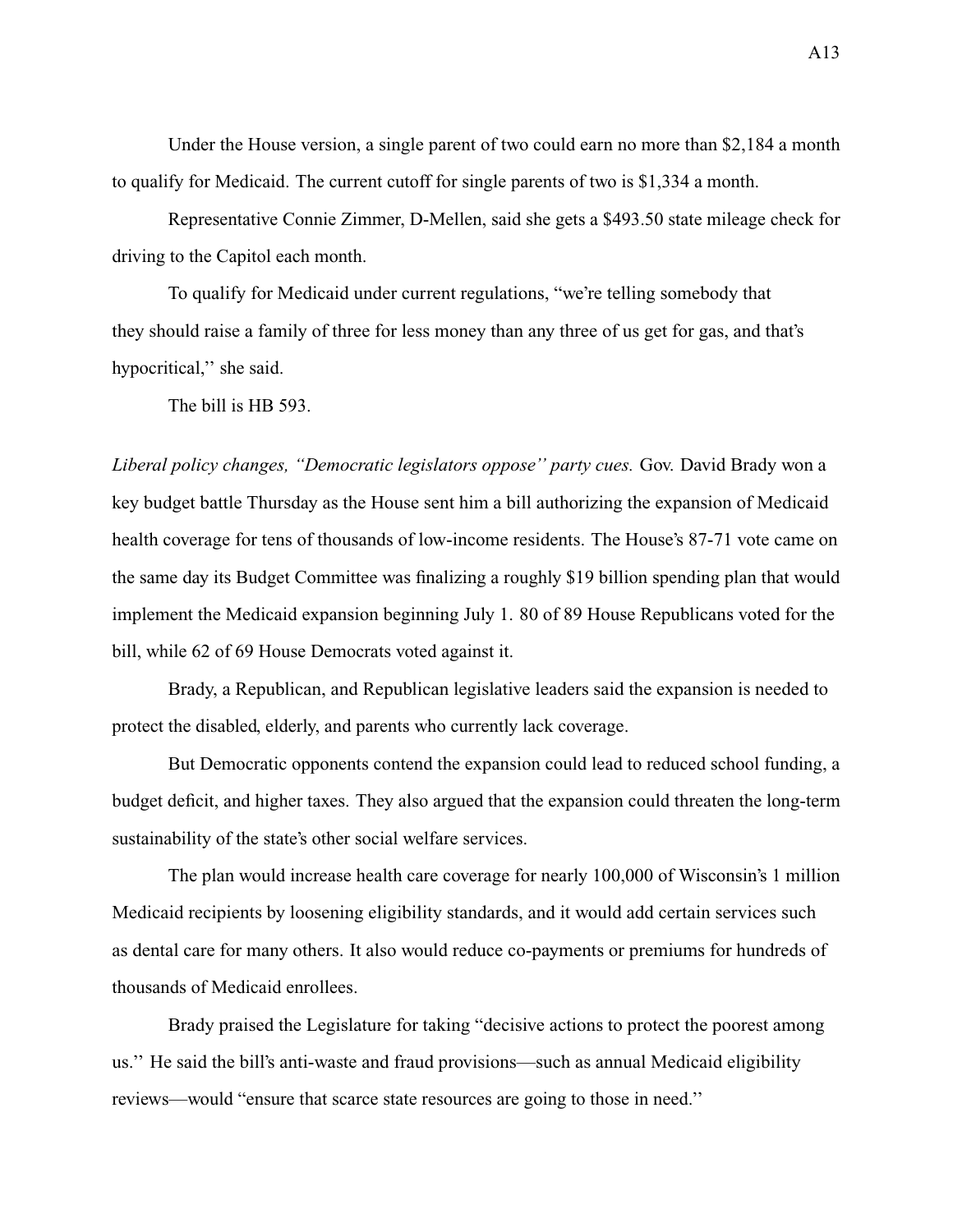The bill would expand mandatory Medicaid coverage of such things as wheelchairs, artificial limbs and eye care for most adults. It is expected to reduce waiting times for wheelchairs and prostheses. Adult Medicaid recipients would be permitted to receive eye care visits once every year. Recipients are currently permitted one eye care visit every two years.

A late provision added by the House would also expand a program that provides Medicaid coverage to disabled people aged 16 to 64 if they work at least three hours a month. Currently, disabled adults qualify for coverage if they earn less than \$1,940 a month. The House bill raises the cutoff to \$2,600 a month.

Opponents of the expansion point to the growth of Medicaid. In the past dozen years, the Medicaid rolls doubled while its cost nearly tripled. Yet even without the proposed expansion, Medicaid would cost more than \$5.5 billion in state and federal money next fiscal year, consuming nearly 29 percent of Wisconsin's budget.

The expansion is dangerous because "we must ensure the children of our state can be educated, that our most vulnerable are protected, and (that) we do it in such a manner that creates solid footing for the state of Wisconsin," said House Budget Committee Member David Toolan, D-Milwaukee.

But supporters claim the Medicaid expansions would ensure that the most vulnerable receive necessary protections.

Currently, most adult Medicaid recipients are required to make co-payments of between 50 cents and \$3, depending on the cost of the service, each time they visit a doctor or hospital. The House bill would eliminate copayments.

The bill also would eliminate monthly premiums of families in the MC+ for Kids program, which provides health care to children whose families earn up to three times the federal poverty level but aren't covered by traditional Medicaid or private insurance. Because some families will join the program if the premiums are eliminated, the Department of Social Services estimates about 23,700 children will gain coverage.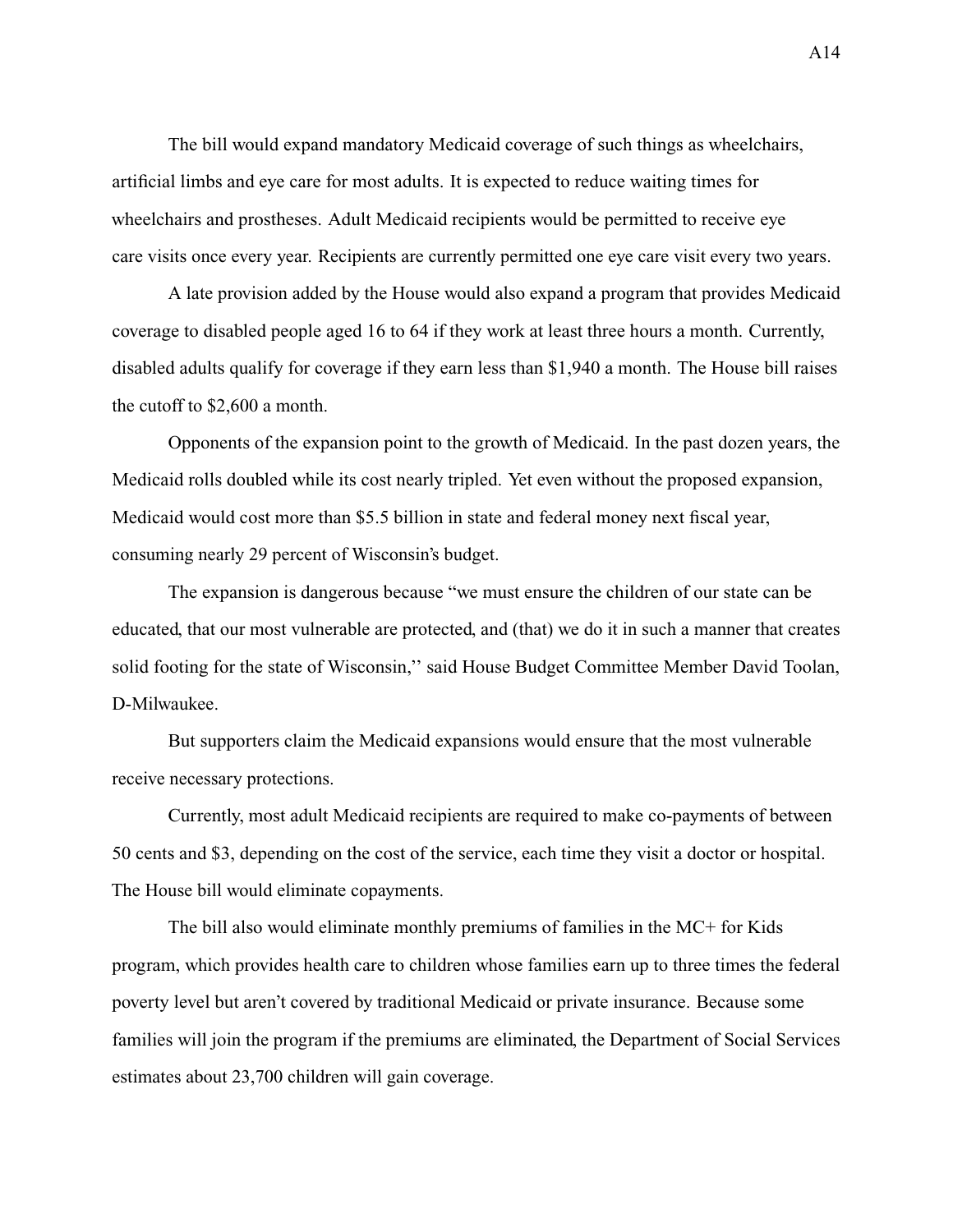Under the House version, a single parent of two could earn no more than \$2,184 a month to qualify for Medicaid. The current cutoff for single parents of two is \$1,334 a month.

Representative Connie Zimmer, R-Mellen, said she gets a \$493.50 state mileage check for driving to the Capitol each month.

To qualify for Medicaid under current regulations, "we're telling somebody that they should raise a family of three for less money than any three of us get for gas, and that's hypocritical,'' she said.

The bill is HB 593.

*Conservative policy changes, no party cues.* Gov. David Brady won a key budget battle Thursday as the House sent him a bill authorizing the reduction of Medicaid health coverage for tens of thousands of low-income residents. The House's 87-71 vote came on the same day its Budget Committee was finalizing a roughly \$19 billion spending plan that would implement the Medicaid cuts beginning July 1.

Brady said the cuts are needed to balance a budget that increases school funding without seeking higher taxes or cutting other social welfare services.

But opponents contend the health care cuts could threaten the health of the disabled, elderly and parents affected.

The plan would reduce health care coverage for nearly 100,000 of Wisconsin's 1 million Medicaid recipients by tightening eligibility standards, and it would end certain services such as dental care for many others. It also would increase co-payments or premiums for hundreds of thousands of Medicaid enrollees.

Brady praised the Legislature for taking "decisive actions to protect the long-term sustainability of our state's social welfare services.'' He said the bill's anti-waste and fraud provisions—such as annual Medicaid eligibility reviews—would "ensure that scarce state resources are going to those in need.''

The bill would repeal mandatory Medicaid coverage of such things as wheelchairs, artificial limbs and eye care for most adults. But the overall budget plan would continue funding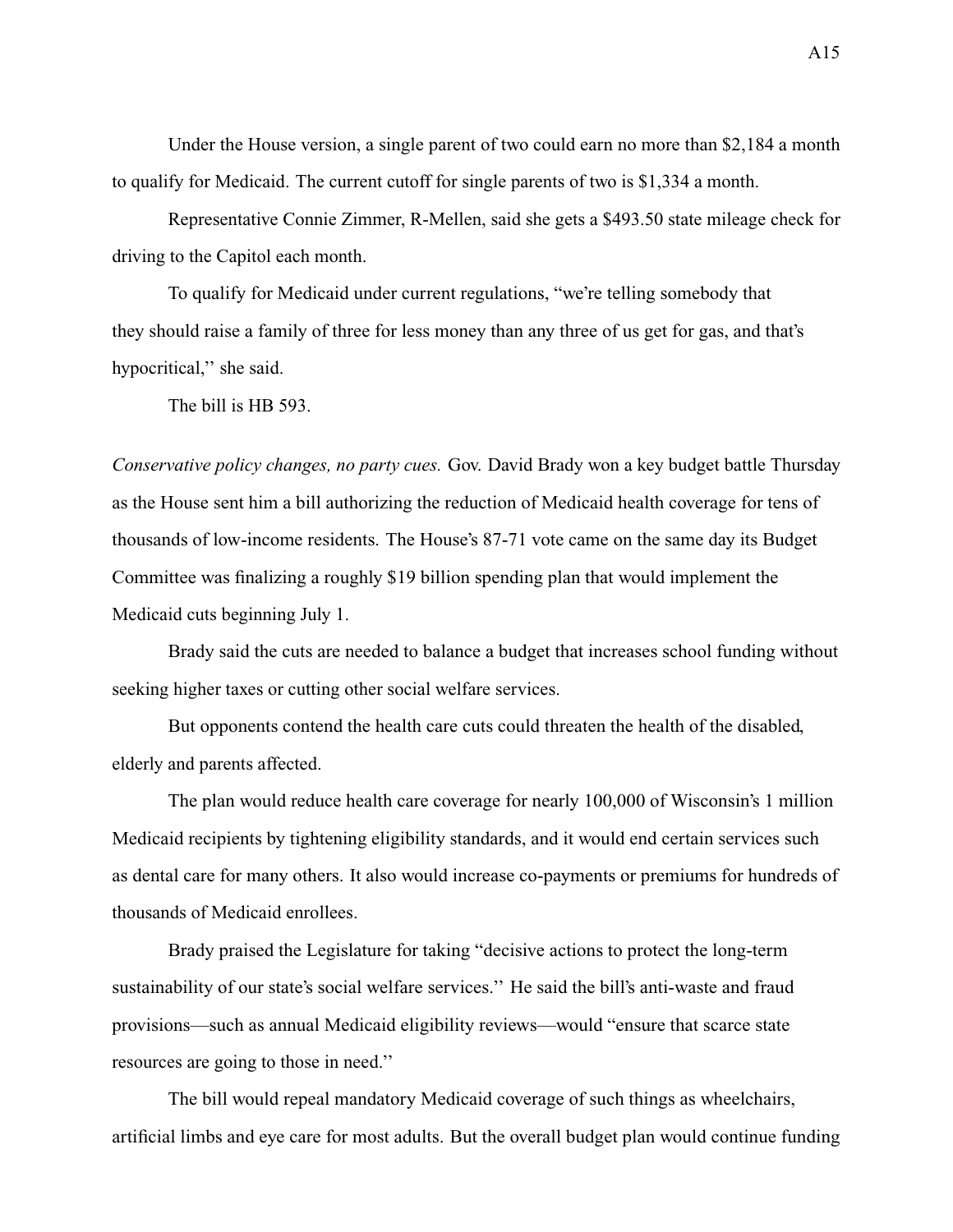wheelchairs and prostheses, and allow eye care visits for adult Medicaid recipients once every three years. Recipients are currently permitted one eye care visit every two years.

A late provision added by the House would also eliminate a program that provides Medicaid coverage to disabled people aged 16 to 64 if they work at least three hours a month. Currently, disabled adults qualify for coverage if they earn less than \$1,940 a month.

Supporters of the cuts point to the growth of Medicaid. In the past dozen years, the Medicaid rolls doubled while its cost nearly tripled. Without the proposed cuts, Medicaid would cost more than \$5.5 billion in state and federal money next fiscal year, consuming nearly 29 percent of Wisconsin's budget.

The cuts are necessary because "we must ensure the children of our state can be educated, that our most vulnerable are protected, and (that) we do it in such a manner that creates solid footing for the state of Wisconsin,'' said David Toolan, Chair of Residents for Responsible Government, a nonprofit group that has been lobbying against the bill.

But opponents claim the Medicaid cuts would affect the very vulnerable people supporters say they want to protect.

Currently, most adult Medicaid recipients are required to make co-payments of between 50 cents and \$3, depending on the cost of the service, each time they visit a doctor or hospital. Under the House bill, co-payments would cost from \$4 to \$10 per visit.

The bill also would require monthly premiums of more families in the MC+ for Kids program, which provides health care to children whose families earn up to three times the federal poverty level but aren't covered by traditional Medicaid or private insurance. Because some families would drop out rather than pay the premium, the Department of Social Services estimates about 23,700 children would lose coverage.

Under the House version, a single parent of two could earn no more than \$484 a month to qualify for Medicaid. The current cutoff for single parents of two is \$1,334 a month.

Representative Connie Zimmer, I-Mellen, said she gets a \$493.50 state mileage check for driving to the Capitol each month.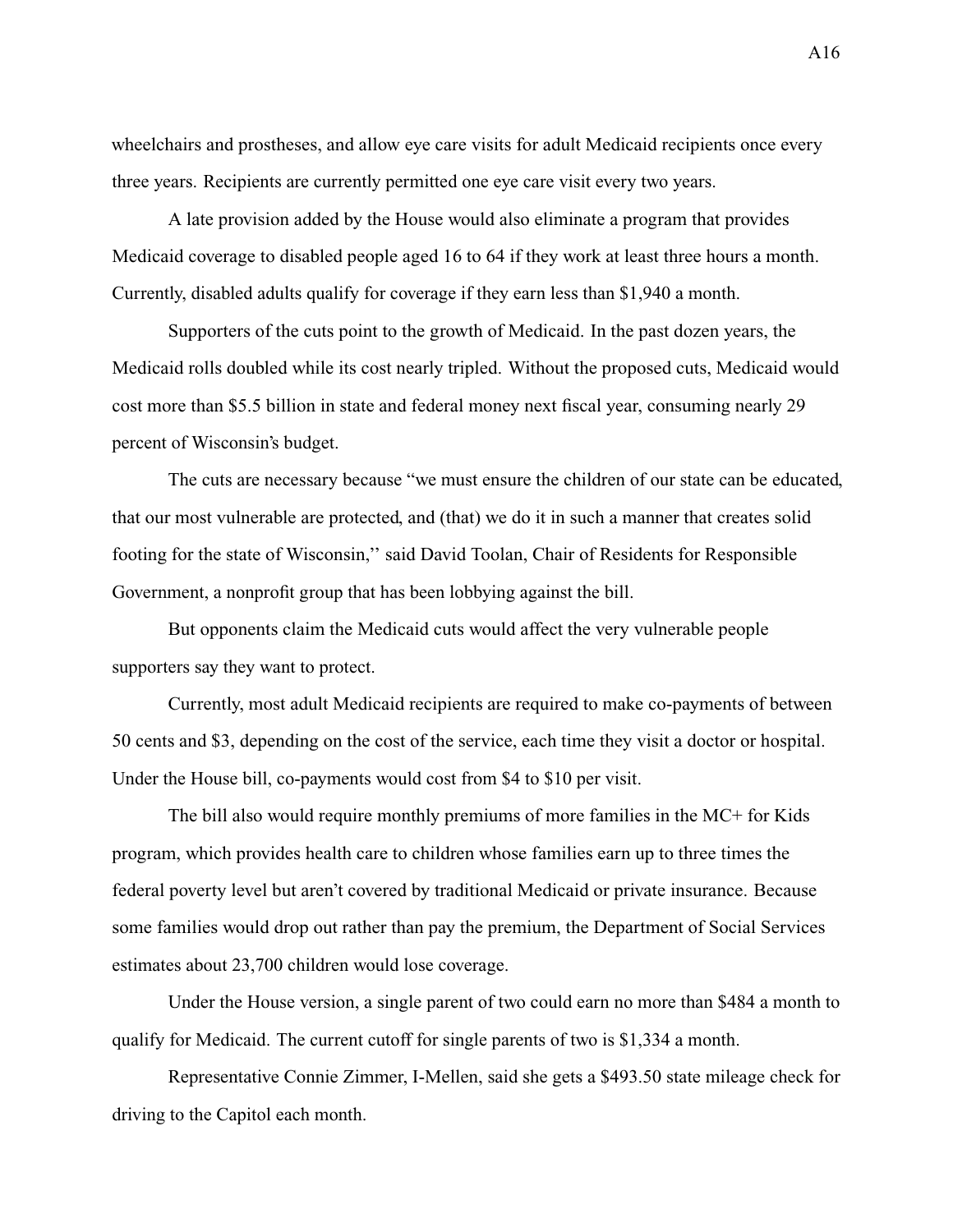To qualify for Medicaid, "we're going to tell somebody that they should raise a family of three for less money than one of us gets for gas, and that's hypocritical,'' she said.

The bill is HB 593.

*Conservative policy changes, "Democratic legislators support'' party cues.* Gov. David Brady won a key budget battle Thursday as the House sent him a bill authorizing the reduction of Medicaid health coverage for tens of thousands of low-income residents. The House's 87-71 vote came on the same day its Budget Committee was finalizing a roughly \$19 billion spending plan that would implement the Medicaid cuts beginning July 1. 80 of 89 House Democrats voted for the bill, while 62 of 69 House Republicans voted against it.

Brady, a Democrat, and Democratic legislative leaders said the cuts are needed to balance a budget that increases school funding without seeking higher taxes or cutting other social welfare services.

But Republican opponents contend the cuts could threaten the health of the disabled, elderly and parents affected.

The plan would reduce health care coverage for nearly 100,000 of Wisconsin's 1 million Medicaid recipients by tightening eligibility standards, and it would end certain services such as dental care for many others. It also would increase co-payments or premiums for hundreds of thousands of Medicaid enrollees.

Brady praised the Legislature for taking "decisive actions to protect the long-term sustainability of our state's social welfare services.'' He said the bill's anti-waste and fraud provisions—such as annual Medicaid eligibility reviews—would "ensure that scarce state resources are going to those in need.''

The bill would repeal mandatory Medicaid coverage of such things as wheelchairs, artificial limbs and eye care for most adults. But the overall budget plan would continue funding wheelchairs and prostheses, and allow eye care visits for adult Medicaid recipients once every three years. Recipients are currently permitted one eye care visit every two years.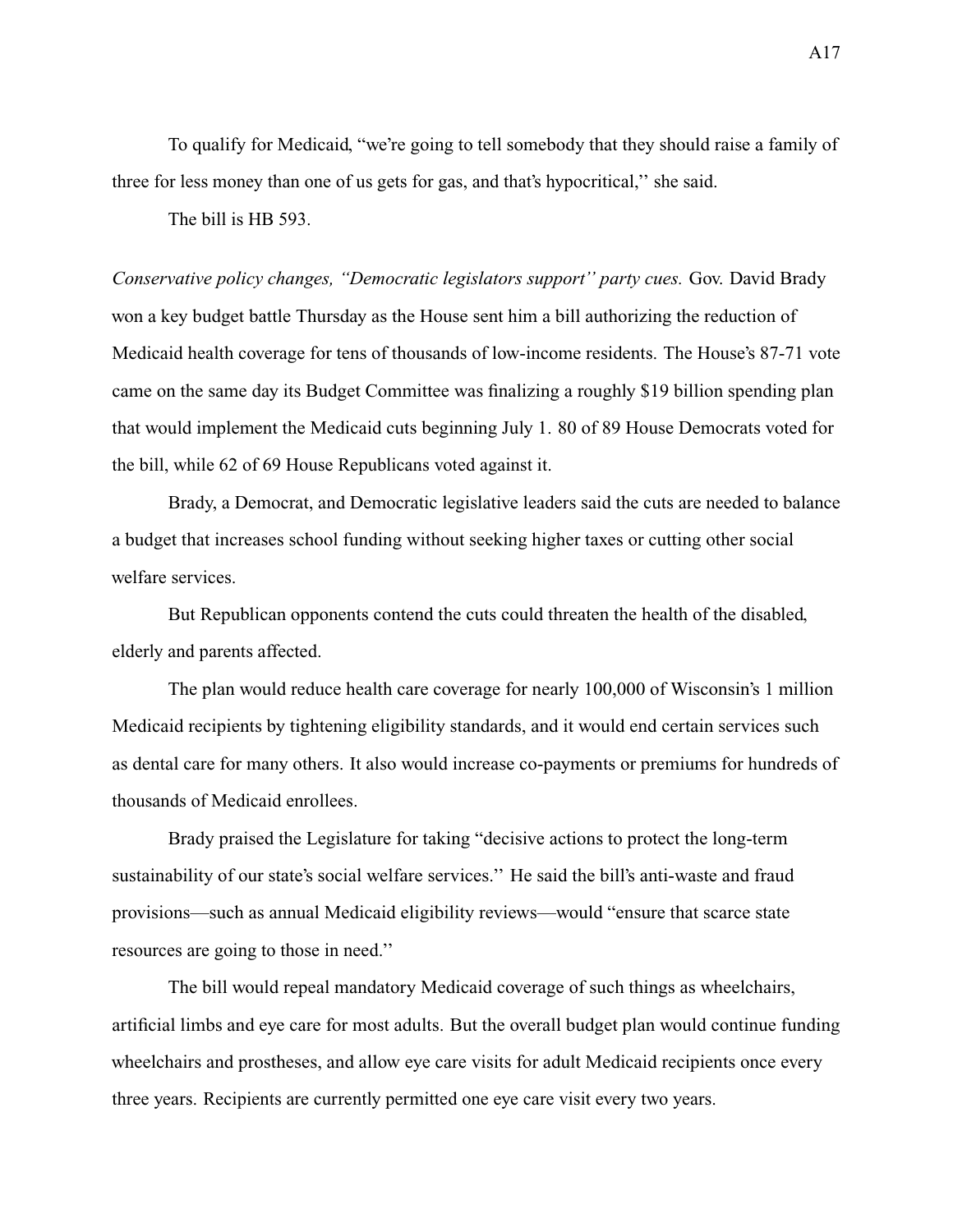A late provision added by the House would also eliminate a program that provides Medicaid coverage to disabled people aged 16 to 64 if they work at least three hours a month. Currently, disabled adults qualify for coverage if they earn less than \$1,940 a month.

Supporters of the cuts point to the growth of Medicaid. In the past dozen years, the Medicaid rolls doubled while its cost nearly tripled. Without the proposed cuts, Medicaid would cost more than \$5.5 billion in state and federal money next fiscal year, consuming nearly 29 percent of Wisconsin's budget.

The cuts are necessary because "we must ensure the children of our state can be educated, that our most vulnerable are protected, and (that) we do it in such a manner that creates solid footing for the state of Wisconsin,'' said House Budget Committee Member David Toolan, D-Milwaukee.

But opponents claim the Medicaid cuts would affect the very vulnerable people supporters say they want to protect.

Currently, most adult Medicaid recipients are required to make co-payments of between 50 cents and \$3, depending on the cost of the service, each time they visit a doctor or hospital. Under the House bill, co-payments would cost from \$4 to \$10 per visit.

The bill also would require monthly premiums of more families in the MC+ for Kids program, which provides health care to children whose families earn up to three times the federal poverty level but aren't covered by traditional Medicaid or private insurance. Because some families would drop out rather than pay the premium, the Department of Social Services estimates about 23,700 children would lose coverage.

Under the House version, a single parent of two could earn no more than \$484 a month to qualify for Medicaid. The current cutoff for single parents of two is \$1,334 a month.

Representative Connie Zimmer, R-Mellen, said she gets a \$493.50 state mileage check for driving to the Capitol each month.

To qualify for Medicaid, "we're going to tell somebody that they should raise a family of three for less money than one of us gets for gas, and that's hypocritical,'' she said.

The bill is HB 593.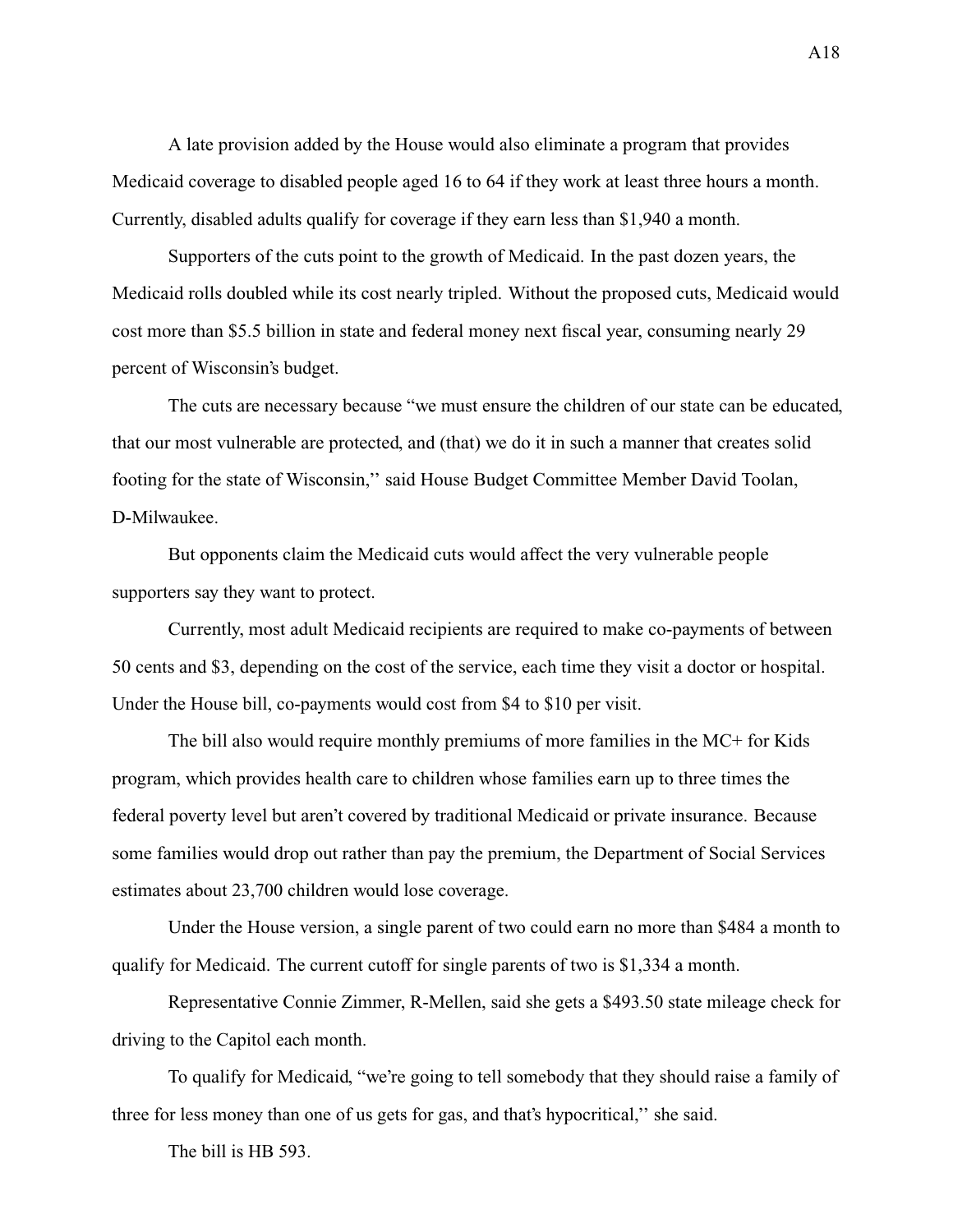*Conservative policy changes, "Democratic legislators oppose'' party cues.* Gov. David Brady won a key budget battle Thursday as the House sent him a bill authorizing the reduction of Medicaid health coverage for tens of thousands of low-income residents. The House's 87-71 vote came on the same day its Budget Committee was finalizing a roughly \$19 billion spending plan that would implement the Medicaid cuts beginning July 1. 80 of 89 House Republicans voted for the bill, while 62 of 69 House Democrats voted against it.

Brady, a Republican, and GOP legislative leaders said the Medicaid cuts are needed to balance a budget that increases school funding without seeking higher taxes or cutting other social welfare services.

But Democratic opponents contend the health care cuts could threaten the health of the disabled, elderly and parents affected.

The plan would reduce health care coverage for nearly 100,000 of Wisconsin's 1 million Medicaid recipients by tightening eligibility standards, and it would end certain services such as dental care for many others. It also would increase co-payments or premiums for hundreds of thousands of Medicaid enrollees.

Brady praised the Legislature for taking "decisive actions to protect the long-term sustainability of our state's social welfare services.'' He said the bill's anti-waste and fraud provisions—such as annual Medicaid eligibility reviews—would "ensure that scarce state resources are going to those in need.''

The bill would repeal mandatory Medicaid coverage of such things as wheelchairs, artificial limbs and eye care for most adults. But the overall budget plan would continue funding wheelchairs and prostheses, and allow eye care visits for adult Medicaid recipients once every three years. Recipients are currently permitted one eye care visit every two years.

A late provision added by the House would also eliminate a program that provides Medicaid coverage to disabled people aged 16 to 64 if they work at least three hours a month. Currently, disabled adults qualify for coverage if they earn less than \$1,940 a month.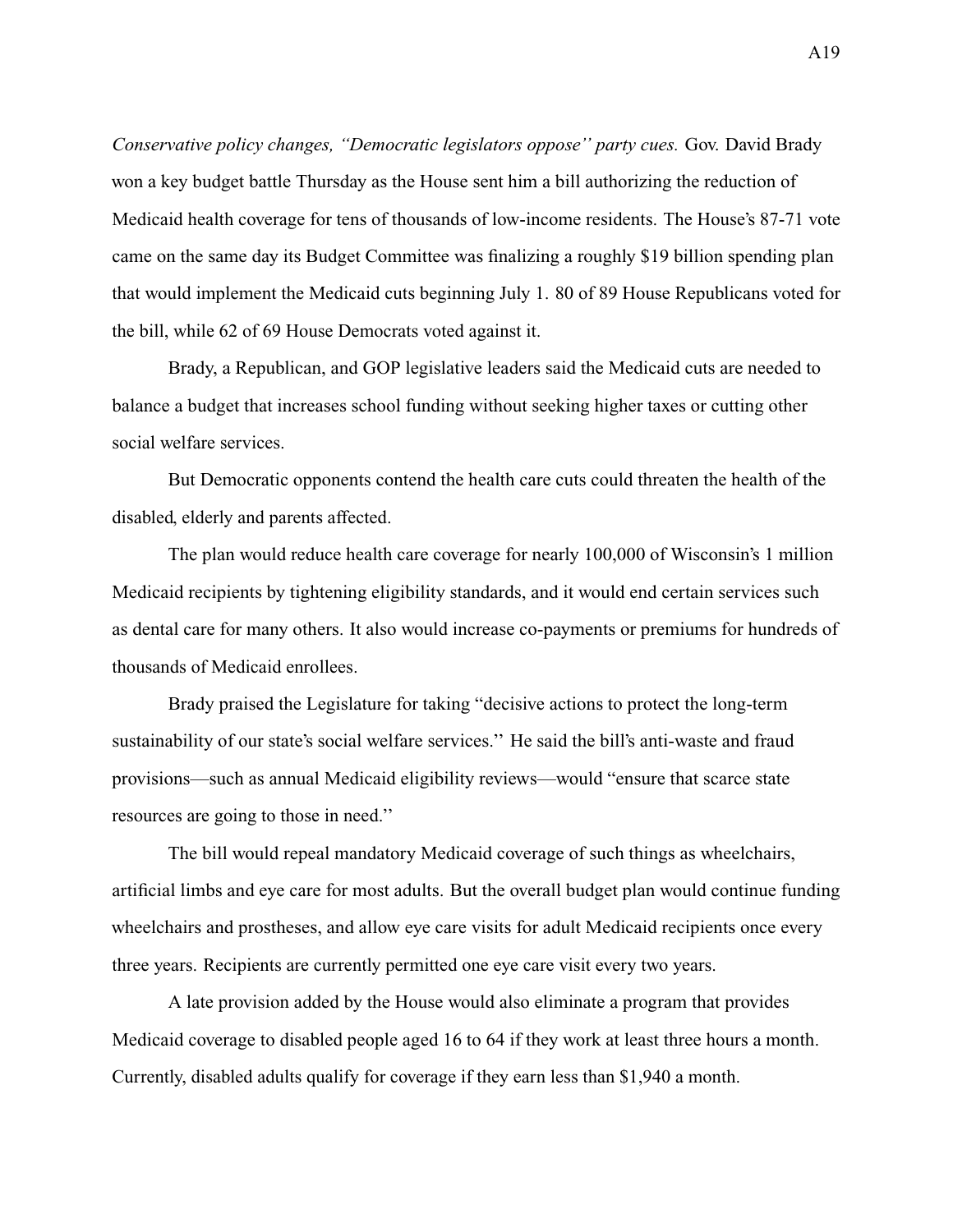Supporters of the cuts point to the growth of Medicaid. In the past dozen years, the Medicaid rolls doubled while its cost nearly tripled. Without the proposed cuts, Medicaid would cost more than \$5.5 billion in state and federal money next fiscal year, consuming nearly 29 percent of Wisconsin's budget.

The cuts are necessary because "we must ensure the children of our state can be educated, that our most vulnerable are protected, and (that) we do it in such a manner that creates solid footing for the state of Wisconsin,'' said House Budget Committee Member David Toolan, R-Milwaukee.

But opponents claim the Medicaid cuts would affect the very vulnerable people supporters say they want to protect.

Currently, most adult Medicaid recipients are required to make co-payments of between 50 cents and \$3, depending on the cost of the service, each time they visit a doctor or hospital. Under the House bill, co-payments would cost from \$4 to \$10 per visit.

The bill also would require monthly premiums of more families in the MC+ for Kids program, which provides health care to children whose families earn up to three times the federal poverty level but aren't covered by traditional Medicaid or private insurance. Because some families would drop out rather than pay the premium, the Department of Social Services estimates about 23,700 children would lose coverage.

Under the House version, a single parent of two could earn no more than \$484 a month to qualify for Medicaid. The current cutoff for single parents of two is \$1,334 a month.

Representative Connie Zimmer, D-Mellen, said she gets a \$493.50 state mileage check for driving to the Capitol each month.

To qualify for Medicaid, "we're going to tell somebody that they should raise a family of three for less money than one of us gets for gas, and that's hypocritical,'' she said.

The bill is HB 593.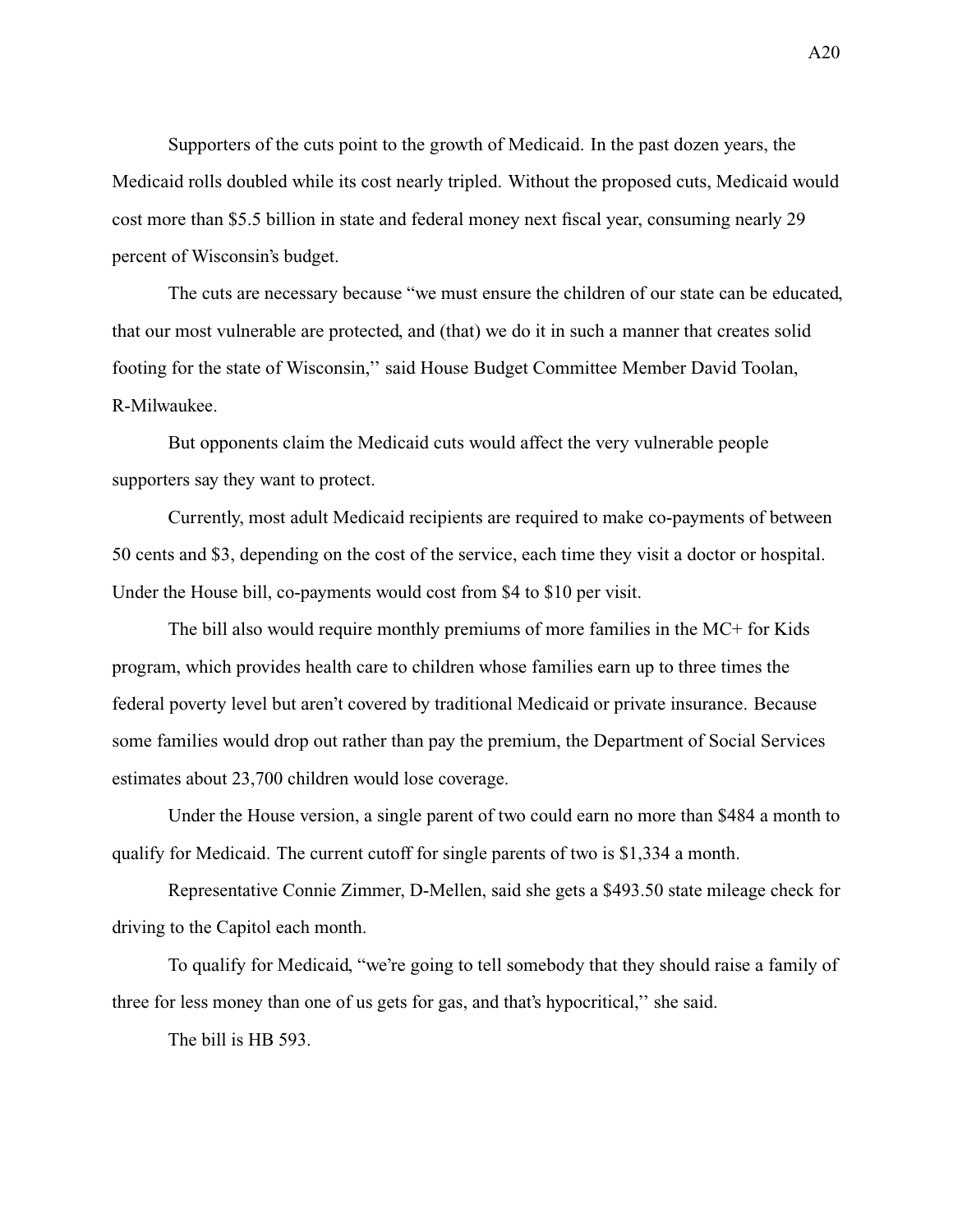### <span id="page-74-0"></span>Experiment 1: Pre- and Post-Treatment Measures

The pre-treatment party identification question was "Which of the following describes your political affiliation?'' The response options were "1) Republican,'' "2) Democrat,'' "3) Independent,'' and "4) I prefer not to answer.'' Measurements were taken between September 17, 2004 and December 15, 2008. Measurement for the median subject occurred on October 6, 2008; for 95% of subjects, measurement occurred on or after September 22, 2007.

The post-manipulation measure of party ID in Experiment 1, not used elsewhere in this paper, was a branching item asked at the end of the experiment. The first part asked

> Generally speaking, do you think of yourself as a . . . [Response options: Democrat; Republican; Member of another party; Independent or unaffiliated.]

Subjects choosing "Democrat'' were then asked

Would you call yourself . . . [Response options: A strong Democrat; A Democrat.]

Subjects choosing "Republican'' received a similar follow-up question. Subjects choosing "Member of another party'' or "Independent or unaffiliated'' were instead asked

> Do you think of yourself as closer to the Democratic Party or the Republican Party? [Response options: Democratic Party; Republican Party; Equally close to both.]

The match between the pre-and post-treatment measures of party ID was very close: counting as partisans those "leaners'' who did not at first identify with either party, 95% of subjects who had previously identified as Democrats did so again at the end of Experiment 1. The corresponding figure for Republicans was 94%.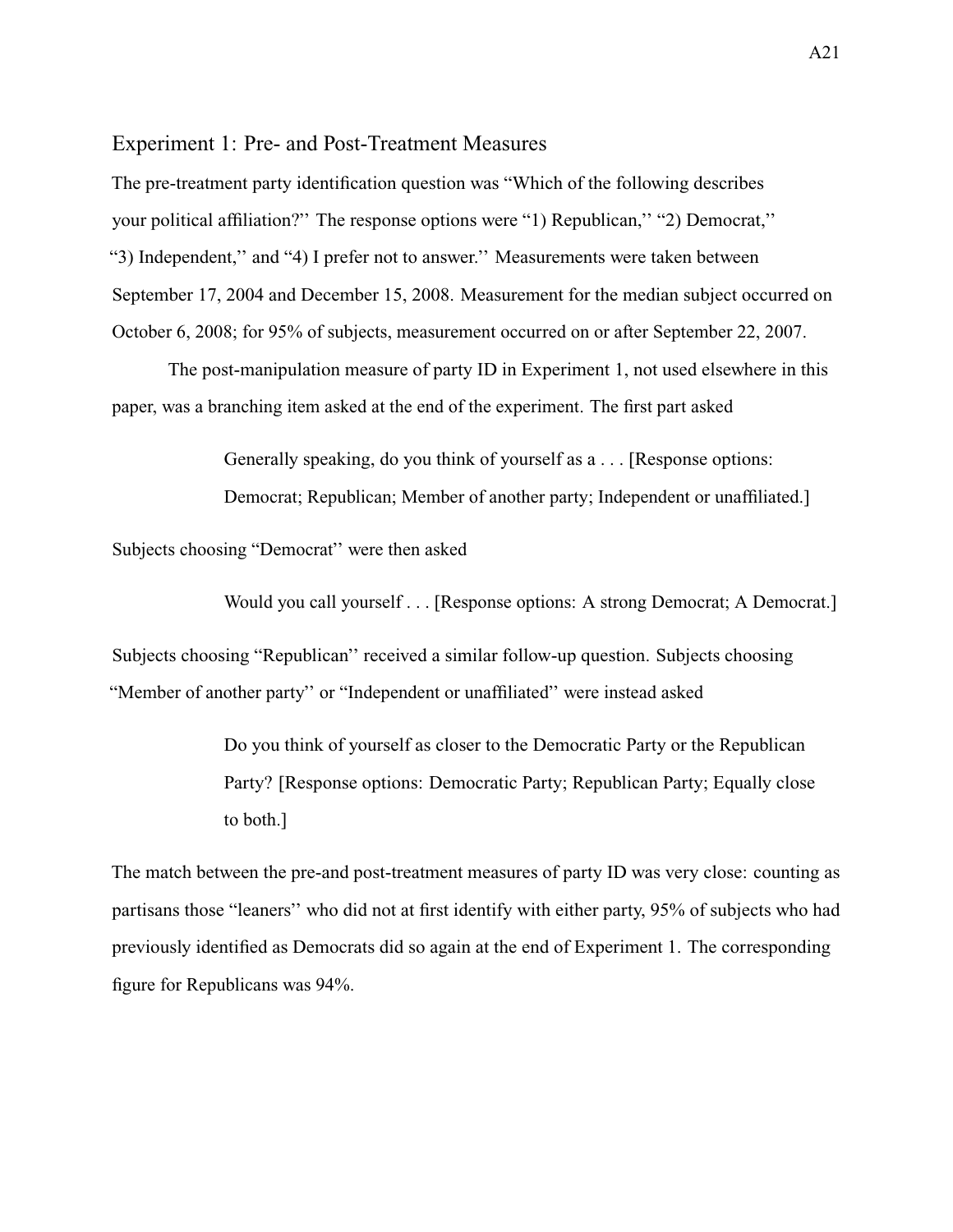The post-manipulation measure of policy attitude was

Taking everything you have read into consideration, do you approve or disapprove of the changes to Medicaid policy that were described in the news article? [Response options: disapprove strongly (coded 1); disapprove somewhat (2); disapprove slightly  $(3)$ ; neither approve nor disapprove  $(4)$ ; approve slightly  $(5)$ ; approve somewhat (6); approve strongly (7).]

Three items tested knowledge of policy details related in the article:

Would the proposed changes to Wisconsin's Medicaid system *reduce* or *expand* the number of services available through Medicaid—or would they do neither? [Response options: reduce; expand; neither.]

When the article was written, how many Wisconsin residents were Medicaid recipients? [Response options: about 10,000; about 50,000; about 100,000; about 500,000; about 1 million.]

If the changes go into effect, what is the most that a single parent of two could earn while still being eligible for Medicaid? [Response options: about \$500 a month; about \$1,000 a month; about \$1,500 a month; about \$2,000 a month; about \$2,500 a month.]

The correct answers to these questions depended on the conditions to which subjects were assigned.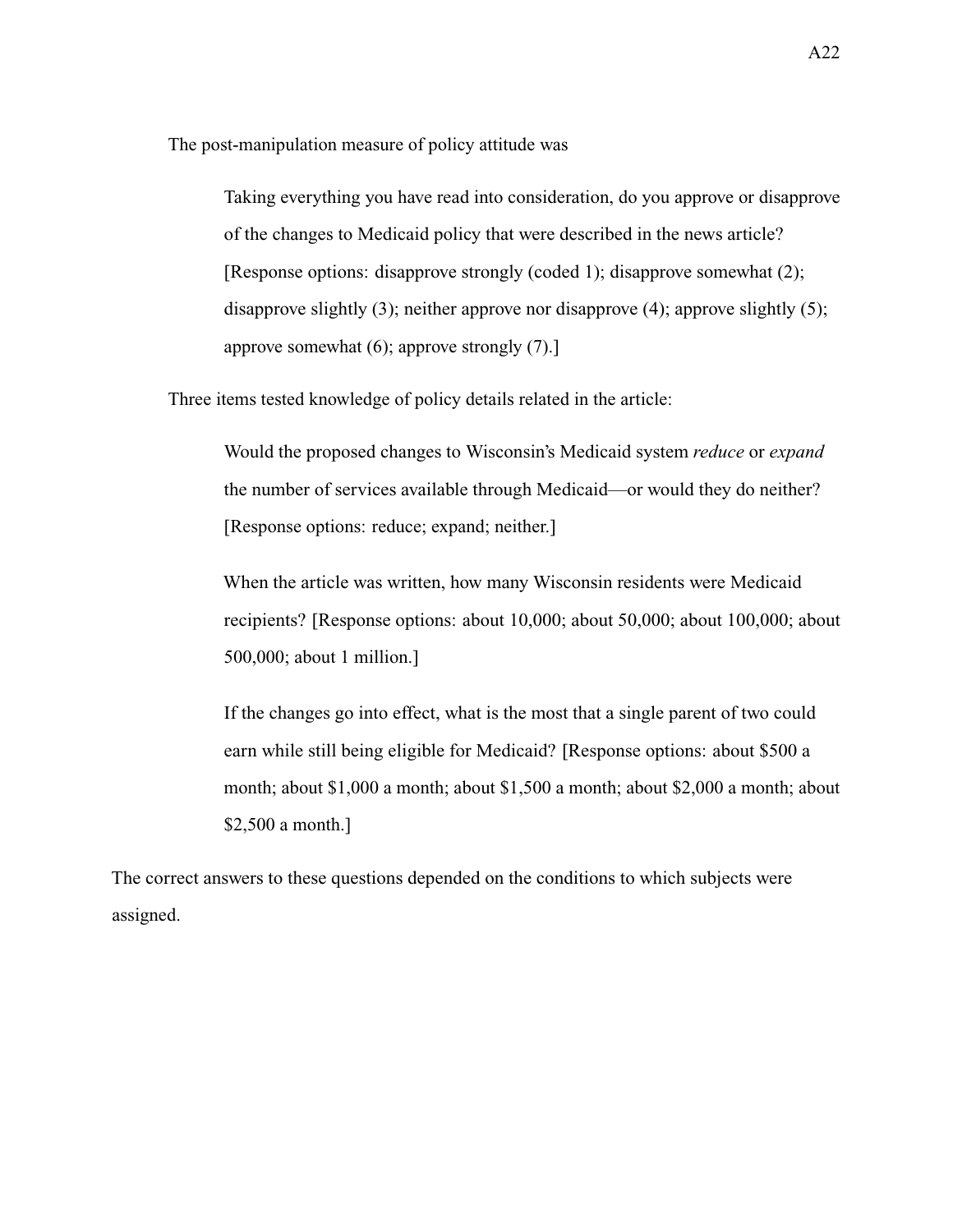Six need-for-cognition items were adapted from the battery developed by [Cacioppo and](#page-118-0) [Petty](#page-118-0) [\(1982\)](#page-118-0):

> Some people prefer to solve simple problems instead of complex ones. Other people prefer to solve complex problems instead of simple ones. What is your preference? [Response options: greatly prefer simple problems (coded 1); somewhat prefer simple problems (2); slightly prefer simple problems (3); no preference (4); slightly prefer complex problems (5); somewhat prefer complex problems (6); greatly prefer complex problems (7).]

How much pleasure do you get from thinking? [Response options: none (coded 1); a little  $(2)$ ; a moderate amount  $(3)$ ; a lot  $(4)$ ; a great deal  $(5)$ .]

Some people prefer to think about small, daily projects. Other people prefer to think about big, long-term projects. What is your preference? [Response options: greatly prefer small, daily projects (coded 1); somewhat prefer small, daily projects (2); slightly prefer small, daily projects (3); no preference (4); slightly prefer big, long-term projects (5); somewhat prefer big, long-term projects (6); greatly prefer big, long-term projects (7).]

How much do you like or dislike thinking long and hard for hours? [Response options: dislike a lot (coded 1); dislike somewhat (2); dislike a little (3); neither like nor dislike (4); like a little (5); like somewhat (6); like a lot (7).

How much do you like or dislike having responsibility for handling situations that require lots of thinking? [Response options: dislike a lot (coded 1); dislike somewhat (2); dislike a little (3); neither like nor dislike (4); like a little (5); like somewhat  $(6)$ ; like a lot  $(7)$ .]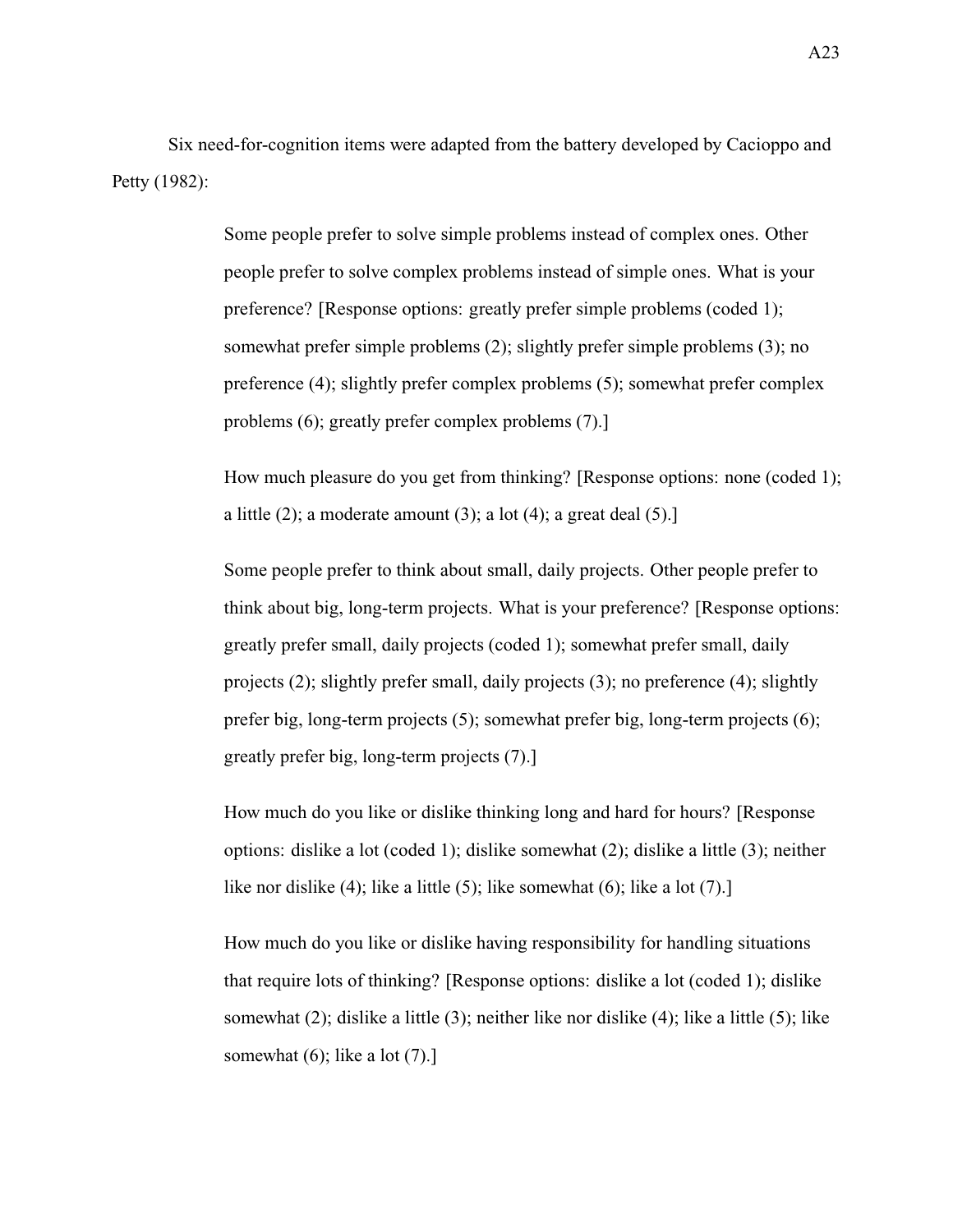After finishing a task that required a lot of mental effort, do you feel more *relieved* than *satisfied*, or more satisfied than relieved? [Response options: much more relieved than satisfied (coded 1), somewhat more relieved than satisfied (2), slightly more relieved than satisfied (3), relief and satisfaction to the same degree (4), slightly more satisfied than relieved (5), somewhat more satisfied than relieved (6), much more satisfied than relieved (7).]

The items formed a reliable battery ( $\alpha = .81$ ). The second item was rescaled to share the range of the other items; the items were then summed to create a single index of need for cognition. The index was then rescaled to range from 0 to 1.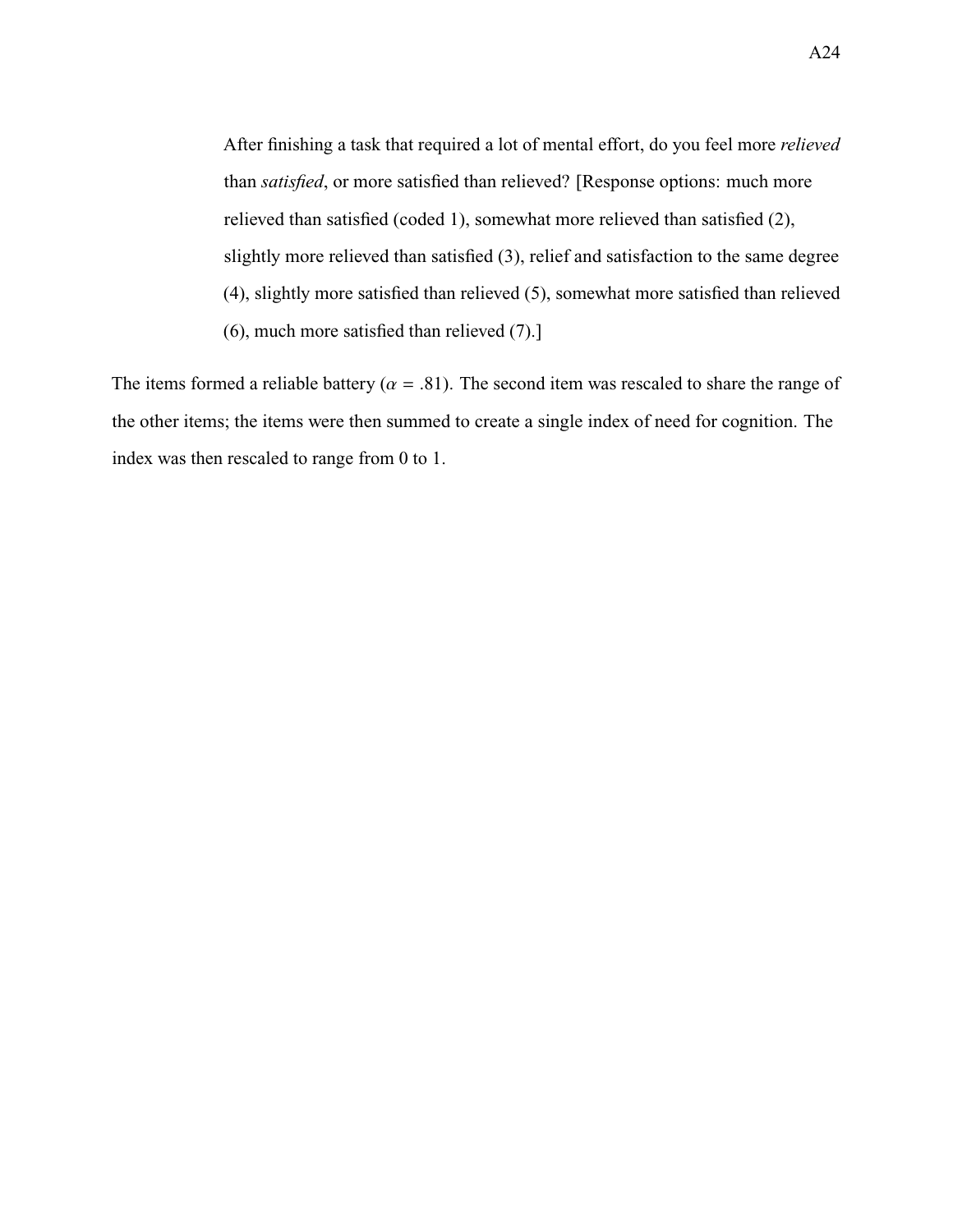| Liberal<br>Policy Changes                                                                                                                                                | Status Quo                                                                                                                                      | Conservative<br>Policy Changes                                                                                                                                                        |
|--------------------------------------------------------------------------------------------------------------------------------------------------------------------------|-------------------------------------------------------------------------------------------------------------------------------------------------|---------------------------------------------------------------------------------------------------------------------------------------------------------------------------------------|
| Monthly income cutoff:<br>\$2,184 for a single parent<br>of two                                                                                                          | Monthly income cutoff:<br>\$1,334 for a single parent<br>of two                                                                                 | Monthly income cutoff:<br>\$484 for a single parent<br>of two                                                                                                                         |
| No copayments for visits<br>to doctor                                                                                                                                    | Copayments for visits<br>to doctor: 50 cents to \$3                                                                                             | Copayments for visits<br>to doctor: \$4-\$10                                                                                                                                          |
| Coverage for children:<br>eliminate premiums for some<br>families, leading 23,700<br>children to gain coverage                                                           |                                                                                                                                                 | Coverage for children:<br>require premiums for some<br>families, leading 23,700<br>children to lose coverage                                                                          |
| Expand mandatory coverage<br>of wheelchairs, prostheses,<br>and eye care. Reduce waiting<br>times for wheelchairs and<br>prostheses. Eye-care visits<br>once every year. | Coverage of wheelchairs and<br>prostheses. Eye-care visits<br>once every two years.                                                             | Repeal mandatory coverage<br>of wheelchairs, prostheses,<br>and eye care. Budget would<br>continue to fund wheelchairs,<br>prostheses, and eye-care<br>visits once every three years. |
| Coverage of temporarily<br>disabled people aged 16 to 64<br>who earn less than \$2,600<br>per month and work at least<br>three hours per month.                          | Coverage of temporarily<br>disabled people aged 16 to 64<br>who earn less than \$1,940<br>per month and work at least<br>three hours per month. | Eliminate coverage for the<br>temporarily disabled.                                                                                                                                   |
| Expand coverage for 100,000<br>of the state's one million<br>Medicaid recipients.                                                                                        |                                                                                                                                                 | Reduce coverage for 100,000<br>of the state's one million<br>Medicaid recipients.                                                                                                     |

# Experiment 1: Summary of Differences Between the Policy Conditions

*Table A2: Policy Details in Experiment 1.* All subjects in Experiment 1 read a newspaper article that contrasted the status quo with liberal or conservative policy changes that had just been passed by the state House of Representatives.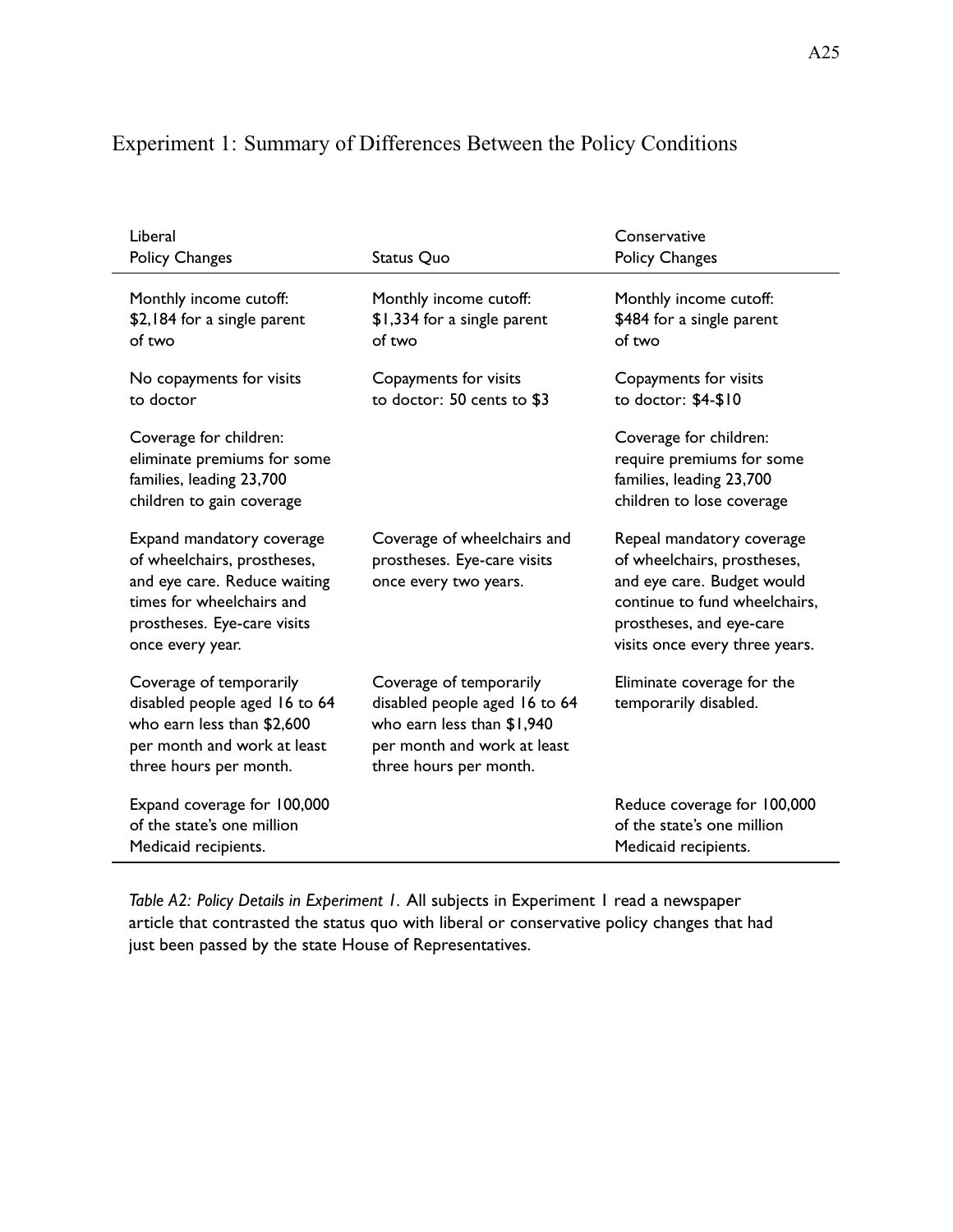|                              | All Subjects |                |         |               |         | <b>Democratic Subjects</b> |        |               |        | <b>Republican Subjects</b> |        |                |        |               |        |               |         |                   |
|------------------------------|--------------|----------------|---------|---------------|---------|----------------------------|--------|---------------|--------|----------------------------|--------|----------------|--------|---------------|--------|---------------|---------|-------------------|
|                              |              | DS             |         | DO            |         | <b>LIB</b>                 |        | DS            |        | DO                         |        | <b>LIB</b>     |        | <b>DS</b>     |        | DO            |         | <b>LIB</b>        |
| Intercept                    | $-.41$       | .26            | .02     | .25           | $-.37$  | .21                        | $-.70$ | .37           | .11    | .34                        | $-.60$ | .30            | $-.06$ | .36           | $-.06$ | .37           | $-.10$  | .30               |
| Female                       | $-.07$       | .10            | $-.06$  | .10           | .03     | .08                        | .06    | .15           | $-.06$ | .14                        | $-.08$ | .12            | $-.16$ | .14           | $-.06$ | .14           | .19     | .12               |
| Age                          | .01          | .00            | .00     | .00           | $-.00$  | .00                        | .01    | .00           | .00    | .00                        | .00    | .00            | .01    | .00           | .00    | .00           | $-.00$  | .00               |
| Low education                | $-.11$       | .19            | $-.16$  | .18           | .28     | .15                        | $-.09$ | .27           | $-.33$ | .25                        | .36    | .21            | $-.11$ | .27           | .04    | .27           | .20     | .22               |
| Medium education             | .15          | .16            | $-.07$  | .16           | .21     | .13                        | .25    | .23           | $-.10$ | .21                        | .08    | .18            | .03    | .23           | $-.00$ | .23           | .32     | .19               |
| Northeast                    | .02          | .16            | $-.21$  | .16           | .08     | .13                        | $-.05$ | .21           | $-.32$ | .21                        | .26    | .18            | .12    | .24           | $-.09$ | .25           | $-0.01$ | .20               |
| South                        | $-.10$       | .13            | $-.04$  | .13           | .19     | .10                        | $-.09$ | .19           | $-.03$ | .18                        | .42    | .15            | $-.14$ | .18           | $-.06$ | .18           | $-.02$  | .15               |
| West $-.04$                  |              | .14            | $-.10$  | .14           | .18     | .12                        | $-.06$ | .20           | $-.19$ | .20                        | .42    | .17            | $-.03$ | .20           | $-.02$ | .21           | $-.06$  | .17               |
| Liberal policy $-0.02$       |              | .10            | $-.03$  | .10           |         |                            | .07    | .14           | .05    | .14                        |        |                | $-.11$ | .14           | $-.10$ | .14           |         |                   |
| "Democrats support" cues     |              |                |         |               | $-.02$  | .10                        |        |               |        |                            | .07    | .14            |        |               |        |               | $-.10$  | .14               |
| "Democrats oppose" cues      |              |                |         |               | $-.03$  | .10                        |        |               |        |                            | .05    | .14            |        |               |        |               | $-.11$  | .14               |
| Log likelihood               | $-1127$      |                | $-1134$ |               | $-1688$ |                            | $-557$ |               | $-578$ |                            | $-835$ |                | $-568$ |               | $-554$ |               | $-841$  |                   |
| Likelihood ratio test        |              | 10.3 $(p=.33)$ |         | 4.3 $(p=.89)$ |         | 7.9 $(p=.64)$              |        | 7.4 $(p=.59)$ |        | 5.7 $(p=.77)$              |        | 13.1 $(p=.22)$ |        | 5.8 $(p=.76)$ |        | 1.6 $(p=.99)$ |         | 7.6 ( $p = .67$ ) |
| Cragg and Uhler (1970) $R^2$ | .008         |                | .004    |               | .004    |                            | .012   |               | .009   |                            | .014   |                | .009   |               | .003   |               | .008    |                   |
| Number of observations       | 1634         |                | 1639    |               | 2442    |                            | 810    |               | 838    |                            | 1222   |                | 824    |               | 801    |               | 1220    |                   |

*Table A3: Randomization Checks for Experiment 1.* Each column reports estimates and standard errors from <sup>a</sup> logistic regression of <sup>a</sup>randomized variable on other variables. "DS," "DO," and "LIB," are the randomized variables: "Democrats support" party cues, "Democrats oppose" party cues, and the liberal policy condition. "Northeast," "South," and "West" refer to subjects' region ofresidence as defined by the U.S. Census Bureau; the index category is "North Central." "Low education" indicates no formal educationbeyond high school. "Medium education" indicates formal education beyond high school but not beyond college. The index category, "high education," includes subjects who had some post-college education. Entries in the "likelihood ratio test" row are  $\chi^2$  statistics from <sup>a</sup> test against an intercept-only model.

As expected, the  $\chi^2$  statistics are insignificant and the pseudo- $R^2$  values are low, suggesting that the randomizations in Experiment 1 were not systematically associated with the predictors. Three of the 81 estimates are significant at *p* <sup>&</sup>lt; .05, two-tailed: the estimates for "South," "West," and the intercept in the sixth column. This percentage of significant estimates (3/81 <sup>=</sup> 3.7%) is closeto the 5% of estimates that we would expec<sup>t</sup> to be significant by chance if all of the coefficients were null.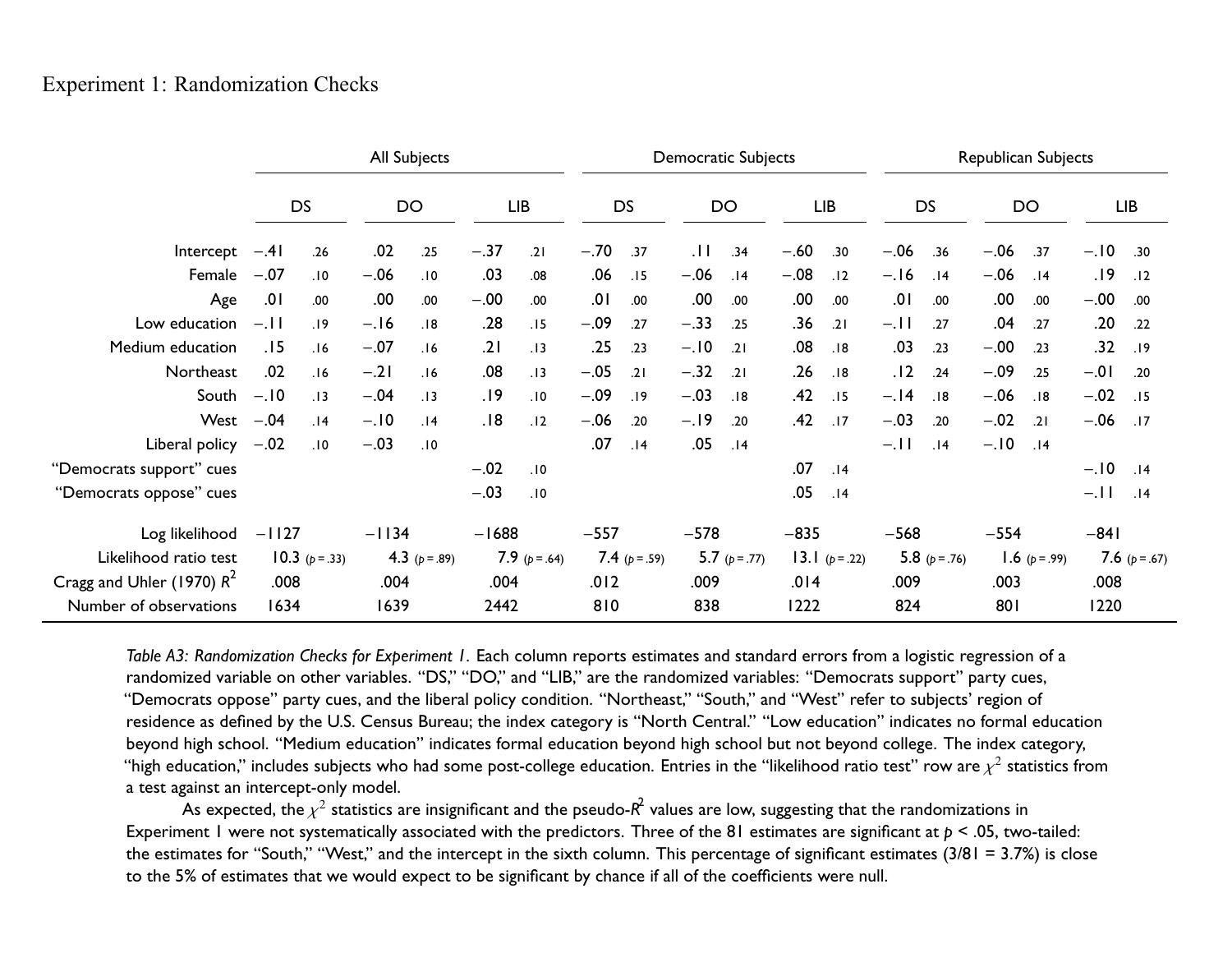### Experiment 1: Sample Characteristics

[Figure A1](#page-81-0) contrasts characteristics of the Experiment 1 sample with those of partisans in the 2008 American National Election Study. It shows that the sample percentages of subjects who are women (55%), 30 or younger (16%), 56 or older (34%), hold an advanced degree (13%), or hail from the Midwest (27%), the Northeast (16%), the South (36%), or the West (22%) are all within 6% of the corresponding ANES percentages. This is consistent with the small discrepancies that [Sanders et al.](#page-119-0) [\(2007\)](#page-119-0) and [Stephenson and Crête](#page-120-0) [\(2011\)](#page-120-0) find between Internet surveys and surveys conducted through other modes (though see [Malhotra and Krosnick](#page-119-1) [2007,](#page-119-1) who find somewhat larger differences).

The outlier, as in many Internet samples, is the proportion of people who report having no post-high-school education: 19% of the subjects age 25 or older fit this description, against 41% of ANES partisans age 25 or older. *A priori,* we might expect more educated subjects to better comprehend policy descriptions and thus be more influenced by them, thereby causing the analyses of Experiment 1 to overstate the influence of such descriptions. But the percentage of the sample holding advanced degrees (13%) is very close to the corresponding percentage for all U.S. partisans (10%), suggesting that the average subject in Experiment 1, while more educated than the average U.S. partisan, is not much more educated. The median education level in the sample is the same as the median for all American partisans: more than 12 years of schooling but no college degree. The sample is very close to the ANES in need for cognition (variables V085170x and V085171); to the extent that education proxies for cognitive effort, this suggests that the results are not affected by under-representation of people who have no post-high-school education. The percentage of subjects who knew Dick Cheney's job title is also close to the corresponding percentage in the 2004 ANES (V045163).<sup>1</sup> The item about Cheney is the only knowledge item common to the two studies, but to the extent that it indicates general political

<sup>&</sup>lt;sup>1</sup> Data for the 2008 ANES item about Cheney have not yet been released. This is why I refer to the 2004 ANES responses to the Cheney item.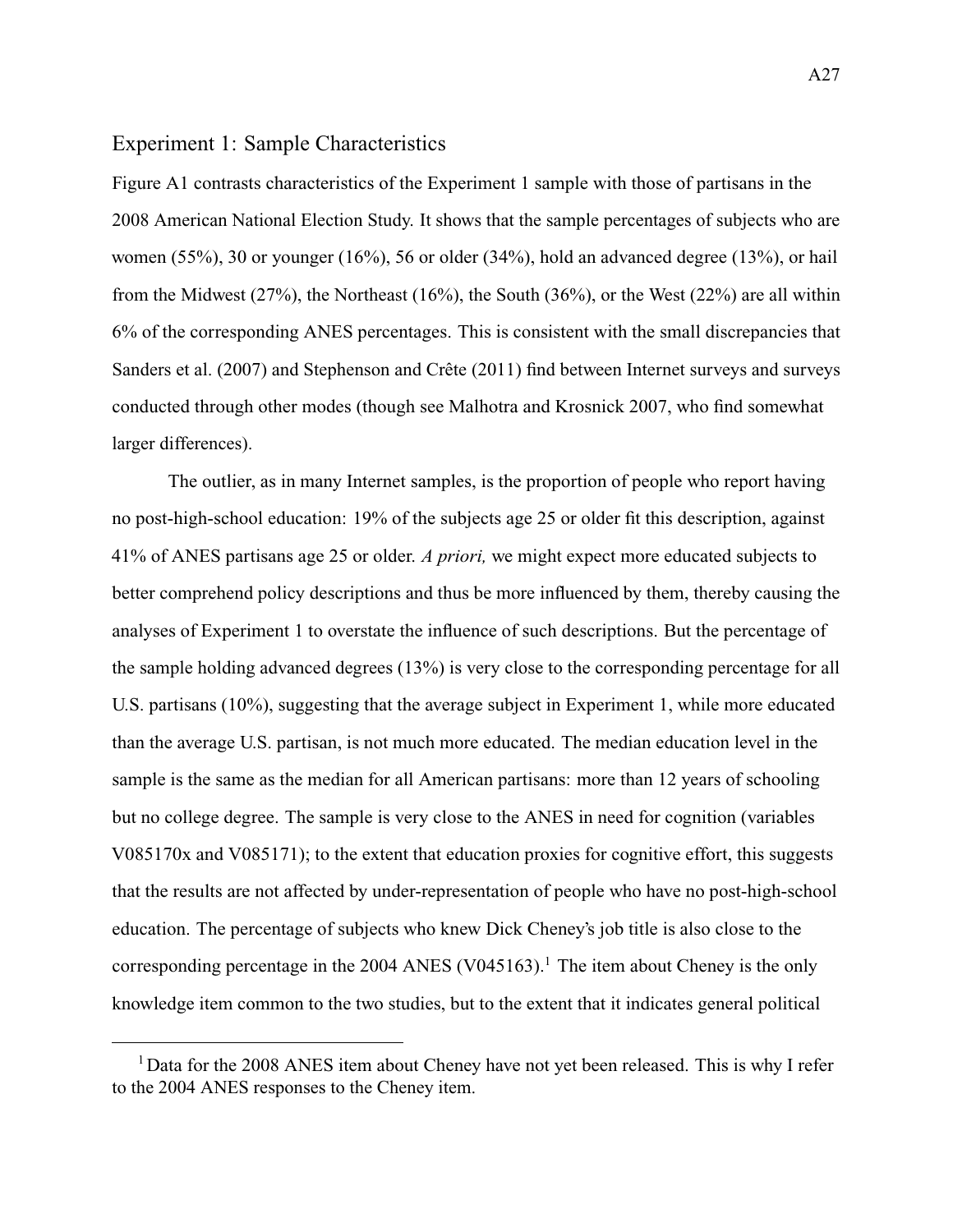<span id="page-81-0"></span>

*Figure A1: Experiment 1 Sample Representativeness.* Each row plots percentages of Experiment 1 subjects ("S") who share a characteristic. The corresponding percentages for partisans in the U.S. population ("N") are drawn from the 2004 and 2008 ANES. Black lines are 95% confidence intervals.

"Midwest," "Northeast," "South," and "West" indicate percentages of subjects residing in each region. "Need for cognition (complex tasks)" plots percentages of subjects indicating that they "prefer complex to simple tasks." "Need for cognition (responsibility)" plots percentages indicating that they like having responsibility for situations that "require lots of thinking." "Need for cognition (both)" plots percentages indicating that they prefer complex tasks and like having responsibility for situations that require lots of thinking. "Identify Cheney as VP of USA" indicates the proportion of subjects who identified Dick Cheney as Vice President of the United States in response to an open-ended question.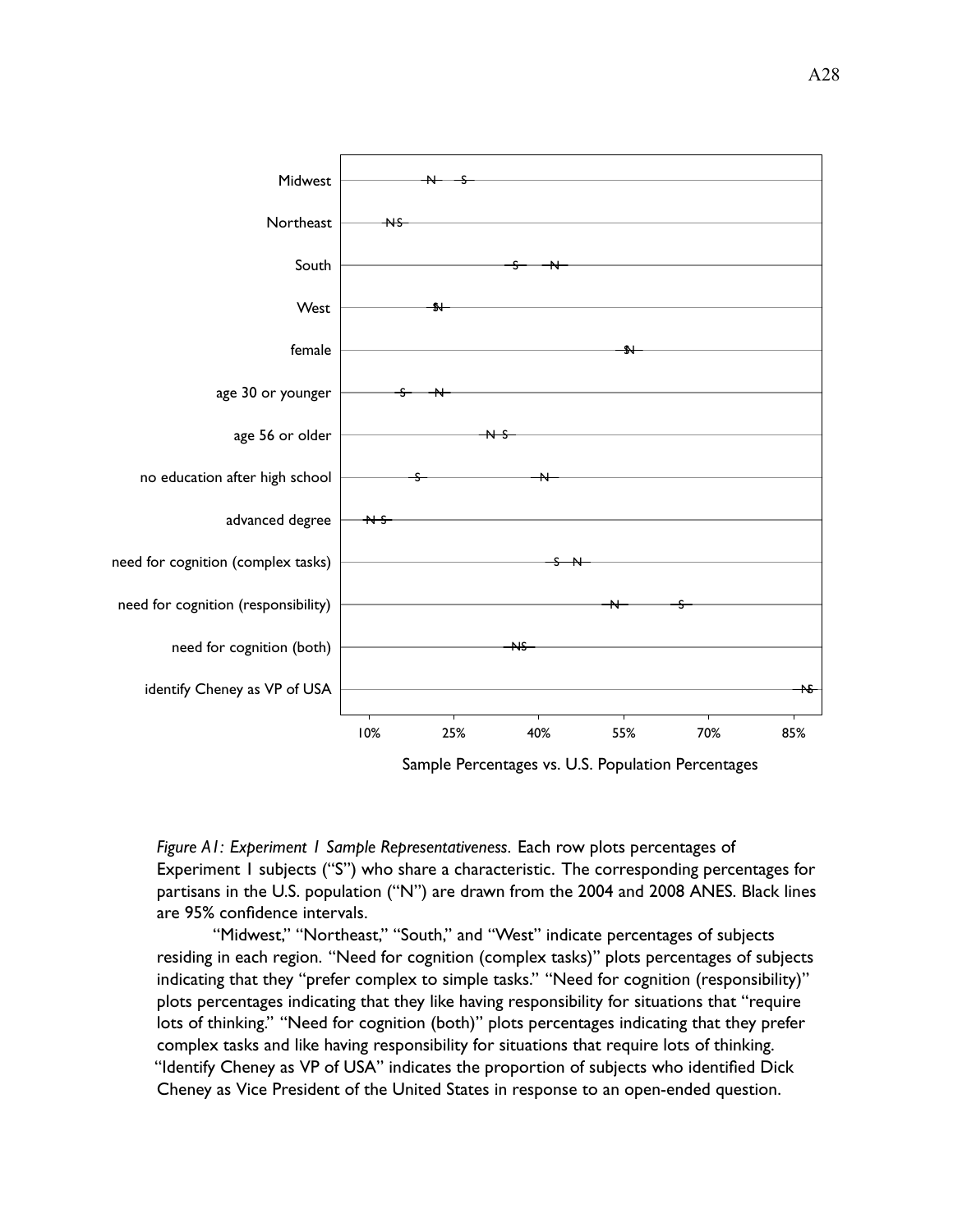knowledge, it also suggests that the results are unlikely to be affected by the under-representation of people who have no post-high-school education.

But the most direct evidence about the consequence of the under-representation of people with no post-high-school education is given in [Figure A2,](#page-83-0) which shows how the average effects of party cues and policy direction differ between subjects who have post-high-school education and subjects who do not. The general pattern of results is the same for both groups: both are substantially more affected by changes in policy than by changes in party cues. But the average effect of policy is greater for subjects who have no post-high-school education: 2.27 points on the seven-point attitude scale, against 1.54 points for subjects who do have some post-high-school education. In short, the sample's nonrepresentativeness on education seems unlikely to sharply affect the analyses. To the extent that it does, [Figure A2](#page-83-0) suggests that it causes the analyses to be conservative, i.e., to understate the influence of policy considerations.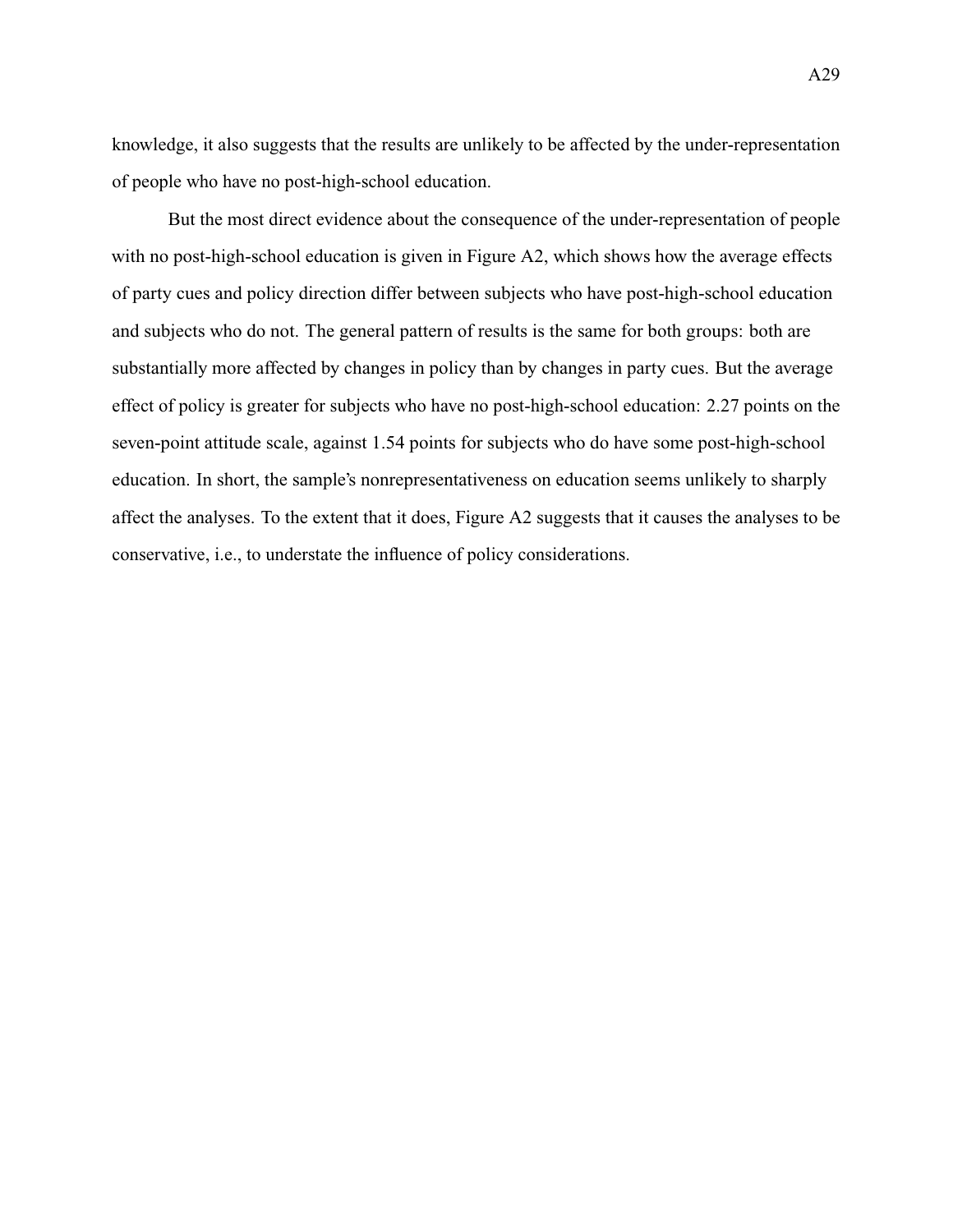<span id="page-83-0"></span>

*Figure A2: Average Attitude Difference by Changes in Party Cues, Party ID, and Policy Direction (Low- vs. High-Education Subjects).* This figure is analogous to [Figure 2.](#page-15-0) The difference is that this figure shows how average effects in Experiment 1 differ across low- and high-education subjects, while [Figure 2](#page-15-0) does not. "Low-ed." subjects are those who have no formal education beyond high school; "high-ed." subjects do have some formal education beyond high school.

Each row plots the average of absolute differences between different groups' attitudes toward the proposed policy changes. For example, the middle row of the left-hand panel shows that, on average, exposing subjects to "Democratic legislators support" cues instead of "Democratic legislators oppose" cues changed attitudes by .65 points on the seven-point attitude scale. In each row, black lines are 95% confidence intervals.

The top three rows show that changes in cue condition have slight-to-middling effects on attitudes. The average difference between Republicans and Democrats, displayed in the fourth row, is greater. The greatest average effect is caused by exposing subjects to liberal rather than conservative policy changes. This effect is greater for low- than for high-education subjects (2.27 vs. 1.54, *p* < .05), suggesting that policy effects in Experiment 1 would have been still larger if the distribution of education among Experiment 1 subjects more closely matched the distribution of education in the U.S. population.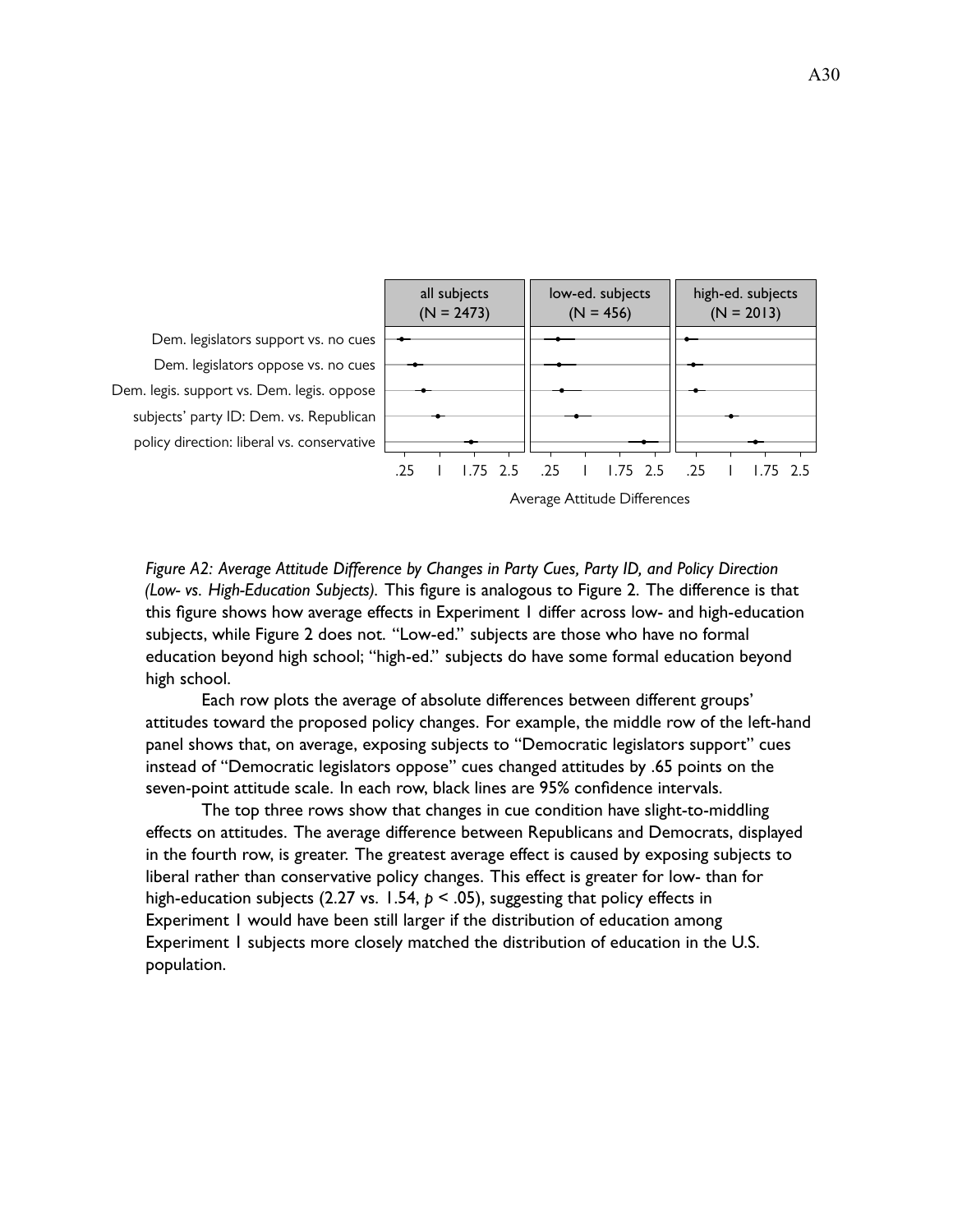#### Experiment 1: Formal Definition of Causal Estimands

Let  $Y_i$  be subject *i*'s rating of the policy changes on the seven-point scale. Let  $S_i = 1$  if *i* is exposed to "Democrats support" party cues; otherwise,  $S_i = 0$ . Let  $O_i = 1$  if *i* is exposed to "Democrats oppose" party cues; otherwise,  $O_i = 0$ . Note that there is no subject for whom  $S_i = O_i = 1$ . Thus, following [Neyman](#page-119-2) [\(\[1923\] 1990\)](#page-119-2) and [Rubin](#page-119-3) [\(1974\)](#page-119-3), the effect on *i* of exposure to "Democrats support'' cues is

$$
\tau_{S_i} = Y_i(S_i = 1, O_i = 0) - Y_i(S_i = 0, O_i = 0),
$$

where  $Y_i(S_i = 1, O_i = 0)$  is the rating that the subject would give if assigned to receive "Democrats support" cues and  $Y_i(S_i = 0, O_i = 0)$  is the rating that the subject would give if assigned to the no-cue condition.<sup>2</sup> We cannot observe both of these "potential outcomes," because *i* cannot be assigned to both the "Democrats support'' and the no-cue conditions. But given randomization, we can estimate the expected values of these outcomes:

$$
E[Y_i(S_i = 1, O_i = 0)] = \frac{\sum_i (Y_i \times S_i)}{\sum_i S_i}, \text{ and}
$$
  

$$
E[Y_i(S_i = 0, O_i = 0)] = \frac{\sum_i [Y_i \times (1 - \max(S_i, O_i))]}{\sum_i (1 - \max(S_i, O_i))}
$$

This permits us to estimate the average effect of exposure to "Democrats support'' cues:

$$
\tau_S = E[Y_i(S_i = 1, O_i = 0)] - E[Y_i(S_i = 0, O_i = 0)].
$$

Similarly, the average effect of exposure to "Democrats oppose'' cues is

$$
\tau_O = E[Y_i(S_i = 0, O_i = 1)] - E[Y_i(S_i = 0, O_i = 0)].
$$

<sup>&</sup>lt;sup>2</sup>This definition implies that the "stable unit treatment value assumption" was met, i.e., that the potential outcomes for each person *i* were unrelated to the potential outcomes for other subjects. Given that the subjects never met and that each subject's treatment status was unknown to the others, this is a very plausible assumption.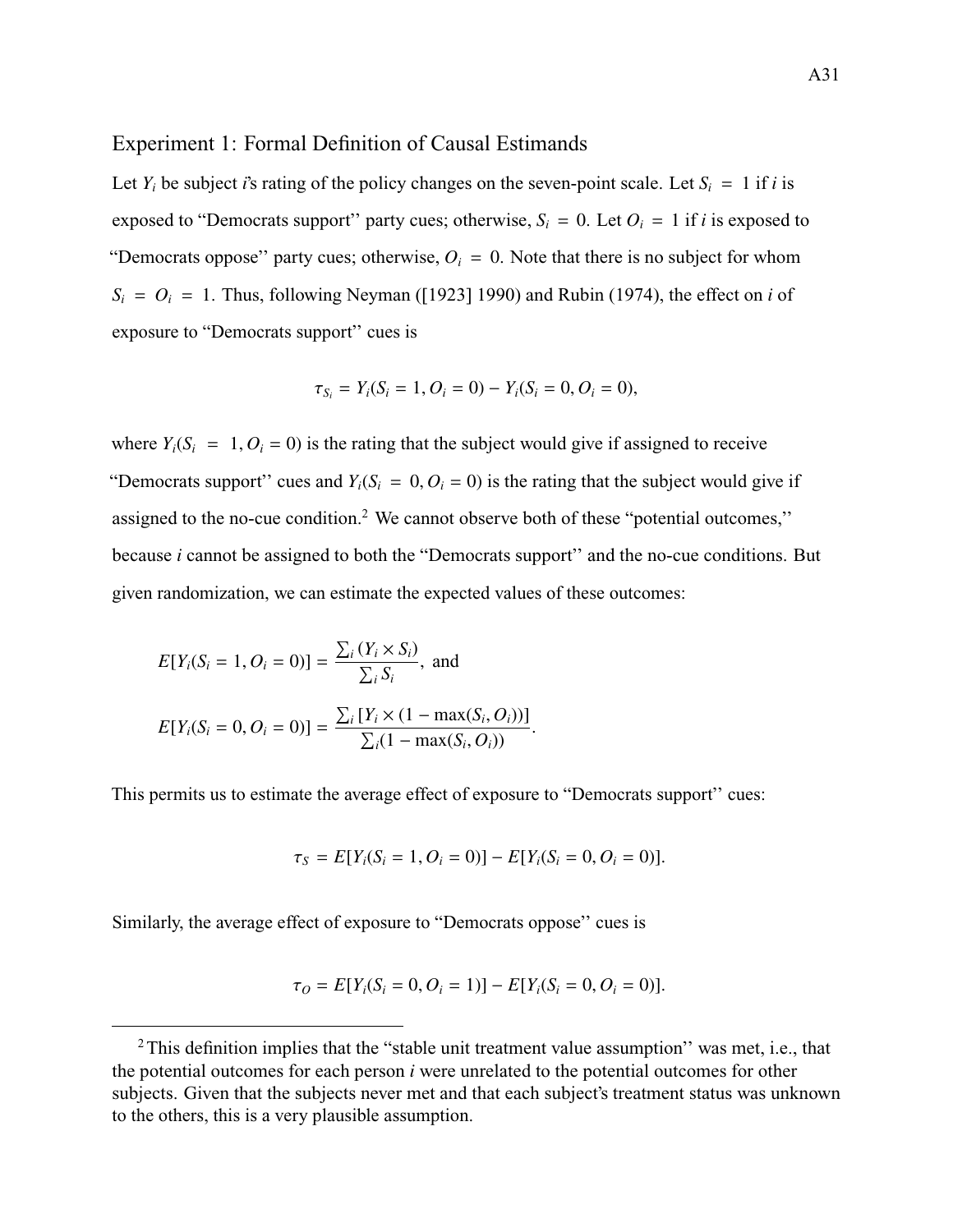Most importantly, the *average effect of switching from "Democrats oppose'' cues to "Democrats support'' cues* is

$$
\tau_S - \tau_O = E[Y_i(S_i = 1, O_i = 0)] - E[Y_i(S_i = 0, O_i = 1)].
$$

This is just a difference of average treatment effects.

In the same way, let  $L_i = 1$  if subject *i* is assigned to read about liberal policy changes and  $L_i = 0$  if he is not. Let  $C_i = 1$  if he is assigned to read about conservative policy changes and  $C_i = 0$  if he is not. The average effects for the policy manipulation are then

$$
\tau_L = E[Y_i(L_i = 1, C_i = 0)] - E[Y_i(L_i = 0, C_i = 0)],
$$

the effect of exposure to descriptions of liberal policy changes, and

$$
\tau_C = E[Y_i(L_i = 0, C_i = 1)] - E[Y_i(L_i = 0, C_i = 0)],
$$

the effect of exposure to descriptions of conservative policy changes. These effects cannot be estimated, because there are no subjects for whom  $L_i = 0$  and  $C_i = 0$ , i.e., no subjects who received neither conservative nor liberal policy descriptions. But we can estimate the *effect of switching from conservative to liberal policy changes*,

$$
\tau_L - \tau_C = E[Y_i(L_i = 1, C_i = 0)] - E[Y_i(L_i = 0, C_i = 1)].
$$

Like the effect of switching from "Democrats support'' to "Democrats oppose'' party cues, this is simply a difference of average treatment effects. The analysis of Experiment 1 focuses on these two "switching'' effects because they are estimable and directly comparable: both are differences of average treatment effects. (See [Imai, Keele, and Yamamoto](#page-118-2) [2009,](#page-118-2) 18-20 for an analogous treatment of the experiment in [Nelson, Clawson, and Oxley](#page-119-4) [1997.](#page-119-4))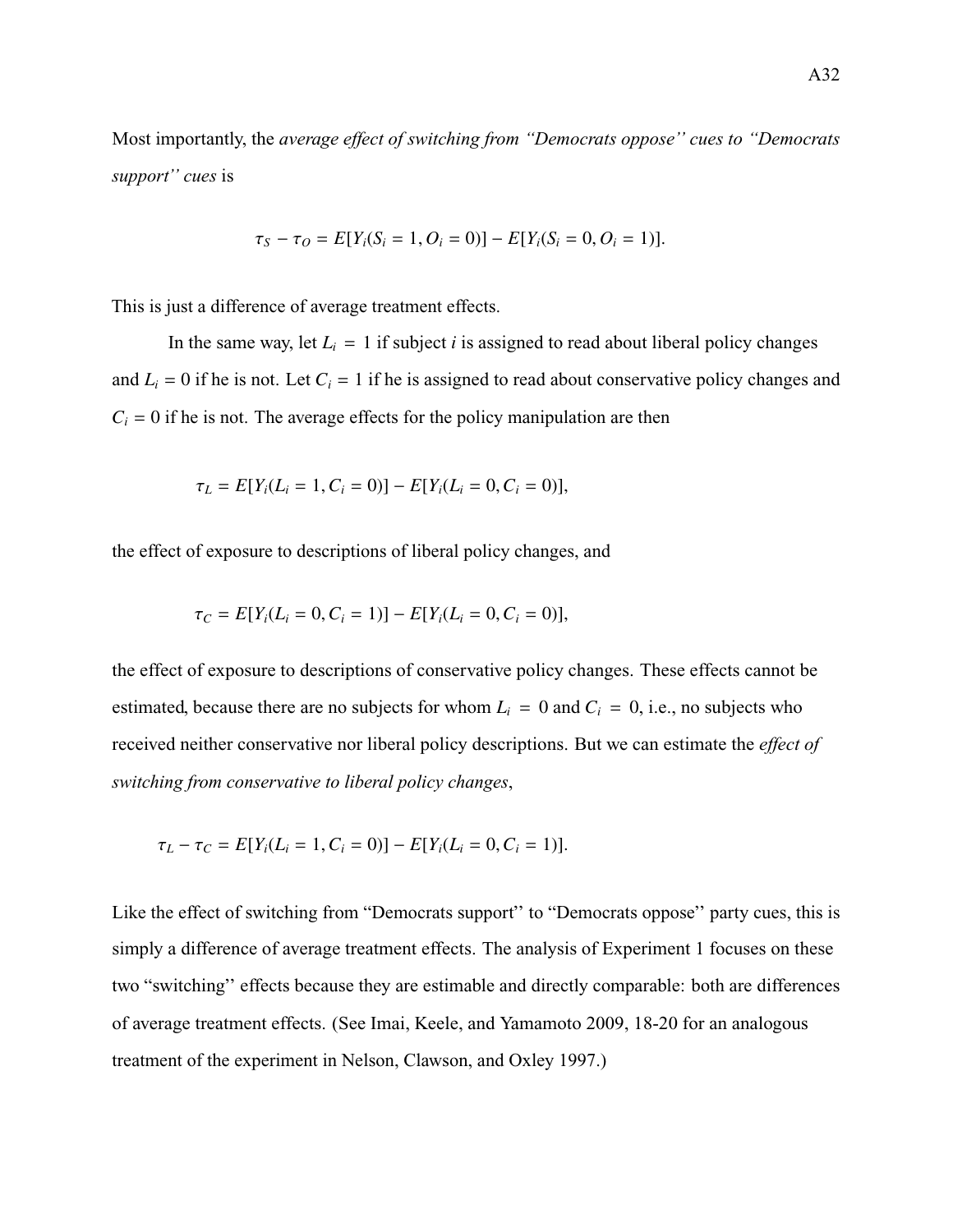# Experiment 1: Need-for-Cognition Analyses with Higher-Order Interactions

The analyses presented in [Table 2](#page-17-0) suggest that need for cognition is a strong moderator of policy effects but a weaker and less consistent moderator of party-cue effects. The table below bolsters the finding by reporting estimates from more elaborate models. The first and third columns report estimates from a model that is like the one reported in [Table 2](#page-17-0) but that permits interactions among the experimental conditions: that is, it includes terms for (Democratic legislators support  $\times$  liberal policy changes) and (Democratic legislators oppose  $\times$  liberal policy changes). To this, the second and fourth columns add three-variable interactions: (Democratic legislators support  $\times$ liberal policy changes  $\times$  need for cognition) and (Democratic legislators oppose  $\times$  liberal policy changes  $\times$  need for cognition).

In all of these models, need for cognition is a consistently powerful moderator of policy-direction effects, a less consistent moderator of party-cue effects. The models reported here offer almost no additional explanatory power: note that the  $R^2$  and standard errors of regression reported here are the same as those reported in [Table 2.](#page-17-0)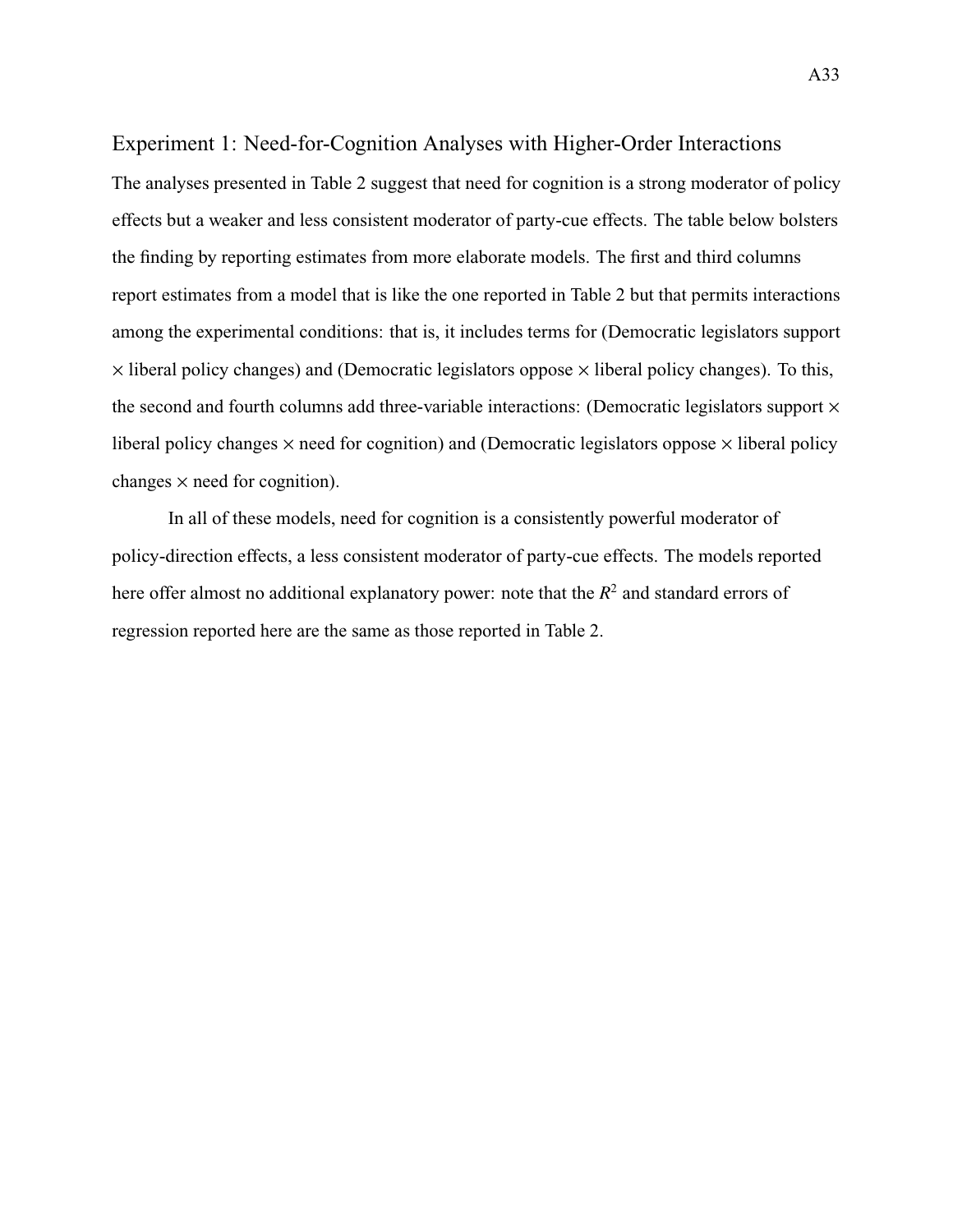|                                                                                            |            |               | Democratic subjects |                | Republican subjects |                |              |                |
|--------------------------------------------------------------------------------------------|------------|---------------|---------------------|----------------|---------------------|----------------|--------------|----------------|
| Intercept                                                                                  | 2.50 .28   |               | 2.77.32             |                | 1.95.37             |                | 2.05 .44     |                |
| Democratic legislators support                                                             | $-.76$ .39 |               | $-1.22$ .49         |                | .01                 | .47            | $-.40$ .63   |                |
| Democratic legislators oppose                                                              | $-.24$ .39 |               | $-.68$ .50          |                | .41                 | .48            |              | .52 .65        |
| Liberal policy changes                                                                     | 2.12.34    |               | 1.37                | .54            | 1.84.40             |                | $1.62$ .63   |                |
| Need for cognition                                                                         | $-.35$ .46 |               | $-.82$ .53          |                | 1.88                | .58            | 1.70.70      |                |
| Democratic legislators support $\times$ need for cognition                                 | $1.43$ .61 |               | 2.23                | .79            | $-.57$ .73          |                |              | $.13$ $1.02$   |
| Democratic legislators oppose $\times$ need for cognition                                  | $.02$ .62  |               | .77                 | .81            | $-.09$ .74          |                | $-.28$ 1.04  |                |
| Liberal policy changes $\times$ need for cognition                                         | .95 .52    |               | 2.24 .87            |                | $-2.29.60$          |                | $-1.92$ 1.02 |                |
| Democratic legislators support $\times$ liberal policy changes                             | $.04$ .24  |               | $1.26$ .79          |                | .21                 | .27            | 1.03.90      |                |
| Democratic legislators oppose $\times$ liberal policy changes                              | $-.15$     | .23           |                     | .97 .78        | .59                 | .27            |              | .39.92         |
| Democratic legislators support $\times$ liberal policy changes $\times$ need for cognition |            |               | $-2.06$ 1.26        |                |                     |                | $-1.40$ 1.45 |                |
| Democratic legislators oppose $\times$ liberal policy changes $\times$ need for cognition  |            |               | $-1.88$ 1.25        |                |                     |                |              | $.32$ $1.48$   |
| Standard error of regression                                                               | 1.63       |               | 1.63                |                | 1.88                |                | 1.88         |                |
| Likelihood ratio test vs. Table 2 model                                                    |            | .69 $(p=.71)$ |                     | 4.06 $(p=.40)$ |                     | 4.89 $(p=.09)$ |              | 6.45 $(p=.17)$ |
| $R^2$                                                                                      | .41        |               | .41                 |                | .09                 |                | .09          |                |
| Number of observations                                                                     | 1163       |               | 1163                |                | 83                  |                | 83           |                |

Table A4: Need-for-Cognition Analyses with Higher-Order Interactions. Each column reports parameter estimates and standard errors from an ordinary least squares regression. In each regression, the dependent variable is attitude toward the proposed policy changes, which ismeasured on <sup>a</sup> seven-point scale; higher values indicate <sup>a</sup> more positive attitude. The party-cues variables ("Democratic legislators support" and "Democratic legislators oppose") and the policy variable ("Liberal policy changes") are scored 0 or 1. Need for cognitionranges from 0 to 1.

The models reported in [Table](#page-17-1) <sup>2</sup> nest within the models reported here, and the additional terms in the models reported here make little substantive difference. As in [Table](#page-17-1) 2, need for cognition appears to be a strong moderator of policy effects, a weaker and less consistent moderator of party-cue effects. Note that the  $R^2$  and standard errors of regression reported here are identical to those reported in [Table](#page-17-1) 2.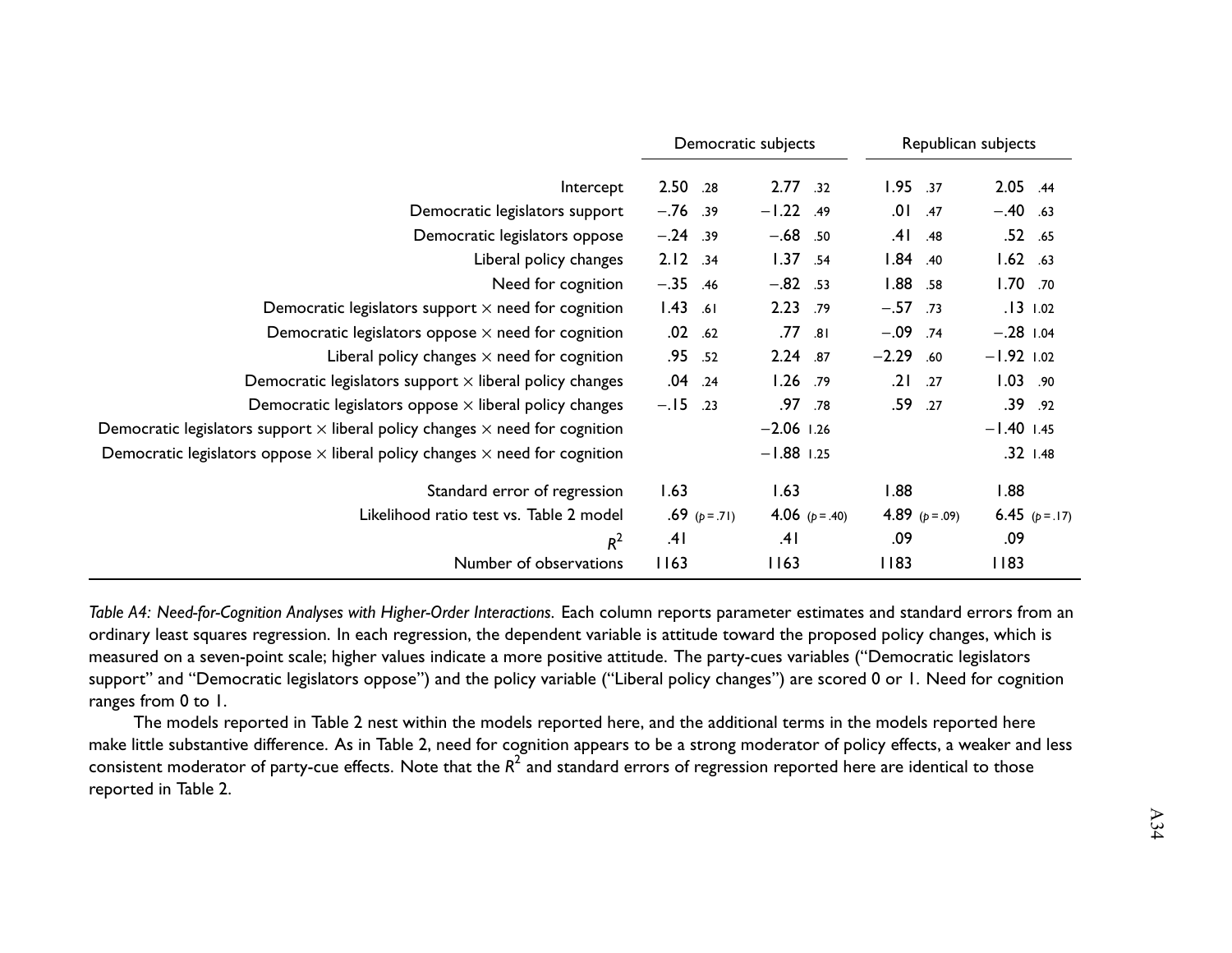<span id="page-88-0"></span>

*Figure A3: Percentages Holding Correct Beliefs about Policy.* Each panel reports summary information about responses to questions about policy. The left panel reports unadjusted percentages of subjects who answered correctly. Following [Luskin](#page-118-3) [\(2002\)](#page-118-3), the right panel reports the "guessing-corrected" percentages; these are estimates of the percentages of subjects who would have answered correctly in the absence of lucky guessing. In both panels, black lines represent 95% confidence intervals.

# Experiment 1: Beliefs about Policy

The left-hand panel of [Figure A3](#page-88-0) presents the percentages correctly answering the questions about policy. These percentages reflect the responses of both those who knew the answers and those who guessed luckily. To purge these percentages of the influence of lucky guessing, the right-hand panel presents the "guessing-corrected percentages,'' following the procedure used by [Luskin](#page-118-3) [\(2002\)](#page-118-3).<sup>3</sup> The guessing-corrected percentages are better indicators of the proportion of subjects in the sample who held correct beliefs. They show that a majority of subjects knew the maximum income that a single parent of two could earn while remaining eligible for Medicaid under the proposed legislation. A majority also knew whether the proposed policy changes would expand or reduce health care benefits. But large minorities did not know the answers to these questions, and almost no one recalled the number of Medicaid recipients in Wisconsin. These

 $3$  The guessing-corrected percentage correct for any item is  $\%$  correct – (% incorrect)(# correct response options / # incorrect response options). The implicit assumptions of this method are that all who answer incorrectly are guessing and that guesses are equally distributed across the response options. For example, if 25% of subjects incorrectly answer a question with two response options, another 25% are assumed to have guessed the correct answer. If all subjects answered the question, the guessing-corrected percentage correct is  $75\% - 25\% (1/1) = 50\%.$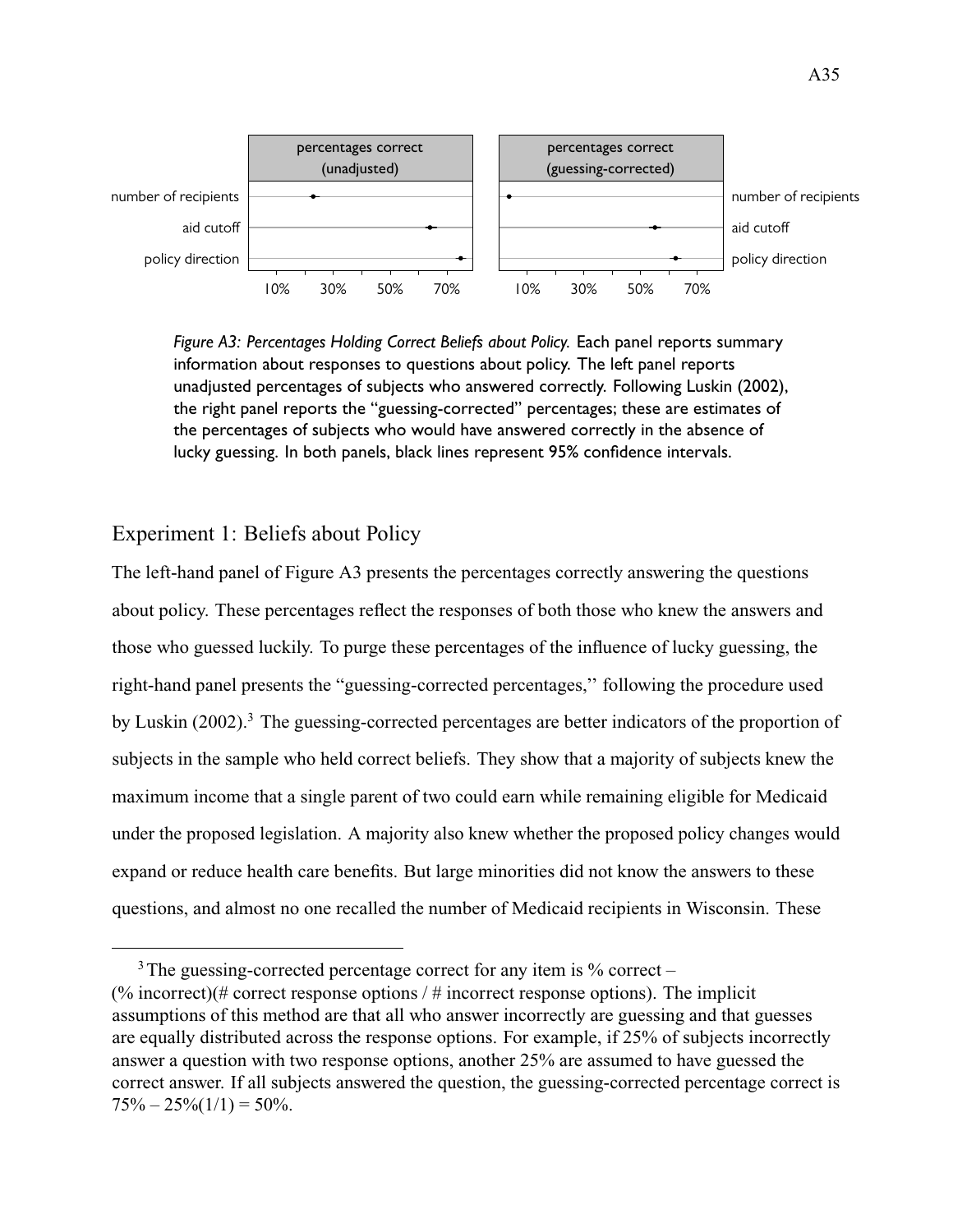

**Percentages Correctly Recalling Facts about Policy**

*Figure A4: No Effect of Cues on Recall of Policy Facts in Experiment 1.* Within each panel, each row plots the percentage of cued or uncued subjects correctly answering a factual question about the proposed policy changes. The "policy direction" rows indicate how many subjects correctly recalled whether the policy would expand or reduce health-care benefits. The "aid cutoff" rows indicate whether subjects correctly recalled the maximum amount that single parents of two could earn while remaining eligible for Medicaid benefits. And the "number of recipients" rows indicate whether subjects correctly recalled the number of people who stood to gain or lose benefits. Black lines in each row are 95% confidence intervals.

Comparing the rows within each tier shows that cues made little difference to subjects' recall of policy facts. This suggests that party cues did not cause subjects to think less about the policy content to which they had been exposed.

percentages are consistent with other research [\(Schwieder and Quirk](#page-119-5) [2004\)](#page-119-5), and they suggest that subjects did not come close to using all of the information in the article. If they had, the observed policy effects might have been even larger.<sup>4</sup>

<sup>4</sup>Subjects assigned to the liberal policy condition received information indicating that the eligibility cutoff for single parents of two would be \$2,184 per month under the proposed policy changes. For these subjects, both "about \$2,000 a month'' and "about \$2,500 a month'' were counted as correct answers to the question about the eligibility cutoff.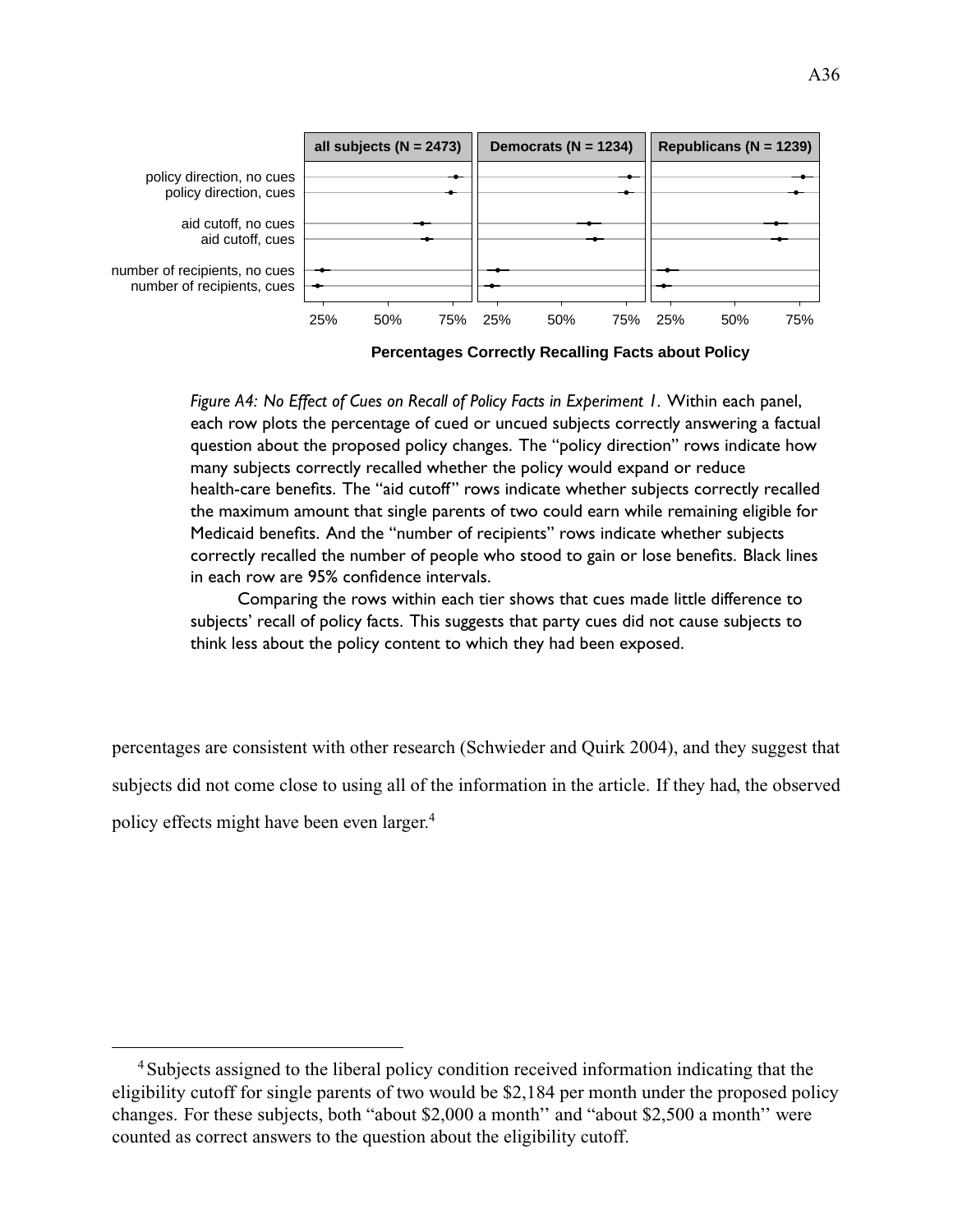# Experiment 2: Factorial Design

|                         |                        | Expand benefits        | Reduce benefits        |                        |  |  |  |
|-------------------------|------------------------|------------------------|------------------------|------------------------|--|--|--|
|                         | Large changes          | Small changes          | Small changes          | Large changes          |  |  |  |
| No cues                 | some legislators       | some legislators       | some legislators       | some legislators       |  |  |  |
|                         | support changes;       | support changes;       | support changes;       | support changes;       |  |  |  |
|                         | others oppose them     | others oppose them     | others oppose them     | others oppose them     |  |  |  |
| "Democrats oppose" cues | Democratic legislators | Democratic legislators | Democratic legislators | Democratic legislators |  |  |  |
|                         | oppose changes;        | oppose changes;        | oppose changes;        | oppose changes;        |  |  |  |
|                         | Republican legislators | Republican legislators | Republican legislators | Republican legislators |  |  |  |
|                         | support them           | support them           | support them           | support them           |  |  |  |

*Table A5: Design of Experiment 2.* Experiment 2 had <sup>a</sup> 2 <sup>×</sup> <sup>2</sup> <sup>×</sup> <sup>2</sup> factorial design. Each subject read about legislation that would expand or reduce state-provided health-care benefits. The departures from the health-care status quo were large or small. Subjects in the large change conditions read about the same changes that were described to subjects in Experiment 1.

In the "Democrats oppose" condition, Democratic legislators opposed the changes while Republican legislators supported them. In the "no cues" condition, subjects read about suppor<sup>t</sup> for and opposition to the proposed changes, but thepositions were not linked to political parties.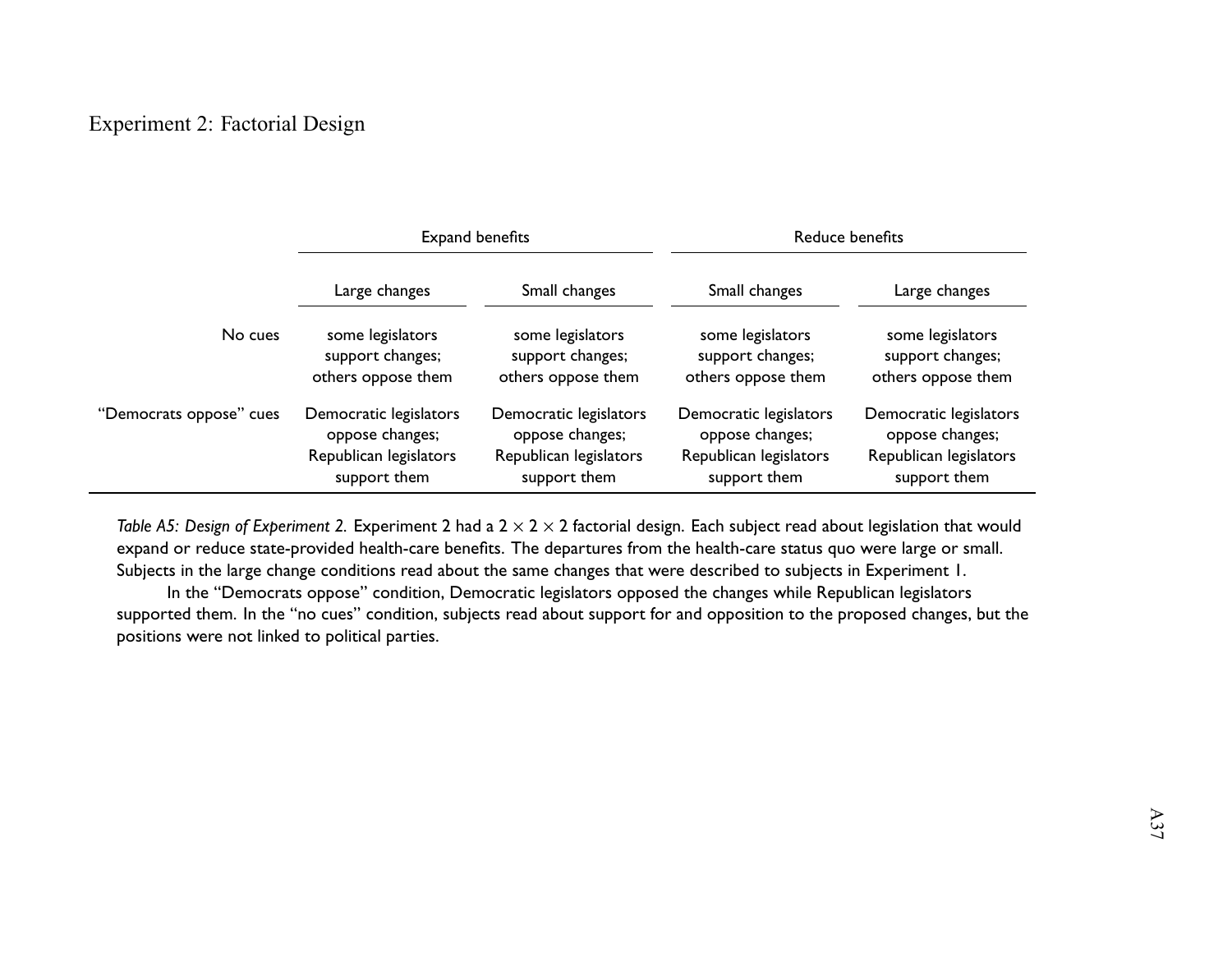## Experiment 2: Article Text

In Experiment 2, subjects were assigned to read about either liberal or conservative changes to the health-care status quo. The were further assigned to read about departures from the status quo were large or small, and to receive no party cues or party cues indicating that Democratic legislators opposed the proposed changes while Republican legislators supported them. There were thus eight experimental conditions. Each condition was associated with a different version of a newspaper article that was modeled on [Lieb](#page-50-0) (2005).

*Large liberal policy changes, no party cues.* The article used in this condition was the same as the article used in the "liberal policy changes, no party cues'' condition of Experiment 1. See [page A9.](#page-62-0)

*Large liberal policy changes, "Democratic legislators oppose'' party cues.* The article used in this condition was the same as the article used in the "liberal policy changes, Democratic legislators oppose'' condition of Experiment 1. See [page A13.](#page-62-0)

*Small liberal policy changes, no party cues.* Gov. David Brady won a key budget battle Thursday as the House sent him a bill authorizing the expansion of Medicaid health coverage for tens of thousands of low-income residents. The House's 87-71 vote came on the same day its Budget Committee was finalizing a roughly \$19 billion spending plan that would implement the Medicaid expansion beginning July 1.

Brady said the expansion is needed to protect the disabled, elderly, and parents who currently lack coverage.

But opponents contend the expansion could lead to reduced school funding, a budget deficit, and higher taxes. They also argued that the expansion could threaten the long-term sustainability of the state's other social welfare services.

The plan would increase health care coverage for nearly 10,000 of Wisconsin's 1 million Medicaid recipients by loosening eligibility standards, and it would add certain services such as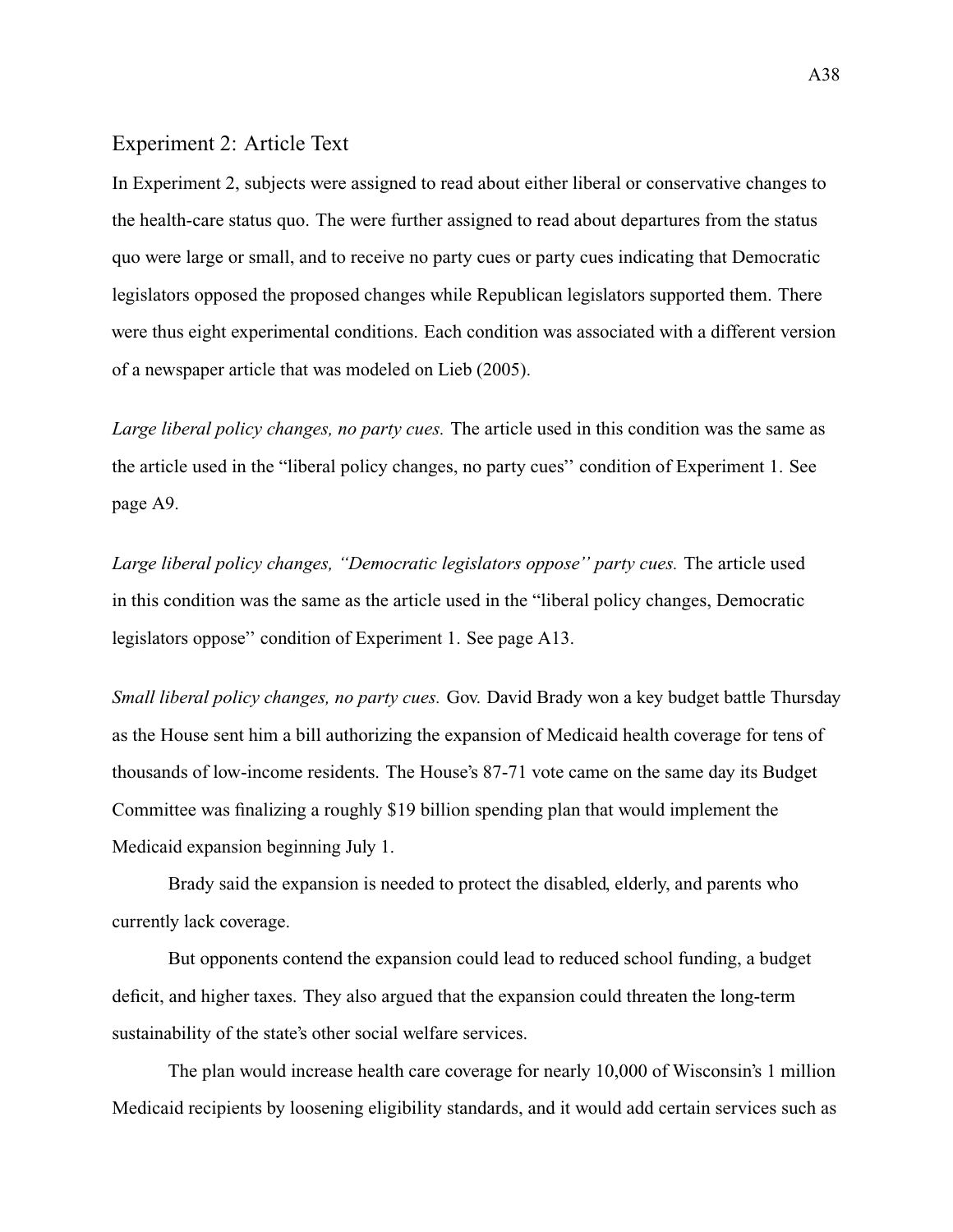dental care for many others. It also would reduce co-payments or premiums for tens of thousands of Medicaid enrollees.

Brady praised the Legislature for taking "decisive actions to protect the poorest among us.'' He said the bill's anti-waste and fraud provisions—such as annual Medicaid eligibility reviews—would "ensure that scarce state resources are going to those in need.''

The bill would reduce waiting times for such things as wheelchairs and artificial limbs for most adults. Recipients would be permitted one eye care visit every two years, as they are now.

A late provision added by the House would also expand a program that provides Medicaid coverage to disabled people aged 16 to 64 if they work at least three hours a month. Currently, disabled adults qualify for coverage if they earn less than \$1,940 a month. The House bill raises the cutoff to \$2,160 a month.

Opponents of the expansion point to the growth of Medicaid. In the past dozen years, the Medicaid rolls doubled while its cost nearly tripled. Yet even without the proposed expansion, Medicaid would cost more than \$5.5 billion in state and federal money next fiscal year, consuming nearly 29 percent of Wisconsin's budget.

The expansion is dangerous because "we must ensure the children of our state can be educated, that our most vulnerable are protected, and (that) we do it in such a manner that creates solid footing for the state of Wisconsin,'' said David Toolan, Chair of Residents for Responsible Government, a nonprofit group that has been lobbying against the expansion.

But supporters claim the Medicaid expansions would ensure that the most vulnerable receive necessary protections.

Currently, most adult Medicaid recipients are required to make co-payments of between 50 cents and \$3, depending on the cost of the service, each time they visit a doctor or hospital. Under the House bill, co-payments would cost between 50 cents and \$2 per visit.

The bill also would eliminate monthly premiums of families in the MC+ for Kids program, which provides health care to children whose families earn up to three times the federal poverty level but aren't covered by traditional Medicaid or private insurance. Because some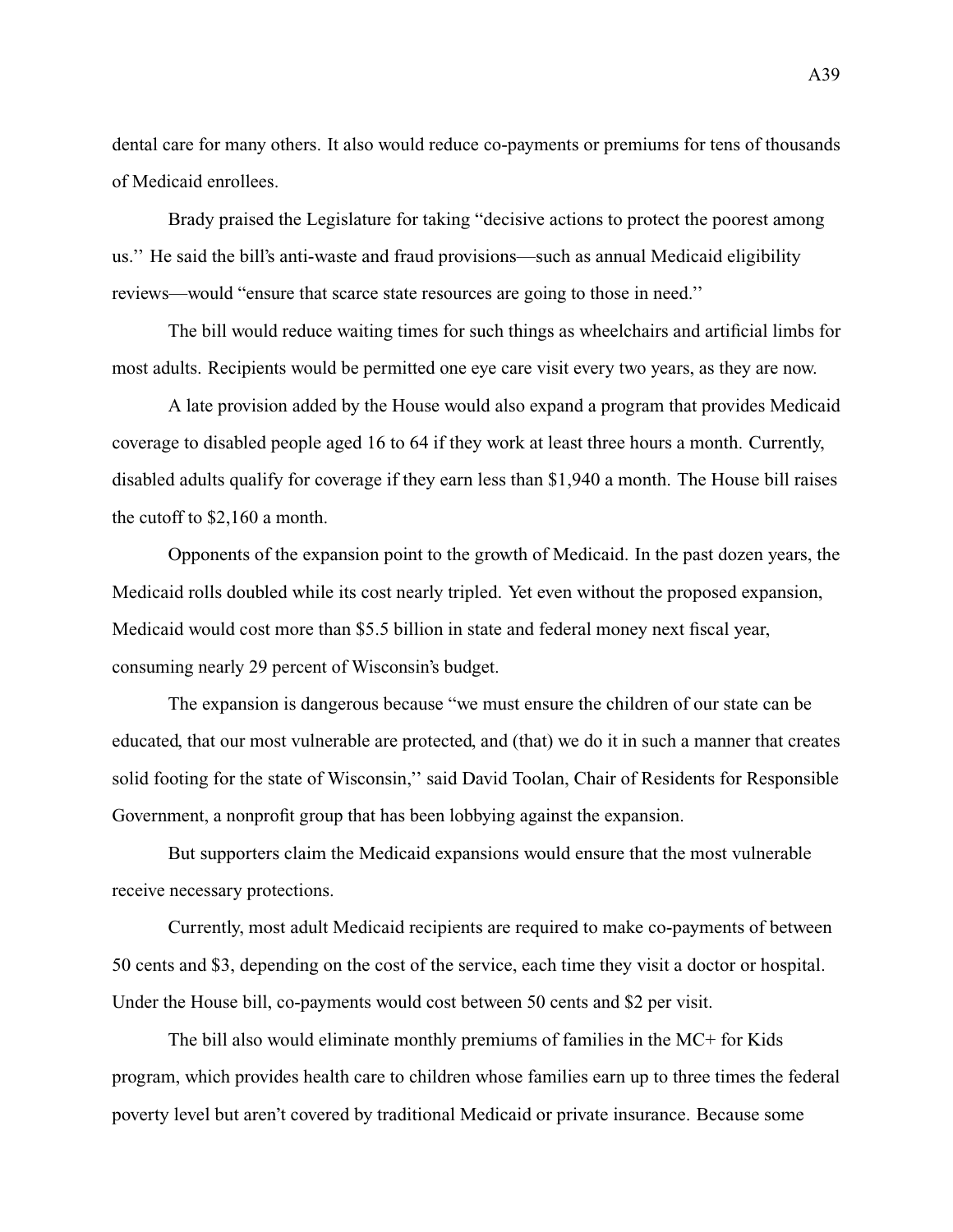families will join the program if the premiums are eliminated, the Department of Social Services estimates about 7,900 children will gain coverage.

Under the House version, a single parent of two could earn no more than \$1,618 a month to qualify for Medicaid. The current cutoff for single parents of two is \$1,334 a month.

Representative Connie Zimmer, I-Mellen, said she gets a \$493.50 state mileage check for driving to the Capitol each month.

To qualify for Medicaid under current conditions, "we're telling somebody that they should raise a family of three for less money than any three of us get for gas, and that's hypocritical,'' she said.

The bill is HB 593.

*Small liberal policy changes, "Democrats oppose'' party cues.* Gov. David Brady won a key budget battle Thursday as the House sent him a bill authorizing the expansion of Medicaid health coverage for tens of thousands of low-income residents. The House's 87-71 vote came on the same day its Budget Committee was finalizing a roughly \$19 billion spending plan that would implement the Medicaid expansion beginning July 1. 80 of 89 House Republicans voted for the bill, while 62 of 69 House Democrats voted against it.

Brady, a Republican, and Republican legislative leaders said the expansion is needed to protect the disabled, elderly, and parents who currently lack coverage.

But Democratic opponents contend the expansion could lead to reduced school funding, a budget deficit, and higher taxes. They also argued that the expansion could threaten the long-term sustainability of the state's other social welfare services.

The plan would increase health care coverage for nearly 10,000 of Wisconsin's 1 million Medicaid recipients by loosening eligibility standards, and it would add certain services such as dental care for many others. It also would reduce co-payments or premiums for tens of thousands of Medicaid enrollees.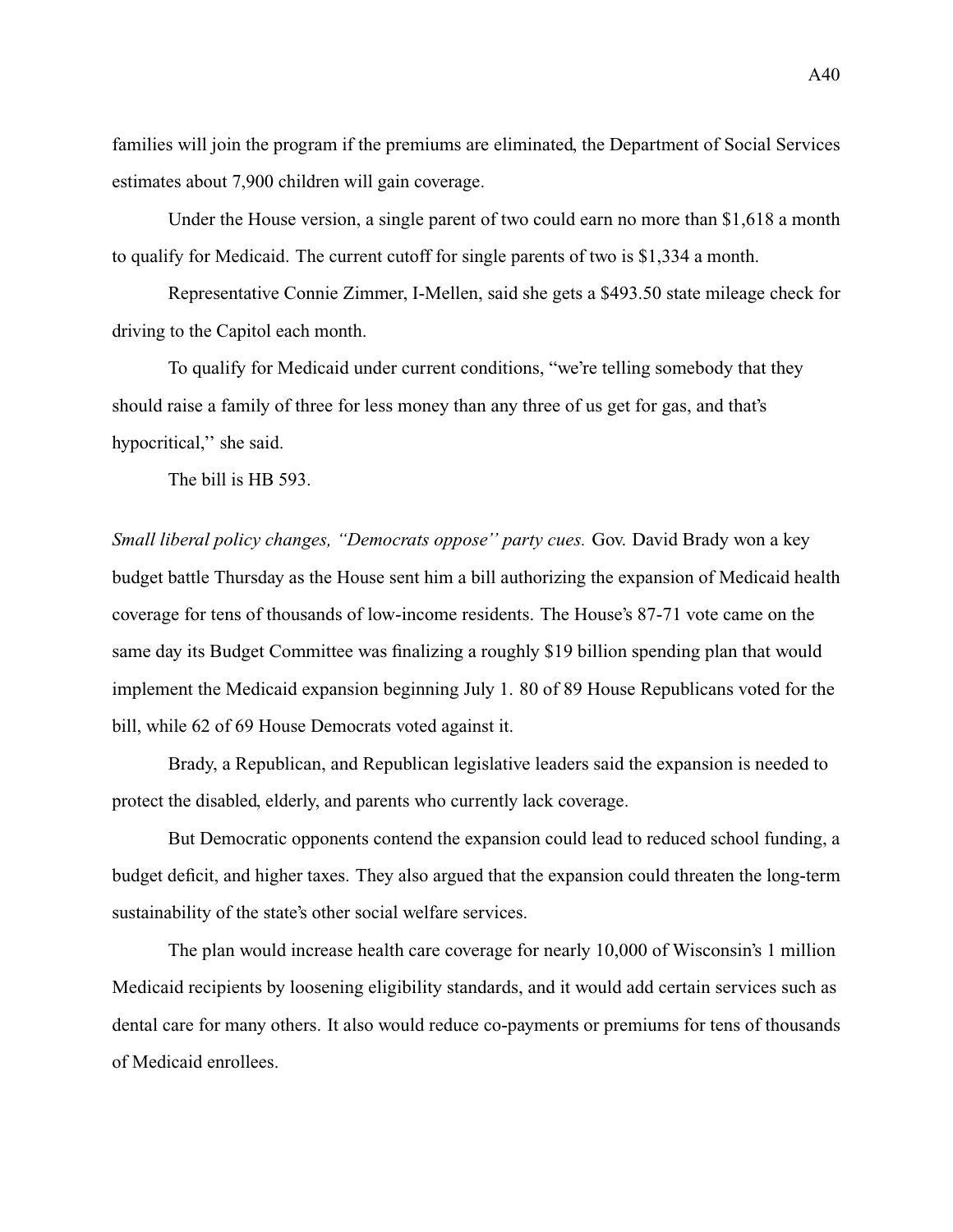Brady praised the Legislature for taking "decisive actions to protect the poorest among us.'' He said the bill's anti-waste and fraud provisions—such as annual Medicaid eligibility reviews—would "ensure that scarce state resources are going to those in need.''

The bill would reduce waiting times for such things as wheelchairs and artificial limbs for most adults. Recipients would be permitted one eye care visit every two years, as they are now.

A late provision added by the House would also expand a program that provides Medicaid coverage to disabled people aged 16 to 64 if they work at least three hours a month. Currently, disabled adults qualify for coverage if they earn less than \$1,940 a month. The House bill raises the cutoff to \$2,160 a month.

Opponents of the expansion point to the growth of Medicaid. In the past dozen years, the Medicaid rolls doubled while its cost nearly tripled. Yet even without the proposed expansion, Medicaid would cost more than \$5.5 billion in state and federal money next fiscal year, consuming nearly 29 percent of Wisconsin's budget.

The expansion is dangerous because "we must ensure the children of our state can be educated, that our most vulnerable are protected, and (that) we do it in such a manner that creates solid footing for the state of Wisconsin,'' said House Budget Committee Member David Toolan, D-Milwaukee.

But supporters claim the Medicaid expansions would ensure that the most vulnerable receive necessary protections.

Currently, most adult Medicaid recipients are required to make co-payments of between 50 cents and \$3, depending on the cost of the service, each time they visit a doctor or hospital. Under the House bill, co-payments would cost between 50 cents and \$2 per visit.

The bill also would eliminate monthly premiums of families in the MC+ for Kids program, which provides health care to children whose families earn up to three times the federal poverty level but aren't covered by traditional Medicaid or private insurance. Because some families will join the program if the premiums are eliminated, the Department of Social Services estimates about 7,900 children will gain coverage.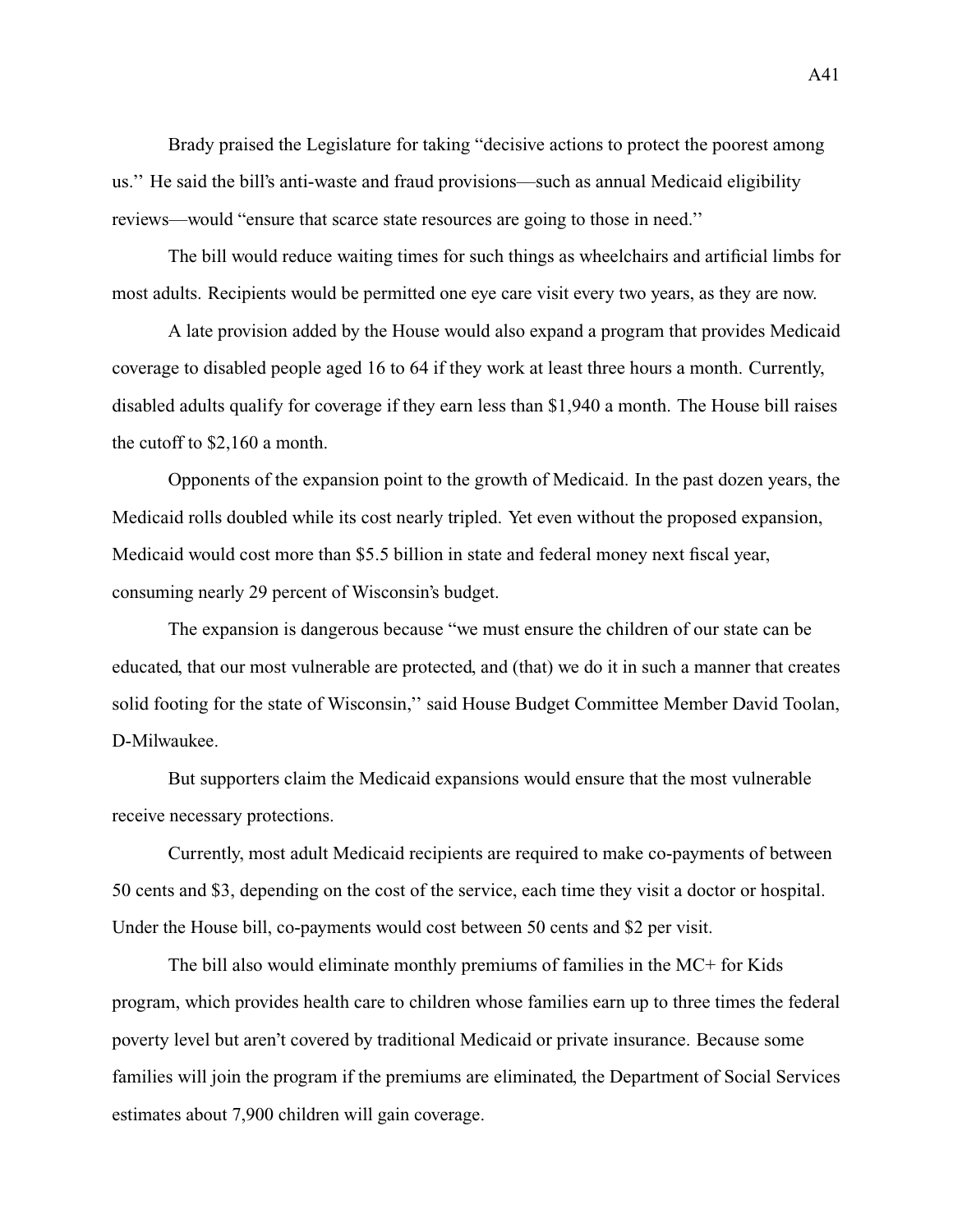Under the House version, a single parent of two could earn no more than \$1,618 a month to qualify for Medicaid. The current cutoff for single parents of two is \$1,334 a month.

Representative Connie Zimmer, R-Mellen, said she gets a \$493.50 state mileage check for driving to the Capitol each month.

To qualify for Medicaid under current regulations, "we're telling somebody that they should raise a family of three for less than any three of us get for gas, and that's hypocritical,'' she said.

The bill is HB 593.

*Large conservative policy changes, no party cues.* The article used in this condition was the same as the article used in the "conservative policy changes, no party cues'' condition of Experiment 1. See [page A15.](#page-62-0)

*Large conservative policy changes, "Democratic legislators oppose'' party cues.* The article used in this condition was the same as the article used in the "conservative policy changes, Democratic legislators oppose'' condition of Experiment 1. See [page A19.](#page-62-0)

*Small conservative policy changes, no party cues.* Gov. David Brady won a key budget battle Thursday as the House sent him a bill authorizing the reduction of Medicaid health coverage for tens of thousands of low-income residents. The House's 87-71 vote came on the same day its Budget Committee was finalizing a roughly \$19 billion spending plan that would implement the Medicaid cuts beginning July 1.

Brady said the cuts are needed to balance a budget that increases school funding without seeking higher taxes or cutting other social welfare services.

But opponents contend the health care cuts could threaten the health of the disabled, elderly and parents affected.

The plan would reduce health care coverage for nearly 10,000 of Wisconsin's 1 million Medicaid recipients by tightening eligibility standards, and it would end certain services such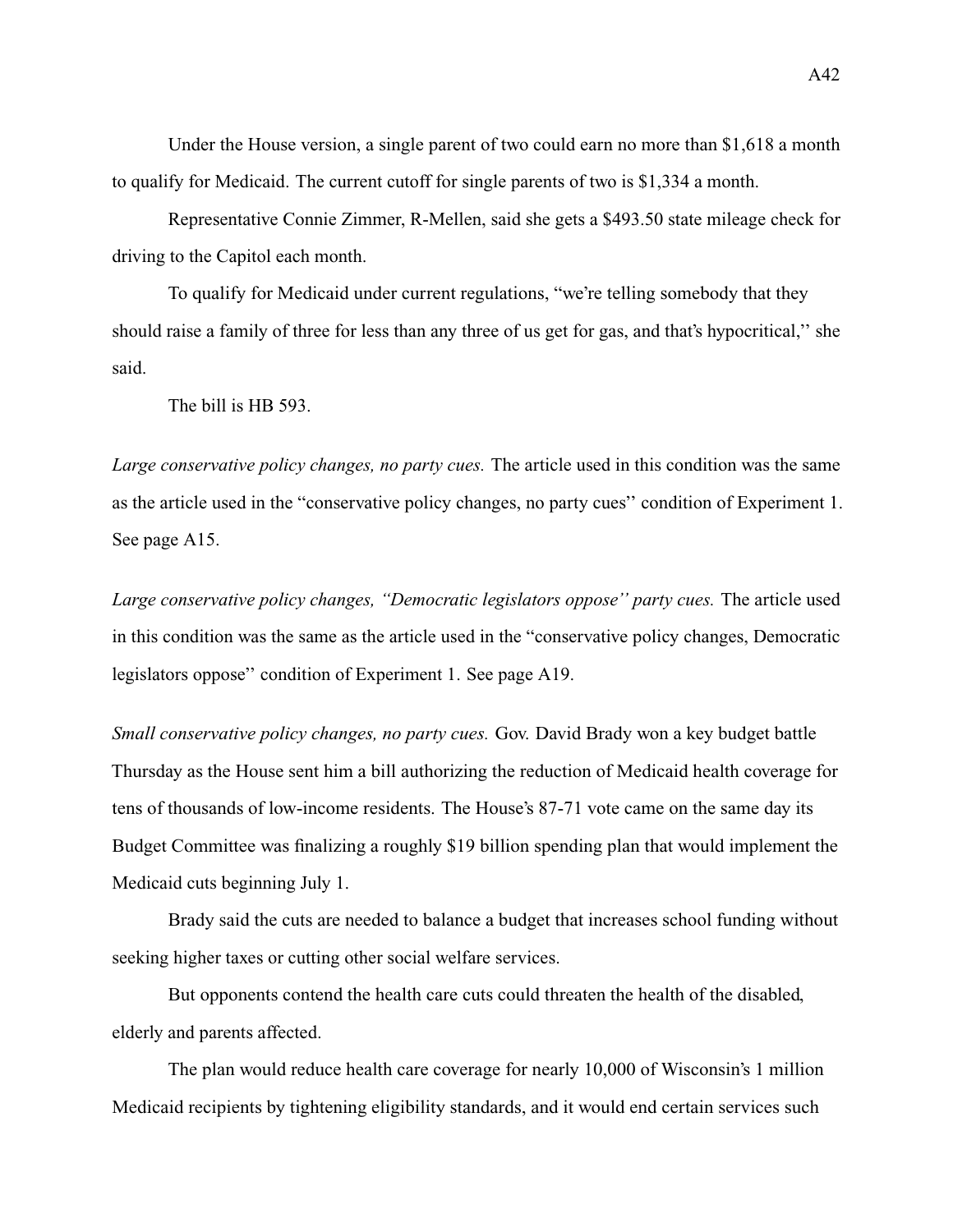as dental care for many others. It also would increase co-payments or premiums for tens of thousands of Medicaid enrollees.

Brady praised the Legislature for taking "decisive actions to protect the long-term sustainability of our state's social welfare services.'' He said the bill's anti-waste and fraud provisions—such as annual Medicaid eligibility reviews—would "ensure that scarce state resources are going to those in need.''

The bill would extend waiting times for such things as wheelchairs and artificial limbs for most adults. Recipients would be permitted one eye care visit every two years, as they are now.

A late provision added by the House would also limit Medicaid coverage for disabled people aged 16 to 64 who work at least three hours a month. Currently, disabled adults qualify for coverage if they earn less than \$1,940 a month. The House bill lowers the cutoff to \$1,300 a month.

Supporters of the cuts point to the growth of Medicaid. In the past dozen years, the Medicaid rolls doubled while its cost nearly tripled. Without the proposed cuts, Medicaid would cost more than \$5.5 billion in state and federal money next fiscal year, consuming nearly 29 percent of Wisconsin's budget.

The cuts are necessary because "we must ensure the children of our state can be educated, that our most vulnerable are protected, and (that) we do it in such a manner that creates solid footing for the state of Wisconsin,'' said David Toolan, Chair of Residents for Responsible Government, a nonprofit group that has been lobbying for the bill.

But opponents claim the Medicaid cuts would affect the very vulnerable people supporters say they want to protect.

Currently, most adult Medicaid recipients are required to make co-payments of between 50 cents and \$3, depending on the cost of the service, each time they visit a doctor or hospital. Under the House bill, co-payments would cost from \$3 to \$6 per visit.

The bill also would require monthly premiums of more families in the MC+ for Kids program, which provides health care to children whose families earn up to three times the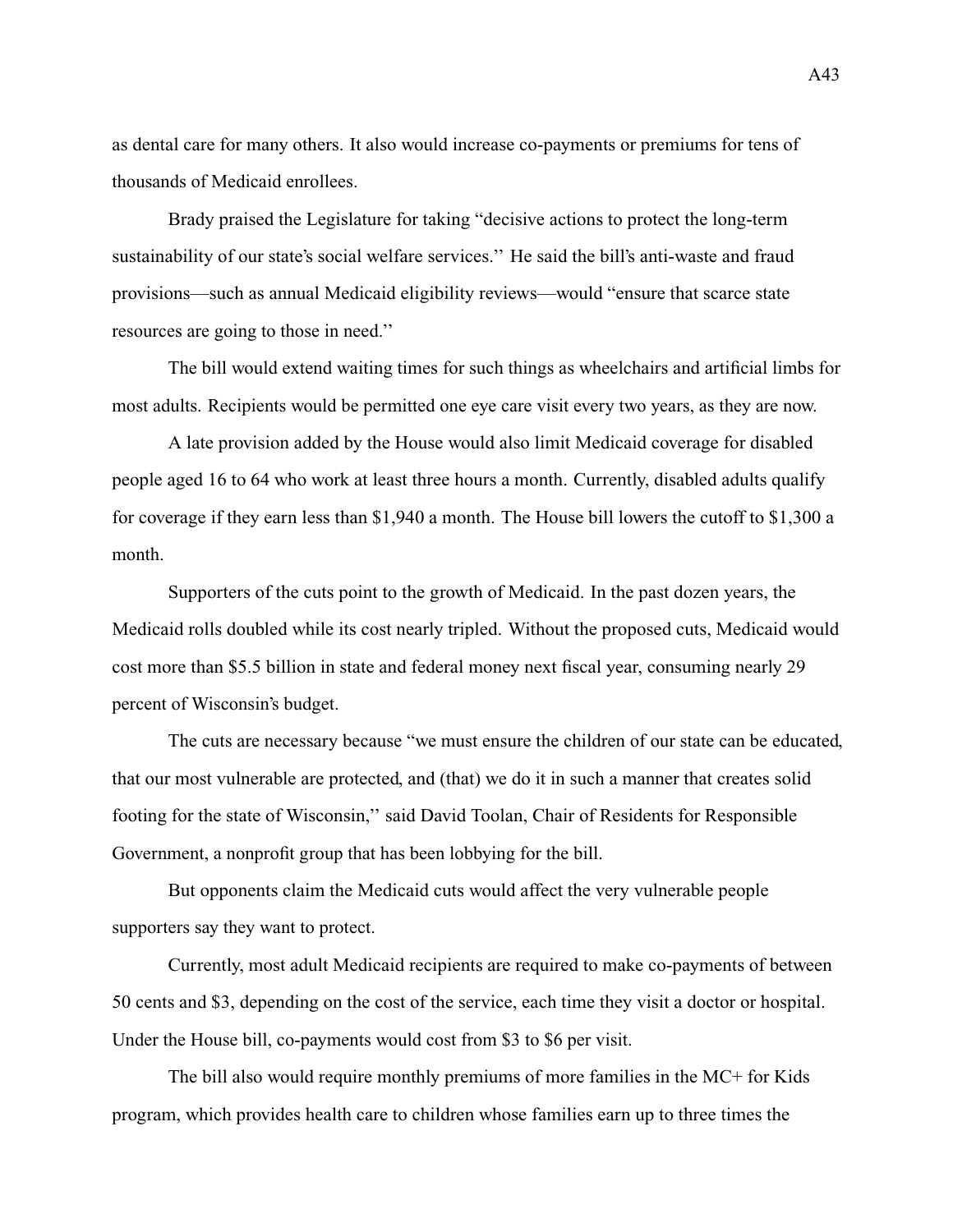federal poverty level but aren't covered by traditional Medicaid or private insurance. Because some families would drop out rather than pay the premium, the Department of Social Services estimates about 7,900 children would lose coverage.

Under the House version, a single parent of two could earn no more than \$1,050 a month to qualify for Medicaid. The current cutoff for single parents of two is \$1,334 a month.

Representative Connie Zimmer, I-Mellen, said she gets a \$493.50 state mileage check for driving to the Capitol each month.

To qualify for Medicaid, "we're going to tell somebody that they should raise a family of three for less money than three of us get for gas, and that's hypocritical,'' she said.

The bill is HB 593.

*Small conservative policy changes, "Democrats oppose'' party cues.* Gov. David Brady won a key budget battle Thursday as the House sent him a bill authorizing the reduction of Medicaid health coverage for tens of thousands of low-income residents. The House's 87-71 vote came on the same day its Budget Committee was finalizing a roughly \$19 billion spending plan that would implement the Medicaid cuts beginning July 1. 80 of 89 House Republicans voted for the bill, while 62 of 69 House Democrats voted against it.

Brady, a Republican, and GOP legislative leaders said the Medicaid cuts are needed to balance a budget that increases school funding without seeking higher taxes or cutting other social welfare services.

But Democratic opponents contend the health care cuts could threaten the health of the disabled, elderly and parents affected.

The plan would reduce health care coverage for nearly 10,000 of Wisconsin's 1 million Medicaid recipients by tightening eligibility standards, and it would end certain services such as dental care for many others. It also would increase co-payments or premiums for tens of thousands of Medicaid enrollees.

Brady praised the Legislature for taking "decisive actions to protect the long-term sustainability of our state's social welfare services.'' He said the bill's anti-waste and fraud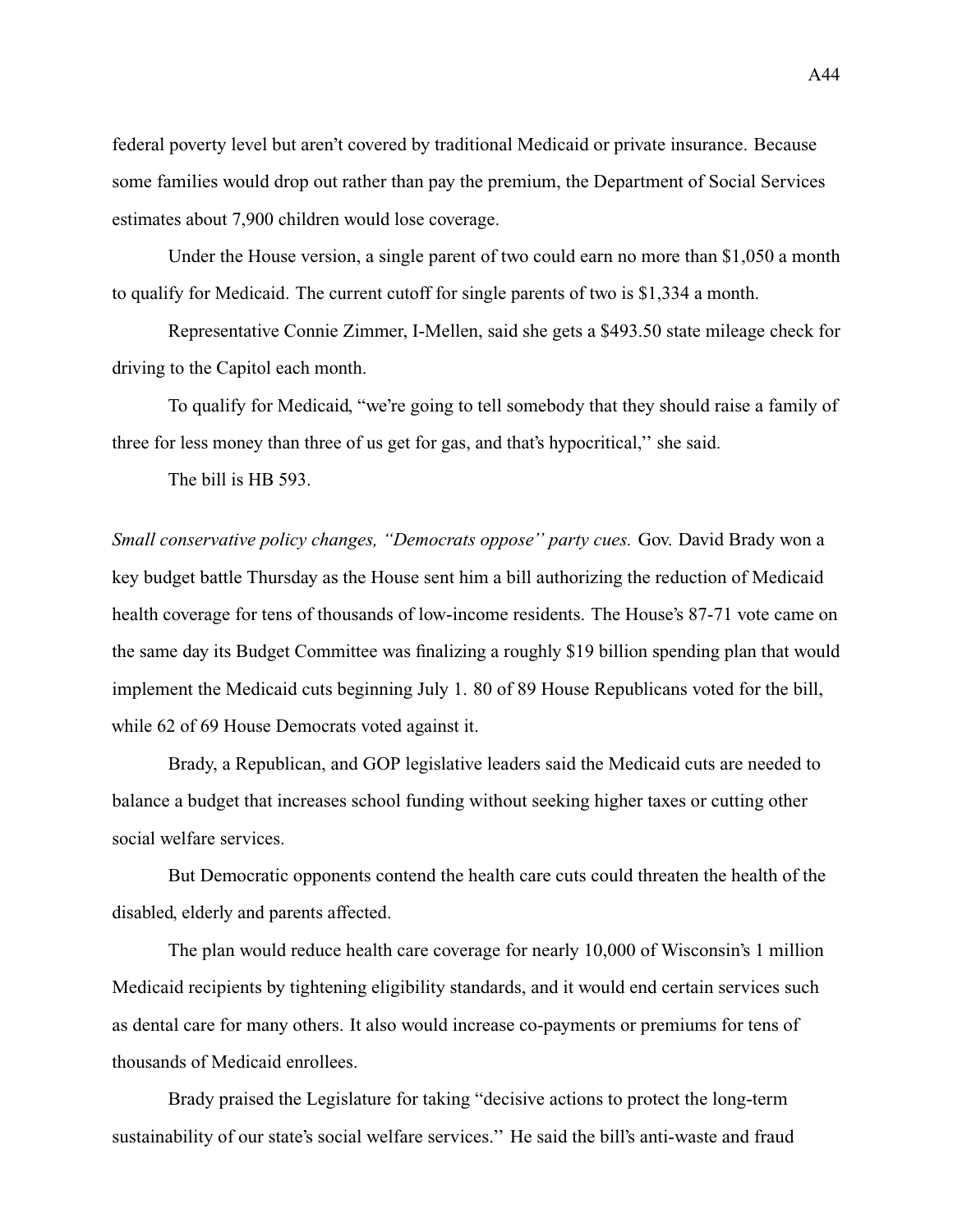provisions—such as annual Medicaid eligibility reviews—would "ensure that scarce state resources are going to those in need.''

The bill would extend waiting times for such things as wheelchairs and artificial limbs for most adults. Recipients would be permitted one eye care visit every two years, as they are now.

A late provision added by the House would also limit Medicaid coverage for disabled people aged 16 to 64 who work at least three hours a month. Currently, disabled adults qualify for coverage if they earn less than \$1,940 a month. The House bill lowers the cutoff to \$1,300 a month.

Supporters of the cuts point to the growth of Medicaid. In the past dozen years, the Medicaid rolls doubled while its cost nearly tripled. Without the proposed cuts, Medicaid would cost more than \$5.5 billion in state and federal money next fiscal year, consuming nearly 29 percent of Wisconsin's budget.

The cuts are necessary because "we must ensure the children of our state can be educated, that our most vulnerable are protected, and (that) we do it in such a manner that creates solid footing for the state of Wisconsin,'' said House Budget Committee Member David Toolan, R-Milwaukee.

But opponents claim the Medicaid cuts would affect the very vulnerable people supporters say they want to protect.

Currently, most adult Medicaid recipients are required to make co-payments of between 50 cents and \$3, depending on the cost of the service, each time they visit a doctor or hospital. Under the House bill, co-payments would cost from \$3 to \$6 per visit.

The bill also would require monthly premiums of more families in the MC+ for Kids program, which provides health care to children whose families earn up to three times the federal poverty level but aren't covered by traditional Medicaid or private insurance. Because some families would drop out rather than pay the premium, the Department of Social Services estimates about 7,900 children would lose coverage.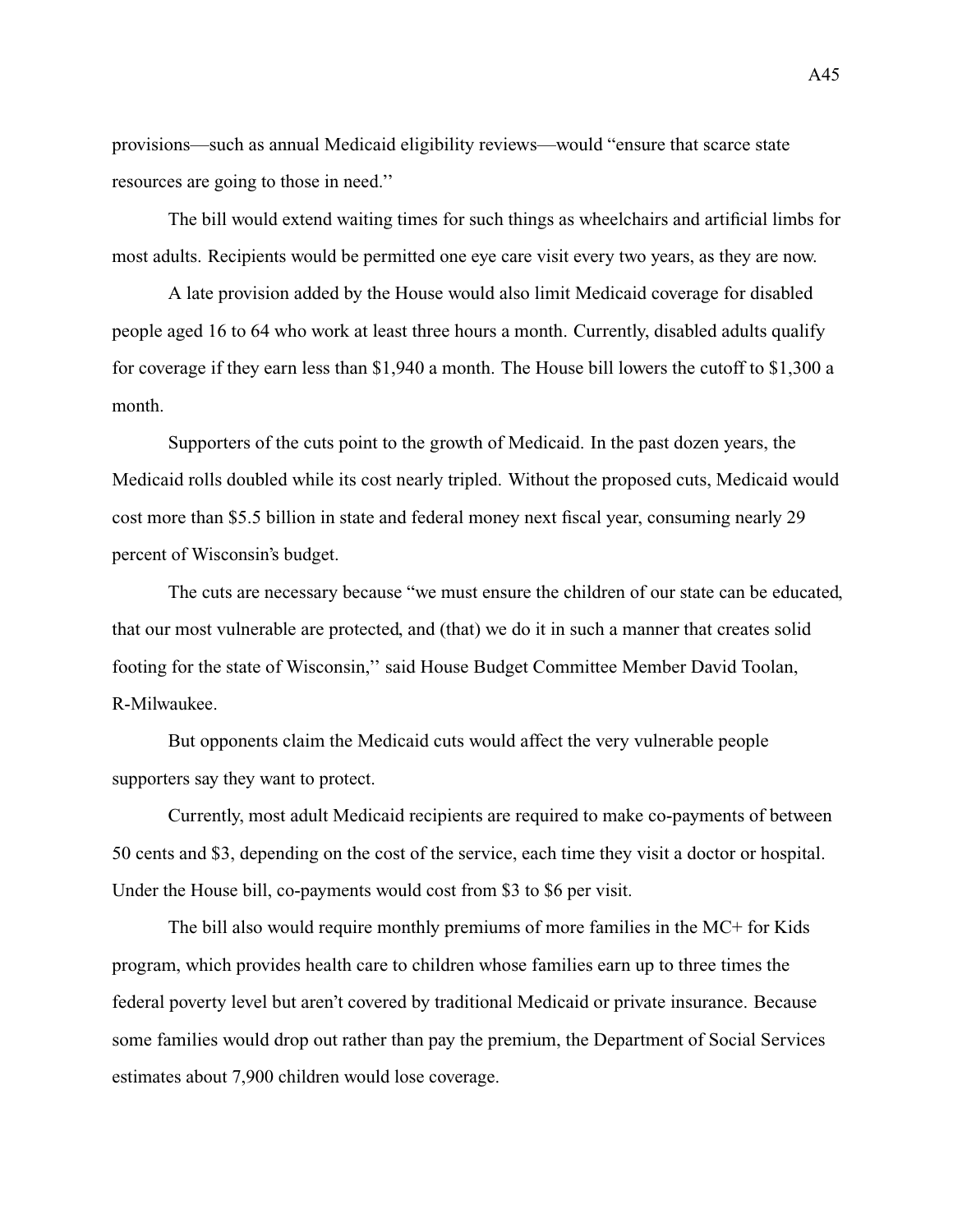Under the House version, a single parent of two could earn no more than \$1,050 a month to qualify for Medicaid. The current cutoff for single parents of two is \$1,334 a month.

Representative Connie Zimmer, D-Mellen, said she gets a \$493.50 state mileage check for driving to the Capitol each month.

To qualify for Medicaid, "we're going to tell somebody that they should raise a family of three for less money than three of us get for gas, and that's hypocritical,'' she said.

The bill is HB 593.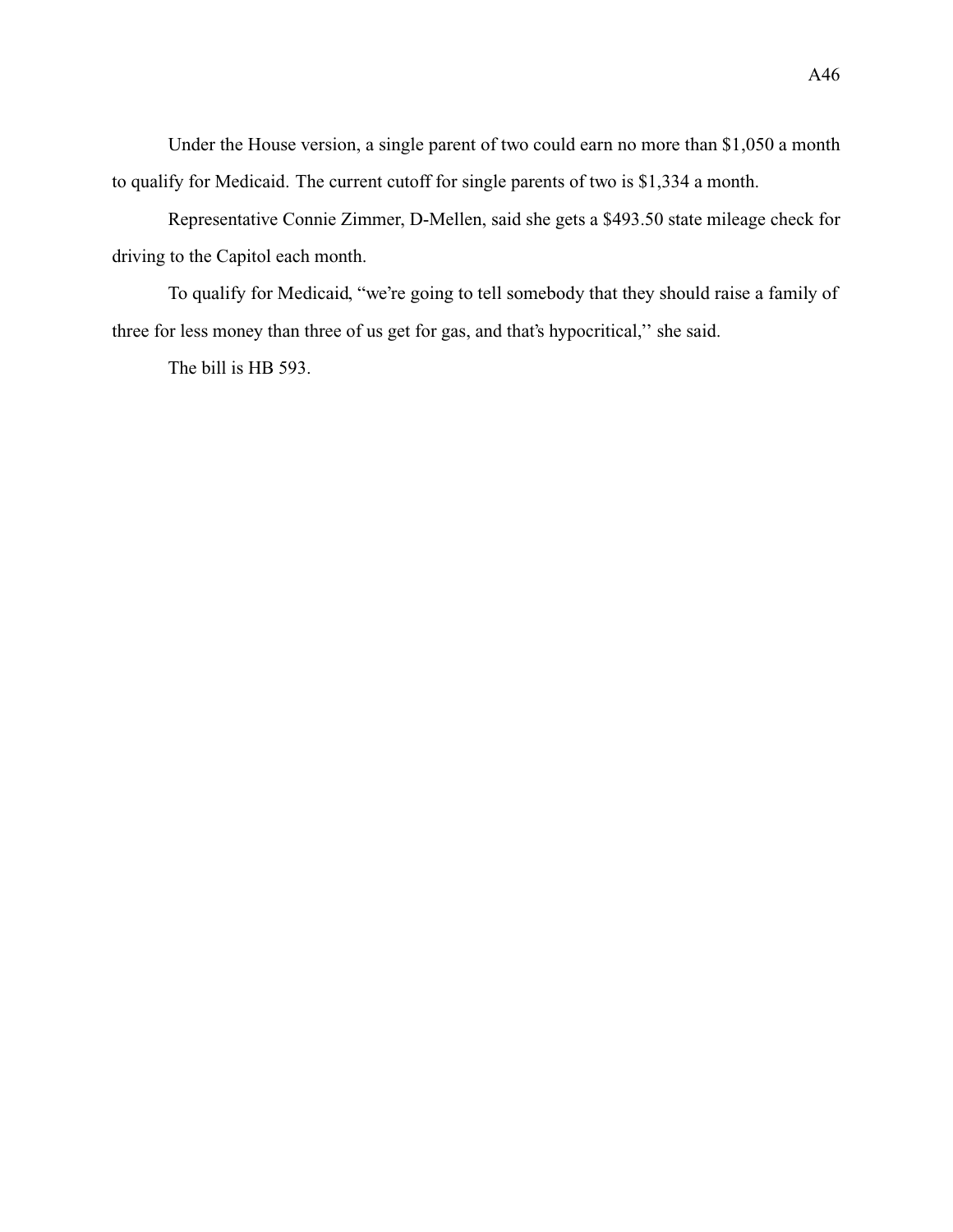#### Experiment 2: Pre- and Post-Treatment Measures

The pre- and post-treatment measures of party identification were the same as those used for Experiment 1. (See [page A21.](#page-74-0)) Pre-treatment measurements were taken between one and six days before the start of the experiment. 98% of subjects who identified as Democrats before the experiment began also identified as Democrats at the end of the experiment. For Republicans, the corresponding figure was also 98%. (In the post-treatment interview, some subjects initially denied having a major-party affiliation but subsequently said that they were "closer to'' one of the major parties than the other. For the purpose of this analysis, these "leaners'' are counted as partisans.)

With two exceptions, the other post-treatment items were the same as those used in Experiment 1. The first exception was a question about the maximum income that a single parent of two could earn without becoming ineligible for Medicaid. The question itself remained the same, but the response options were changed to be suitable for subjects in both the small-change and large-change policy conditions:

> If the changes go into effect, what is the most that a single parent of two could earn while still being eligible for Medicaid? [Response options: about \$500 a month; about \$1,000 a month; about \$1,300 a month; about \$1,600 a month; about \$2,200 a month.]

The second exception was the addition of a prompt that asked subjects to

Please list your thoughts about the article and the policy changes that it described. The main goal of this study is to better understand what people think about changes like the one that you just read about—so please write as much as you like and take as much time as you need.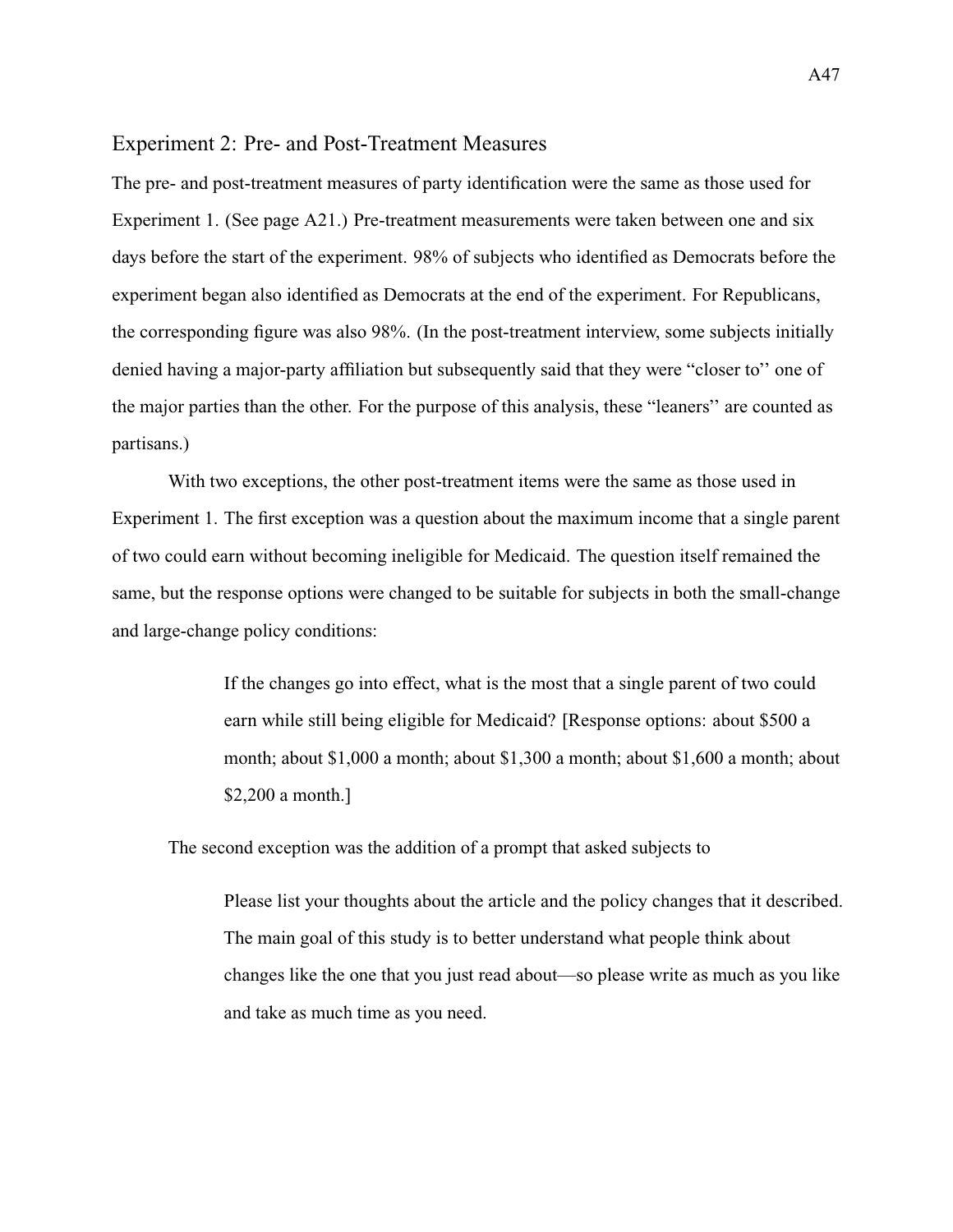Expansion of Benefits

Reduction of Benefits

| Large                                                                                                                                                                         | Slight                                                                                                                                             | <b>Status Quo</b>                                                                                                                                  | Slight                                                                                                                                               | Large                                                                                                                                                                         |
|-------------------------------------------------------------------------------------------------------------------------------------------------------------------------------|----------------------------------------------------------------------------------------------------------------------------------------------------|----------------------------------------------------------------------------------------------------------------------------------------------------|------------------------------------------------------------------------------------------------------------------------------------------------------|-------------------------------------------------------------------------------------------------------------------------------------------------------------------------------|
| Monthly income cutoff:                                                                                                                                                        | Monthly income cutoff:                                                                                                                             | Monthly income cutoff:                                                                                                                             | Monthly income cutoff:                                                                                                                               | Monthly income cutoff:                                                                                                                                                        |
| $$2,184$ for a single                                                                                                                                                         | \$1,618 for a single                                                                                                                               | \$1,334 for a single                                                                                                                               | $$1,050$ for a single                                                                                                                                | \$484 for a single parent                                                                                                                                                     |
| parent of two.                                                                                                                                                                | parent of two.                                                                                                                                     | parent of two.                                                                                                                                     | parent of two.                                                                                                                                       | of two.                                                                                                                                                                       |
| No copayments for visits                                                                                                                                                      | Copayments for visits to                                                                                                                           | Copayments for visits to                                                                                                                           | Copayments for visits                                                                                                                                | Copayments for visits to                                                                                                                                                      |
| to doctor.                                                                                                                                                                    | doctor: 50 cents to \$2.                                                                                                                           | doctor: 50 cents to \$3.                                                                                                                           | to doctor: \$3-\$6.                                                                                                                                  | doctor: \$4-\$10.                                                                                                                                                             |
| Eliminate premiums for                                                                                                                                                        | Eliminate premiums for                                                                                                                             |                                                                                                                                                    | Require premiums for                                                                                                                                 | Require premiums for                                                                                                                                                          |
| some families, leading                                                                                                                                                        | some families, leading                                                                                                                             |                                                                                                                                                    | some families, leading                                                                                                                               | some families, leading                                                                                                                                                        |
| 23,700 children to gain                                                                                                                                                       | 7,900 children to gain                                                                                                                             |                                                                                                                                                    | 7,900 children to lose                                                                                                                               | 23,700 children to lose                                                                                                                                                       |
| coverage.                                                                                                                                                                     | coverage.                                                                                                                                          |                                                                                                                                                    | coverage.                                                                                                                                            | coverage.                                                                                                                                                                     |
| Expand mandatory cov-<br>erage of wheelchairs,<br>prostheses, and eye care.<br>Reduce waiting times for<br>wheelchairs and<br>prostheses. Eye-care<br>visits once every year. | Reduce waiting times for<br>wheelchairs and<br>prostheses. Eye-care<br>visits once every two<br>years.                                             | Coverage of wheelchairs<br>and prostheses. Eye-care<br>visits once every two<br>years.                                                             | Extend waiting times<br>for wheelchairs and<br>prostheses. Eye-care<br>visits once every two<br>years.                                               | Repeal mandatory cov-<br>erage of wheelchairs,<br>prostheses, and eye care.<br>Continue to fund<br>wheelchairs, prostheses,<br>and eye-care visits once<br>every three years. |
| Coverage of tempo-<br>rarily disabled people<br>aged 16 to 64 who earn<br>less than \$2,600 per<br>month and work at least<br>three hours per month.                          | Coverage of temporarily<br>disabled people aged 16<br>to 64 who earn less than<br>\$2,160 per month and<br>work at least three hours<br>per month. | Coverage of temporarily<br>disabled people aged 16<br>to 64 who earn less than<br>\$1,940 per month and<br>work at least three hours<br>per month. | Coverage of tempo-<br>rarily disabled people<br>aged 16 to 64 who earn<br>less than \$1,300 per<br>month and work at least<br>three hours per month. | Eliminate coverage for<br>the temporarily disabled.                                                                                                                           |
| Expand coverage for                                                                                                                                                           | Expand coverage for                                                                                                                                |                                                                                                                                                    | Reduce coverage for                                                                                                                                  | Reduce coverage for                                                                                                                                                           |
| 100,000 of the state's one                                                                                                                                                    | 10,000 of the state's one                                                                                                                          |                                                                                                                                                    | 10,000 of the state's one                                                                                                                            | 100,000 of the state's one                                                                                                                                                    |
| million Medicaid                                                                                                                                                              | million Medicaid                                                                                                                                   |                                                                                                                                                    | million Medicaid                                                                                                                                     | million Medicaid                                                                                                                                                              |
| recipients.                                                                                                                                                                   | recipients.                                                                                                                                        |                                                                                                                                                    | recipients.                                                                                                                                          | recipients.                                                                                                                                                                   |

Table A6: Policy Details in Experiment 2. All subjects in Experiment 2 read a newspaper article that contrasted the status quo with liberal or conservative policy changes that had just been passed by the state House of Representatives. "Large''-change policies were those that subjects read about in Experiment 1."Slight''-change policies offered smaller changes from the status quo.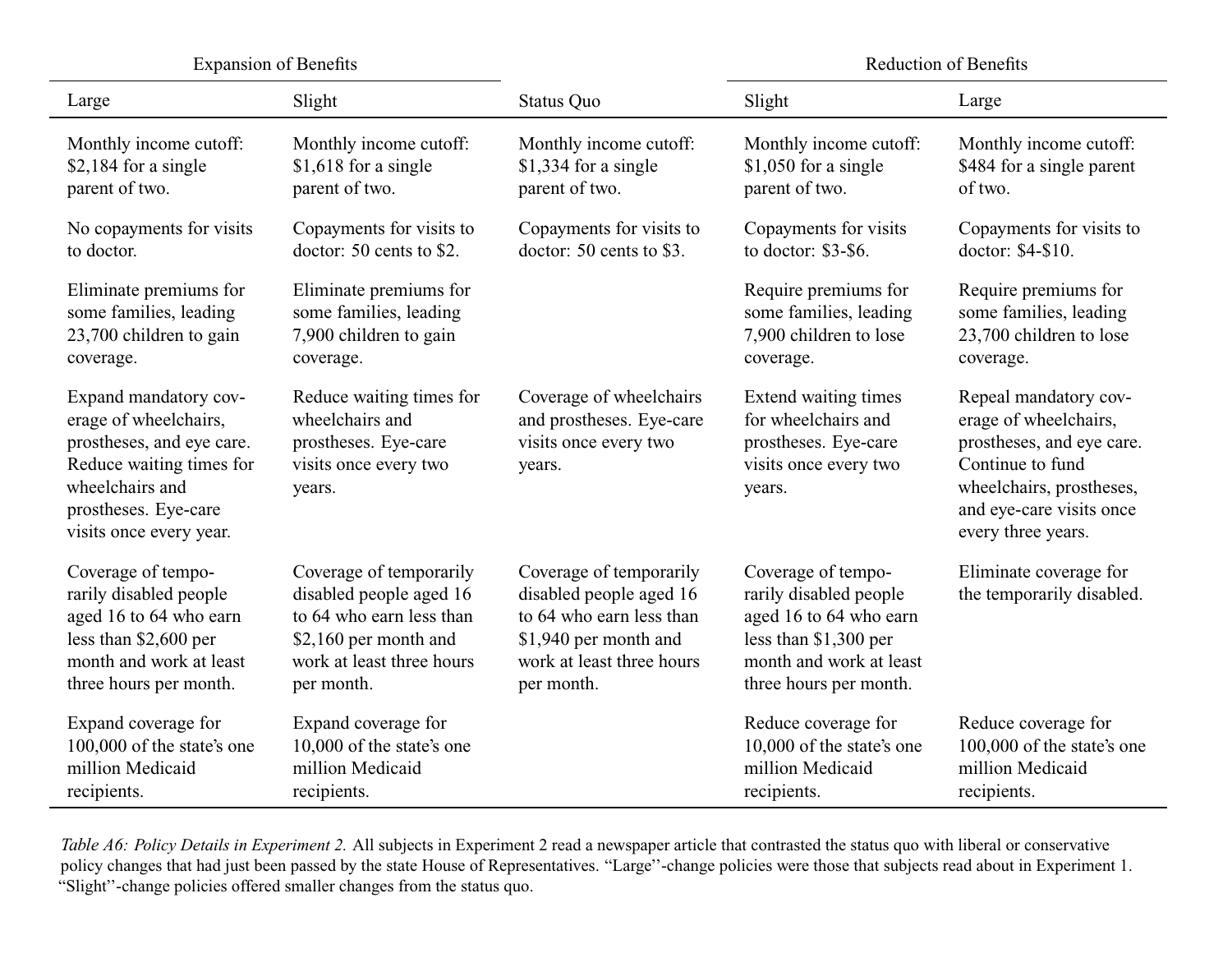## Experiment 2: Randomization Checks

[Table A7](#page-103-0) reports results from a set of logistic regressions. In each regression, one of the treatments in Experiment 2 is regressed on other treatment and pre-treatment variables. As expected, the  $\chi^2$  statistics are insignificant and the pseudo- $R^2$  values are low for each regression, suggesting that the randomizations in Experiment 2 were not systematically associated with the predictors. The intercepts in the large-policy-change (LARGE) regressions are large and negative, which is consistent with the intentional assignment of more subjects to the large-policy-change condition than to the small-policy-change condition.

The estimates in the last three rows of coefficients are not independent. For example, the coefficient on "large policy changes'' in each LIB regression is necessarily the same as the coefficient on "liberal policy'' in the corresponding LARGE regression.

Of the 72 independent estimates of terms other than intercepts, three are significant at  $p < .05$ , two-tailed: the estimate for "female" in the eighth column and the estimates for "liberal policy'' in the first and fourth columns (which are necessarily the same as the estimates for "Democrats oppose'' cues in the second and fifth columns). This percentage of significant estimates  $(3/72 = 4.2\%)$  is almost exactly what we would expect by chance if all 72 coefficients were null.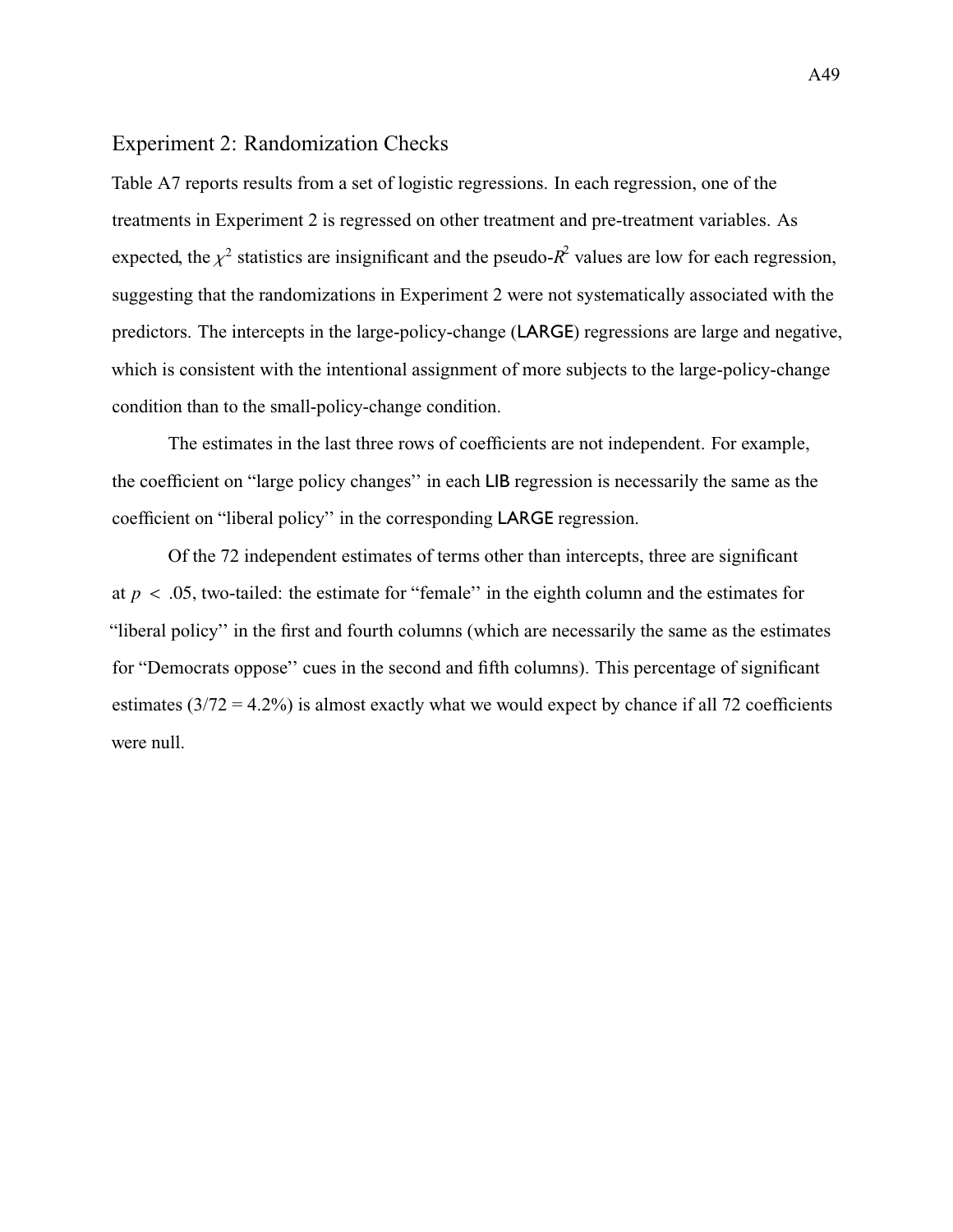<span id="page-103-0"></span>

|                              | All Subjects |              |              | <b>Democratic Subjects</b> |              |              | Republican Subjects |              |              |  |  |
|------------------------------|--------------|--------------|--------------|----------------------------|--------------|--------------|---------------------|--------------|--------------|--|--|
|                              | <b>CUE</b>   | <b>LIB</b>   | <b>LARGE</b> | <b>CUE</b>                 | <b>LIB</b>   | <b>LARGE</b> | <b>CUE</b>          | <b>LIB</b>   | <b>LARGE</b> |  |  |
| Intercept                    | $-.16$ .18   | $.01$ . 18   | $-1.03$ .20  | .27.30                     | .34.29       | $-.82$ .34   | $-.40$ .23          | $-.20$ .23   | $-1.08$ .26  |  |  |
| Female                       | $-.01$ .07   | .09.07       | .0308        | $-.19.12$                  | $-.15$ .12   | $.01$ . 13   | .09.09              | .23.09       | $.02$ .10    |  |  |
| Age                          | $-.00$ .00   | $-.00$ .00   | .00.00       | $-.00$ .00                 | $-.00$ .00   | $-.00$ .00   | $-.00$ .00          | $-.00$ .00   | $-.00$ .00   |  |  |
| Low education                | $-.02$ .11   | $-0.08$ . 11 | $-.13$ .12   | $-.14.18$                  | $-.17$       | $-.37.19$    | $.03$ .14           | $-.04$ .14   | $.03$ .15    |  |  |
| Medium education             | $-01$ . 10   | $-.07$ . 10  | $.01$ . 11   | $-.09$ .16                 | $-.10$ .16   | $-.19.17$    | $.02$ .13           | $-.06$ .12   | $.14$ .14    |  |  |
| Northeast                    | $.03$ .11    | $.16$ .11    | $.07$ .12    | $.03$ .18                  | $.10$ .17    | .22.19       | $.03$ .15           | .19.15       | $-.06$ .16   |  |  |
| South                        | $-.02$ .09   | .04.09       | $.05$ .10    | $-.05$ .16                 | $.03$ .15    | $.03$ .17    | $-.02$ .12          | $.06$ .12    | $.04$ .13    |  |  |
| West                         | .01.10       | .07.10       | $-.07$ .11   | $.02$ $.17$                | $-.14.16$    | $-.06$ . 19  | $-.01$ . 13         | .19.13       | $-.08$ .15   |  |  |
| "Democrats oppose" cues      |              | $-.14.07$    | .11.08       |                            | $-.31$ .12   | $-.03$ .13   |                     | $-.05$ .09   | .19.10       |  |  |
| Liberal policy               | $-.14.07$    |              | .01.08       | $-.31$ .12                 |              | $-.06$ . 13  | $-.05$ .09          |              | $.04$ .10    |  |  |
| Large policy changes         | .11.08       | .01.08       |              | $-.03$ .13                 | $-.06$ .13   |              | .19.10              | $.04$ .10    |              |  |  |
| Log likelihood               | $-2245$      | $-2287$      | $-1953$      | $-852$                     | $-871$       | $-727$       | $-1388$             | $-1408$      | $-1222$      |  |  |
| Likelihood ratio test        | 7.2 $p=.70$  | 8.8 $p=.55$  | 6.0 $p=.82$  | $11.9 p = .29$             | 12.0 $p=.28$ | 6.5 $p=.77$  | 5.0 $p=.89$         | 10.3 $p=.41$ | 6.3 $p=.79$  |  |  |
| Cragg and Uhler (1970) $R^2$ | .003         | .004         | .003         | .013                       | .013         | .007         | .003                | .007         | .004         |  |  |
| Number of observations       | 3309         | 3309         | 3309         | 1265                       | 1265         | 1265         | 2044                | 2044         | 2044         |  |  |

*Table A7: Randomization Checks for Experiment 2.* Each column reports estimates and standard errors from <sup>a</sup> logistic regression of <sup>a</sup>randomized variable on other variables. "CUE," "LIB," and "LARGE," are the randomized variables: party cues, the liberal policy condition, and the large-policy-change condition. "Northeast," "South," and "West" refer to subjects' region of residence as defined bythe U.S. Census Bureau; the index category is the Midwest. "Low education" indicates no formal education beyond high school. "Medium education" indicates formal education beyond high school but not beyond college. The index category, "high education,"includes subjects who had some post-college education. Entries in the "likelihood ratio test" row are  $\chi^2$  statistics from a test against an intercept-only model.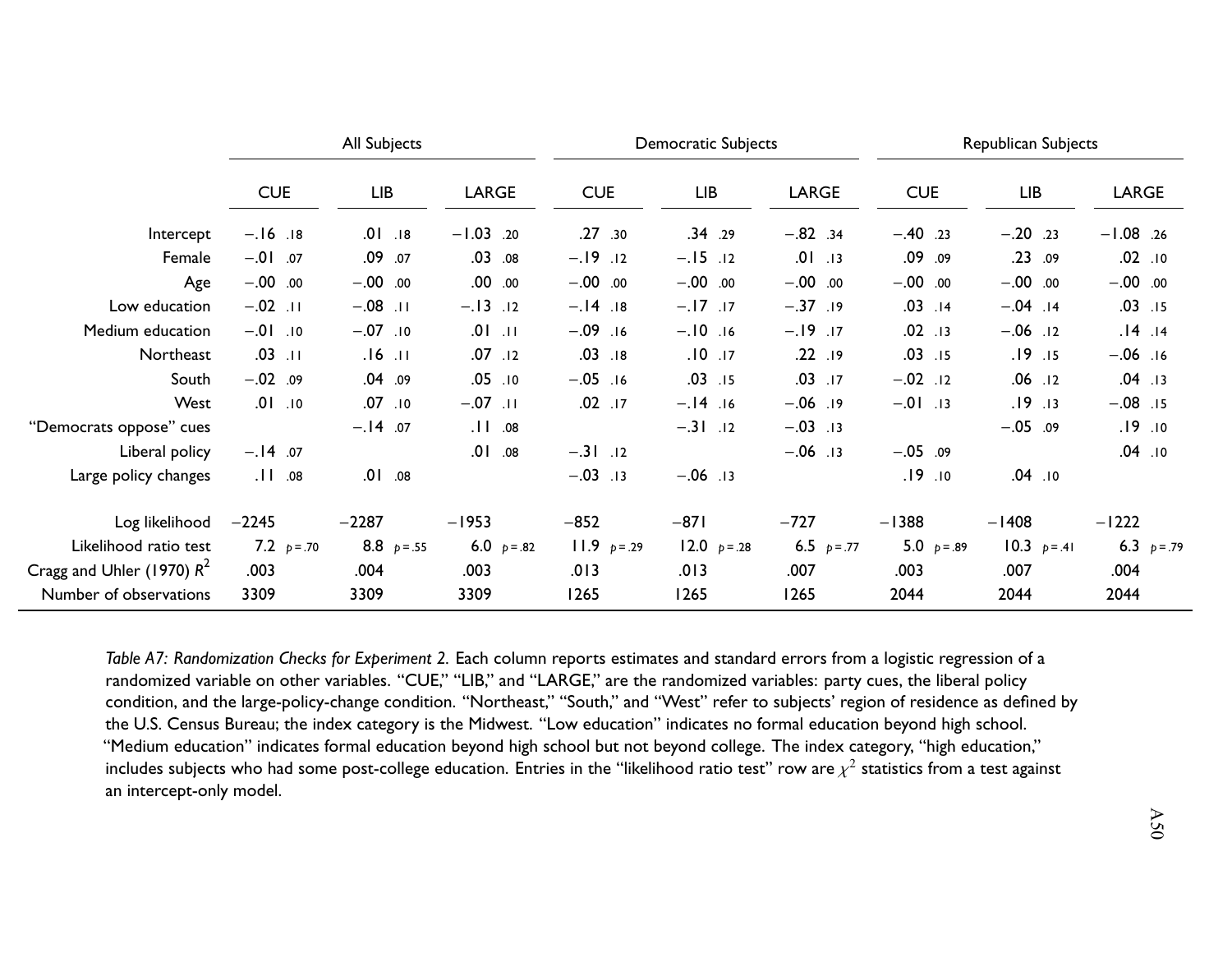### Experiment 2: Sample Characteristics

[Figure A5](#page-106-0) contrasts characteristics of the Experiment 2 sample with those of partisans in the 2008 American National Election Study. It shows that the sample percentages of subjects who are women (62%), high-scoring on both ANES need-for-cognition items (33%), from the Northeast (16%), the Midwest (24%), the South (37%), or the West (23%) are all within 6% of the corresponding ANES percentages. This is consistent with the small discrepancies that [Sanders et al.](#page-119-0) [\(2007\)](#page-119-0) and [Stephenson and Crête](#page-120-0) [\(2011\)](#page-120-0) find between Internet surveys and surveys conducted through other modes (though see [Malhotra and Krosnick](#page-119-1) [2007,](#page-119-1) who find somewhat larger differences).

The largest outlier—larger than in Experiment 1—is age. Relative to ANES partisans, the Experiment 2 sample has fewer people age 30 or younger (13% vs. 22%) and more who are 56 or older (48% vs. 32%). With respect to education, the Experiment 2 sample is much more representative than the Experiment 1 sample, although it is still more educated than the ANES sample: 28% of Experiment 2 subjects age 25 or older have no more than a high-school education, against 41% of ANES partisans age 25 or older. 18% of Experiment 2 subjects hold advanced degrees, against 10% of ANES subjects. But as in Experiment 1, the median education level in the sample is the same as the median for all American partisans: more than 12 years of schooling but no college degree. The Experiment 2 sample is also close to the ANES in need for cognition (variables V085170x and V085171); to the extent that education proxies for cognitive effort, this suggests that the results are not affected by under-representation of people who have no post-high-school education.

The most direct evidence about the consequences of under-representation of the young and relatively uneducated is given by [Figure A6,](#page-107-0) and it shows that the sample's under-representation of the young and uneducated is unlikely to have large effects on the analyses of Experiment 2. The top row of [Figure A6](#page-107-0) suggests that underrepresentation of the young may cause the analyses to slightly overstate the effect of policy: the average effect of policy was .28 points lower among subjects 30 or younger than among subjects 56 or older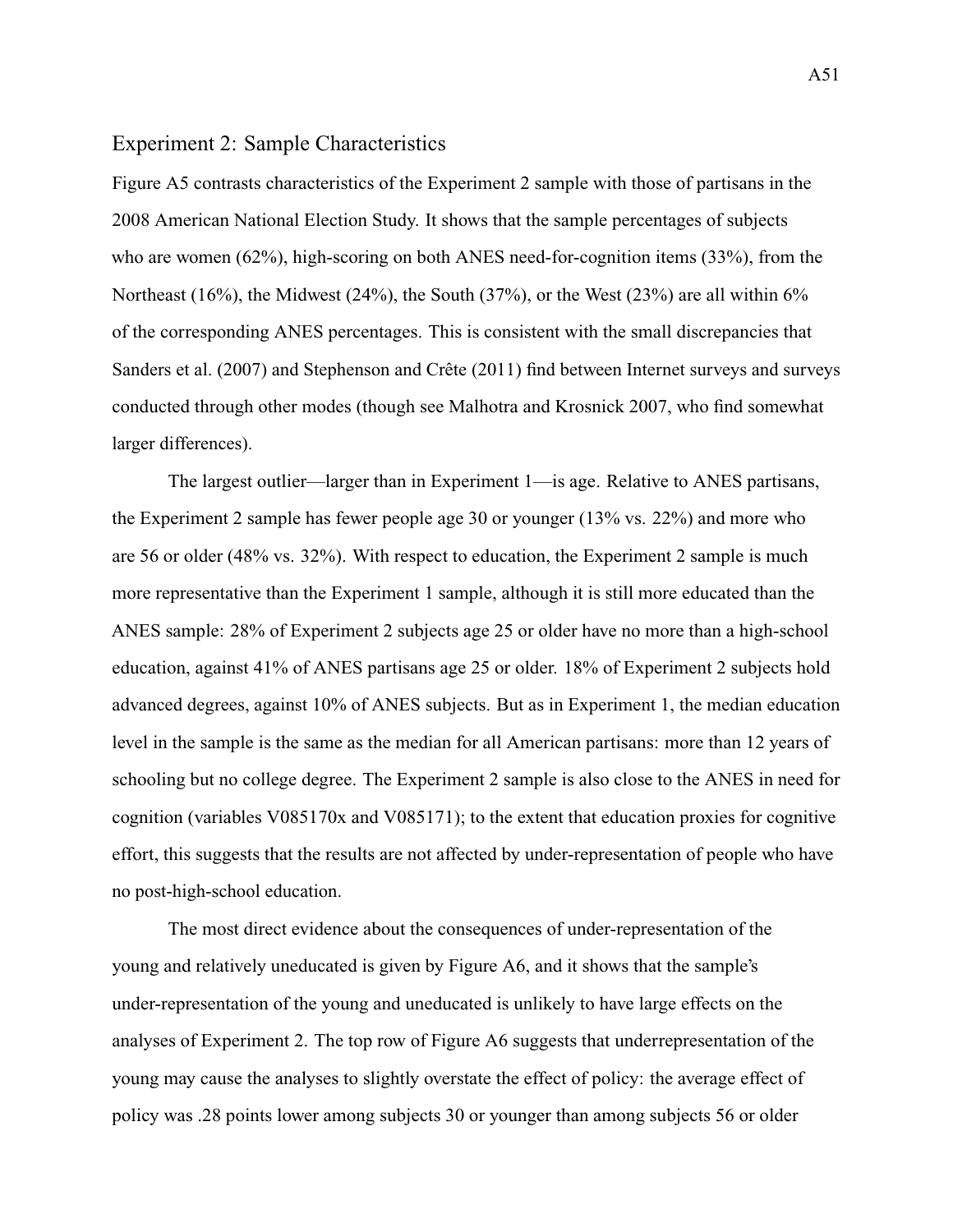$(p = .12,$  two-tailed). The bottom row of [Figure A6](#page-107-0) suggests the opposite: as in Experiment 1, the sample's underrepresentation of low-education subjects may cause the analyses to slightly understate the effect of policy. Policy effects are .14 points greater for low-education subjects than for high-education subjects ( $p = .35$ , two-tailed).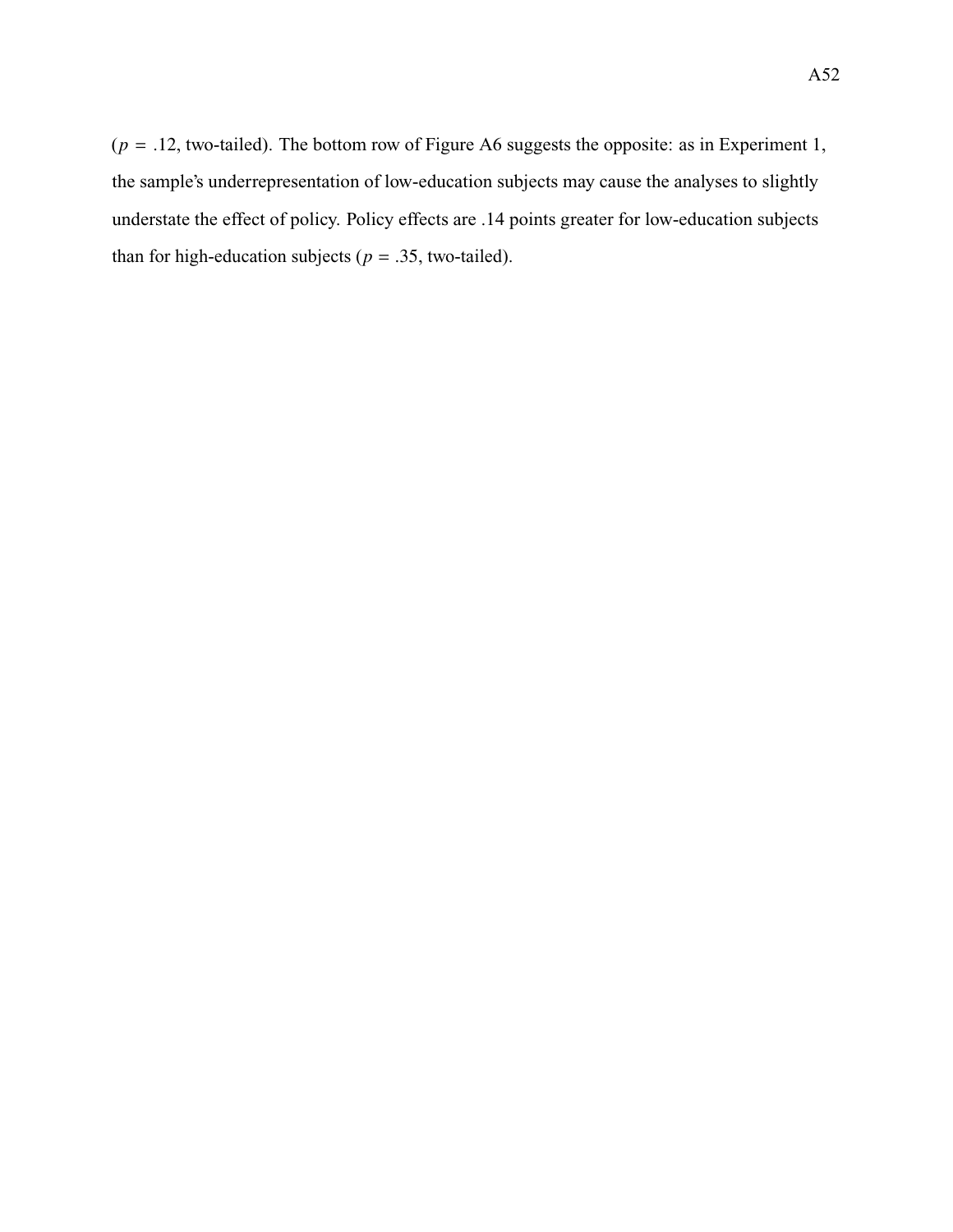<span id="page-106-0"></span>

*Figure A5: Experiment 2 Sample Representativeness.* Each row plots percentages of Experiment 2 subjects ("S") who share a characteristic. The corresponding percentages for partisans in the U.S. population ("N") are drawn from the 2008 ANES. Black lines are 95% confidence intervals.

"Midwest," "Northeast," "South," and "West" indicate percentages of subjects residing in each region. "Need for cognition (complex tasks)" plots percentages of subjects indicating that they "prefer complex to simple tasks." "Need for cognition (responsibility)" plots percentages indicating that they like having responsibility for situations that "require lots of thinking." "Need for cognition (both)" plots percentages indicating that they prefer complex tasks and like having responsibility for situations that require lots of thinking.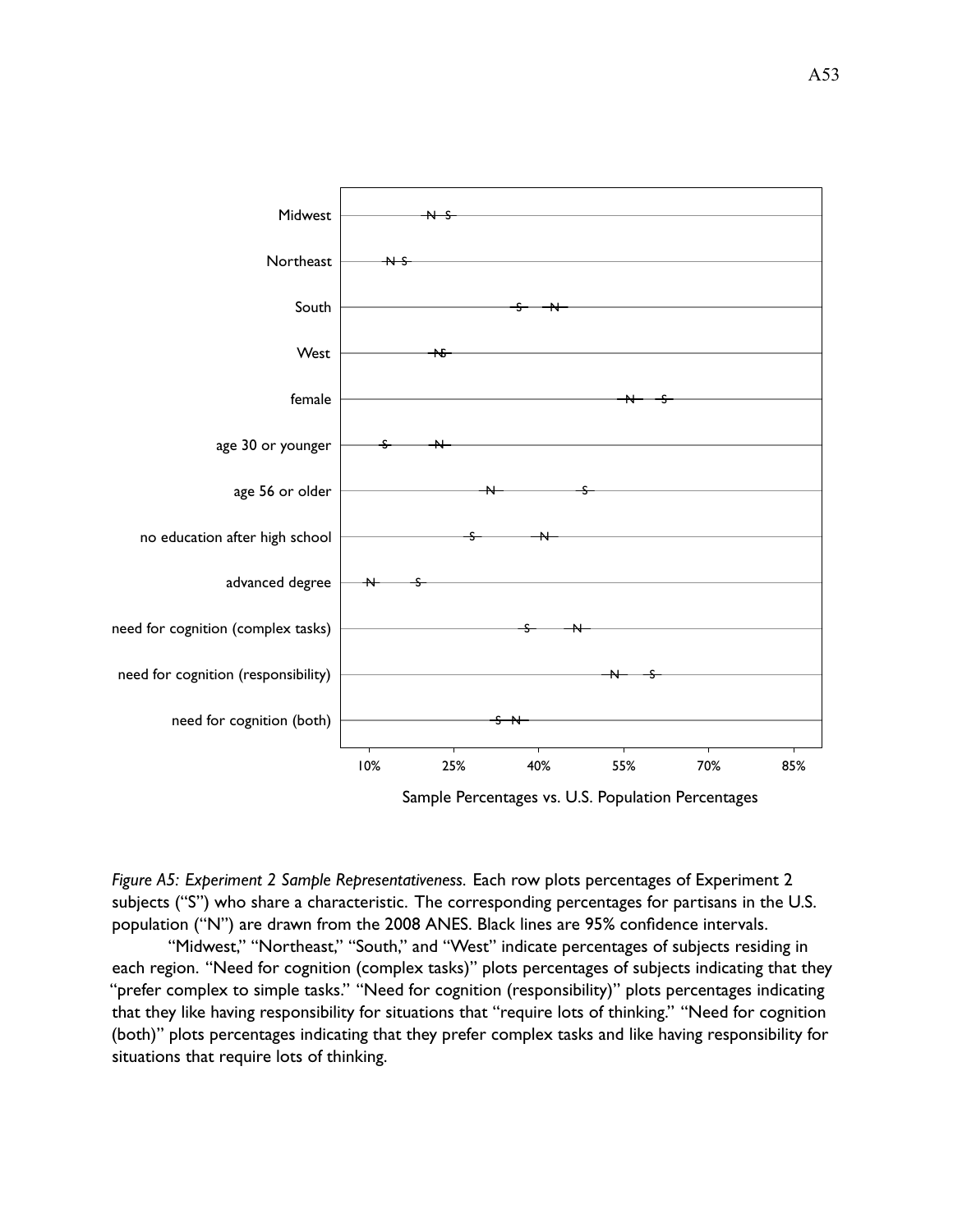<span id="page-107-0"></span>

Average Attitude Differences

*Figure A6: Average Attitude Differences in Experiment 2 by Changes in Party Cues, Party ID, and Policy (Stratification by Age and Education).* Each row plots the average of absolute differences between different groups' attitudes toward the proposed policy changes. For example, the bottom row of either left-hand panel shows that, on average, exposing subjects to liberal instead of conservative policy content changed attitudes by 1.24 points on the seven-point attitude scale. Black lines in each row are 95% confidence intervals.

The top two rows of the left-hand panels show that when averaging over all subjects, changes in cue condition have slight effects on attitudes. The average difference between Republicans and Democrats, displayed in the third row, is greater. The greatest average effect is caused by exposing subjects to liberal rather than conservative policy changes. The top panels show that this effect is smaller for subjects 30 years old or younger (1.07 points on the seven-point scale) than for subjects 56 years old or older (1.36 points). The difference is significant at  $p = 0.12$ , two-tailed. The bottom panels show that the policy effect is greater for low- than for high-education subjects, but the difference does not approach statistical significance. ("Low-education" subjects are those who never attended college; "high-education" subjects are those who did. Education data are missing for 365 subjects.)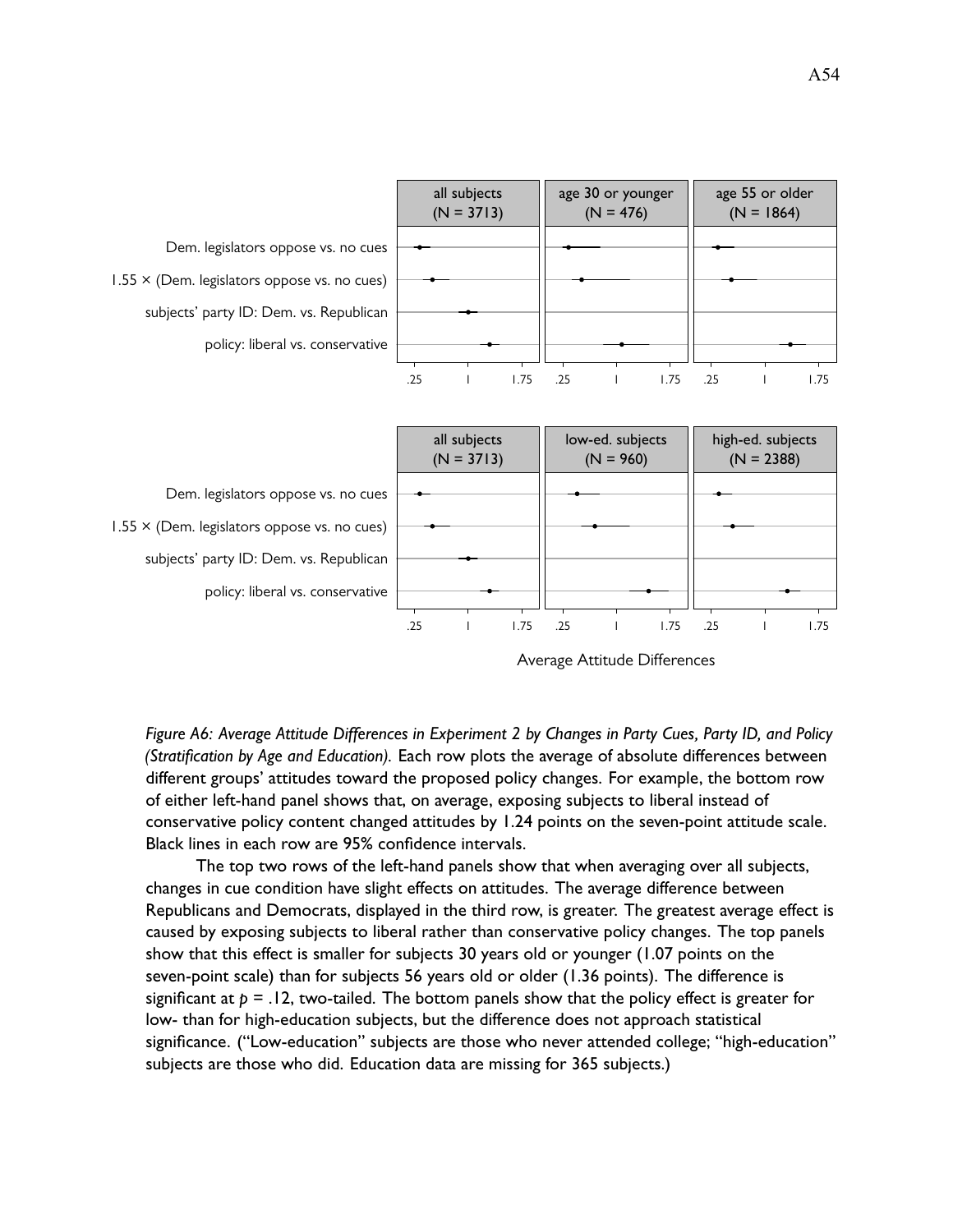## Experiment 2: Mean Attitudes in Each Condition



Figure A7: Effects of Cues, Policy Direction, and Policy Extremity in Experiment 2. All panels plot mean attitude toward the proposed policy changes. Responses range from 1 ("disapprove strongly") to 7 ("approve strongly"). Black lines are 95% confidence intervals. The resultsshow that both party cues and policy direction affected attitudes. The effect of policy direction was greater on average and greater for Democratic than for Republican subjects. Policy extremity—exposure to descriptions of large policy changes rather than small policychanges—had little effect on attitudes.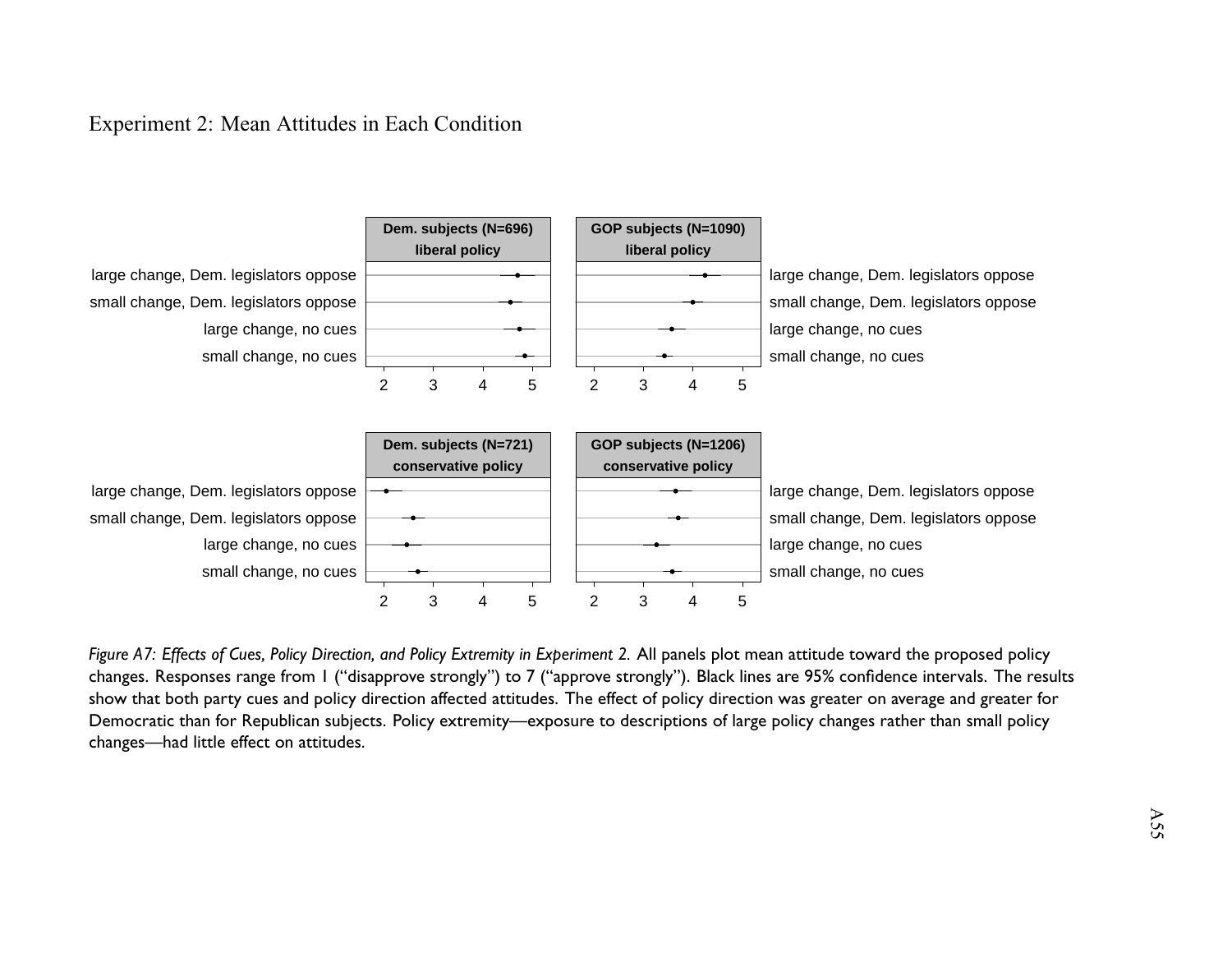## Experiment 2: Need-for-Cognition Analyses with Higher-Order Interactions

The analyses presented in [Table 3](#page-26-0) suggest that need for cognition is a strong moderator of policy direction but a weaker and less consistent moderator of party cues and policy size. The table below bolsters the finding by reporting estimates from a saturated model in which each predictor is interacted with every other predictor. The substantive results closely mirror those of [Table 3.](#page-26-0) But the models reported here offer little extra explanatory power: note that the  $R^2$  and standard errors of regression reported here are nearly the same as those reported in [Table 3.](#page-26-0)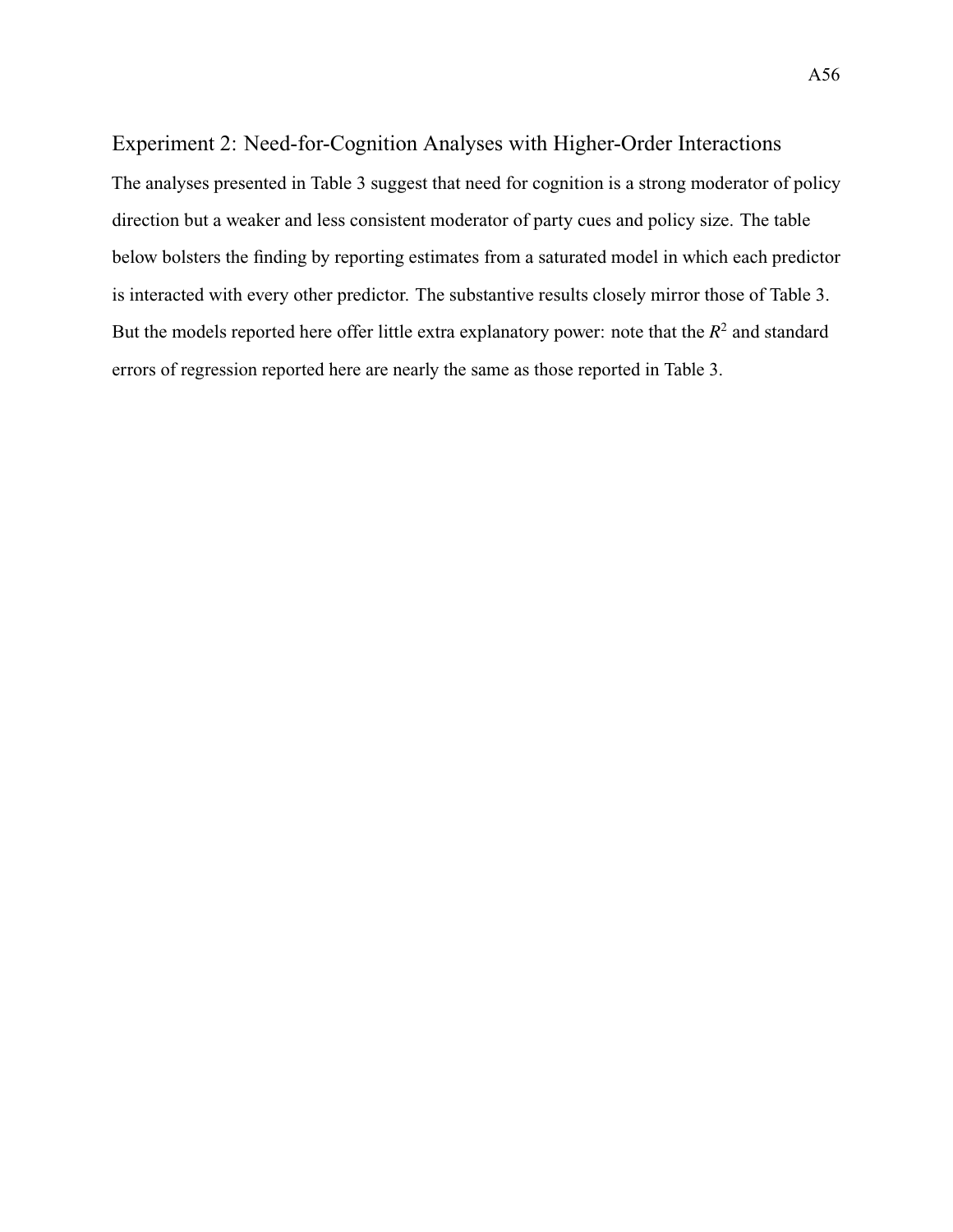|                                                                                                                         | Democratic subjects |           | Republican subjects |      |
|-------------------------------------------------------------------------------------------------------------------------|---------------------|-----------|---------------------|------|
| Intercept                                                                                                               | 2.93                | .32       | 2.40                | .25  |
| Democratic legislators oppose                                                                                           | $-.49$              | .46       | .08                 | .39  |
| Liberal policy changes                                                                                                  | 1.38                | .42       | 1.56                | .37  |
| Large policy changes                                                                                                    | $-.38$              | .56       | .69                 | .51  |
| Need for cognition                                                                                                      | $-.43$              | .52       | 2.09                | .41  |
| Democratic legislators oppose $\times$ liberal policy changes                                                           | .18                 | .66       | $-.30$              | .58  |
| Democratic legislators oppose $\times$ large policy changes                                                             | .52                 | .86       | .34                 | .75  |
| Large policy changes $\times$ liberal policy changes                                                                    | .36                 | .77       | $-.97$              | .71  |
| Democratic legislators oppose $\times$ need for cognition                                                               | .70                 | .76       | .05                 | .65  |
| Liberal policy changes $\times$ need for cognition                                                                      | 1.42                | .71       | $-3.05$             | .63  |
| Large policy changes $\times$ need for cognition                                                                        | .28                 | .93       | $-1.78$             | .85  |
| Democratic legislators oppose $\times$ liberal policy changes $\times$ large policy changes                             | .02                 | 1.22      | $-.10$              | 1.07 |
| Democratic legislators oppose $\times$ liberal policy changes $\times$ need for cognition                               | $-.72$ 1.10         |           | 1.35                | .98  |
| Democratic legislators oppose $\times$ large policy changes $\times$ need for cognition                                 | $-1.48$             | 1.43      | $-.11.$             | 1.25 |
| Liberal policy changes $\times$ large policy changes $\times$ need for cognition                                        | $-.51$              | 1.27      | 2.55                | 1.19 |
| Democratic legislators oppose $\times$ liberal policy changes $\times$ large policy changes $\times$ need for cognition | $1.03$ 2.02         |           | $-.18$ 1.78         |      |
| Standard error of regression                                                                                            | 1.66                |           | 1.90                |      |
| Likelihood ratio test vs. Table 3 model                                                                                 | 6.48                | $p = .60$ | 24.08 $p = .002$    |      |
| $R^2$                                                                                                                   | .31                 |           | .04                 |      |
| Number of observations                                                                                                  | 1413                |           | 2293                |      |

[Table](#page-26-1) A8: Need-for-Cognition Analyses with Higher-Order Interactions (Experiment 2). This table builds on Table 3. Each column reports OLS estimates and standard errors. In each regression, the dependent variable is attitude toward the proposed policy changes, which is measured on <sup>a</sup> seven-point scale; higher values indicate <sup>a</sup> more positive attitude. "Democratic legislators oppose," "Liberal policy changes," and "Large policy changes" are scored 0 or 1. Need for cognition ranges from 0 to 1.

The models reported in [Table](#page-26-1) <sup>3</sup> nest within the models reported here, and the additional terms in the models reported here make little substantive difference. As in [Table](#page-26-1) 3, need for cognition appears to be a strong moderator of policy effects, a weaker and less consistent moderator of party-cue effects. Note that the  $R^2$  and standard errors of regression reported here are very close to those reported in [Table](#page-26-1) 3.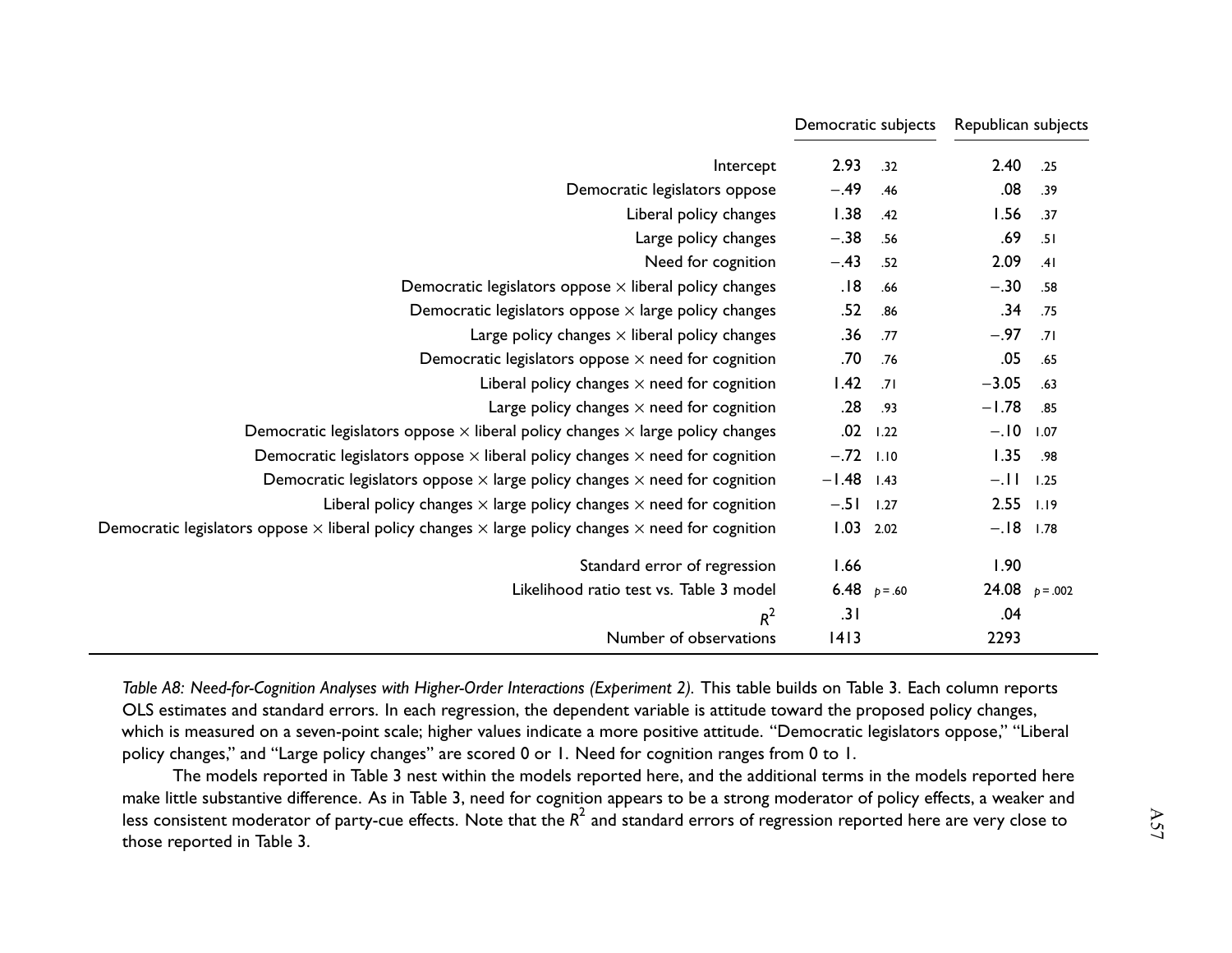<span id="page-111-0"></span>

Percentages Correctly Recalling Facts about Policy

*Figure A8: No Effect of Cues on Recall of Policy Facts in Experiment 2.*

Experiment 2: Further Analyses of Policy Recall and Time Spent on Article [Figure A8](#page-111-0) depicts the percentages of cued and uncued subjects correctly answering each of the policy questions asked in Experiment 2. (Panel 1 of [Figure 4](#page-29-0) presents related information but averages over results for all three questions.) On average, subjects receiving cues were less likely to recall the number of Medicaid recipients in Wisconsin, *more* likely to recall the proposed cutoff for Medicaid eligibility or whether the policy would reduce or expand benefits. But none of these differences approach substantive or statistical significance. The middle and right-hand panels show that there are no important differences between parties, either.

[Figure A9](#page-112-0) depicts the average amount of time spent on the article by Democrats and Republicans in each experimental condition. Panel 2 of [Figure 4](#page-29-0) reports related averages taken over multiple experimental conditions. As with Panel 2 of [Figure 4,](#page-29-0) [Figure A9](#page-112-0) depicts 99% trimmed means, excluding a few subjects who appear to have walked away from their computers for hours at a time. (See [page 29.](#page-29-0))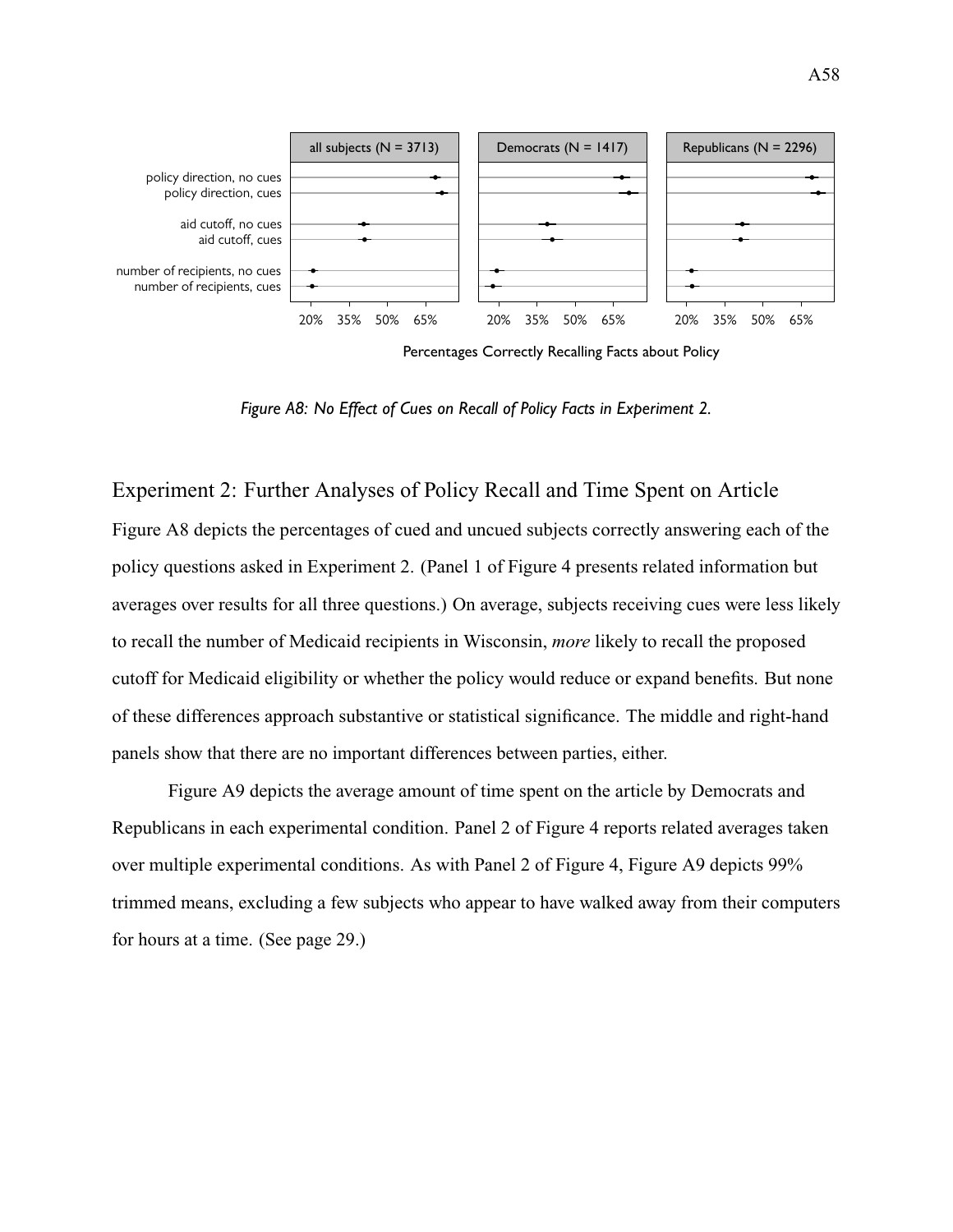<span id="page-112-0"></span>

Figure A9: Time Spent Reading Article in Experiment 2. Each row presents 95%-trimmed means of the time that subjects in an experimental condition spen<sup>t</sup> on the article. Panel 2 of [Figure](#page-29-1) 4 presents similar information but averages over many experimental conditions.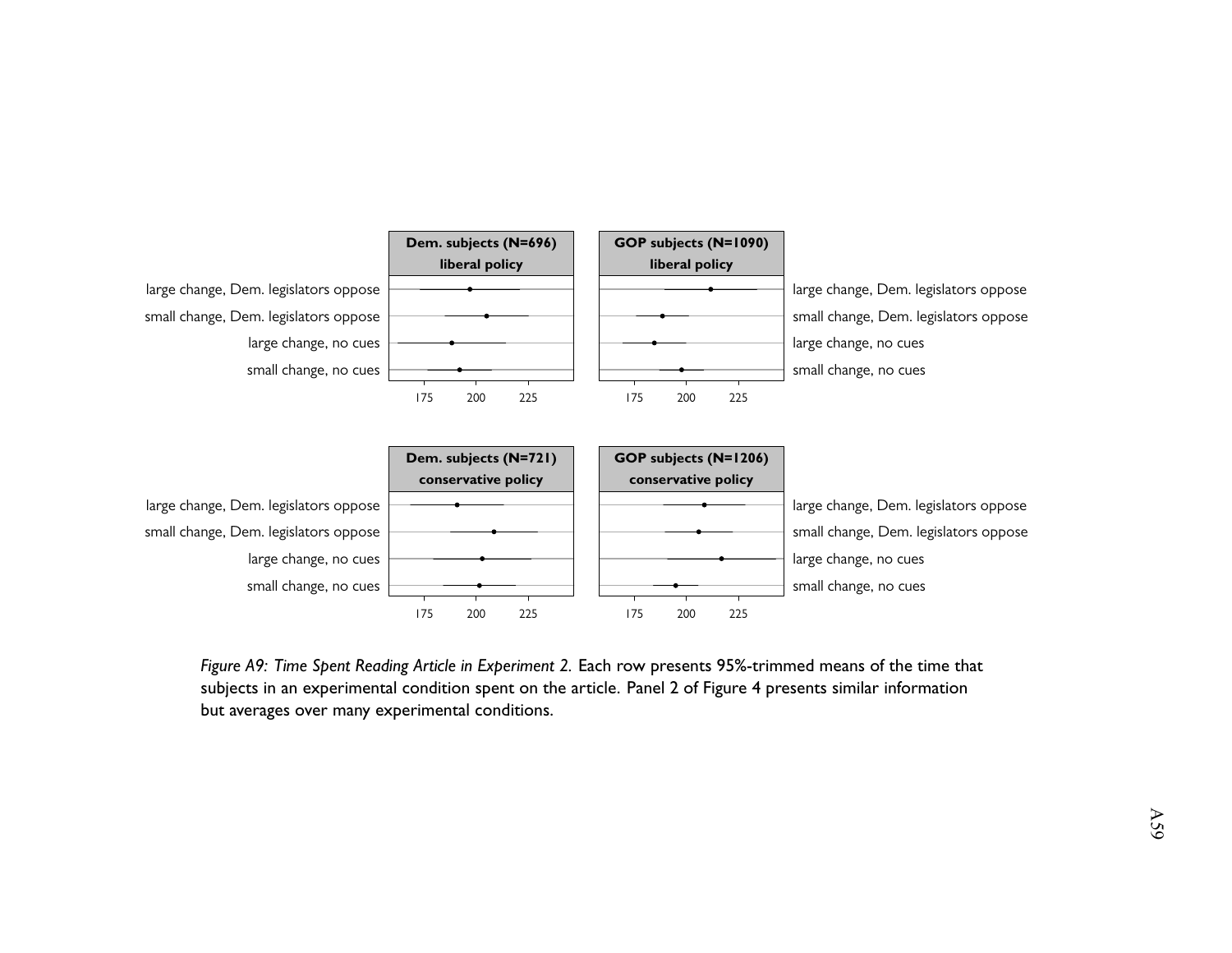## Moderators of Republican Support for Benefit-Expanding Policies

In Experiments 1 and 2, Republican subjects dislike benefit-expanding policies less than benefit-reducing policies. The discussion of Experiment 2 (pages [31-33\)](#page-0-0) identifies the most likely reasons for this result. This section considers three possible moderators of the result: need for cognition, depth of processing, and age.

Tables [2](#page-17-0) and [3](#page-26-0) show that need for cognition is a relevant moderator in both experiments. Republicans with low and middling levels of need for cognition are more approving of the liberal policy, but Republicans highest in need for cognition are not. This result is consistent with the idea that the most thoughtful Republicans are most likely to share the positions of their party's elites.

Need for cognition is theoretically related to depth of processing, but where need for cognition measures stable individual differences in thoughtfulness, depth of processing measures short-term cognitive engagement—in this case, short-term cognitive engagement with the descriptions of the policies that were provided during the experiments. Experiment 2 contained extensive depth-of-processing measures, and [Table A9](#page-114-0) shows that Republicans who scored high on these measures liked the liberal policy more than the conservative one—unless they were high in need for cognition.

One might expect that age is a third moderator. Older Republicans, more in need of health care, might be more likely to approve a benefit-expanding policy than a benefit-reducing one. This is the pattern that we observe in Experiment 1. [Figure A10](#page-116-0) shows that Republicans over age 55 liked the liberal policy more than the conservative policy (by .72 points,  $p < .001$ ), while Republicans under 30 were only trivially more approving of the liberal policy (by .07 points,  $p = .81$ ). (For the difference of differences,  $p = .07$ ). But [Figure A11](#page-117-0) shows that the same result does not hold in Experiment 2. Rather, older Republicans were slightly less approving of the liberal policy (by .11 points, *<sup>p</sup>* <sup>=</sup> .47), while younger Republicans were slightly more approving (by .26 points,  $p = .22$ ). The Experiment 2 result is consistent with recent [\(Brady and Kessler](#page-118-0)) [2010;](#page-118-0) [Newport and Jones](#page-119-0) [2009\)](#page-119-0) and less recent polling [\(Gelman, Lee, and Ghitza](#page-118-1) [2010;](#page-118-1) [Steiber](#page-120-0)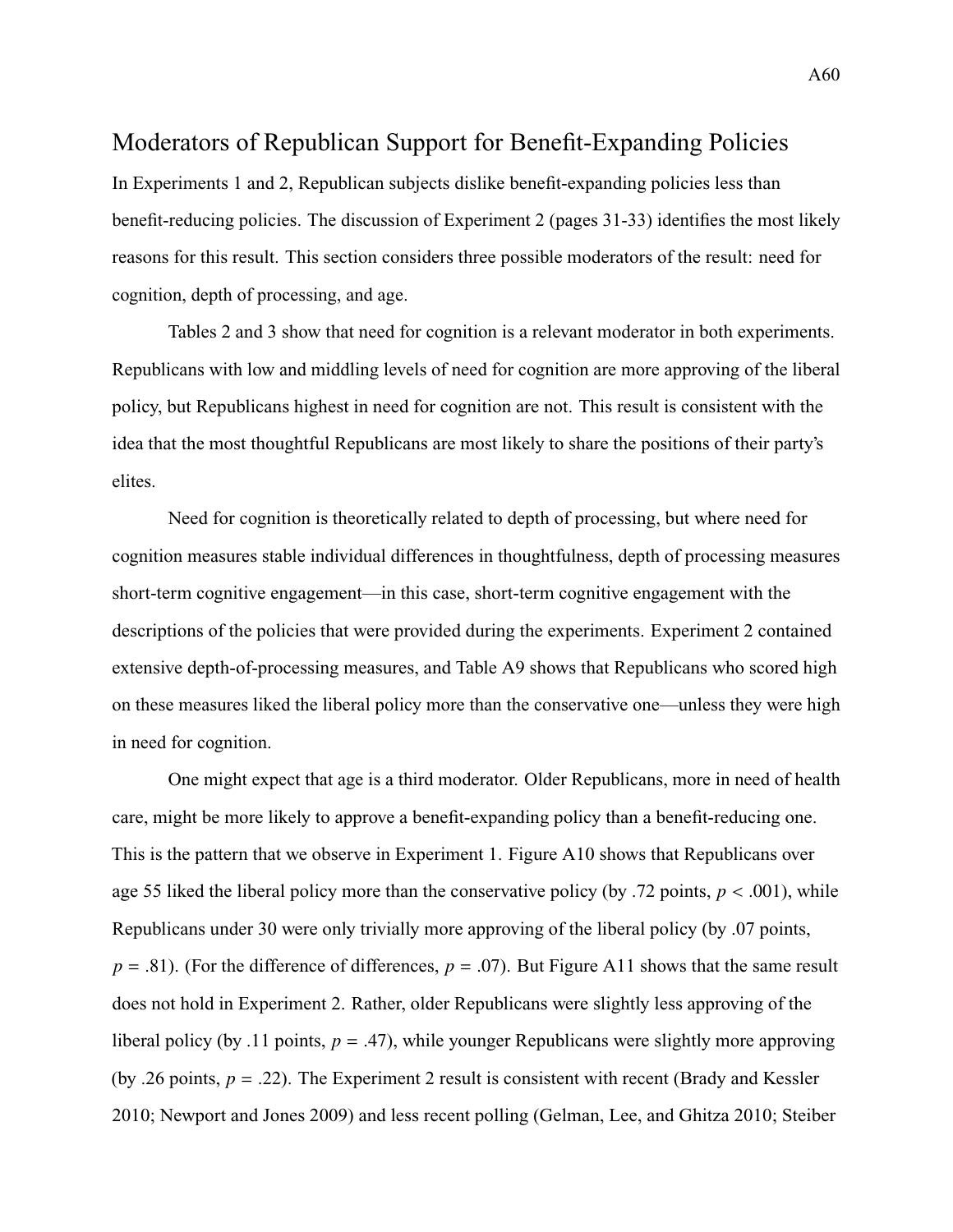<span id="page-114-0"></span>

| Intercept                                                       | 3.44 .08   |     | $2.54$ .21  | 2.51.22     |  |
|-----------------------------------------------------------------|------------|-----|-------------|-------------|--|
| Democratic legislators oppose                                   | .41        | .09 | .14.25      | .14.25      |  |
| Liberal policy changes                                          | .13        | .09 | 1.17.25     | 1.18.25     |  |
| Large policy changes                                            | $-.03$ .10 |     | .28.28      | .27 .28     |  |
| High depth of processing                                        | $-.27$ .27 |     | $-.28$ .26  | $-.01$ .49  |  |
| High depth of processing $\times$ Democratic legislators oppose | $-.09.30$  |     | $-.13.29$   | $-.11.30$   |  |
| High depth of processing $\times$ liberal policy changes        | .67.30     |     | .69.30      | .68.30      |  |
| High depth of processing $\times$ large policy changes          | $-.14.31$  |     | $-.15-.31$  | $-.16.31$   |  |
| Low depth of processing                                         | .00.20     |     | .07.20      | .10.38      |  |
| Low depth of processing $\times$ Democratic legislators oppose  | $-.11.23$  |     | $-.08$ .23  | $-.08$ .23  |  |
| Low depth of processing $\times$ liberal policy changes         | $-.22$ .23 |     | $-.30.23$   | $-.30.23$   |  |
| Low depth of processing $\times$ large policy changes           | .34.26     |     | .28.26      | .28.26      |  |
| Need for cognition                                              |            |     | 1.58.35     | 1.63.37     |  |
| Need for cognition $\times$ Democratic legislators oppose       |            |     | $.47$ $.41$ | $.48$ $.41$ |  |
| Need for cognition $\times$ liberal policy changes              |            |     | $-1.82$ .41 | $-1.83$ .41 |  |
| Need for cognition $\times$ large policy changes                |            |     | $-.53$ .45  | $-.52$ .45  |  |
| Need for cognition $\times$ high depth of processing            |            |     |             | $-.48$ .73  |  |
| Need for cognition $\times$ low depth of processing             |            |     |             | $-.06$ .59  |  |
| $R^2$                                                           | .02        |     | .03         | .03         |  |
| Standard error of regression                                    | 1.92       |     | 1.91        | 1.91        |  |
| Number of observations                                          | 2262       |     | 2260        | 2260        |  |

*Table A9: Depth of Processing Moderates Republican Preferences (Experiment 2).* Each column reports OLS estimates and standard errors. In each regression, the dependent variable is attitude toward the proposed policy changes, which is measured on a seven-point scale; higher values indicate a more positive attitude. "Democratic legislators oppose," "Liberal policy changes," and "Large policy changes" are scored 0 or 1. Need for cognition ranges from 0 to 1. "High depth of processing" is scored 1 for subjects who ranked in the top third of all subjects on the measures of policy facts recalled, time spent reading the article, and number of thoughts reported during the thought-listing procedure. It is scored 0 for all other subjects. Similarly, "low depth of processing" is scored 1 for subjects who scored in the bottom third of all subjects on all three measures, 0 for other subjects.

The "high depth of processing  $\times$  liberal policy changes" estimate in the first column shows that Republicans who score high in depth of processing approve more of liberal changes to the status quo. The second column shows that this result holds even when we control for need for cognition. The third column shows that the result does not hold among people who are high in both depth of processing and need for cognition: the negative estimate for "need for cognition  $\times$  high depth of processing" nearly cancels the positive estimate for "high depth of processing  $\times$  liberal policy changes."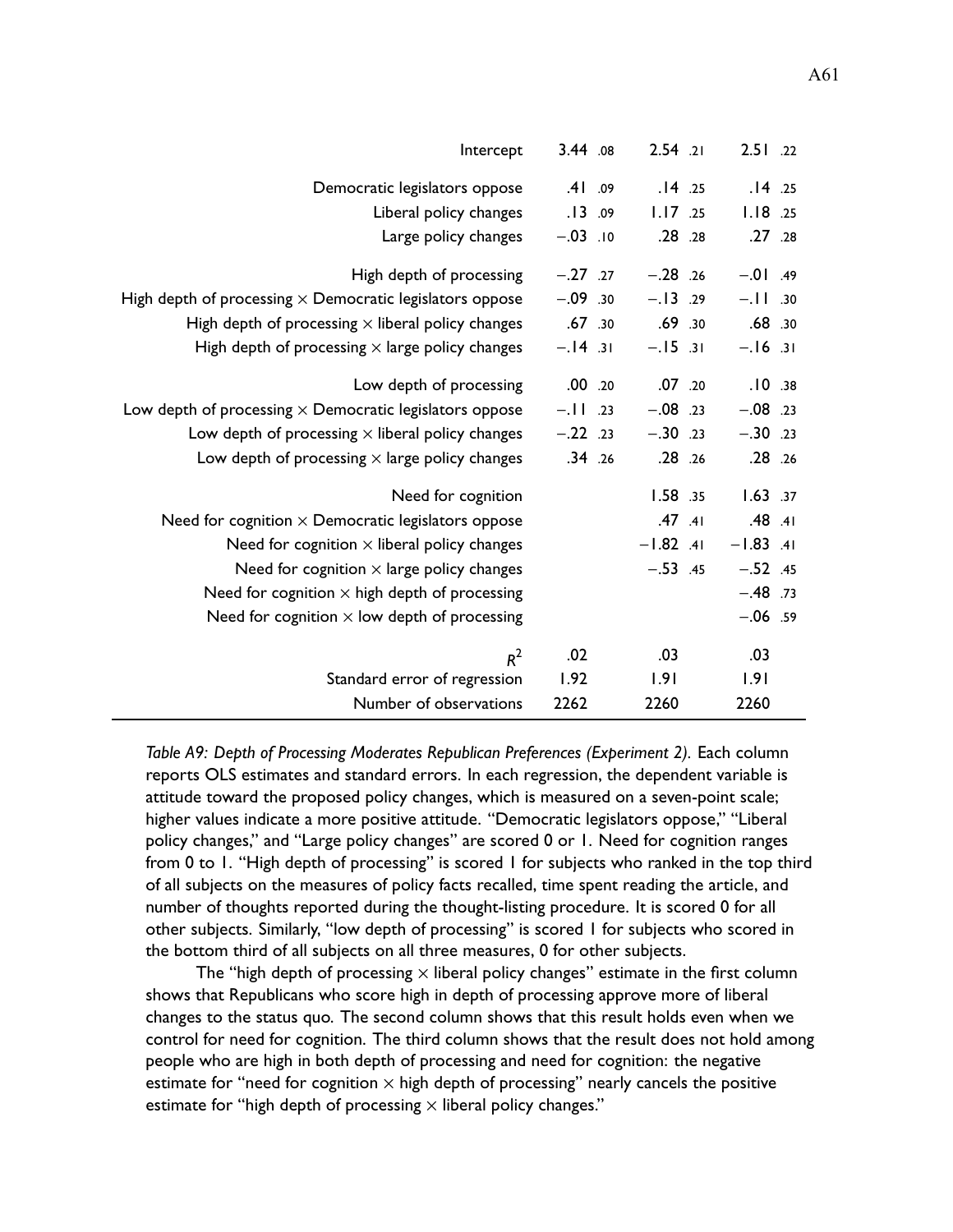[and Ferber](#page-120-0) [1981\)](#page-120-0), which shows that older citizens are generally more opposed to expansions of government-provided health care.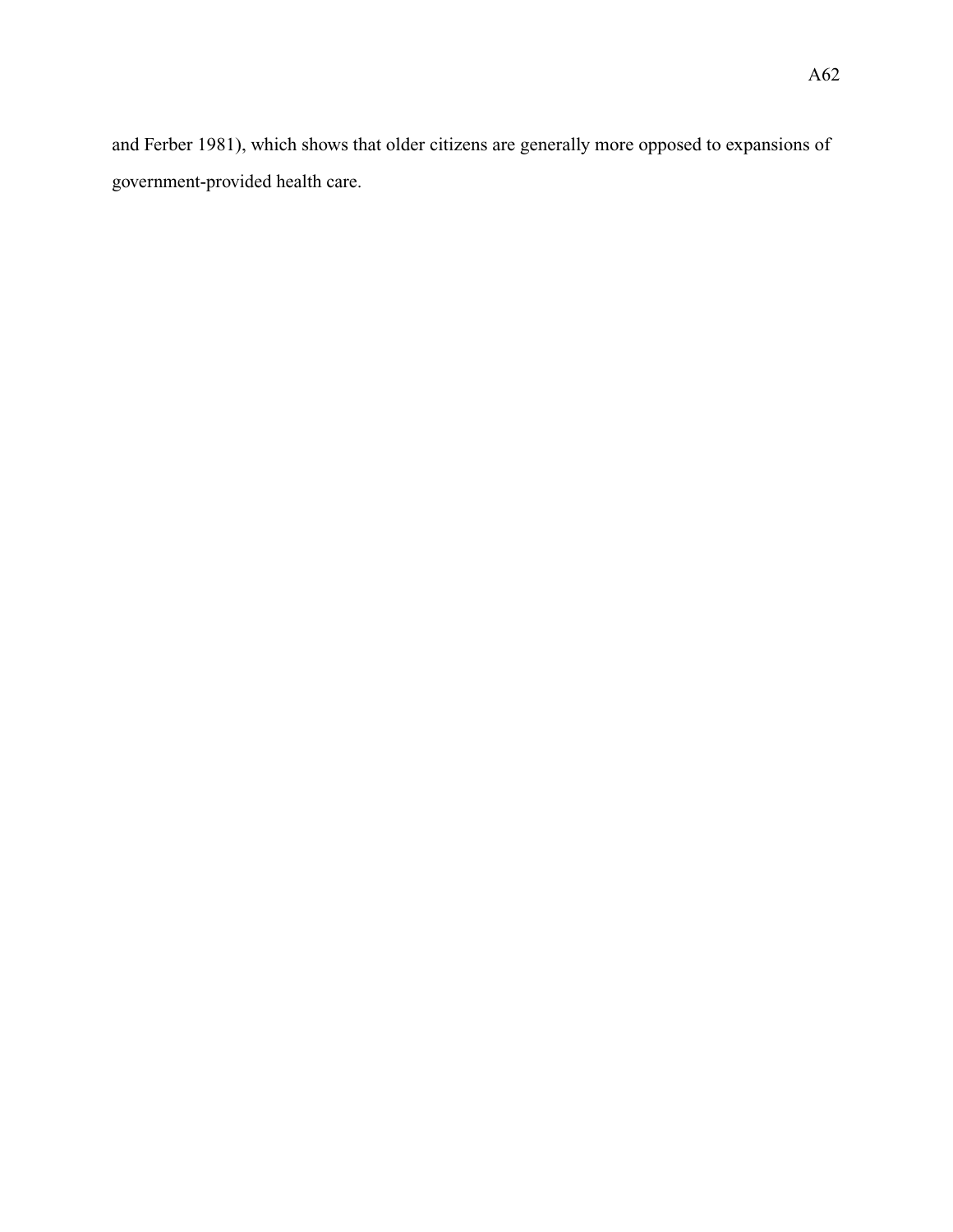<span id="page-116-0"></span>

*Figure A10: Republican Attitudes by Age in Experiment 1.* The top panels plot mean attitudes toward the proposed policy changes among Republicans younger than 31 or older than 55. Attitudes were measured on a 1-7 scale, with higher numbers indicating greater approval. Empty dots represent mean attitudes for Republicans age 30 or younger. Solid dots represent means for Republicans age 56 or older. Black lines are 95% confidence intervals.

The bottom panel plots the differences between mean Republican ratings of the liberal and conservative policies. For example, the bottom row in the bottom panel shows that Republicans age 56 or older were .72 points more approving of the liberal policy than the conservative one (*p* < .001). It also shows that Republicans age 30 or younger were only .07 points more approving  $(p = .81)$ . (For the difference of differences,  $p = .07$ .)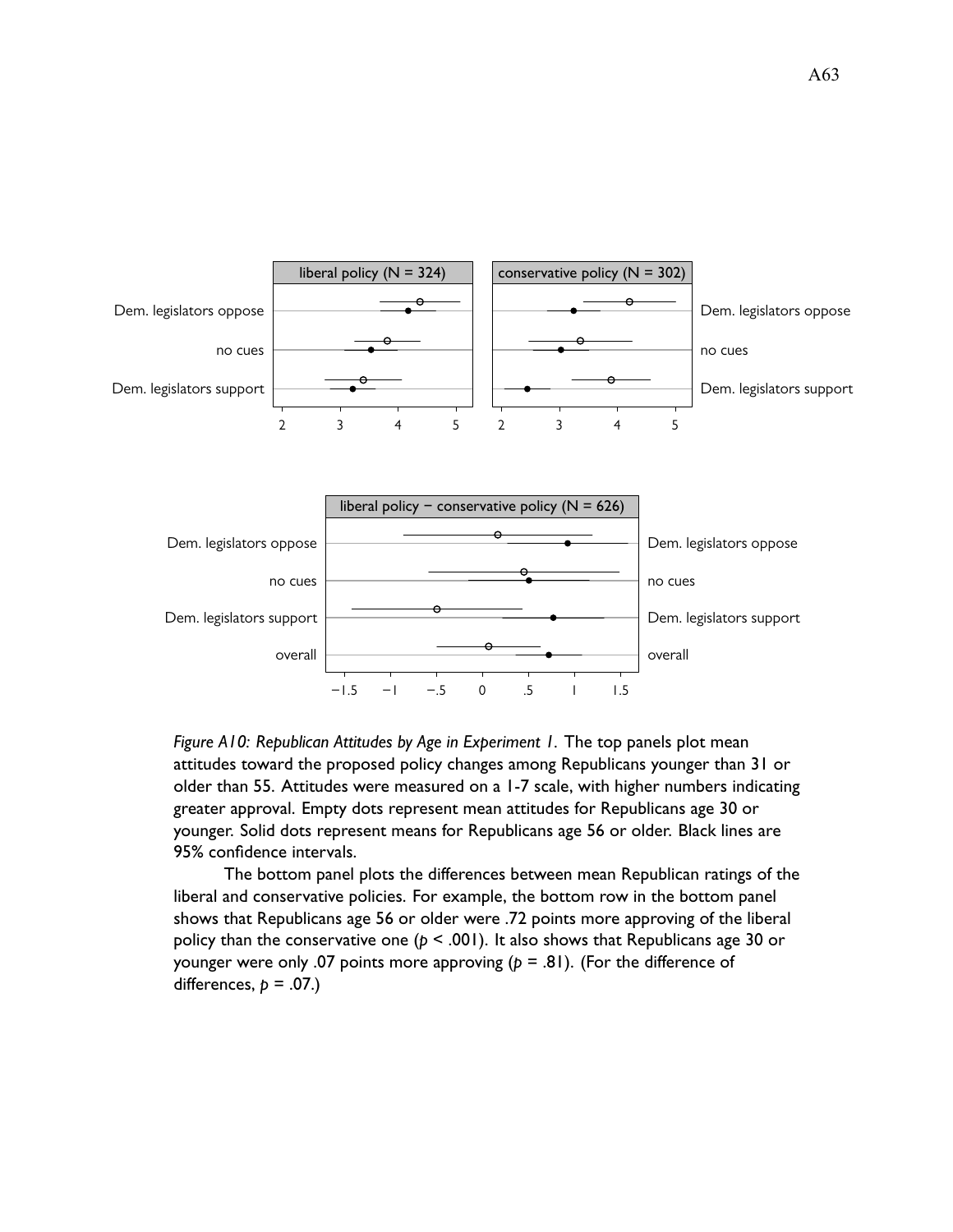<span id="page-117-0"></span>

*Figure A11: Republican Attitudes by Age in Experiment 2.* The top panels plot mean attitudes toward the proposed policy changes (averaging over the "large-change" and "small-change" conditions) among Republicans younger than 31 or older than 55. Attitudes were measured on a 1-7 scale, with higher numbers indicating greater approval. Empty dots represent mean attitudes for Republicans age 30 or younger. Solid dots represent means for Republicans age 56 or older. Black lines are 95% confidence intervals.

The bottom panel plots the differences between mean Republican ratings of the liberal and conservative policies. For example, the bottom row in the bottom panel shows that Republicans age 56 or older were .11 points less approving of the liberal policy than the conservative one ( $p = .47$ ). It also shows that Republicans age 30 or younger were .26 points more approving ( $p = .22$ ). (For the difference of differences,  $p = .18.$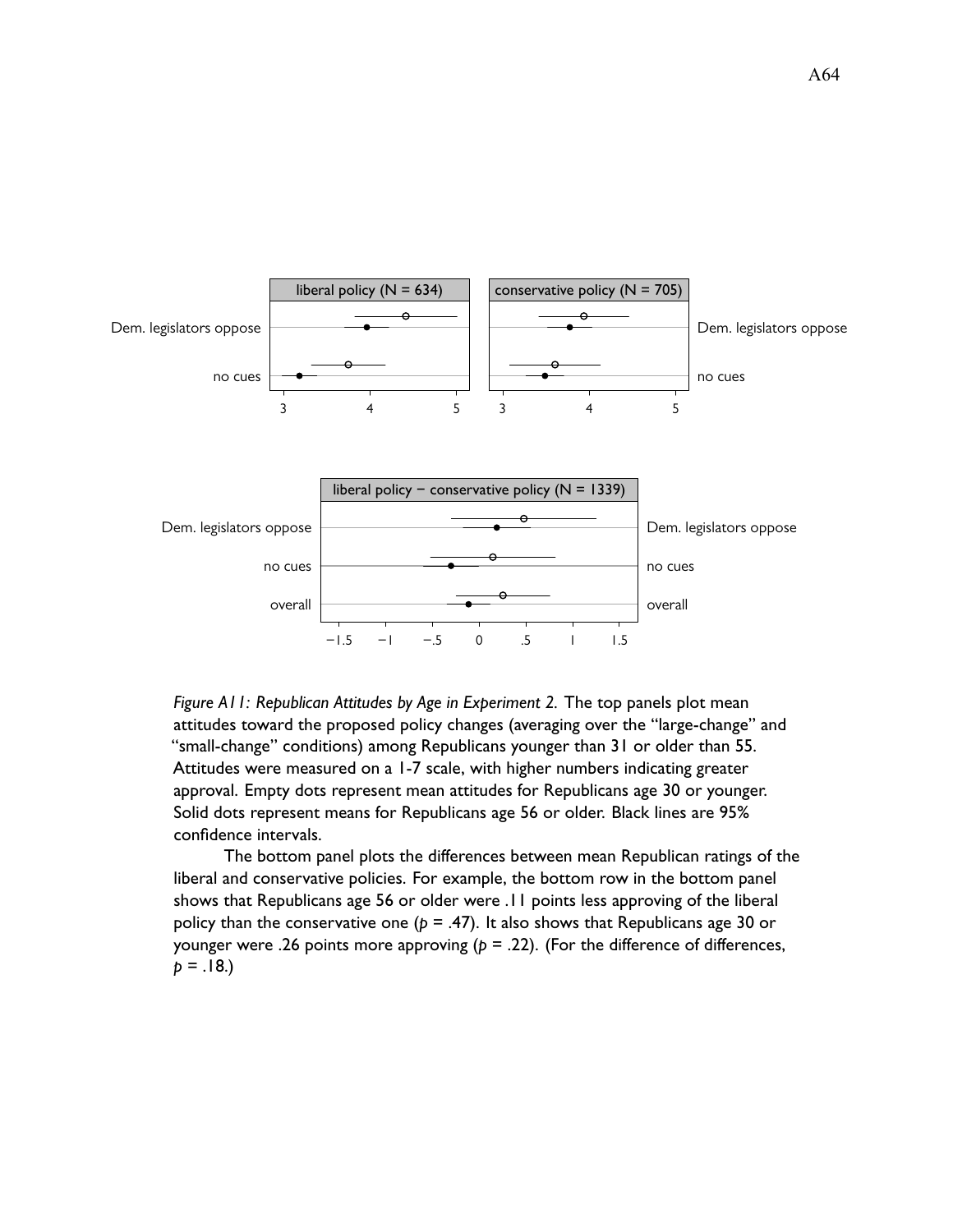## References

- Arceneaux, Kevin. 2008. "Can Partisan Cues Diminish Democratic Accountability?'' *Political Behavior* 30 (June): 139-60.
- Baum, Matthew A., and Tim Groeling. 2009. "Shot by the Messenger: Partisan Cues and Public Opinion Regarding National Security and War.'' *Political Behavior* 31 (June): 157-86.
- Berinsky, Adam J. 2009. *In Time of War: Understanding American Public Opinion from World War II to Iraq*. Chicago: University of Chicago Press.
- <span id="page-118-0"></span>Brady, David W., and Daniel P. Kessler. 2010. "Who Supports Health Reform?'' *PS: Political Science and Politics* 43 (January): 1-6.
- Cacioppo, John T., and Richard E. Petty. 1982. "The Need for Cognition.'' *Journal of Personality and Social Psychology* 42 (January): 116-31.
- Cohen, Geoffrey L. 2003. "Party Over Policy: The Dominating Impact of Group Influence on Political Beliefs.'' *Journal of Personality and Social Psychology* 85 (November): 808-22.
- Cragg, John G., and Russell S. Uhler. 1970. "The Demand for Automobiles.'' *Canadian Journal of Economics* 3 (August): 386-406.
- Druckman, James N. 2001. "Using Credible Advice to Overcome Framing Effects.'' *Journal of Law, Economics, and Organization* 17 (April): 62-82.
- Druckman, James N., Cari Lynn Hennessy, Kristi St. Charles, and Jonathan Webber. 2010. "Competing Rhetoric Over Time: Frames Versus Cues.'' *Journal of Politics* 72 (January): 136-48.
- <span id="page-118-1"></span>Gelman, Andrew, Daniel Lee, and Yair Ghitza. 2010. "Public Opinion on Health Care Reform.'' *The Forum* 8 (April).
- Imai, Kosuke, Luke Keele, and Teppei Yamamoto. 2009 July 13. "Identification, Inference, and Sensitivity Analysis for Causal Mediation Effects.'' Princeton University. Manuscript..
- Lieb, David A. 2005 April 7. "Missouri Medicaid Cuts Sent to Blunt.'' Associated Press.
- Luskin, Robert C. 2002. "From Denial to Extenuation (and Finally Beyond): Political Sophistication and Citizen Performance.'' In *Thinking about Political Psychology*, ed.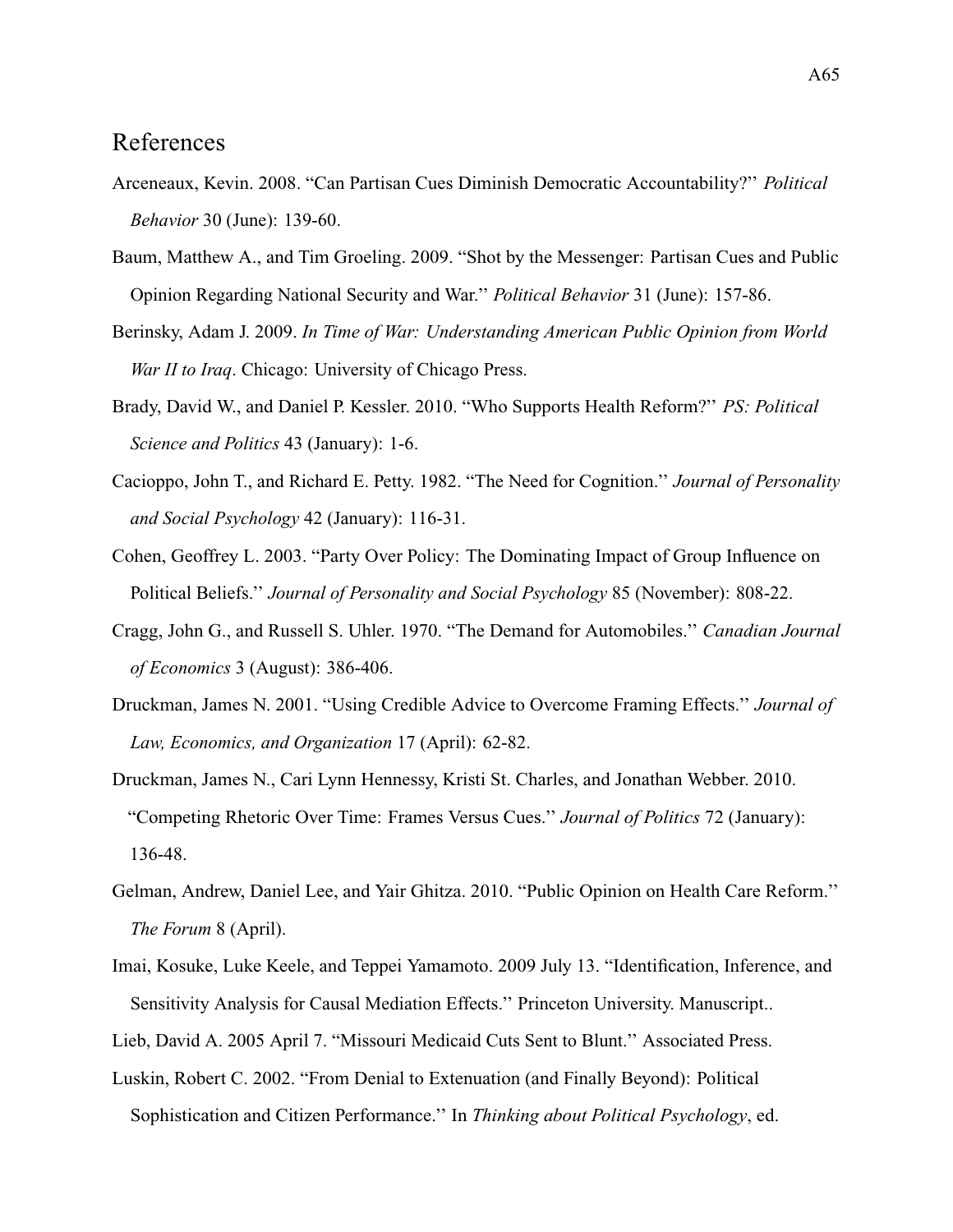James H. Kuklinski. New York: Cambridge University Press.

- Malhotra, Neil, and Alexander G. Kuo. 2008. "Attributing Blame: The Public's Response to Hurricane Katrina.'' *Journal of Politics* 70 (January): 120-35.
- Malhotra, Neil, and Jon A. Krosnick. 2007. "The Effect of Survey Mode and Sampling on Inferences about Political Attitudes and Behavior: Comparing the 2000 and 2004 ANES to Internet Surveys with Nonprobability Samples.'' *Political Analysis* 15 (Summer): 286-323.
- Nelson, Thomas E., Rosalee A. Clawson, and Zoe M. Oxley. 1997. "Media Framing of a Civil Liberties Conflict and Its Effect on Tolerance.'' *American Political Science Review* 91 (September): 567-94.
- <span id="page-119-0"></span>Newport, Frank, and Jeffrey M. Jones. 2009. "Seniors Lean Against New Healthcare Law.'' http://www.gallup.com/poll/123164/Seniors-Lean-Against-New-Healthcare-Law.aspx.
- Neyman, Jerzy. [1923] 1990. "On the Application of Probability Theory to Agricultural Experiments: Essay on Principles, Section 9.'' Trans. D. M. Dabrowska and T. P. Speed. *Statistical Science* 5 (November): 465-72.
- Rahn, Wendy M. 1993. "The Role of Partisan Stereotypes in Information Processing about Political Candidates.'' *American Journal of Political Science* 37 (May): 472-96.
- Riggle, Ellen D., Victor C. Ottati, Robert S. Wyer, James Kuklinski, and Norbert Schwarz. 1992. "Bases of Political Judgments: The Role of Stereotypic and Nonstereotypic Information.'' *Political Behavior* 14 (March): 67-87.
- Rubin, Donald. 1974. "Estimating Causal Effects of Treatments in Randomized and Nonrandomized Studies.'' *Journal of Educational Psychology* 66 (October): 688-701.
- Sanders, David, Harold D. Clarke, Marianne C. Stewart, and Paul Whiteley. 2007. "Does Mode Matter for Modeling Political Choice? Evidence from the 2005 British Election Study.'' *Political Analysis* 15 (Summer): 257-85.
- Schwieder, David W., and Paul J. Quirk. 2004. "Missed Cues: Judgment Heuristics and Citizen Competence.'' Presented at the Annual Conference of the Midwest Political Science Association, Chicago.